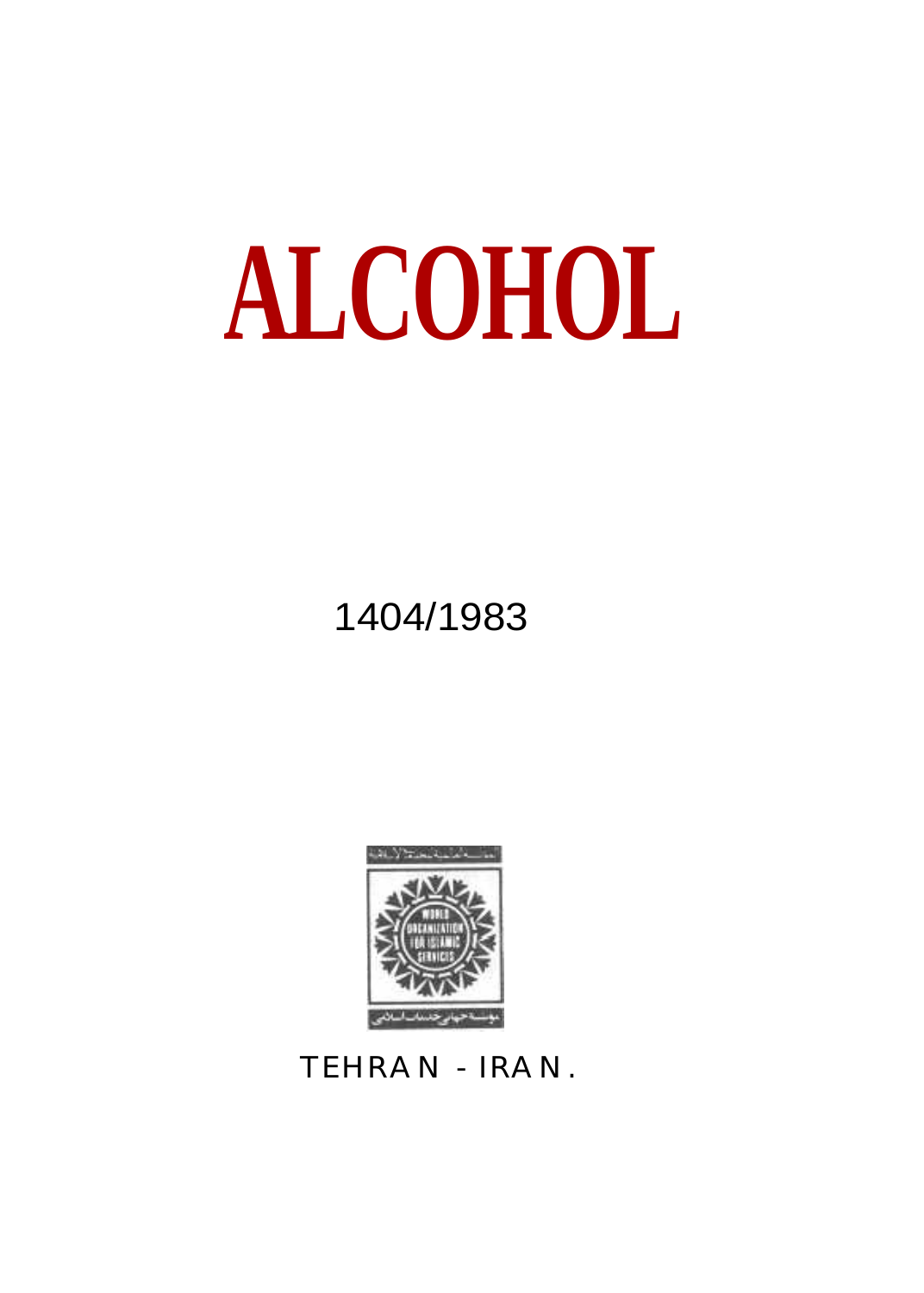#### **NOTE**

This booklet was originally published by Peermahomed Ebrahim Trust in Karachi (Pakistan).

Since the booklet has been found useful and interesting, action has been taken to republish the same in order to put as many copies within the reach of people throughout the world.

World Organization for Islamic Services, P.O. Box: 11365-1545, TEHRAN. (Iran)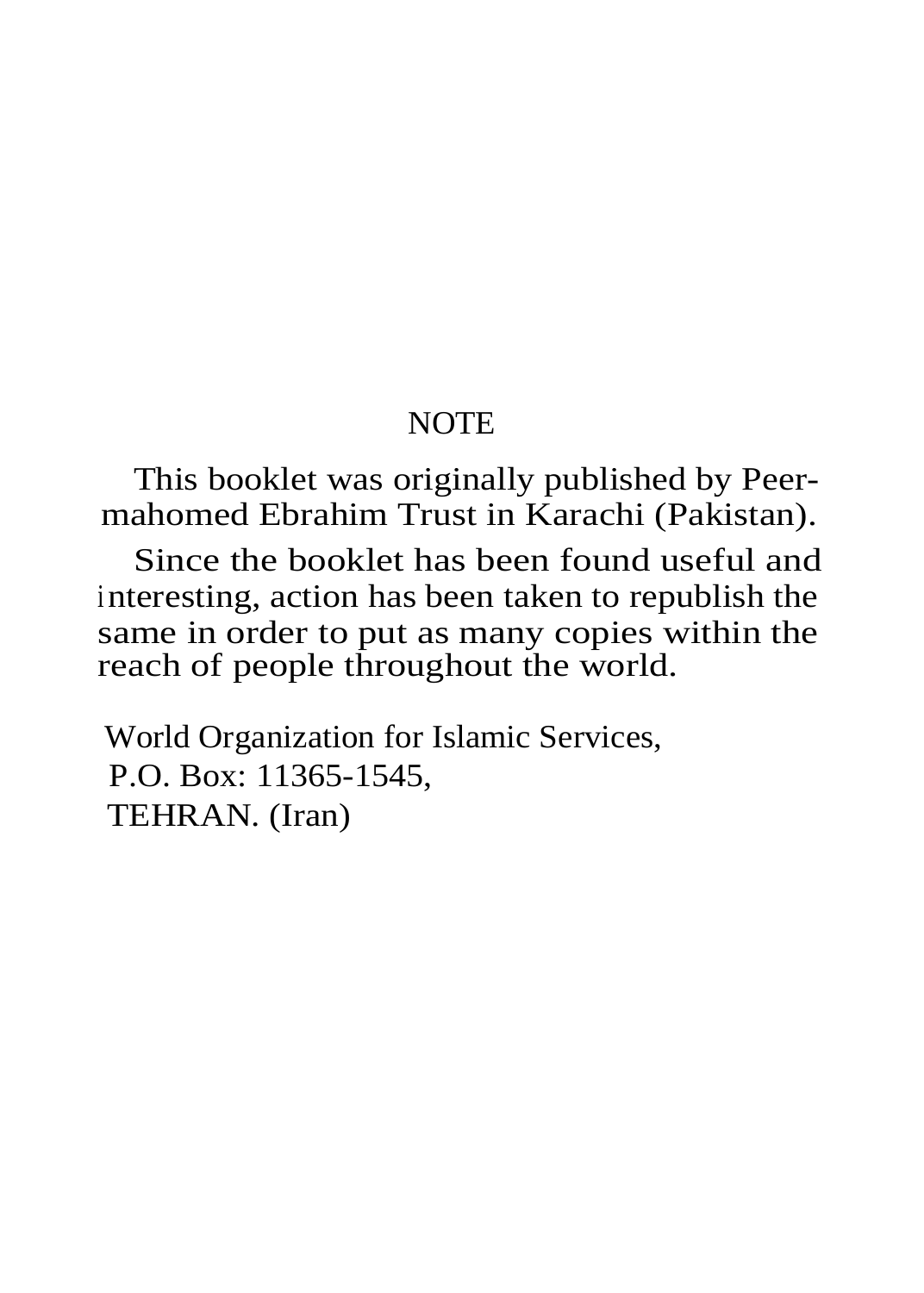#### *BISMI 'L-LAHI 'R-RAHMANI 'R-RAHIM*

- (i) Revile not them (the idols) whom they invoke other than Allah, lest they maliciously revile Allah without knowledge.  $6:109$ <br>There is no compulsion in religion  $2:256$
- $(ii)$  There is no compulsion in religion.
- (iii) Obey Allah and obey the Messenger and beware, but if ye turn back then know ye all that nothing<br>is in cumbent upon Our Messenger but to in cumbent upon Our Messenger but to<br>5:92 proclaim.
- (iv) Call to the way of the Lord by reasoning and likeable exhortation: and argue with them in a decent manner
- (v) And hold ye fast by the cord of Allah all to-<br>gether and be not divided (among vournot divided (among your-<br> $3:103$ selves).
- (vi) Verily: I am Allah there is no god but I, therefore submit to Me and offer prayers to mention<br>Me. 20:14 Me. 20:14
- (vii) Recite from the Book revealed to thee and offer prayer. Prayer restrains from filth and evil. And remembrance of Allah is the greatest (thing in life) without doubt and Allah knows what you<br>do  $29.45$  $\frac{29:45}{ }$
- (viii) O my Son: Offer prayers and enjoin the good and forbid the evil and be patient whatever befalleth thee: for this is firmness in the conduct of affairs. 31:17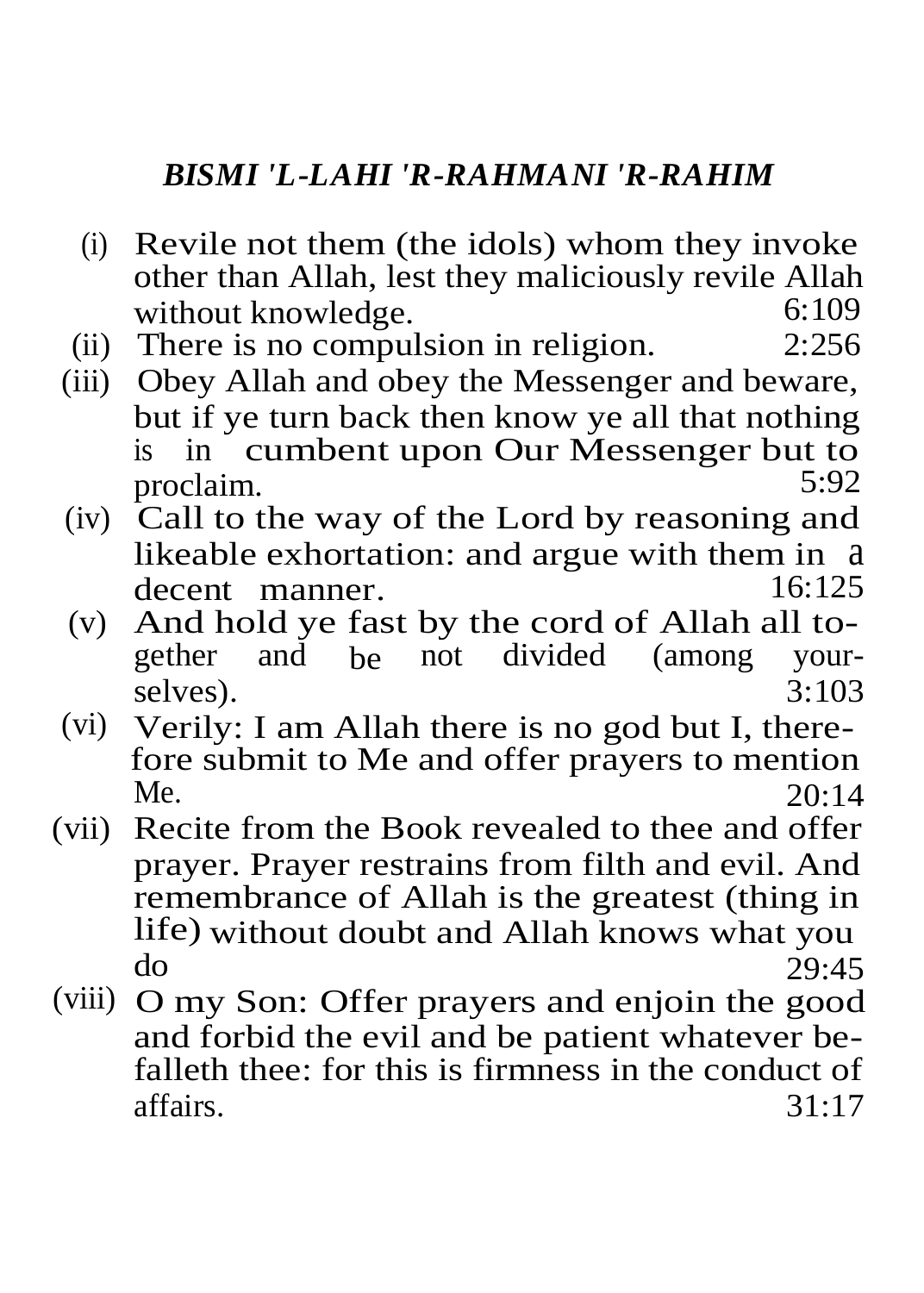*BISMI 'L-LAHI 'R-RAHMANI 'R-RAHIM*

### ALCOHOL

#### **CONTENTS**

Page No.

| Content                                     |  | $i - iv$ |
|---------------------------------------------|--|----------|
| Alcohol and Alcoholism                      |  |          |
| The Rationals of the Revenues of State from |  |          |
| Liquor                                      |  | 4        |
| Revenues                                    |  | 8        |
| Moderate Alcohol and Efficiency             |  | 11       |
| Alcohol Produces Paralysis of Judgement     |  | 13       |
| Drinks are not to be Classed                |  | 15       |
| Bear Deposits Fat Around the Heart          |  | 17       |
| Bear Makes People Ferocious and Beastly     |  | 19       |
| Do not Indulge in Drink and Gambling        |  | 20       |
| The Effects of Alcohol                      |  | 22       |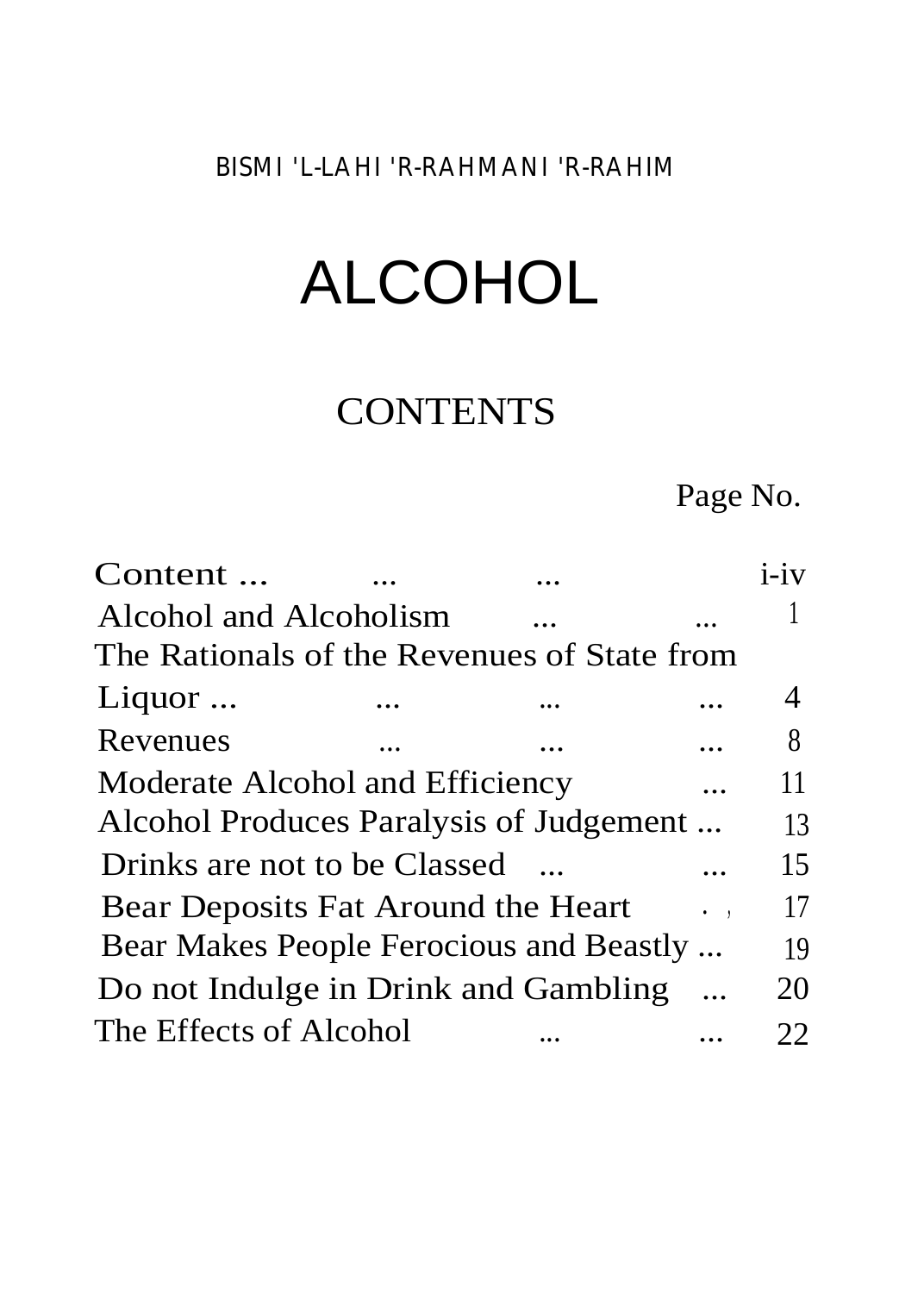| Some Instructive Tests           |           |                      | 25 |
|----------------------------------|-----------|----------------------|----|
| Three kinds of Test              |           |                      | 29 |
| Mental Efficiency                |           |                      | 30 |
| Alcohol is Ready Solvent of Fat  |           |                      | 33 |
| Whiskey Sans Spirit              |           | $\ddot{\phantom{a}}$ | 35 |
| A Psychological Truism           | $\ddotsc$ |                      | 36 |
| <b>Drinkers Cause Accidents</b>  |           | $\ddot{\phantom{a}}$ | 38 |
| Alcohol is Simply the Hub of a   |           |                      |    |
| Vicious Wheel                    | .         |                      | 41 |
| feeble mindedness                | .         |                      | 42 |
| Crime and Indecency              | .         | $\cdots$             | 44 |
| Some Statistics<br>$\ddotsc$     |           |                      | 46 |
| 30 Shops<br>$\dddotsc$           |           | $\ddotsc$            | 49 |
| Consumption of Drinks in America |           |                      | 50 |
| Yearly Expenses in America       |           | $\ddotsc$            | 51 |
| <b>Expenditure of Alcohol</b>    | $\ddotsc$ |                      | 53 |
| The Truth about the Beer         |           |                      | 54 |
| Sale of Beer in England          |           | $\ddotsc$            | 55 |
| Drinker's Stomach                |           | .                    | 64 |
| Alcohol and Crime                |           | $\cdots$             | 66 |
| Drunken Fathers and Mothers      |           |                      | 69 |
| The Liquor Trade                 | $\ddotsc$ |                      | 73 |
| The Part Played By Alcohol       |           |                      | 79 |
|                                  |           |                      |    |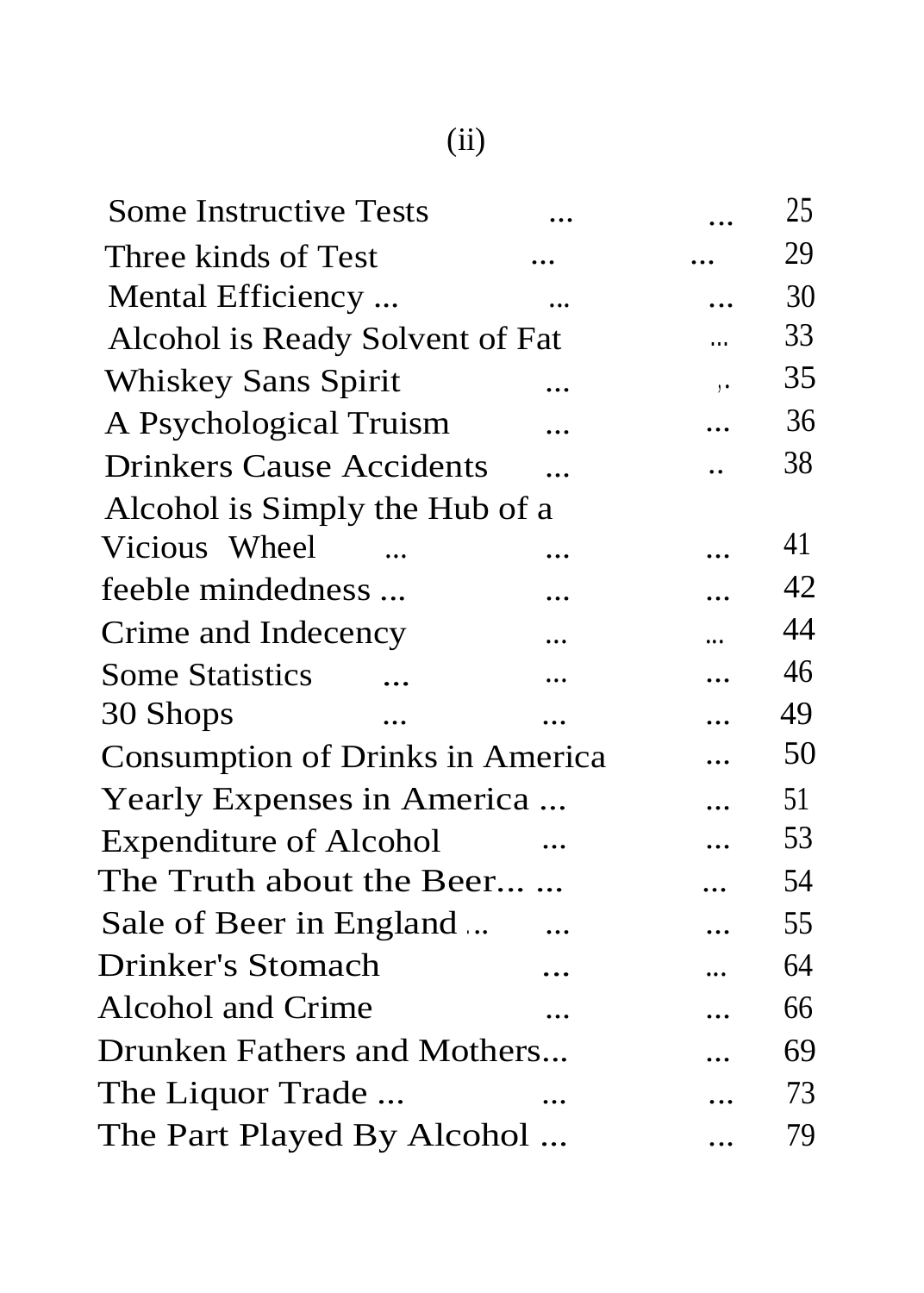| Booze is the Matter of Crime                |            |                       | 85  |
|---------------------------------------------|------------|-----------------------|-----|
| Vices to which Alcohol Gives Birth          |            |                       | 89  |
| Alcohol is a Poison                         |            |                       | 98  |
| Alcohol is Dangerous                        | $\ddotsc$  |                       | 101 |
| Children of Drinking Fathers                |            | $\ddotsc$             | 103 |
| What is Alcohol                             |            | $\ddotsc$             | 104 |
| <b>Faculties</b>                            |            | $\ddot{\phantom{a}}$  | 110 |
| Is Alcohol A Medicine                       |            |                       | 112 |
| Gopsel Advocate Says                        |            |                       | 112 |
| Republic of South Africa Mr. R.B.Durrant    |            |                       |     |
| says<br>$\cdots$                            |            |                       | 113 |
| Japanese Proverb                            | $\dddotsc$ |                       | 113 |
| Dr. Charles Richet of Paris Says            |            |                       | 113 |
| Mr. W.J. Says<br>$\sim$ $\sim$              |            | $\ddotsc$             | 113 |
| Sir Alfred Pearce Could K.C.V.O., M.S       |            |                       |     |
| F.R.C.S. Says                               |            | $\ddotsc$             | 114 |
| Professor A. Toynbes Says                   |            | $\dddot{\phantom{0}}$ | 114 |
| DRINKING - Dr. Charles Richet of Paris Says |            |                       | 115 |
| <b>Bishop Carpenter Says</b>                |            |                       | 115 |
| Gladstone Says                              |            |                       | 115 |
| David M. Kay Says                           |            |                       | 116 |
| Evening Standard                            | $\ddotsc$  |                       | 116 |
| Sir William Wileox M.D. Says                |            | $\cdots$              | 116 |
|                                             |            |                       |     |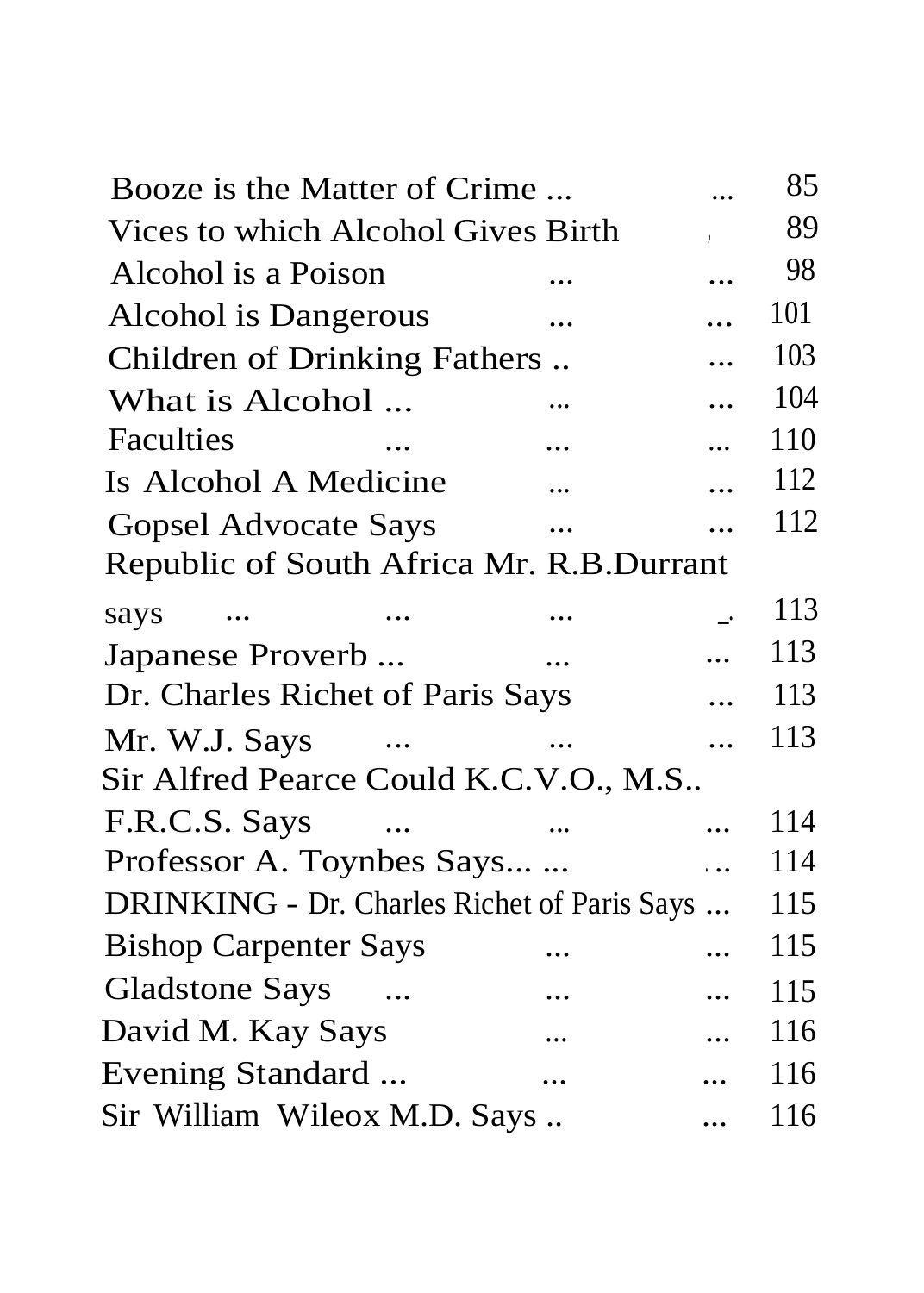| × |
|---|

| Dr. Charles Richet of Paris Says           |            | 116 |
|--------------------------------------------|------------|-----|
| Early Detection is Protection Known these  |            |     |
| Early Warning Signals of Alcoholism        |            | 117 |
| Islam's Approach to the Problem of Drink   |            | 117 |
| Allah Says                                 |            | 118 |
| Divine Ban on the use of Liquor            |            | 123 |
| Anything Cories Under the Heading          |            | 124 |
| Drinking is more Heinous Sin than          |            |     |
| Adultery                                   |            | 126 |
| Punishment for Drinking in Islam           |            | 132 |
| The Holy Month of Ramzan                   | $\dddotsc$ | 132 |
| The First Case After the Dimise of Holy    |            |     |
| Prophet (S.A.)<br>$\dddotsc$               |            | 133 |
| A case of Penalty with Regard to Drinkerds |            | 135 |
| Drinking (Alcohol)                         | $\ddotsc$  | 136 |
| Deriving Wrong Meaning from the Verses     |            |     |
| of the Holy Quran                          | .          | 136 |
| From the Holy Quran<br>.                   | $\cdots$   | 139 |
| From the Holy Prophet (S. A.)              |            | 141 |
| Wine Root of all Evils<br>.                |            | 143 |
| From Hazrat Ali (A.S.)<br>,,,              | $\cdots$   | 143 |
| From Hazrat Imam Jafar-i-Sadiq (A.S.)      |            | 144 |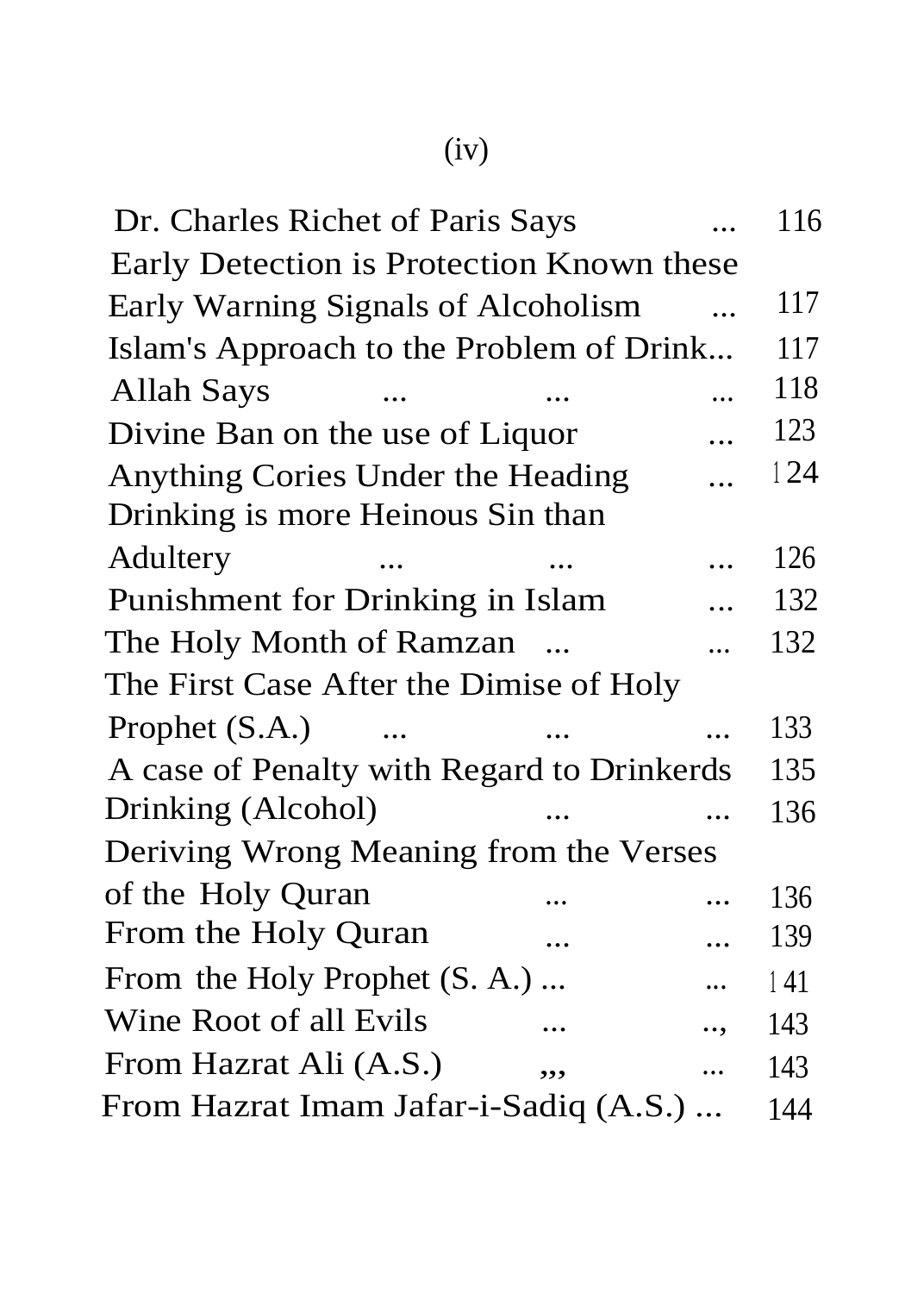## **ALCOHOL AND ALCOHOLISM**

The term alcohol is applied to a wide range of organic chemical compounds of carbon, hydrogen and oxygen in different proportions of combination, with varying properties. Of these the most well-known are the two alcohols, namely, the methyl or wood spirit and ethyl or the wine spirits. Methyl alcohol is very much in demand in many industries. It is a deadly poison even in small doses. Blindness is not an infrequent consequence of its consumption in very minute quantities. Ethyl alcohol is not so swift in its effects, though its slow-poisoning effects are as frightful. For unknown ages it has continued to give rise to moral, social and economic problems. Individuals, families, nations and whole civilisations have succumbed to its invidious influence and gone down to ignominious oblivion.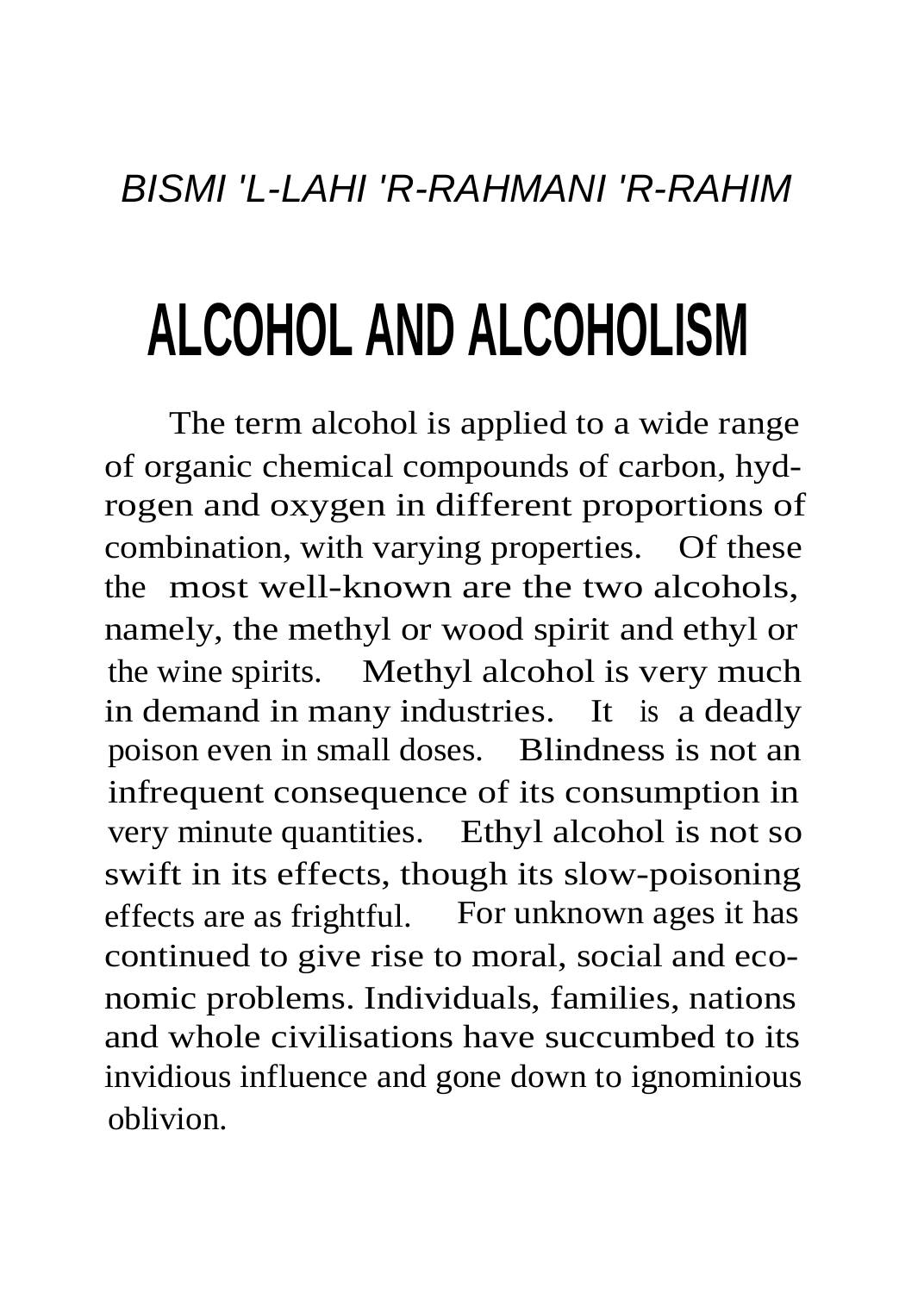The saner elements of the whole world and of all ages have consistently condemned its use, yet so deductive are the powers it exercises on a certain build of the mind, that few countries have succeeded in banishing its use as an intoxicant. Ever new labels and Scientific techniques for its manufacture are invented by the votaries of Bachus to rope in the unwary victims. The old days methods of fermenting liquor in the dung heaps as part of the process has given place to the multi-millionaire projects for the manufacture of wine spirits. Vast tracts of fruitgrowing lands that would support the starving millions are reserved for destroying the healthy stocks of humanity. What was intended by Benign Providence for the growth and maintenance of life and health has been diverted to channels of self-destruction and disease by the so-called rational man. Such morally, socially and economically destructive activities are being carried on under the very eyes, nay the active patronage of the states that cry themselves hoarse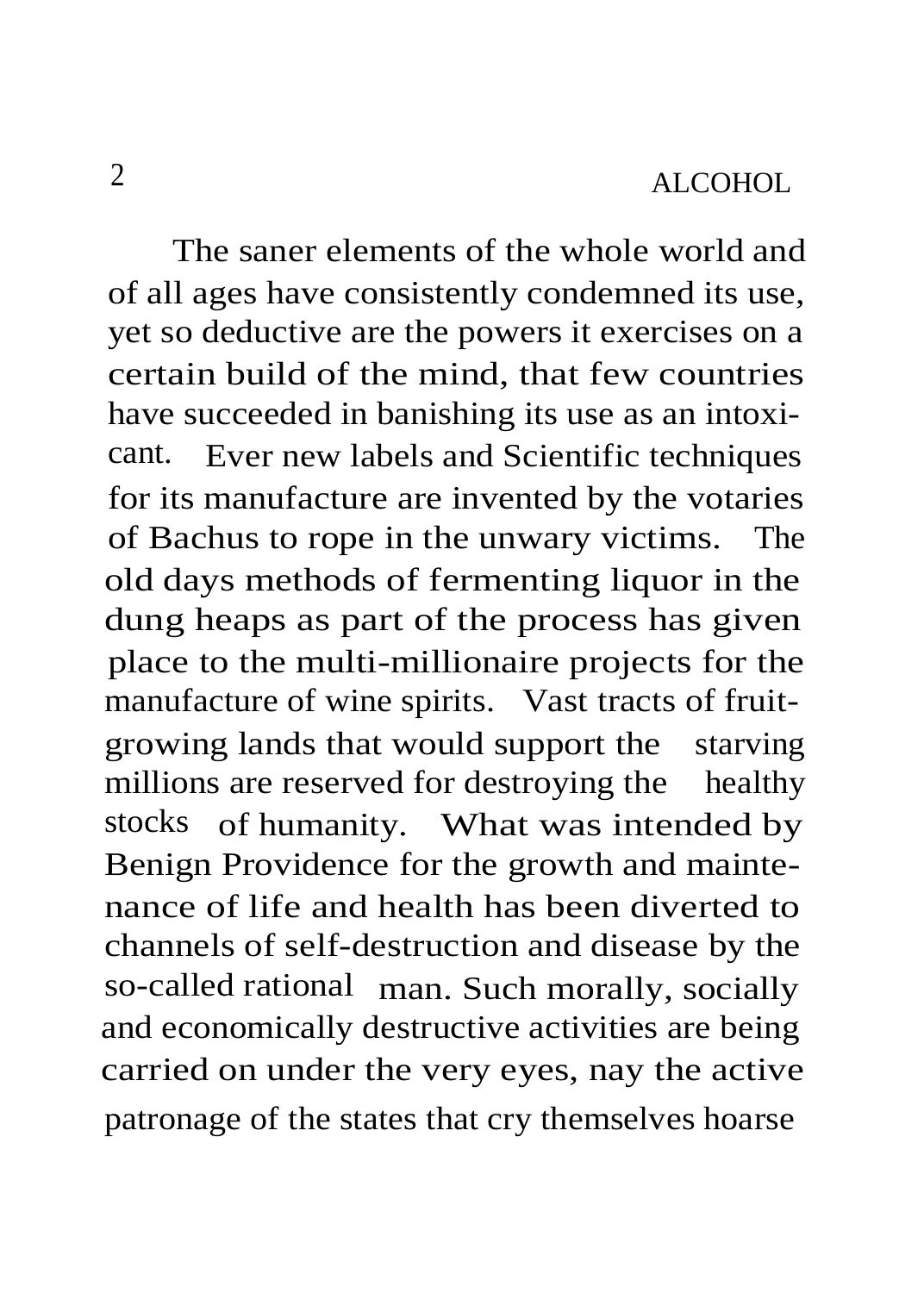and champions of the common man's welfare. Intoxicants are of many-fold benefit to the kuarish among the politicians. They bring in revenue. They encourage crime and goondaism, which are important factors in over-adding and corrupting the voters. A stern warniug against the liquor magnates growing political power was issued by the late Theodore Roosevelt, President of the United States of America, in the following words. "It is now a question whether the liquor interests are to dominate your parties, dominate your public life and dominate your government." As to how far the liquor interests exert their sinister influence may be gathered from the following statement of a high police officer of Chicago, Mr. J.N. Flynn. He says, "Every time I arrest a man wbo is running a 'blue pig' (an illicit liquor shop). I find when I go to court, that the representative of the brewery has been there before me. He threatens whatever judge is sitting there with political death if he does'nt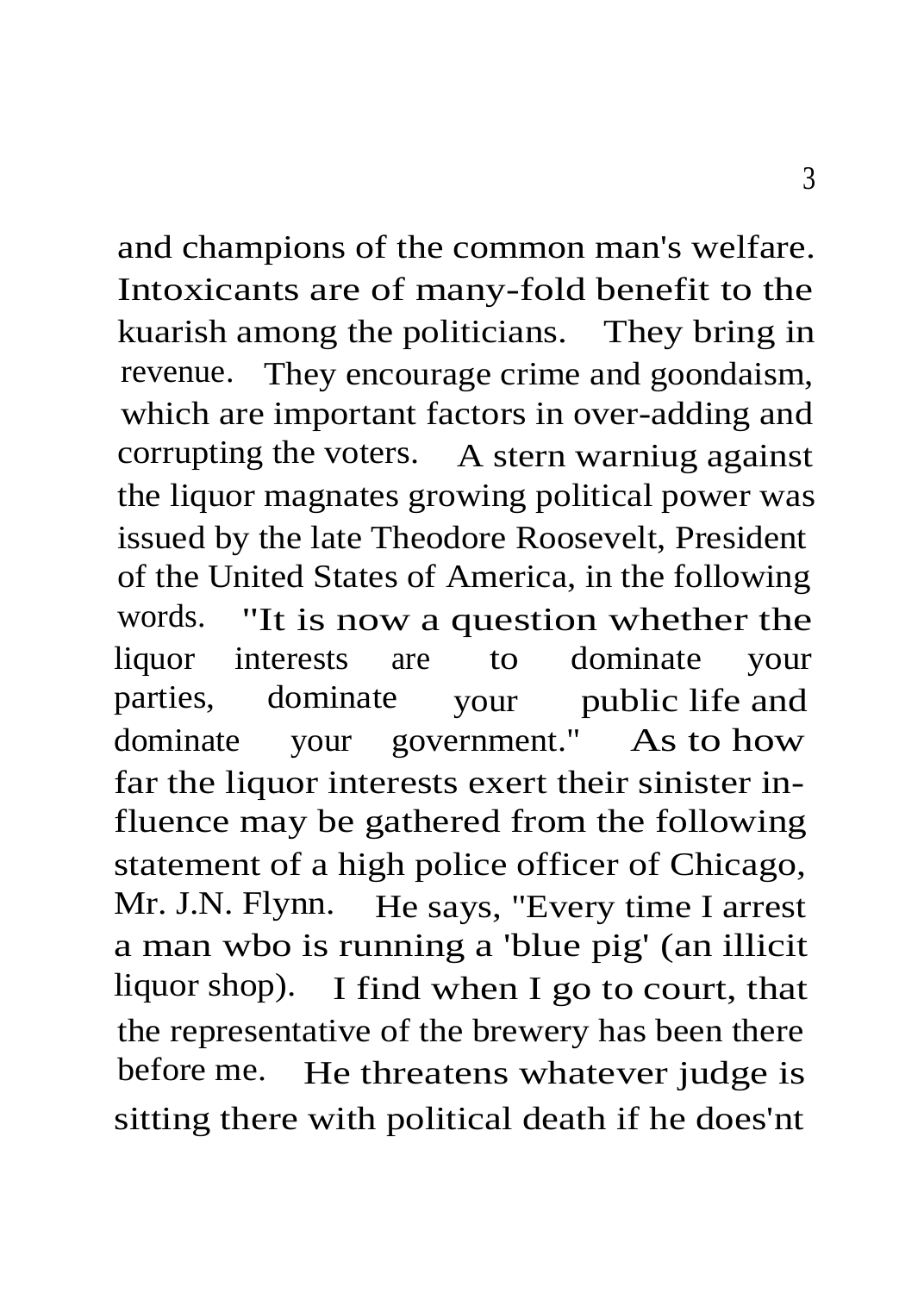Listen to resson." Mr. Rabert J. Northold, an attorney of the same city stated that the breweries are behind the Chicago 'blue pig' men and fight tooth and nail to have them dis charged when we have them arrested. Lieutenant John M.C. Carthy adds to the above statements the following :-"If it was not for the politicians and the influence of the breweries, I would drive the blind pigs' out of Rogers Park in four weeks."

Backed by the great political influence which the big business magnates of the liquor trade have come to possess in the political life of the Western Countries, they violate every instinct of decency and break or evade every law made for their control with the single exception of the law requiring them to pay tax.

THE RATIONALS OF THE REVENUES OF STATE FROM LIQUOR. Businessmen in the liquor trade do not grudge the taxes they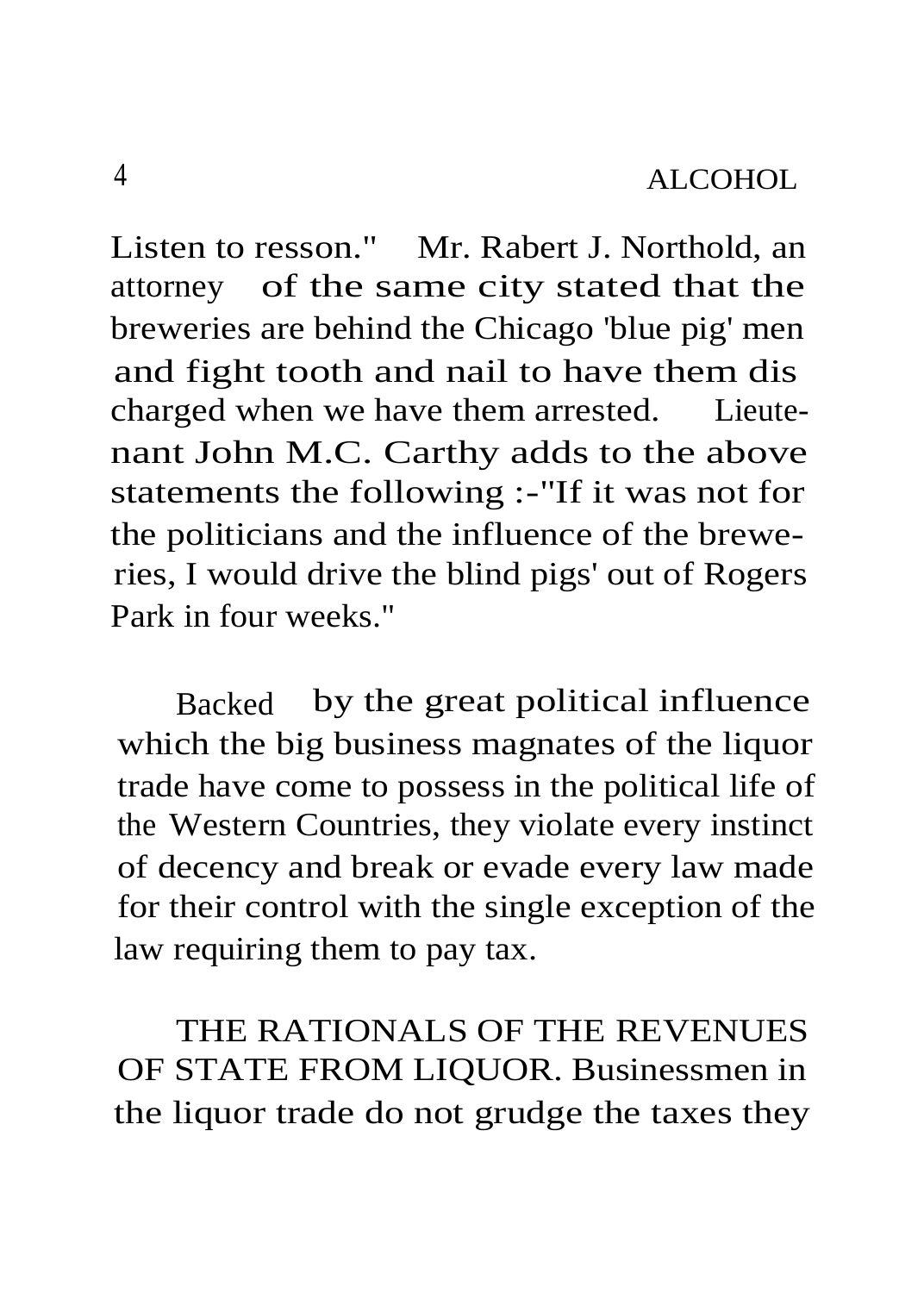are called upon to pay, simply because such taxes are shifted on to the pockets of the consumers. A State which proposes to augment its revenues from liquor is in no better position than a grabbing brewery, on a gigantic scale. By licensing the manufacturing and sale of this universally obnoxious commodity, the state gets committed to a three fold function in the demoralising process of corrupting its people to wit, permission, protection and promotion. In a memorable speech delivered before the British House of Lords on February 21, 1743, during the hey day period of British hegemony Lord Chesterfield assailed the principle of licensing liquor trade. More than two hundred years back, this broad-minded statesman laid emphasis on the evils that would spring from the licensing system that was then being introduced. Speaking on the legislative measure on the anvil, he thundered, "To pretend, my lords, that the design of this bill is to prevent or diminish the use of spirits, is to trample upon common-sense and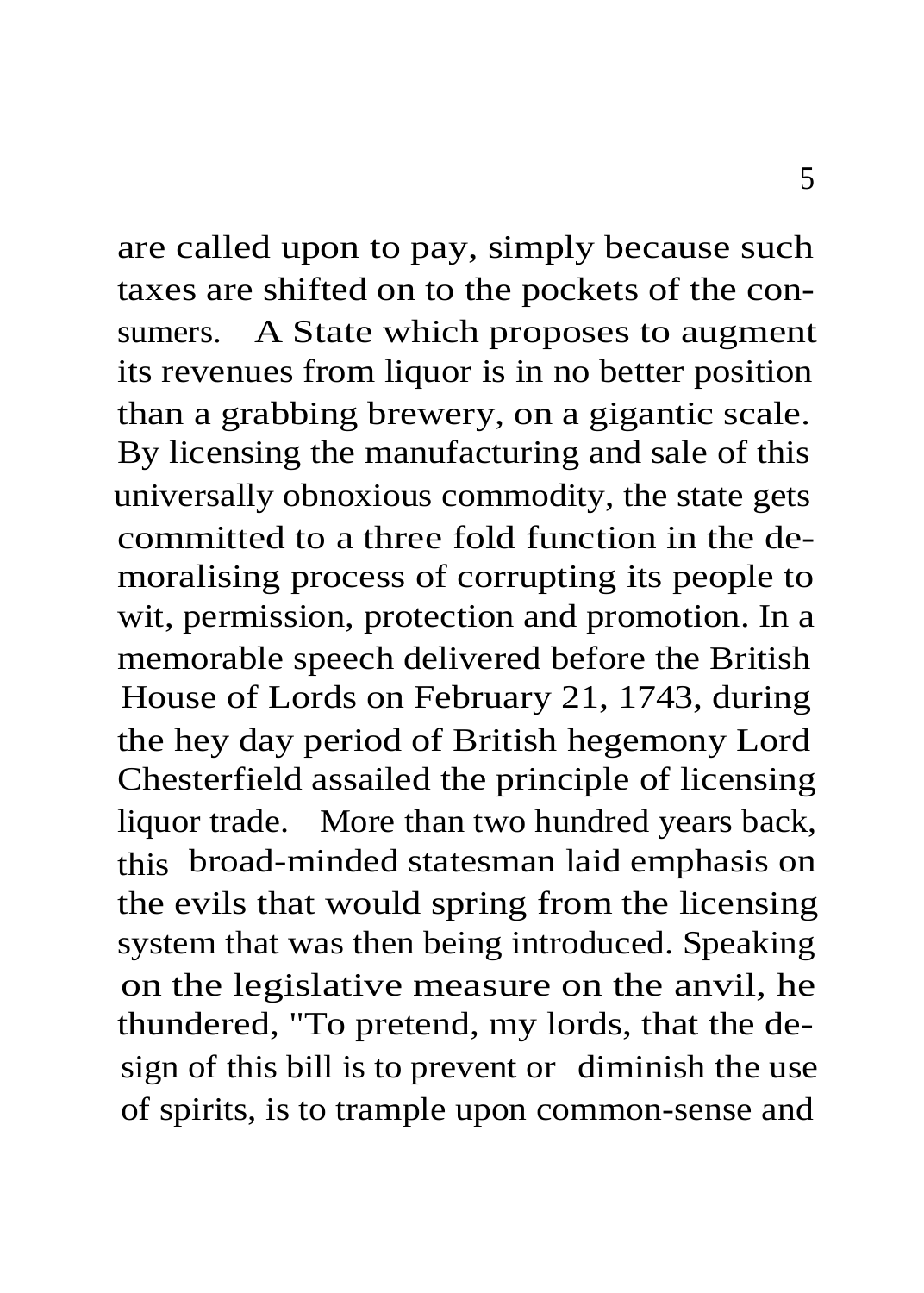to violate the rules of decency as well as of reason. For when did any man ever hear that a commodity was prohibited by licensing its sale, or that to offer and refuse is the same action? Surely it never before was conceded by any man entrusted with the administration of public affairs, to raise taxes by the destruction of the people. For there is no doubt but those on whom the inventors of this tax shall confer authority will be directed to assist their masters in their design to encourage the consumption of that liquor from which such large revenues are expected, and to multiply without end those licences w:?ch are to pay a yearly tribute to the crown. When I consider, my lords, the tendency of this bill, I find it calculated only for the propagation of disease, the suppression of industry, and the destruction of mankind. I find it the most fatal engine. that ever was pointed at a people-an engine by which those that are not killed, will be disabled and those who preserve their limbs will be deprived of their senses."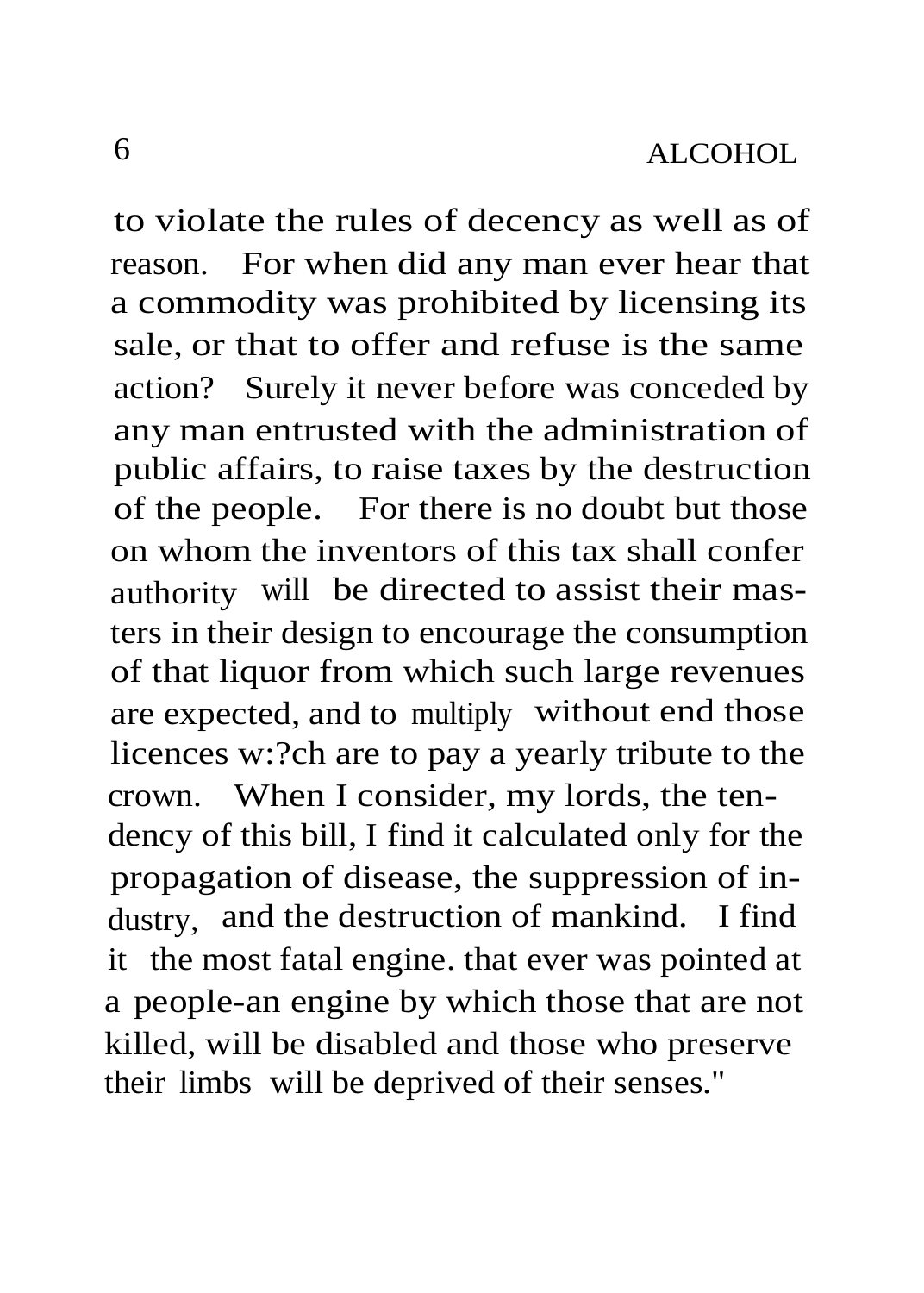This brilliant indictment of national policies by the saner elements of the British political life, reverberates across the centuries as a warn ing to the nations of the world. The short-sighted politicians ignored the warning and in the short span of decades, the British Empire has crumbled down to dust more ignominiously than any historically known precedent of yore. Only two decades back it was a boast that the sun never set in the Britisb Empire. Contrast this boast with the blatant fact that even in the British Isles there is a persistent fog overclouding the sun most of the year. Of the three potent factors responsible for such catastrophic downfall wine, women and wealth- the first one has certainly been productive of the greatest evil. Great statesmen like Lord Chesterfield, Edward Burke and Lord Acton failed to convince the Britishers that this world could not be held as a wine-shop of exploiters. "What is morally wrong cannot be politically right," was the. motto with the Saner among the British leadership. The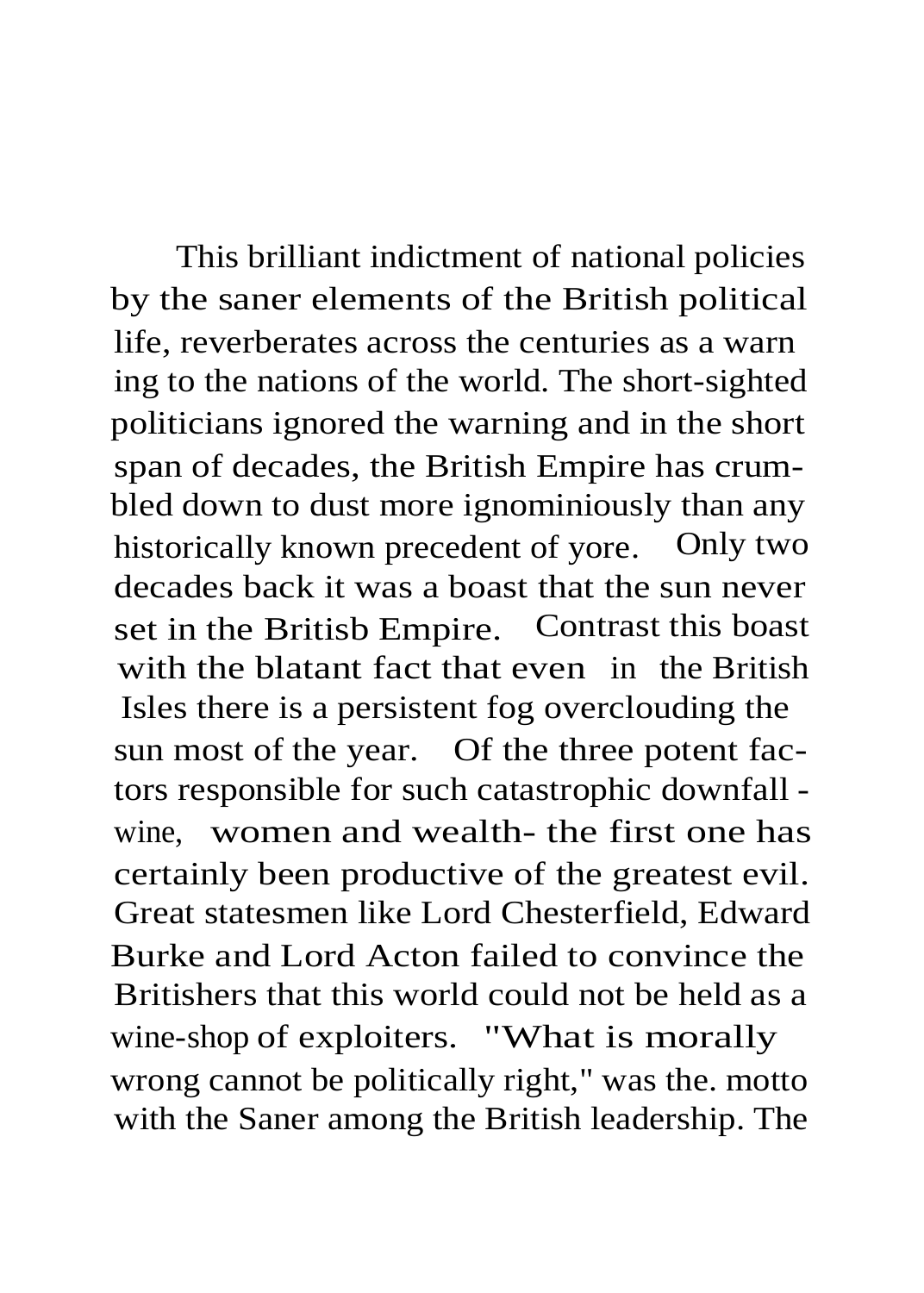nation as a whole, however, voted Bachus and Machiavelli, with the inviolable consequence of such option-disgraceful downfall.

Urdu verse: Fitrat afrad se igmaz bhi kar leti hai,

> Naheen karti hai pih ganmon ke gunahon ko mauf

(The Heavenly Order may connive at individual lapses, but there is no atonement for national transgressions).

REVENUES derived from the liquor traffic by a state are altogether illusory. It is an admitted axiom of Economics, that ali income is dependent upon the productivity of labour and capital. Anything which impairs that productivity will impair the national income. A tax comes out of the pockets of the individuals and goes into the common pocket of the nation. "For every million dollars recovered in taxes, the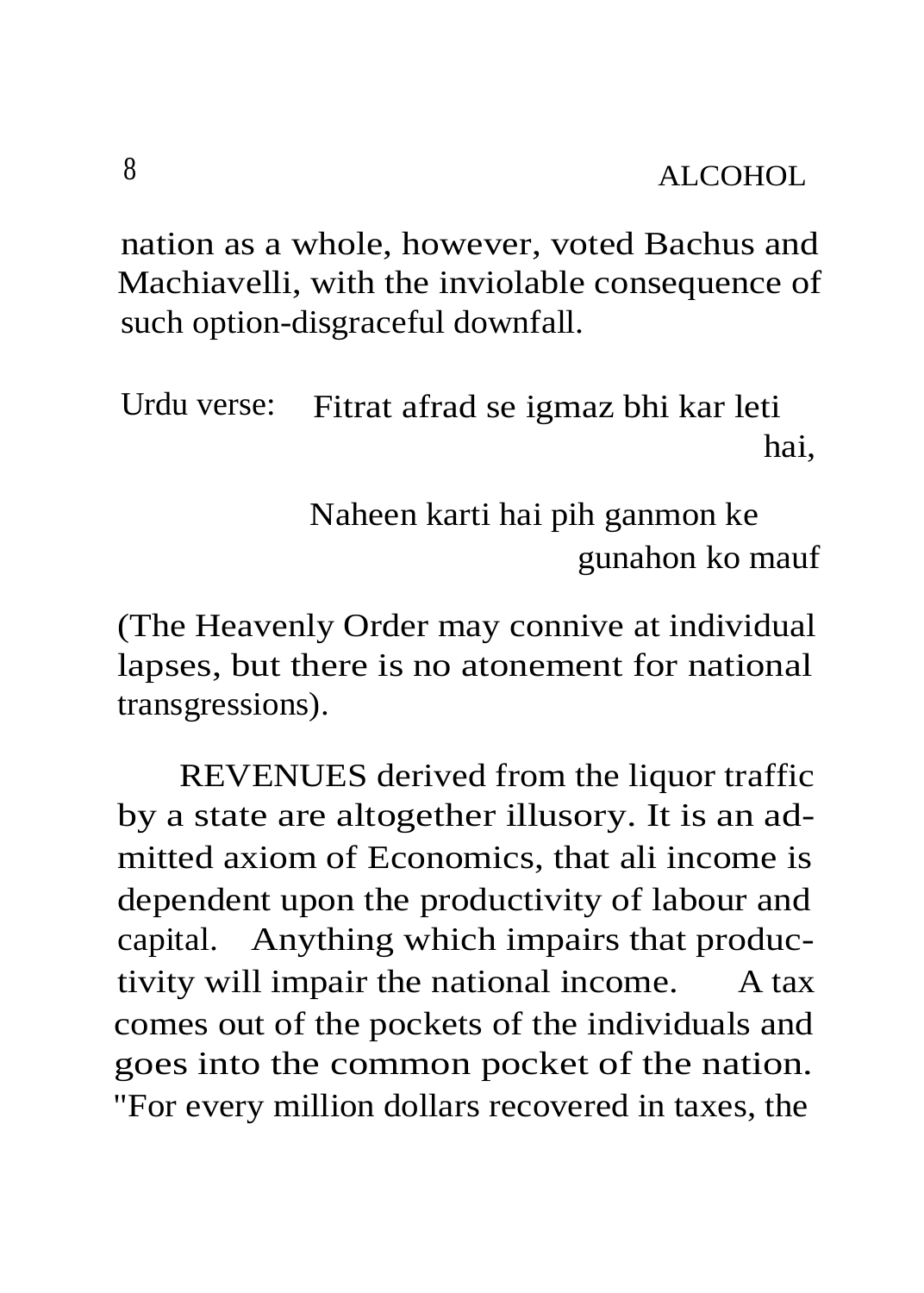nation pays many millions to the liquor business directly through its constituent citizens, and many millions more in impaired efficiency of its workers and in productivity sacrificed to the parasitic business." These observations of an astute economist of America, clearly point to the folly of governments which seek to augment their revenues by licensing liquor traffic. Even in budgetary figures, the governments which opt 'dry', under certain conditions are never at a loss, for the money saved by the consumer from liquor is by him re-routed to the purchasing of usual goods, and the establishment of a healthier and more efficient level of living. The healthier physical, mental, moral and spiritual standard which springs from a reformed outlook on life on the part of the individuals composing the nation, is the real asset of value to the individual no less than to the nation. He would work more efficiently, earn more munificently, spend more judiciously and thereby pay more taxes indirectly, besides contributing solidly to the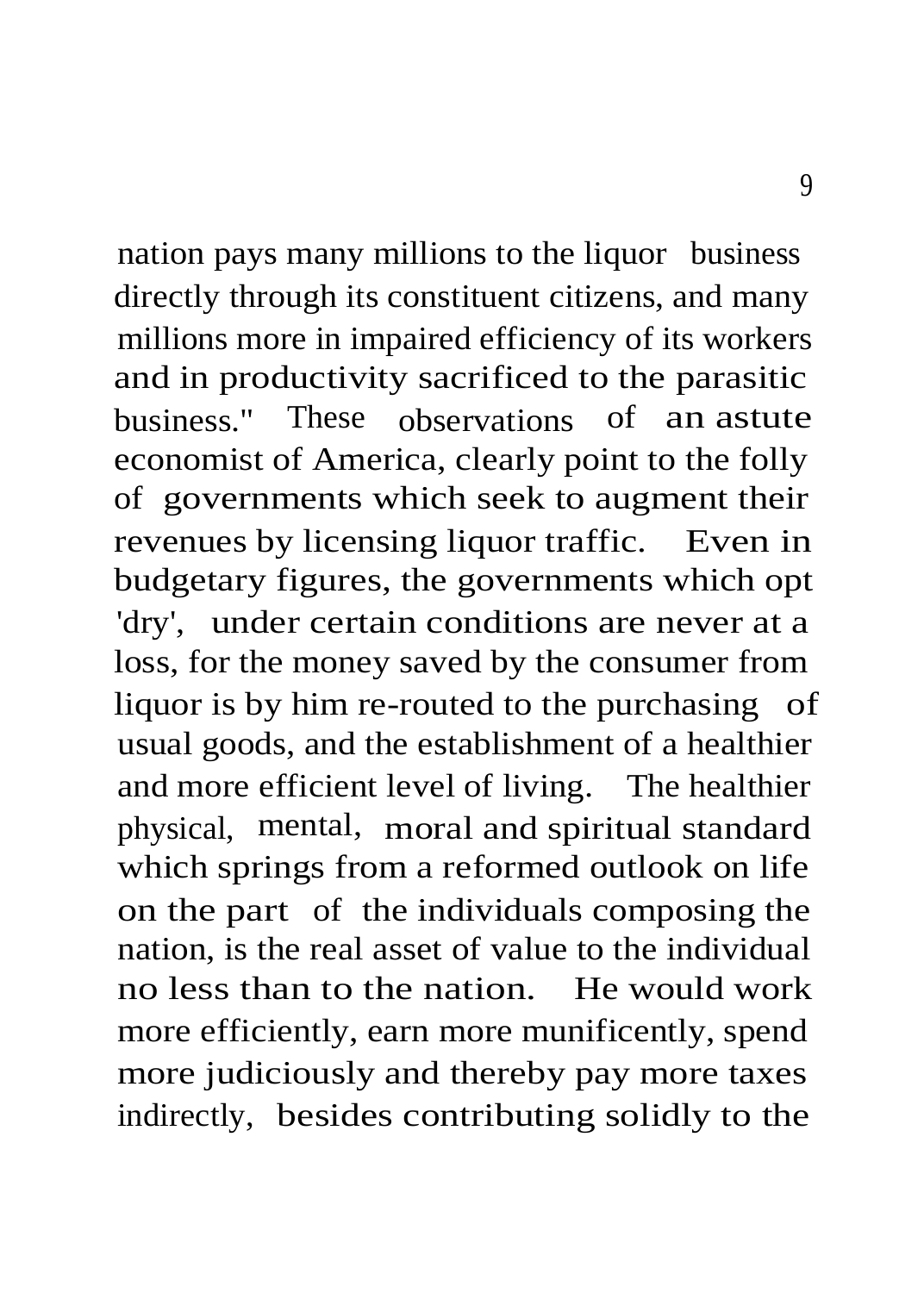national fund by his improved efficiency. With temperance, which has been defined as moderation in the use of every thing good and abstinence from the use of everything bad, in the field of human activities and mutual relationships, a state is a pure gainer on all countsincreased efficiency and consequent increased output and decreased waste of human energy. Accuracy of judgement, avoidance of accidents, tactful handling of colleagues and subordinates, observance of discipline, punctuality, reticence in matters of confidence are all such matters that affect the efficiency of the workers on the one hand and on the other relate to the problems of temperance and drink. To the industrialised set-up, therefore, the question of liquor traffic is even more important in its economic bearing than one of academic morals.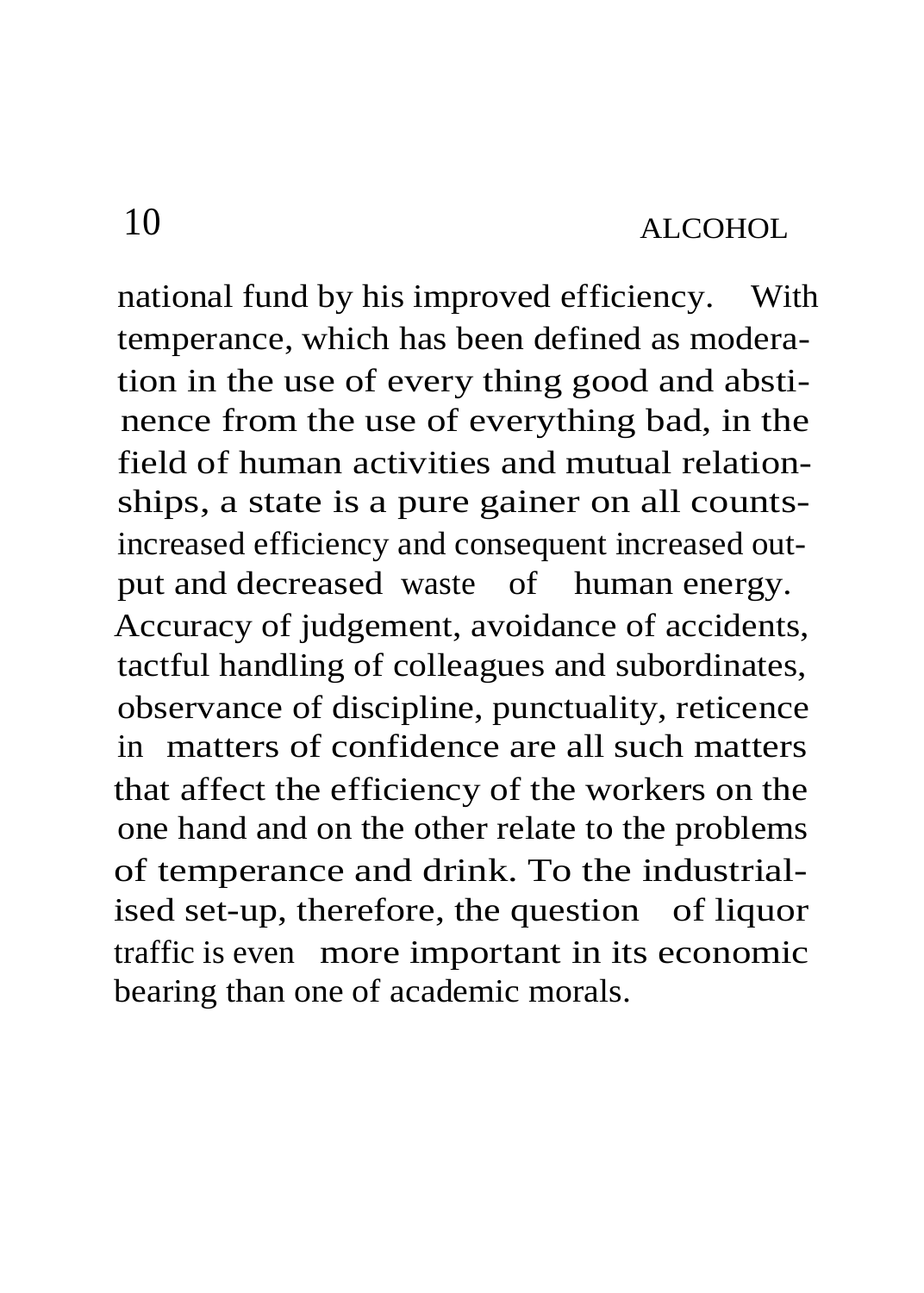#### **MODERATE ALCOHOL AND EFFICIENCY**

One of the outstanding figures of the World of science, says, "Work and alcohol do not belong together, especially when work demands wide awakeness, attention, exactness and endurance." Alcohol has been the subject of scientific investigation, as a problem effecting almost every facet of human life-industrial economic, administrative, social, political etc. Over and above its moral and spiritual bearing on the individual as a component unit of the complex human relationships. There is complete unanimity among the experimenters as to the impairment of efficiency of the individual on all planes of activity.

The exact amount of damage which a person suffers as a result of consumption of even moderate quantities of alcohol, however, varies from individual to individual according to each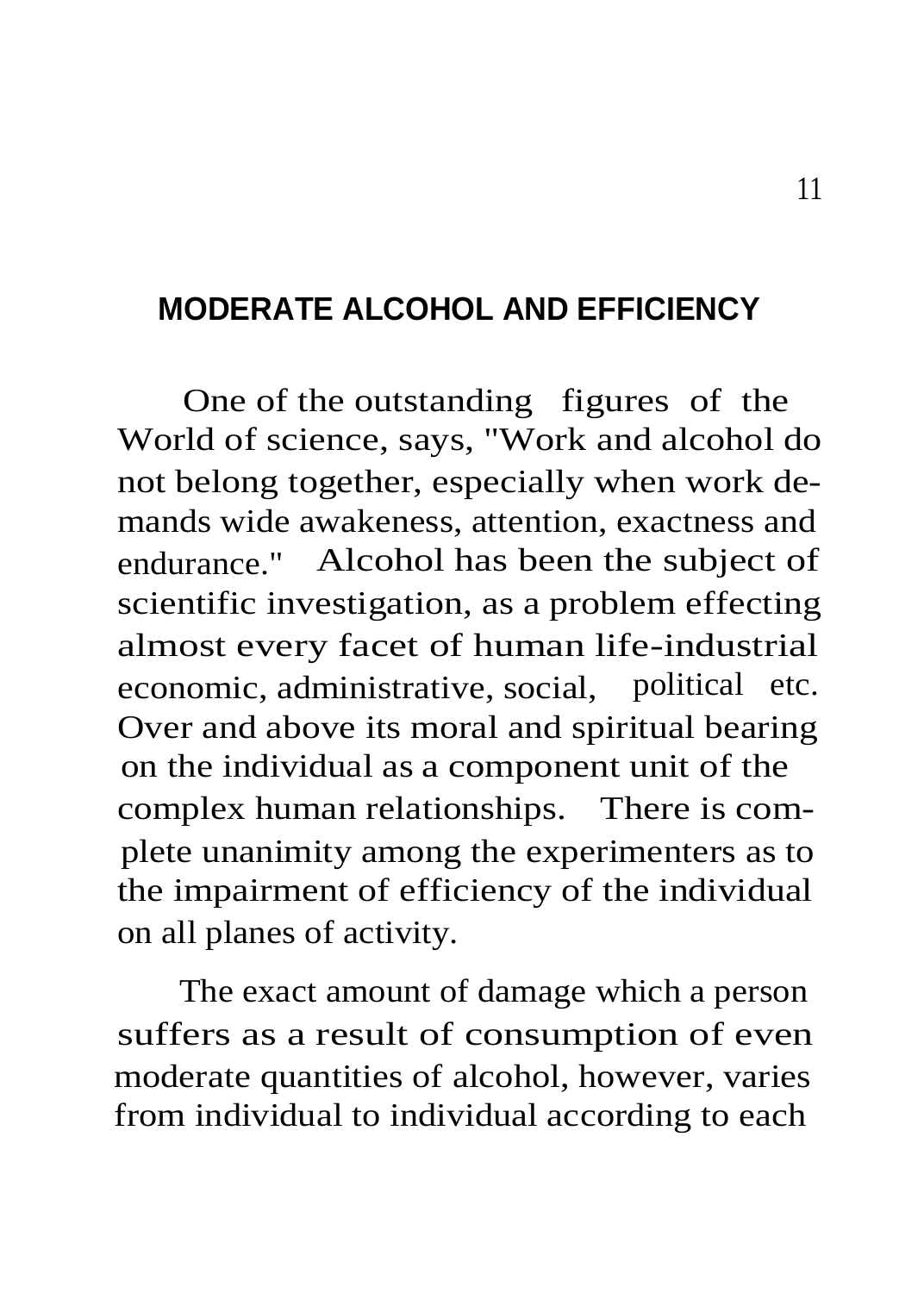one's bodily and mental blindness. A very considerable factor in laboratory experiments, however, is that the person under observation is, so to say, in a resisting mood, endeavouring to act as sober as possible. This naturally affects the results. His efficiency does not sink to the level of a relaxing, bragging drinker.

Another important factor which prevents the correct appraisement of the depreciation in efficiency, is the measured quantity, which is allowed in the atmosphere of the laboratory, as a dose by itself. In actual life, on the other hand, the same quantity is yet another dose piled upon the leg-over effects of the previous doses. In the laboratory the person is challenged to fight the effects, with all the success he can command, while in actual life he endeavours to intensify the effect psychologically. The results of laboratory experiments, as such, fall very much below those that accrue in actual life, Even with such conditions favouring the alcohol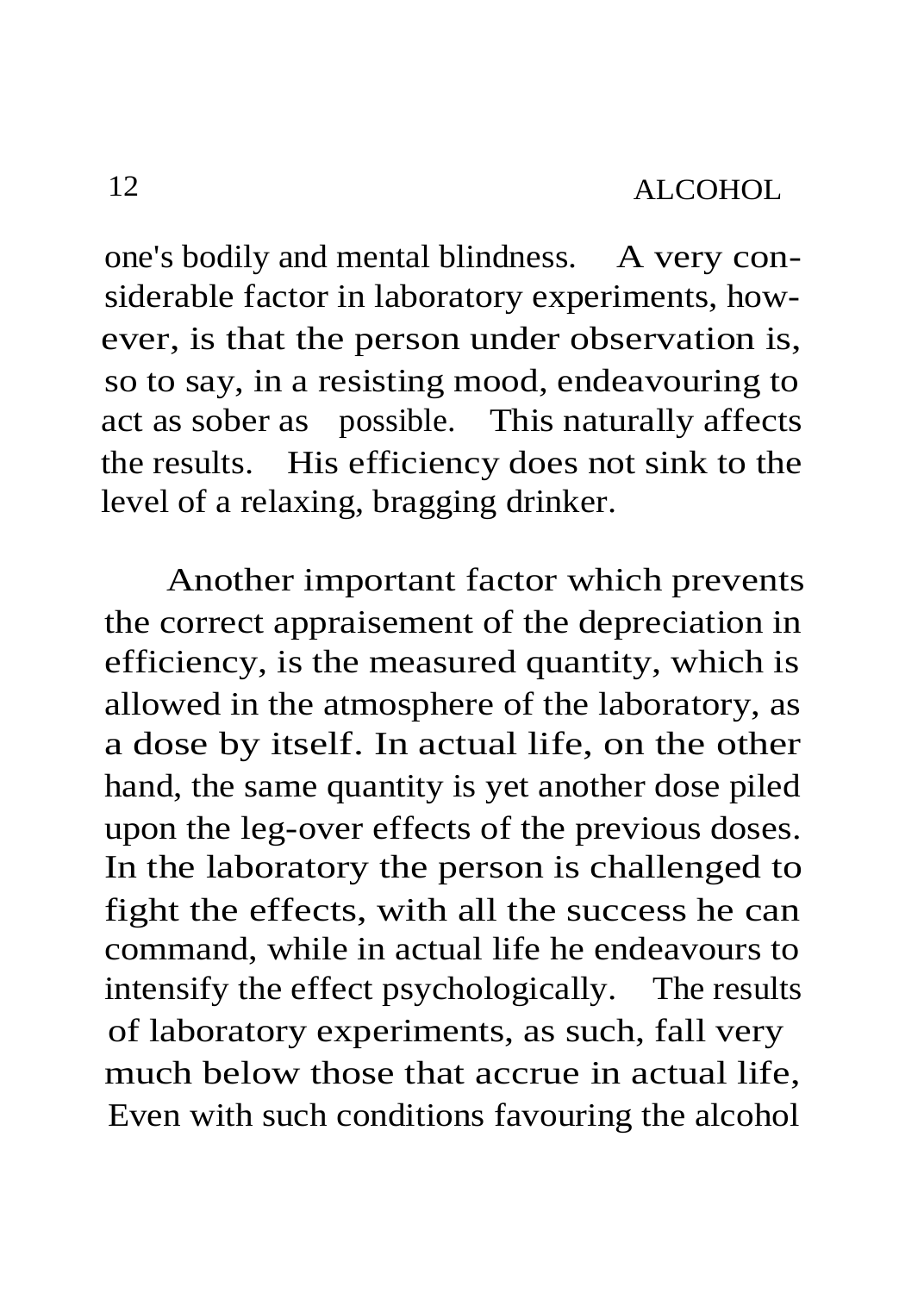in the laboratory, the state of affairs disclosed thereby is a staggering revelation of the loss of efficiency suffered by a worker even as the result of 'moderate' drink.

It is admitted by the research scholars and experimenters in the field THAT THERE can be no such thing as a moderate use of a poison. As Sir Victor Horsely, M.D. the distinguished British Surgeon, puts it, "In reality we have no proof that a minimum and a permissible dose of alcohol exists at all. Other eminent authorities agree with this verdict of the British Surgeon, among them Sir Londer Brunton M.D. says. "Alcohol produces progressive paralysis of judgement and this begins with the first dose." Dr. McAdam Eccles gives his considered opinion as follows, "A daily moderate dose of alcohol taken in the form of alcoholic drink has a tendency, quietly but surely to destroy the tissues of the body." The world renowned physician Dr. Quensel of Leipzig says, "Even small quan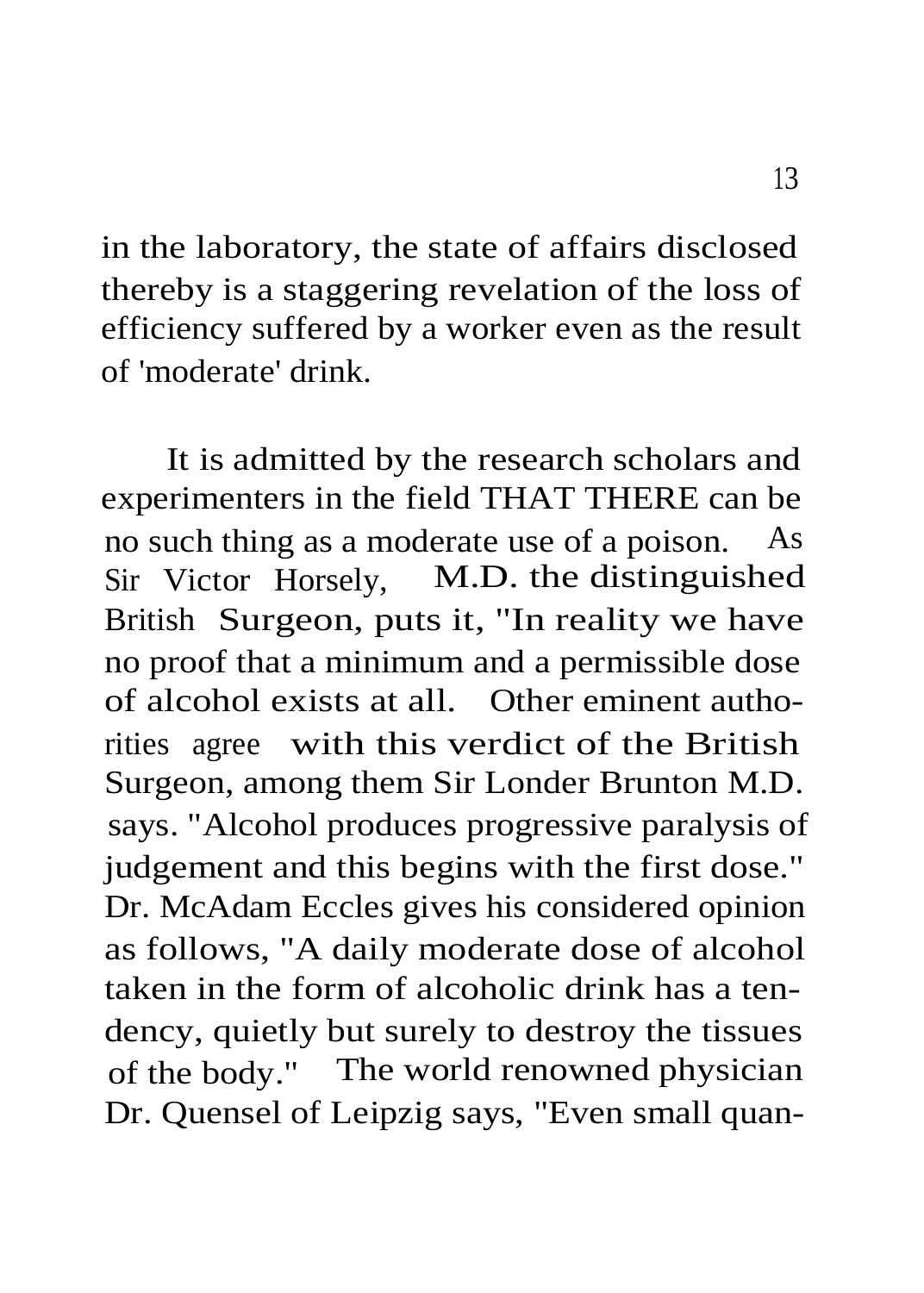titles of alcoholic drink may result in pronounced changes, especially of the cystic functions, in a decrease in the clearness of sensory perceptions, in the impairment of thought and judgement, in a dulling of the finer emotions and in the inhibition and disturbance of the coordination of movements " Dr. Irwin H. Neil, superintendent of the Norfolk, State Hospital for Inebriates (drunkards) at Norfolk Massachusetts, asserts that the moderate drinker is even more liable to suffer from organic diseases than the man who occasionally becomes drank.

"The small dose is particularly dangerous in jobs where alertness of mind and body in the interests of the safety of the worker and his charge, becomes essential for his efficiency. as in driving for example. The heavily drunk driver is easily detected, in fact mostly in-capacitated for any mischief. The moderate dose, however, deludes him into the belief that he is in possession of his faculties, while as a matter of fact, his driving judgement as also his muscular co-ordi-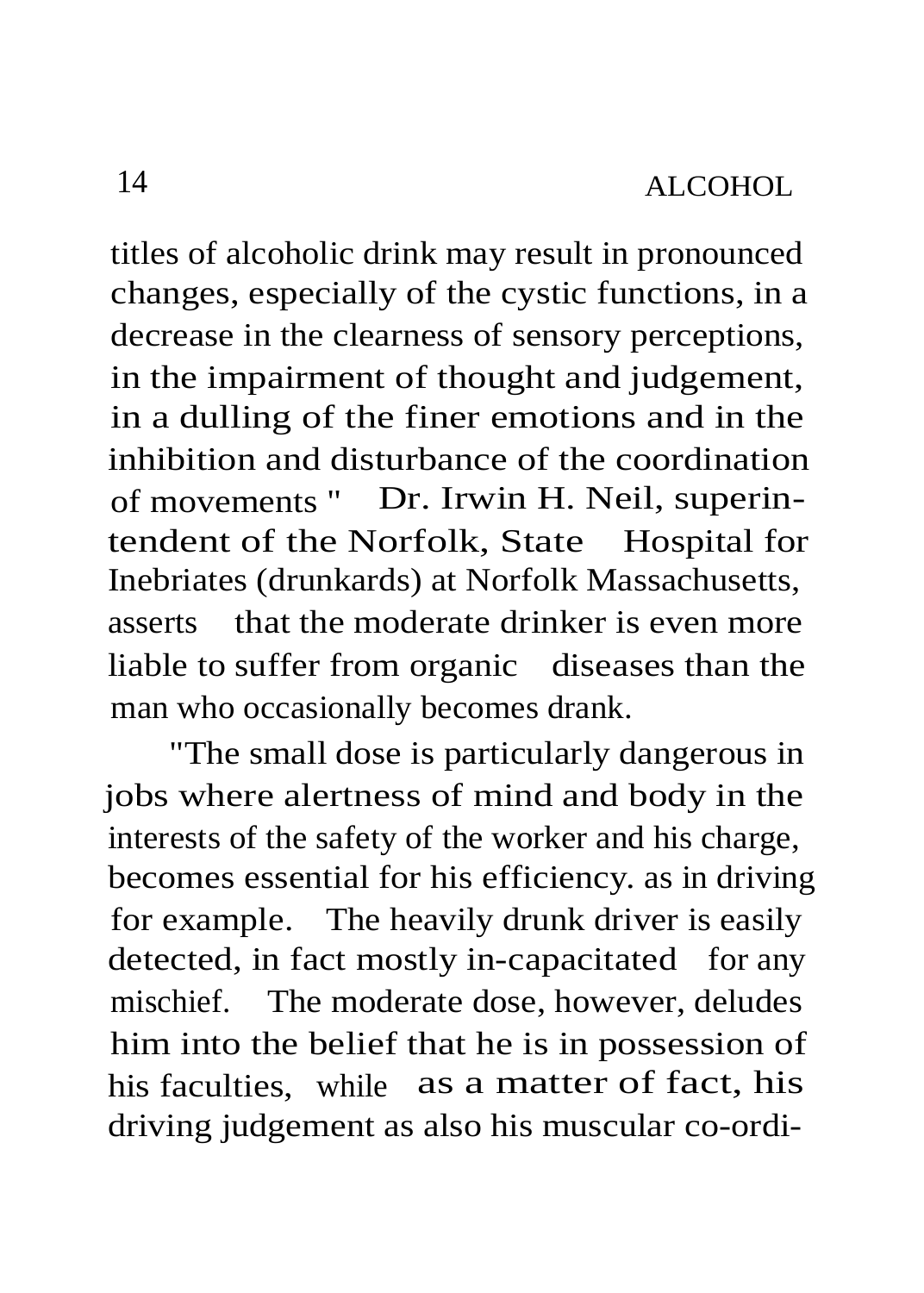nation is badly impaird. Such a person is naturally a menace to public safety as also to his own life on the highway. A slight swerve in the wrong direction, an inadvertent disregard of a road signal. a small miscalculation in judgement may result fatally by colliding with any of the millions of vehicles on the nationals' highways or by over whelming some un-wary pedestrian, or even by dashing against electric poles, trees and walls.

Dr. Benedict, director of the Nutrition laboratory of the Carnagie Institute of Washington sums up the situation when he says that after very moderate doses of alcohol, virtually all individuals are effected with general depression of nerves and muscles, lessened sharpness of vision, and lessened eye-hand motor co-ordination. "The driver of an automobile in the traffic of a modern American city has no business to undertake his task after drinking even these so-called permissible amounts of alcohol ...... clearly dilution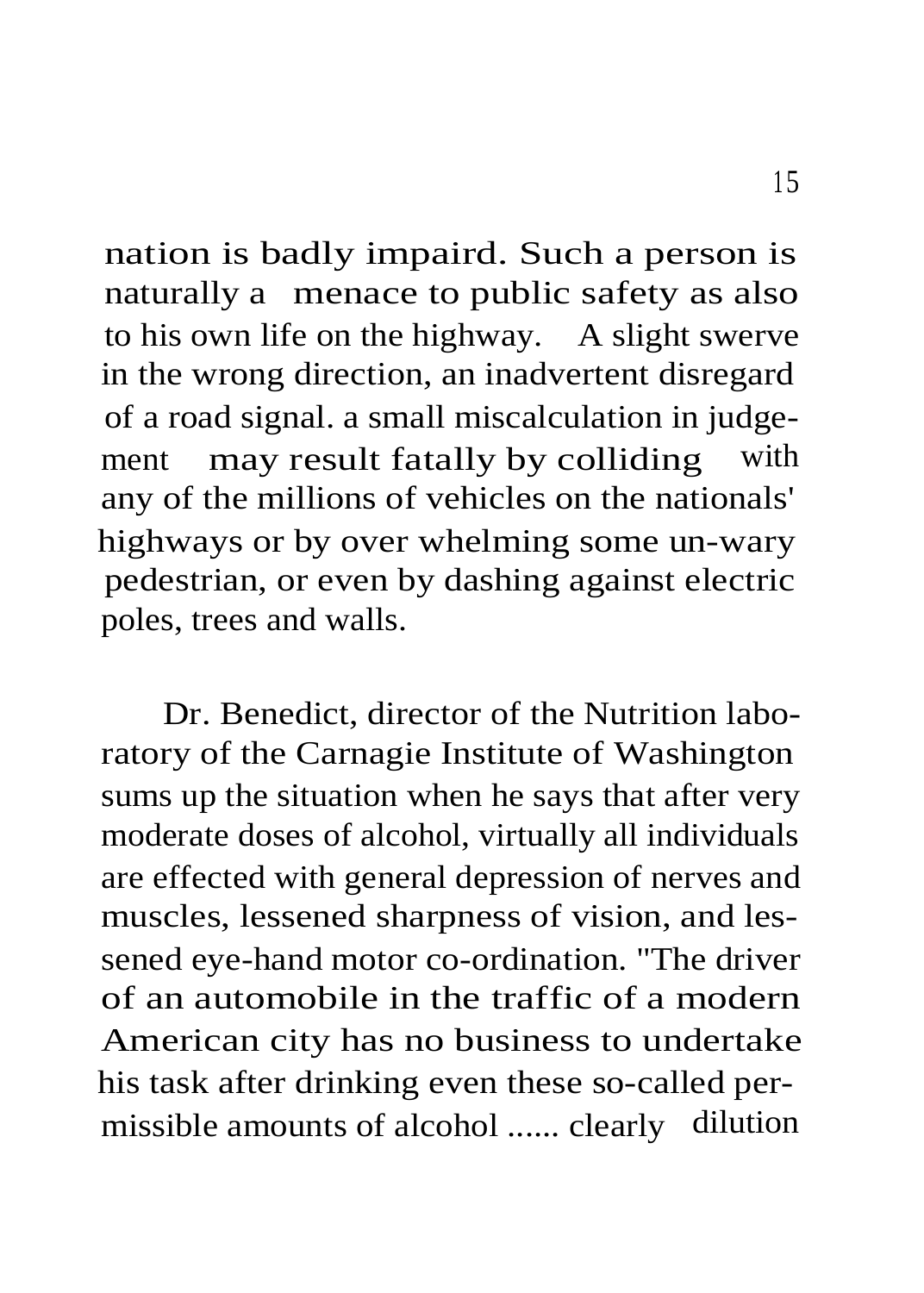even to 2.75 per cent, cannot solve the alcohol problem, nor can it alter our estimate of the effect of alcohol upon human efficiency ...... Inflexible science say: Moderate user, keep off. For at least four hours after a dose of alcohol formerly considered 'permissible' for you as a motor vehicle operator, may well be considered a menace to Society."

This is not an individual doctor's personal opinion. But the verdict of exhaustive vested interests of the manufacturers of all liquor products are shrewdly trying to delude the gullible populace to believe that beer and other so-called light drinks are not to be classed under alcoholic drinks beveragcs. These drinks also have been subjected to searching laboratory investigations, which have totally discredited the claims of the brewers, that they are in any way less poisonous. They have been found to contain no food value. As a matter of fact, they show the way to stronger and more persistent habits for drink.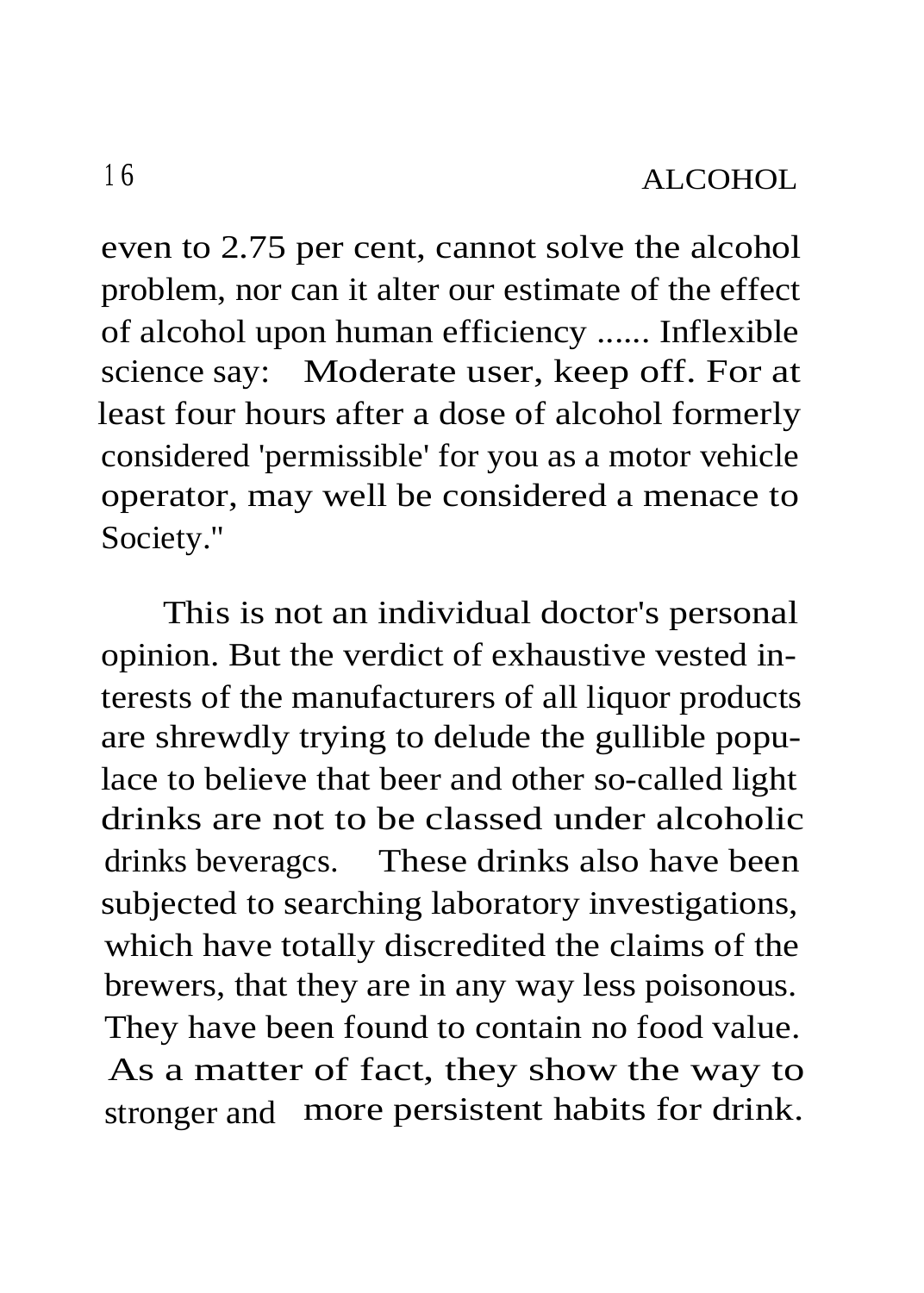Dr. Charles Gilbert Devis of Chicago arraigus beer in no un-equivocel terms. Says he, "Beer produces disease of the stomach, kidneys, heart and blood-vessels. Owing to its diuretic affect, the alcohol in the beer is diverted to the kidneys, which probably accounts for its destructive action on those organs. It causes a deposit of morbid fat in the body especially around the heart, enlarges that organ, and increases the work of the heart and the blood vessels, manifested by the fatigue and shortness of breath of all beer drinkers

Beer deposits fat around the heart, weakens its muscular walls, thickens and enlarges the ventricles and if continued, ultimately cats short the life of the individual. All of this has been proven time and again by the post mortems of Bloinger, who has examined and weighed the hearts of many beer drinkers. This is a terrible scientific arraignment of beer, but it is true."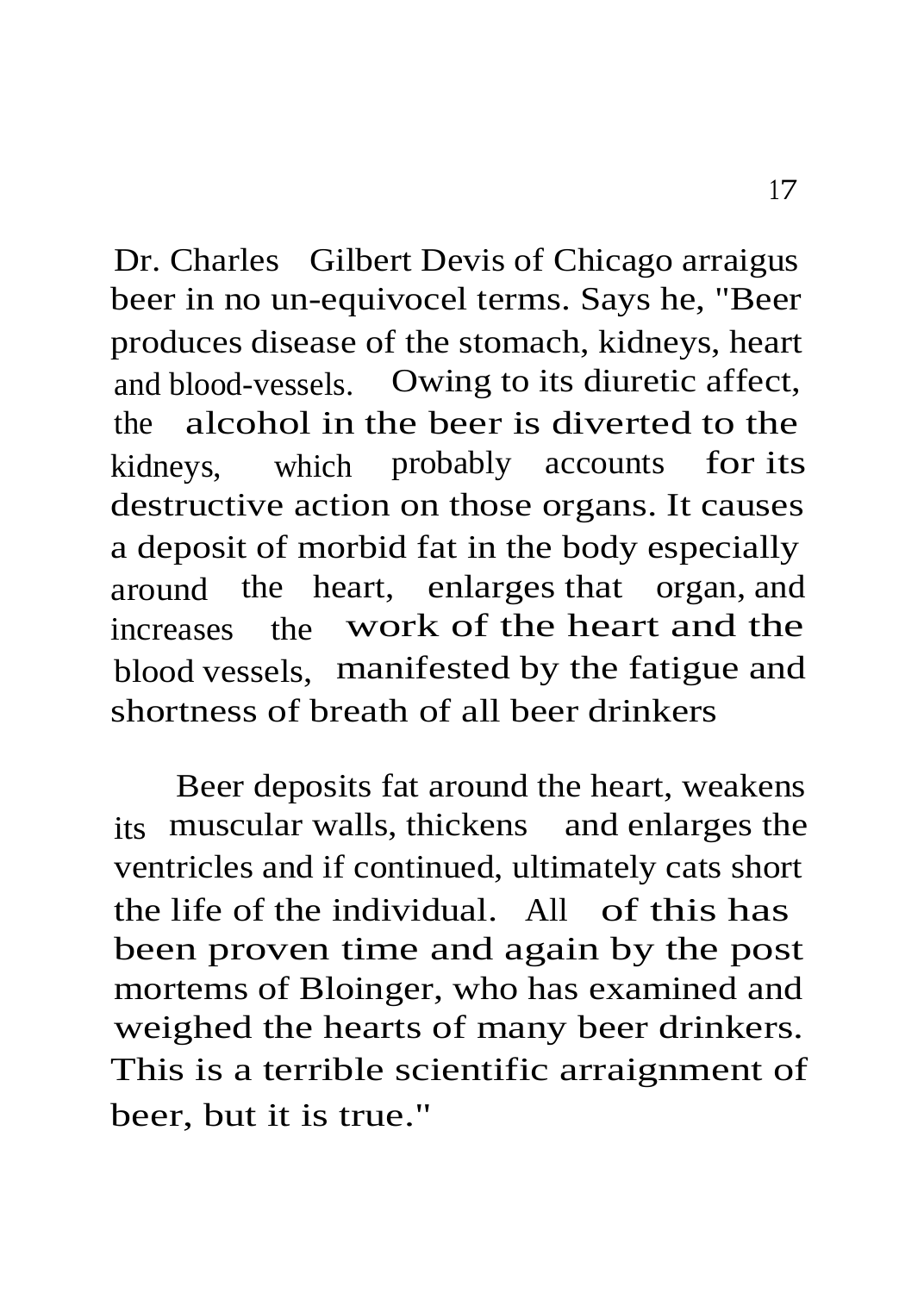Dr. Struempell, the eminent German physiologist regards beer as no less an enemy of Society than any other alcoholic drink. His verdict is expressed in the following dear terms: Nothing is more erroneous from the physicians' standpoint than to think of diminishing the destructive effects of alcoholism by substituting beer for other alcoholic drinks.

The Scientific American, in describing the intellectual desolation and brutalization resulting from the beer habit, has the following imflattering remarks thereon: The most dangerous class of ruffians in our large cities are beer drinkers. Intellectually a Stupor amounting almost to paralysis arrests the reason, changing all higher faculties into a mere animalism, sensual selfish, sluggish, varied only by paraysms' of anger senseless and brutal. In appearance the beer drinkers may be the picture of health, but in reality he is most incapable of resisting disease. A slight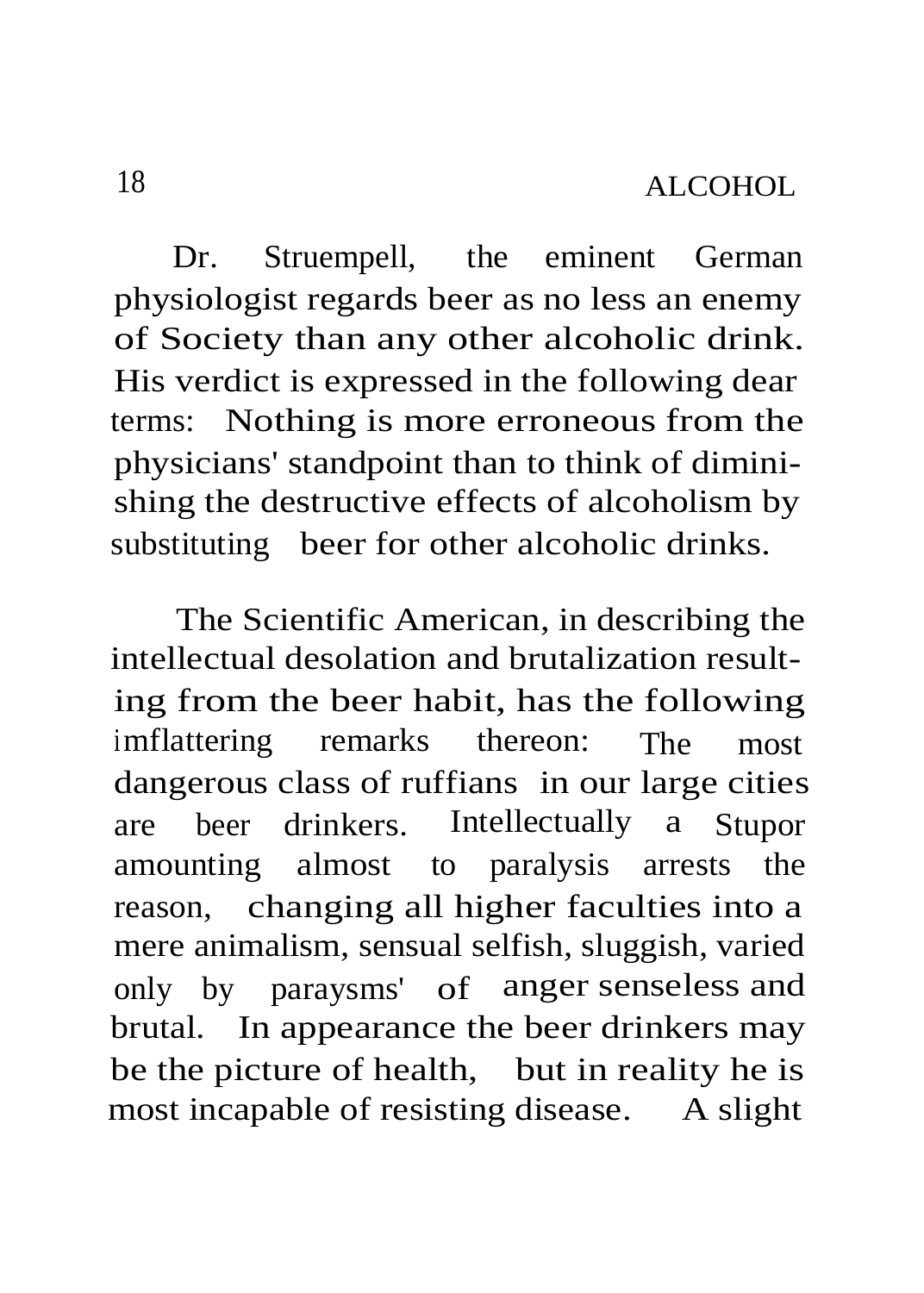injury, a severe cold or a shock in the body or mind will provoke acute disease ending fatally. Beer drinking in this country produces the very lowest kind inebriety, closely allied to criminal insanity.

"Beer makes people ferocious and beastly," is the testimony of the French doctor, Fiessinger, to which may be added the remarks of the Pacific Medical Journal which declares that beer is most animalising, inciting the user to deliberate and unprovoked crime. The following words of a suffering house-wife are also note-worthy in this context. "When my husband drinks whisky, he soon gets stupid; but when he drinks beer, he runs after me with a knife." These observations of the samer elements of all lands and of all ages, can be multiplied and infinitum. They are, however, quite enough to discredit the claims of vested interests in behalf of beer and other forms of the so-called "light sort of drinks."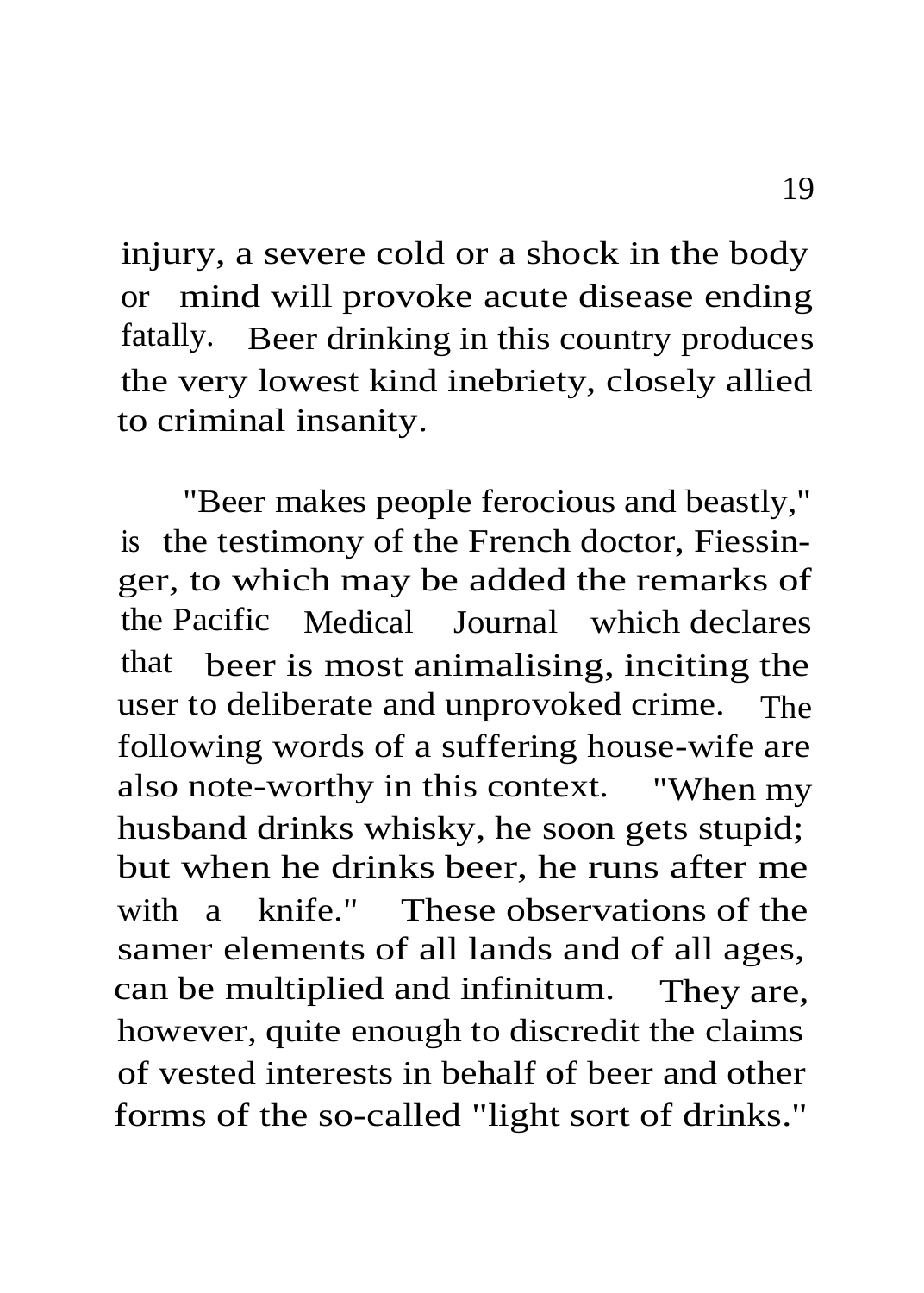There is no sort of alcoholic beverage and no minimum dose which can be called safe for human consumption - in fact for any living organism. The very living organisms of yeast which convert fruits and grains into alcohol die when only thirteen and a half percent of the raw materials has passed into.

#### **DO NOT INDULGE IN DRINK AND GAMBLING**

The ill effects of alcohol are many while its advantages are few indeed. Firstly, the alcoholics gradually lose the power of working with their own strength and gradually slip into a condition where they cannot go on with the artificial and borrowed stimulation from drinks; secondly, the, will power of the alcoholic almost completely disappears in time, and they are thus made the victims of various moral and physical weaknesses which only degrade them.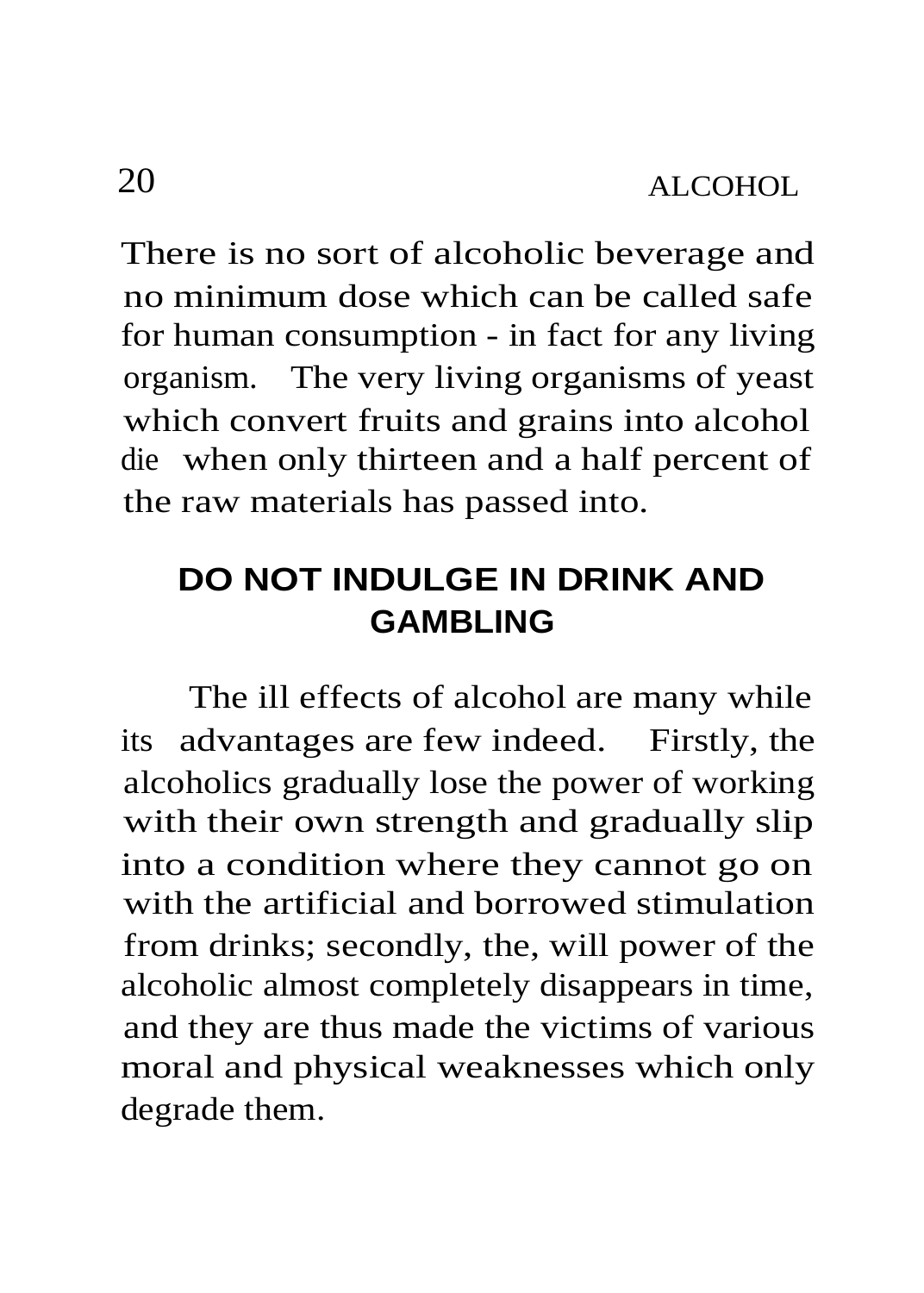There are also some people of a balanced temperatment who keep their drinking within limits. But it has been observed that even in such cases, both, physical and moral damage undoubtedly takes place and had they not taken even that limited quantity of alcohol, they would have been better people in every respect.

In his book "Applied Pharmacy" Dr. A. J. Clark has listed the findings of many experiments about the effects of alcohol consumption. Some experts would convey an idea of the conclusions reached by scientists:-

In 1920 Smith and Mcdugali demonstrated experimentally that in the first stage of intoxication when the proportion in blood is less than 2 milligram per on cubic centimeter, apparently there is no effect on the system of the drunkard. But detailed experiments show that the speed of all activities and the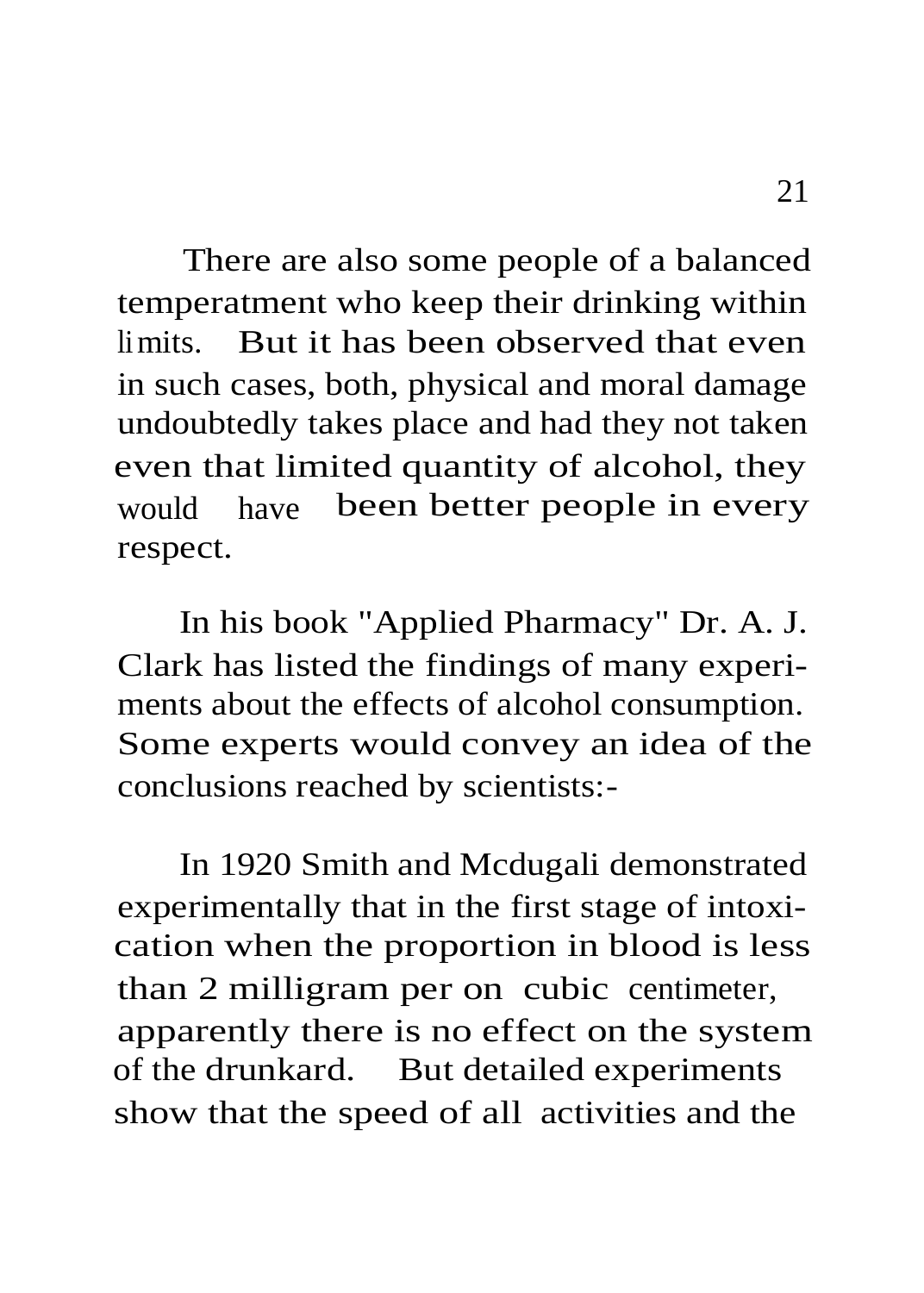general health are deleteriously affected. The inhibiting force of the emotions weakens and the centres exercising control over the emotion get so vitiated that every impulse of the drunkard gets immediately manifested.

The effects of alcohol are easily recognised at the second stage after careful study. All activities get tainted. Gait becomes unsteady and talk gets less circumspect. Well-developed movements become way-ward. Self-control is seriously impaired. Man gets into a stupor in the third stage, which borders on torpidity and stupefaction. Another increase in the alcohol content of the system damages the respiratory system.

The use of alcohol to maintain temperature is also absured. It should never be used to counteract cold, for alcohol reduces the capacity to preserve bodily heat. Experiments on animals have proved that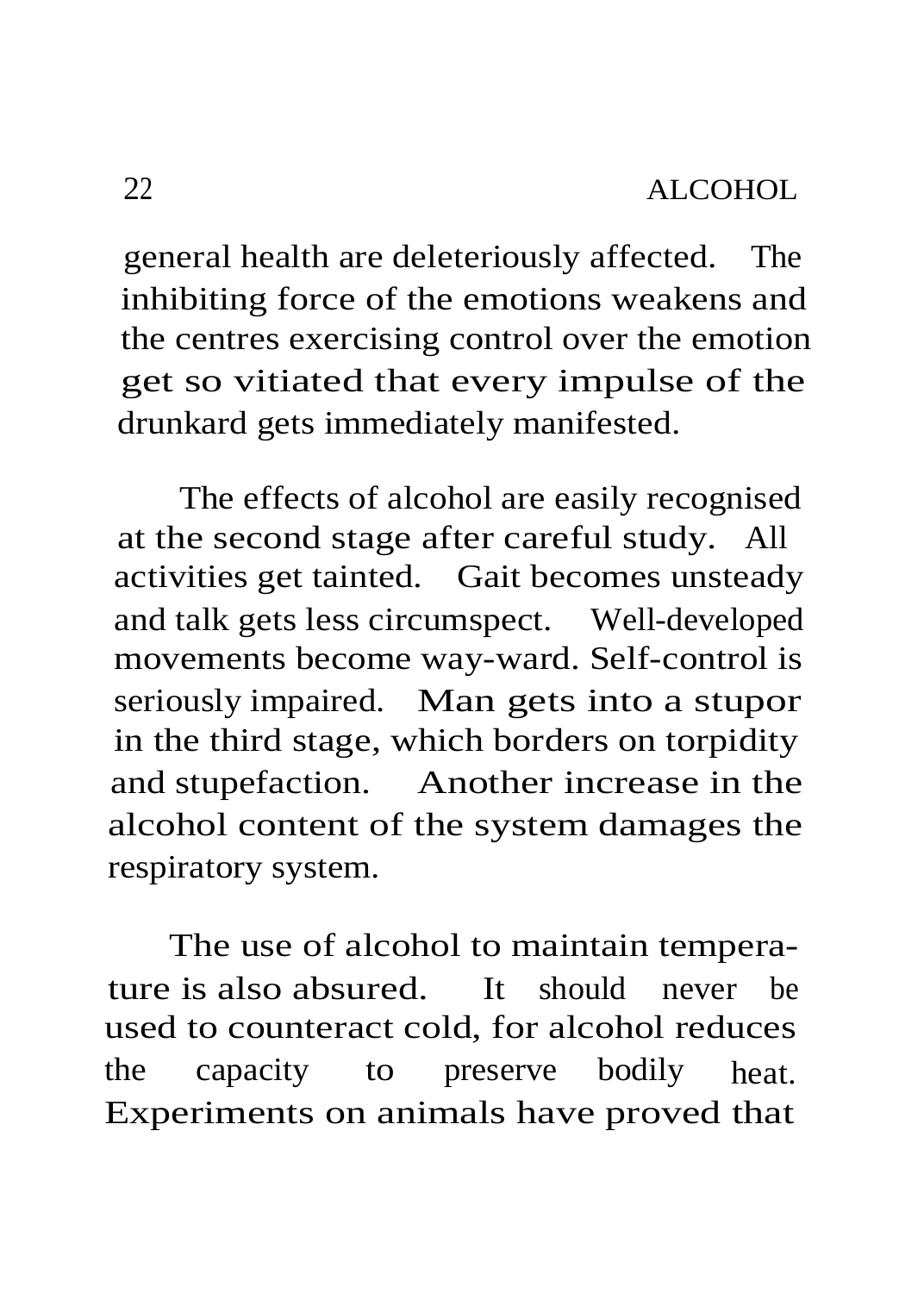those who received alcohol were more readily killed by cold as compared with those that received nothing of the sort. Alcohol is beneficial for persons who get shelter in a warm place after having been exposed to severe cold. Alcohol has little food value, for it is not among the tissue building materials that replace shattered tissues of the body. There are two types of fuel-foods that maintain constant temperature of the body, to wit, those that are stored in the body for use on appropriate occasions. Alcohol is excluded from this category. It may, however, be regarded as an easily assimilable material, for it is assimilated by the blood within five minutes and starts its action accordingly.

Even with normal health the use of alcohol does not activate the nervous system, rather it slows down the nervous process and renders their activities unstable. It throws a light veil her the brain. A peculiar effect of alcohol is that it lowers the scrutinizing potency and one's actions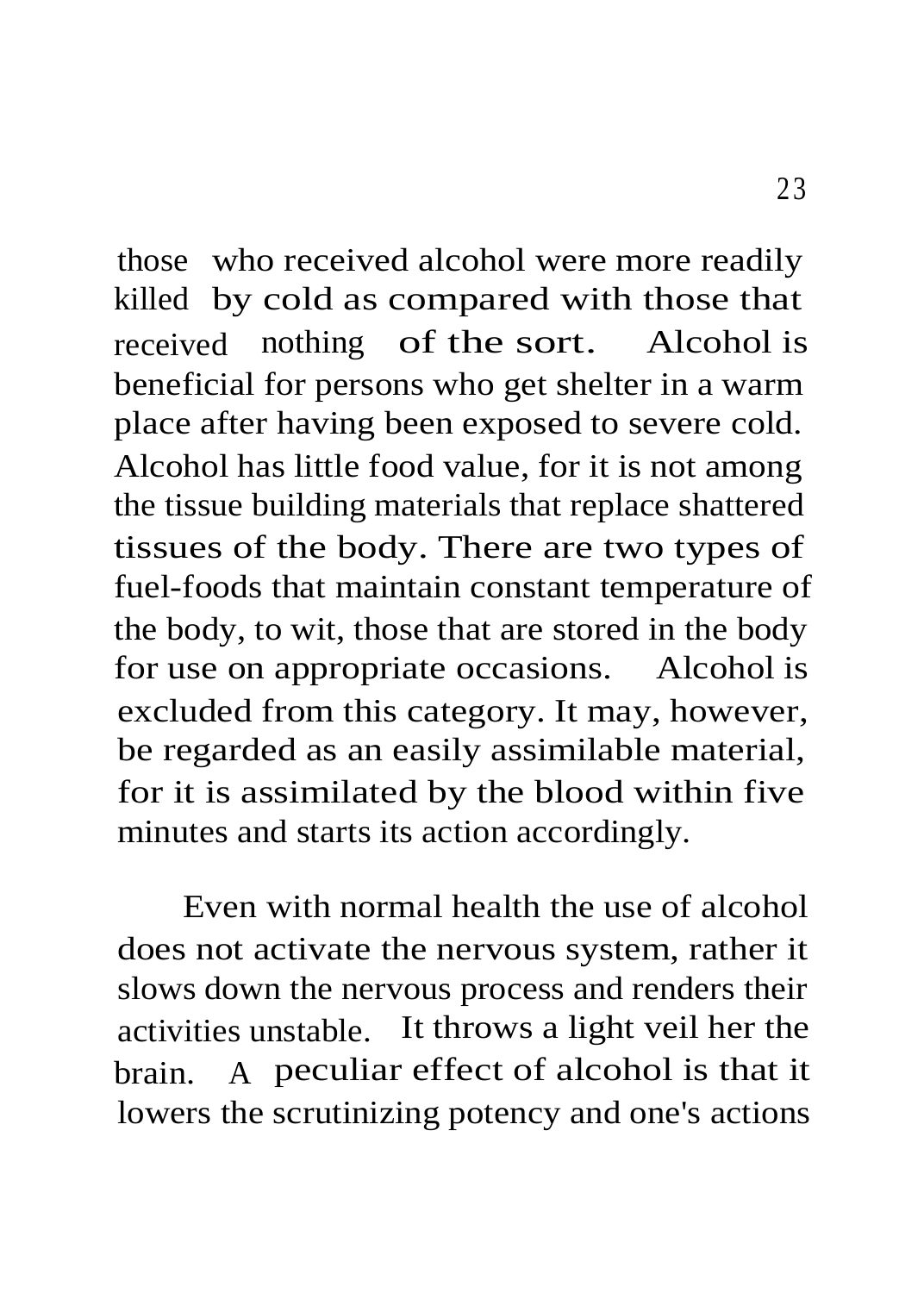in their crude form become satisfying to him. This defective judgement persists for hours. Alcohol deteriorates the ability to bear any kind of hard physical fatigue. Its use perverts action and brings on fatigue quicker".

After this, it is little else but regrettable that people still being themselves to become to enamoured of alcohol. It is a different matter if alcohol is taken on a doctor's advice as medicine. But to get one's self addited to it, and become its' slave, is positively unbecoming of the inherent dignity of man.

Besides, it is also a waste of good money. This is a case where man buys mad men with his hard earned money. A person drinks this stuff only to loss his senses and his power of reasoning, and stoops to more gibberish nonsense. Not unoften we find ourselves revealing important information to our very enemies under the influence of alcohol.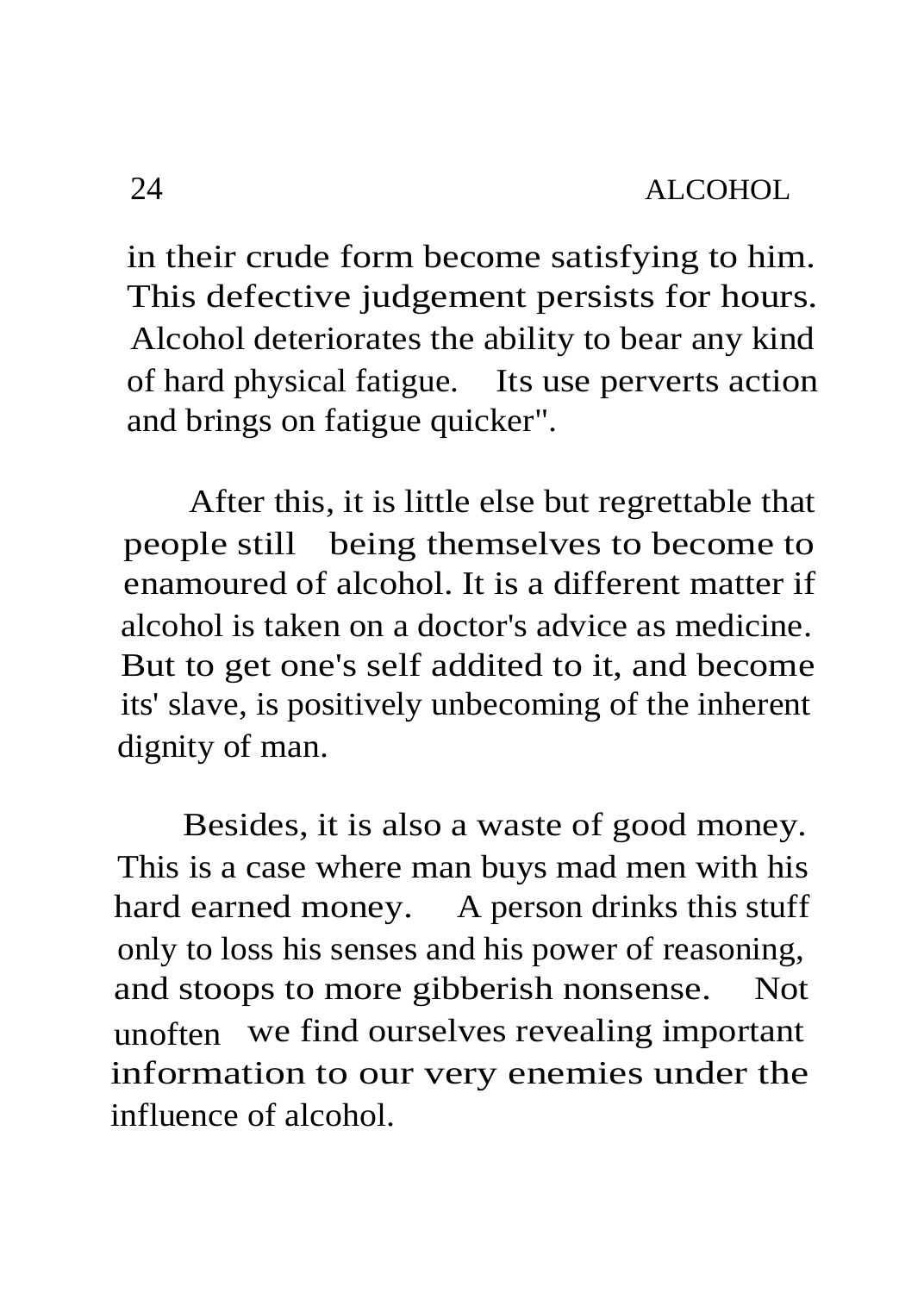In short getting addicted to alcohol is like throwing one's self in the gutters only to die in that muck. The house, the family all is pushed into ruin, and there is no calamity which is too great for alcohol to bring upon the heads of its worshippers. Alcohol, because of the poisonous effects of the products, which is so dilute and of which the higher potencies are obtained by the process of distillation.

SOME INSTRUCTIVE TESTS, which have been devised to measure the effect on human efficiency, of calculated doses of alcohol, will be of interest to the inquisitive reader. Thousands of studies, demonstrations and laboratory experiments have been undertaken to gauge the mischief which the use of alcohol perpetrate: on the working capacity of the intellectual no less than of the manual worker. To pile up all this evidence would be tedious indeed, and yet the following typical experiment of Dr. J. J. Ridge of England has a value of its own in demonstrating in a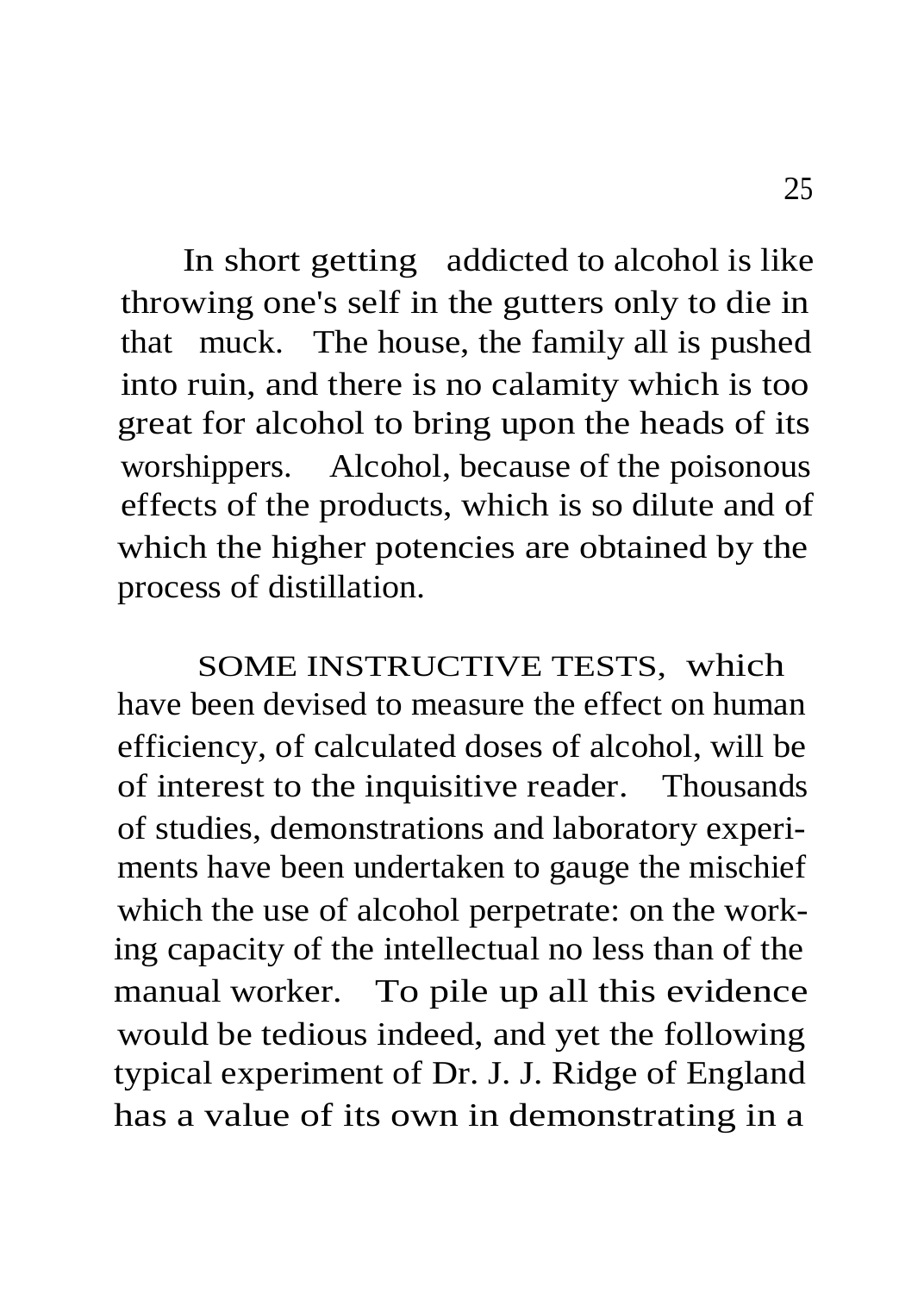simple way the deterioration in efficiency which invariably results from alcoholic drinks - both light and strong, in small or large doses.

"Some years ago, I constructed instruments to test the effect of small doses of alcohol on the sense of touch and muscular sense. The instru ment for testing consisted of two fixed upright points, about half an inch apart, and between these a third point, which could be moved so as to approximate to one or the other. The individual moved the Centre untill he considered that it was midway between the two. The movement of point was registered on a dial. The degrees on the dial were arbitary, but fourteen experiments on five persons showed that whereas the average divergence from the actual centre, before taking alcohol, was represented by 115 degrees on the dial, after taking alcohol these were 1898 degrees, and in no ease was there any improvement. Hence the sensitiveness of the touch is clearly deteriorated, by small doses of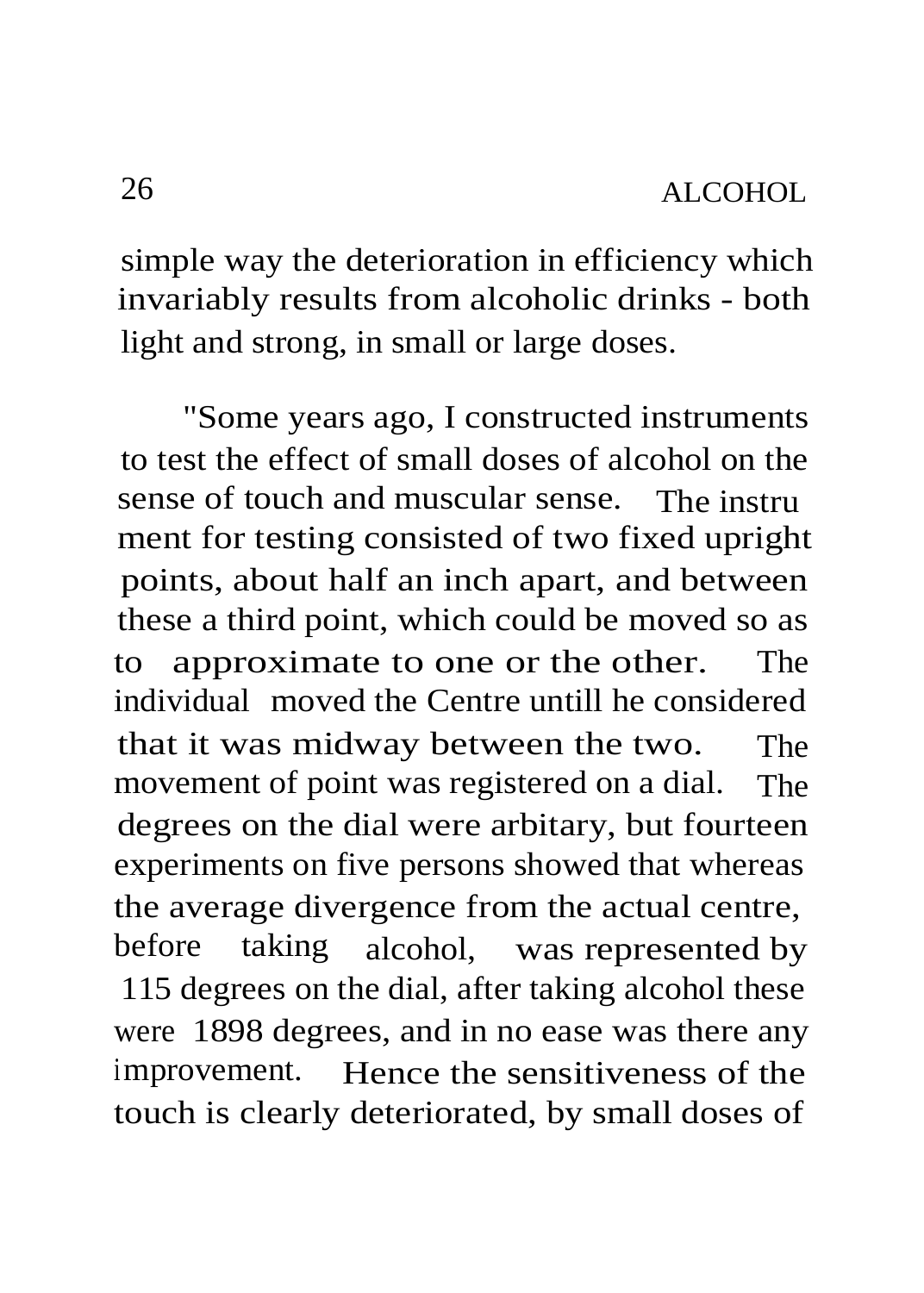alcohol, although the persons experimented on were quite un-conscious of the attention. The nature of the experiment is also to some extent a test of the judgement or power of perception, and it does not show which link or links in the chain of sensation would chiefly be affected."

Another demonstration of the effect of alcohol upon physical efficiency took place on the occasion of a sixty-two mile walking match at Kiel which was held to decide the championship in lonkdistance walking amot German athletes. It was open to all, irrespective of their habits in regard to alcohol. The contestents in the match, however, were required to give full particulars before hand to the committee incharge of the affair in this behalf. Of the 83 contestents, there were 24 abstainers and yet they won 40 percent of the prizes. Among the remaining 59 persons, then were 2 who had used no alcohol for months in preparation for the contest. They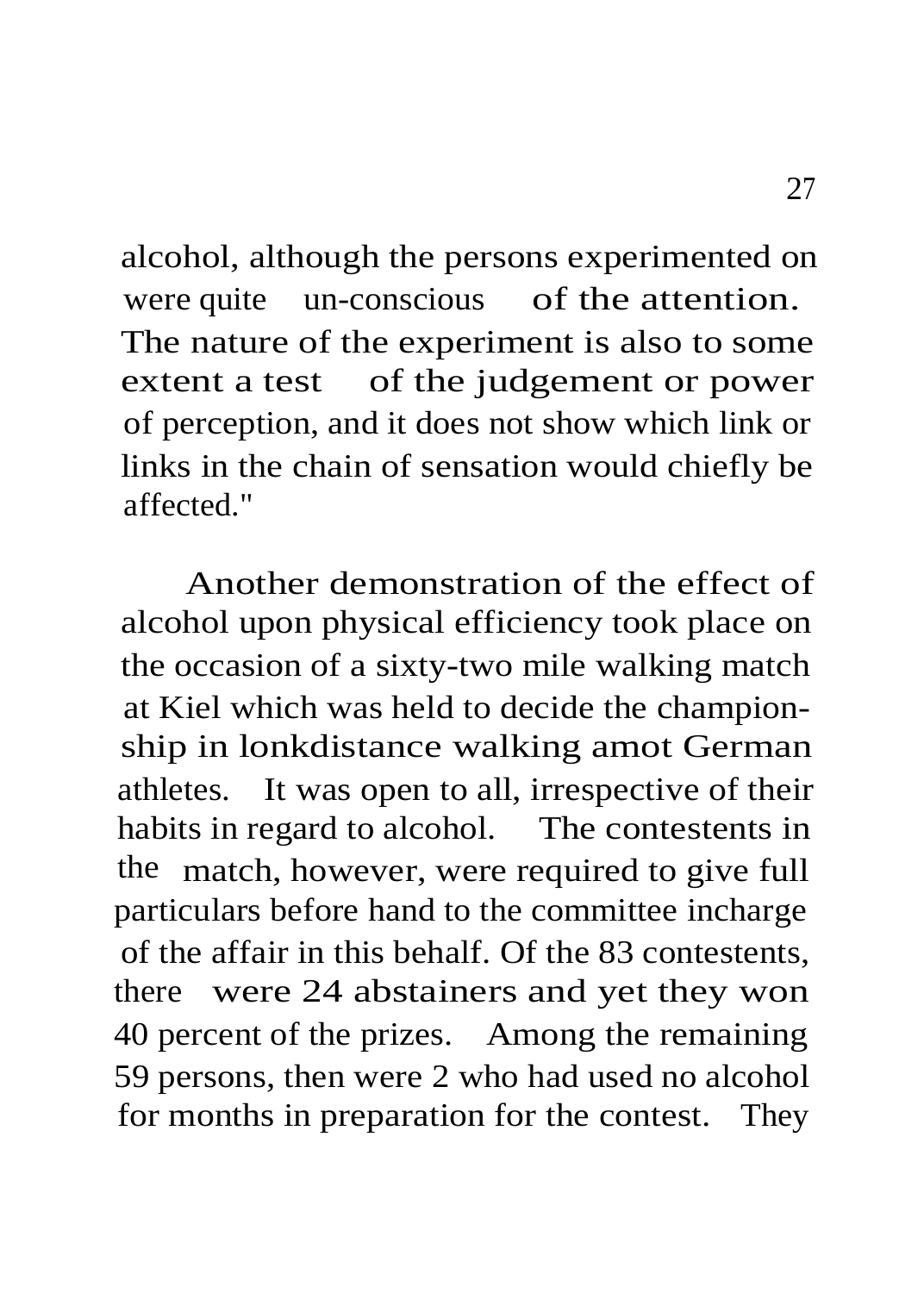too won prizes. Among the first 25 men to reach the goal, 60 percent were abstainers only 2 of the 24 abstainers failed to reach the goal while 30 of the 59 drinkers were udable to complete the walk.

Yet another interesting test was undertaken by Lieutenant Bengt. Boy, of Carts - Krona Grenadiers in the Swedish Army, and others, by way of measuring exactly the effect of small doses of alcohol on target shooting, which was at a distance of 200 feet. These tests covered a series of experiments and were held on the regular army maneuver grounds at Stockholm. "The experiments, carried out by six men, all excellent marksmen, and all used to alcohol were divided into three series each lasting several days. During the first and third series the men were entirely abstinent. During the second series, lasting five days, the men took **a small definite ansonot of** alcohol daily.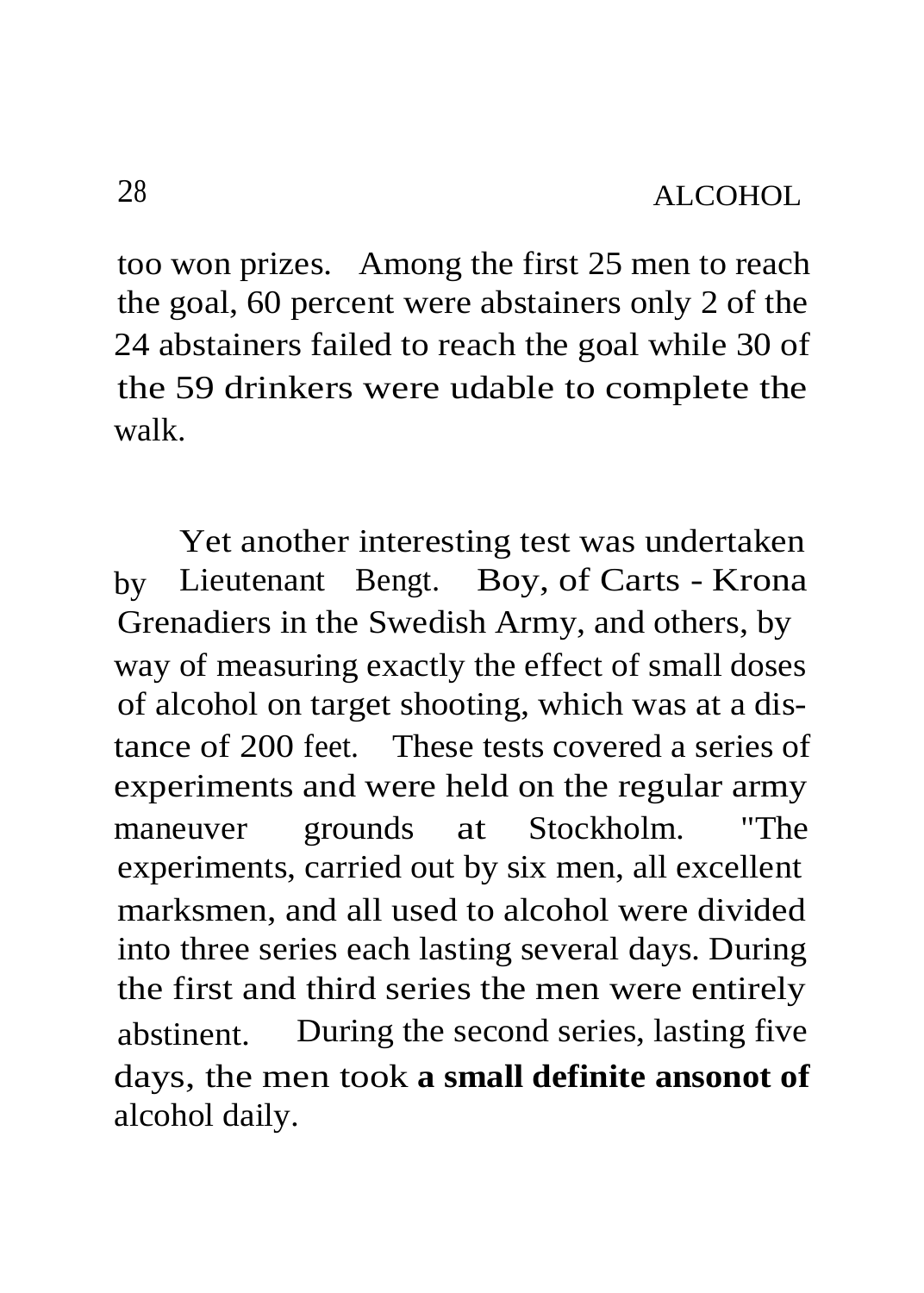There were three kinds of tests. In the first and second tests, the men took about two thirds of a wine glass of brandy (containing a little more than an ounce of alcohol) from 20 to 30 minutes before the firing and an equal amount of alcohol on the evening before.

In the precision test of shots, every man showed less precssor, and made fewer points when influenced by alcohol. In the quick firing test each man fired a round of 30 shorts in 30 seconds, On the first series of abstinent days, they hit the target, on the average, 23 out of 30 times. But the alcohol days told a different story. The wind, the weather, and the light conditions were better than on the abstinent days, yet the effect of so little alcohol as that in about two glasses of beer twice a day cut down the average to only 3 hits is 30. Again on the abstinent days, the firing improved and the men averaged 26 hits out **of 30 shots.**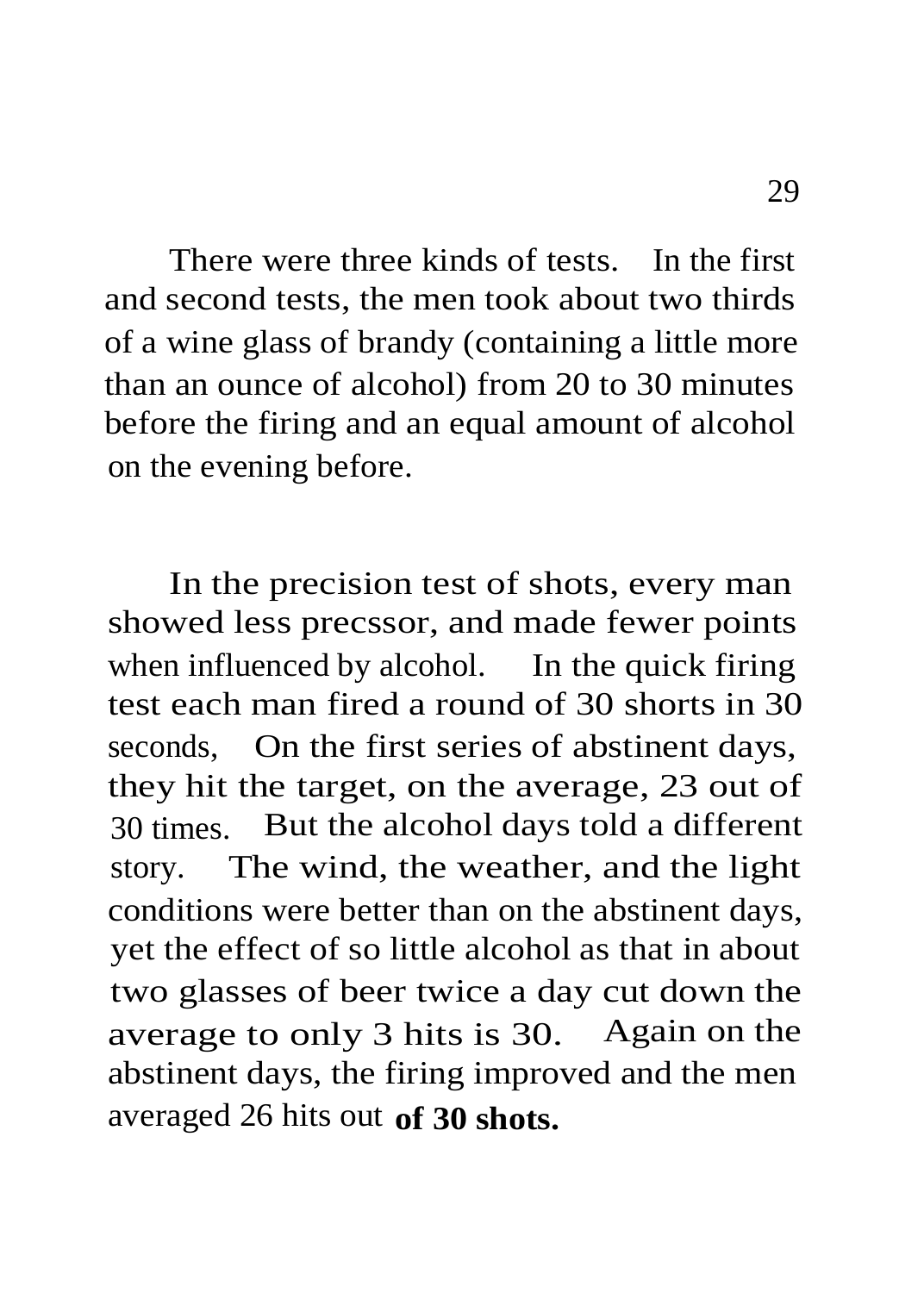"Third were the endurance tests, two trials of 200 shots each. Here the amount of alcohol used was the least of all, less than two glasses of beer (four fifth of an ounce of alcohol), taken half an hour before the test, yet the result was the same. Although without alcohol the men made 359.5 points, on the alcohol days they made only 277.5 points, nearly a third less."

"The men thought they were doing better on the alcohol days. One of the corporals said after laying down the gun,  $\sim$  I am sure a man can shoot better when he has had a little brandy" but the results proved how grievously he misjudged."

### **MENTAL EFFICIENCY**

Mind and body are so intimately linked that the effect on one is as a matter of course, reflected with proportional intensity on the other. The brain -as the instrument of the mind, is very deleteriously affected by even ............ very small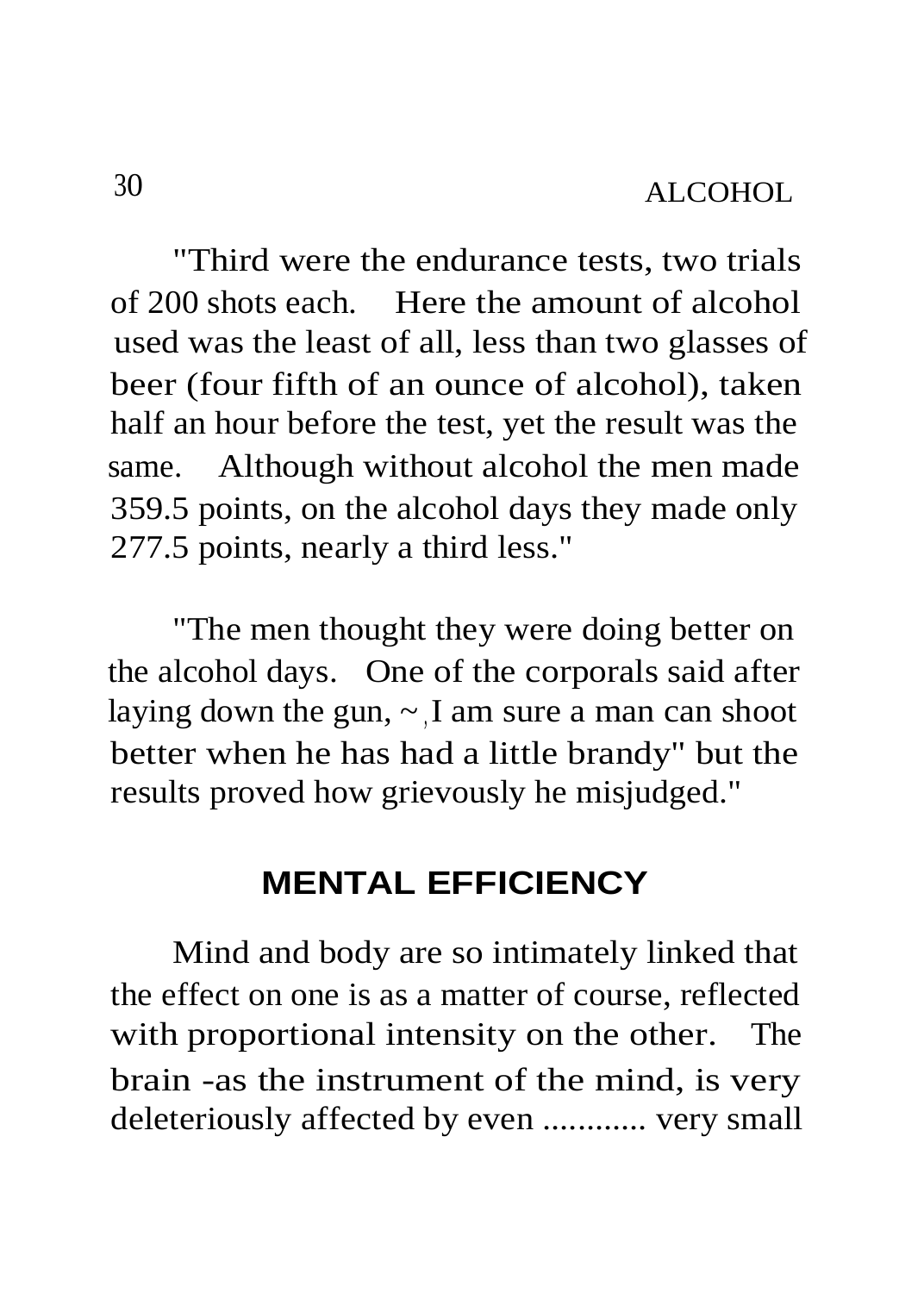doses of alcohol. In the words of Dr. Chapple of London "Alcohol is a poison, having a specific affinity for the nerve centres of the brain. and paralysing those centres in the inverse order of their development the last developed suffering most." In other words the higher qualities of the mind are attacked first and suffer the most. "Civilized man equals the brute animal plus the brain development. Alcohol blots out the higher brain development and leaves the brute animal. Even a very little **alcohol not showing itself** in drunkeness, has a damaging effect on the human brain." In these words has been summed up the alcoholic affinity for the nervous centre as a poisoning and denaturing factor.

The man who becomes intoxicated by the alcoholic poison, as such, "loses first his sense of decency, his ability to think clearly and accurately and to associate ideas. As his intoxication progresses it affects those nerve and brain powers which control the senses. He begins to see double,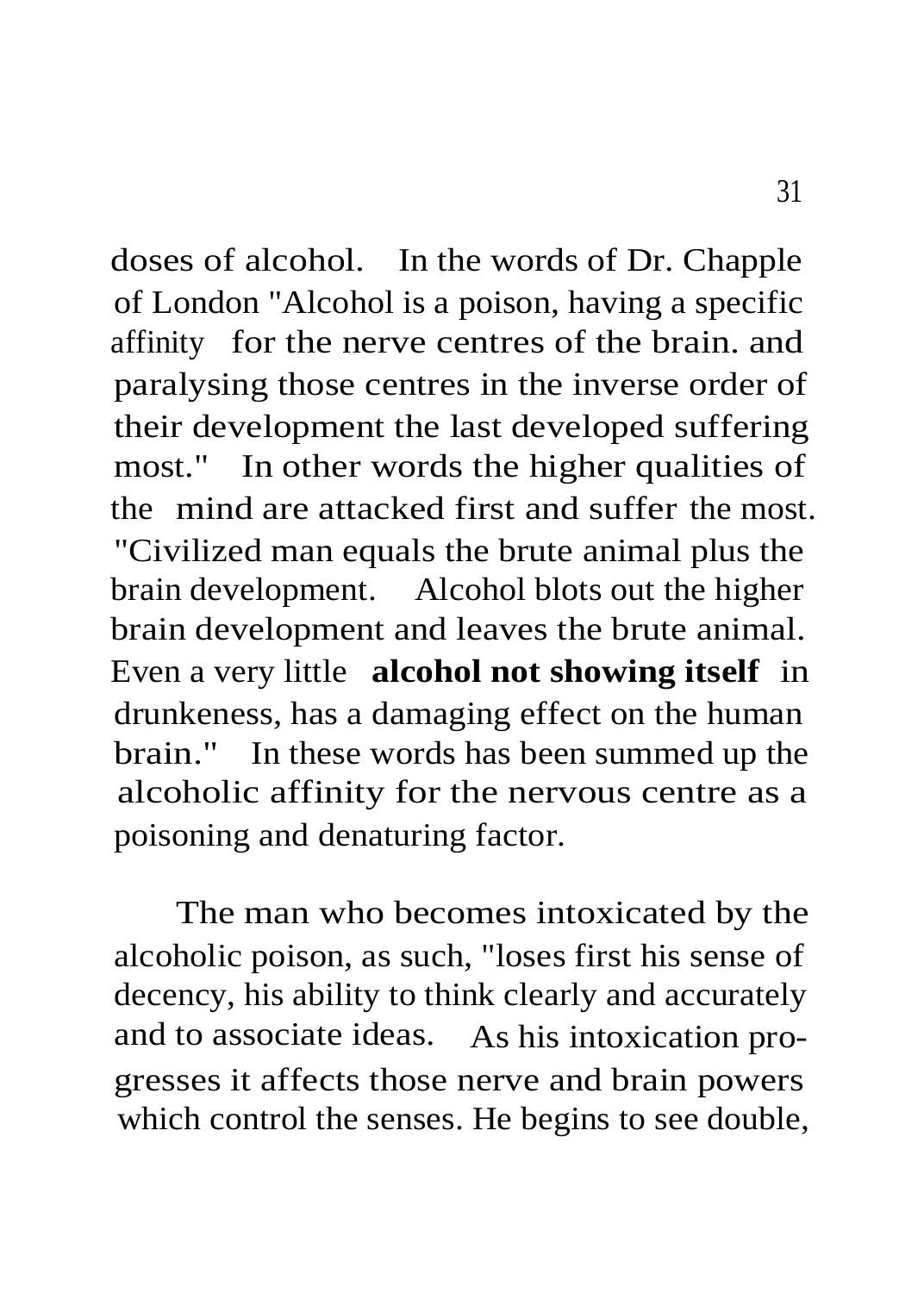to be unable to control his movements, his powers of smell, hearing and sight are distinctly lessened. It has been well-said that intoxication epitomizes the whole history of insanity. man who becomes dead drunk within the space of a few hours undergoes very much the same changes as the man who gradually becomes insane, and he who keeps his association and motor senses slightly drugged all of the time by moderate' drinking is not entirely a sane man. He is constantly drunk to some degree and is therefore constantly insane to some degree.

"The day has passed when any intelligent and informed person could boast of the ability to 'carry liquor well'. Such ability is not a sign of a strong body but of a weak brain. The brain which is not sensitive to alcohol is an atavistic product." This is indeed a very unflattering commentary on the alcohol poison by an eminent American authority on the basis of direct experience of the situation prevailing around. But it is a truth, pure and simple.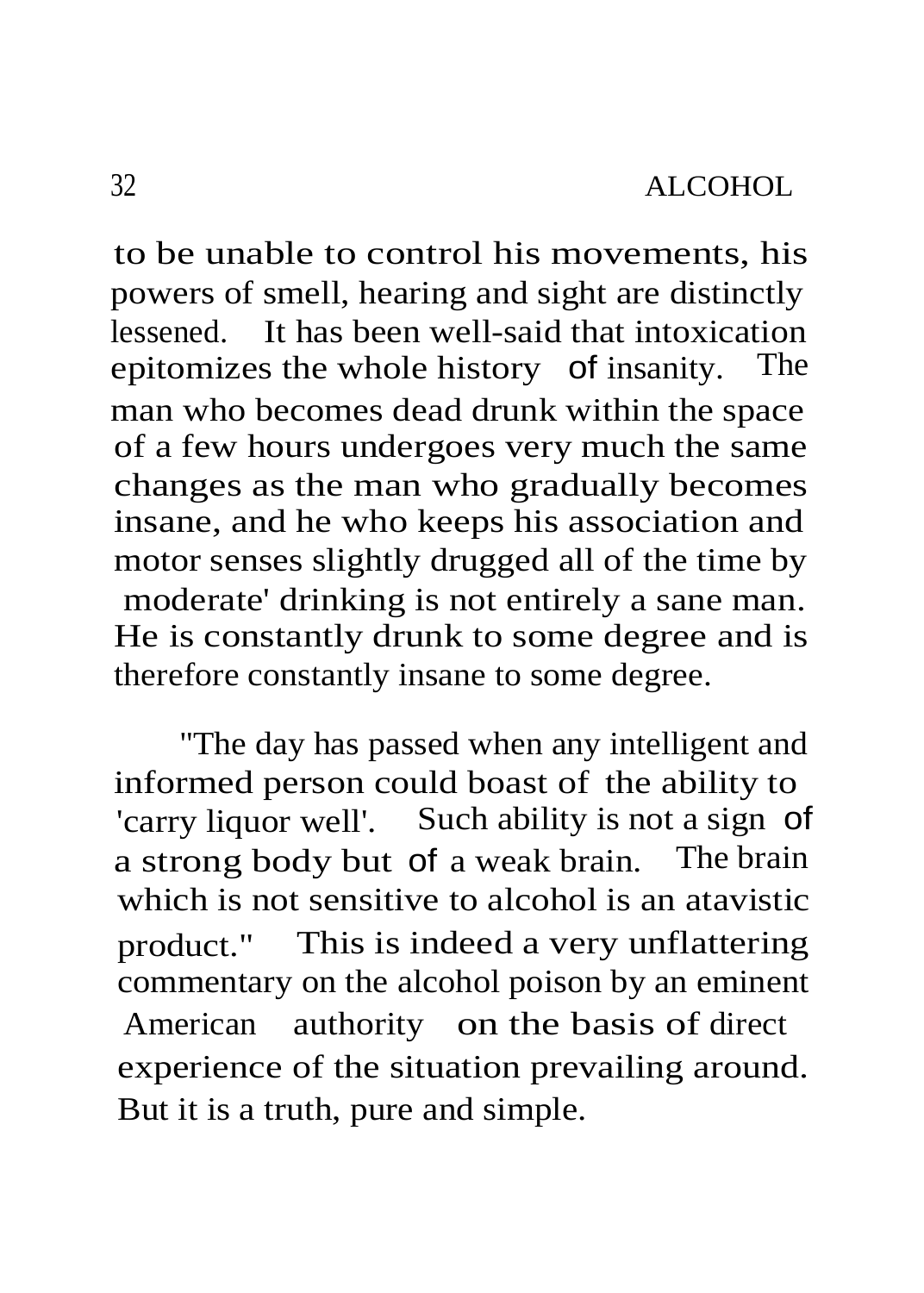Alcohol is a ready solvent of fat, and the brain cells being composed largely of fatty tissue are, as such, the peculiar domains of alcoholic poison. In fact, as is well-established every poison has a peculiar affinity for certain specific organs of the body, for instance lead for the muscles of the wrist, mercury for the salivary glands, arsenic for the stomach wall, Strychnine for the spinal cord, and alcohol for the brain cells. The brain cells, once damaged, as it often happens in cases of continued drinking, are never replaceable.

EXPERIMENTS with particular reference to the damage which the brain cellos suffer as a result of alcohol poisoning have been conducted by physicians of note in Europe and elsewhere. They have demonstrated beyond the shadow of doubt that the consumption of even very small quantities of alcohol has a distinctly deleterious effects on mental efficiency. "One glass of beer will decrease the powers of memory, reason and perception for a certain length of time, and steady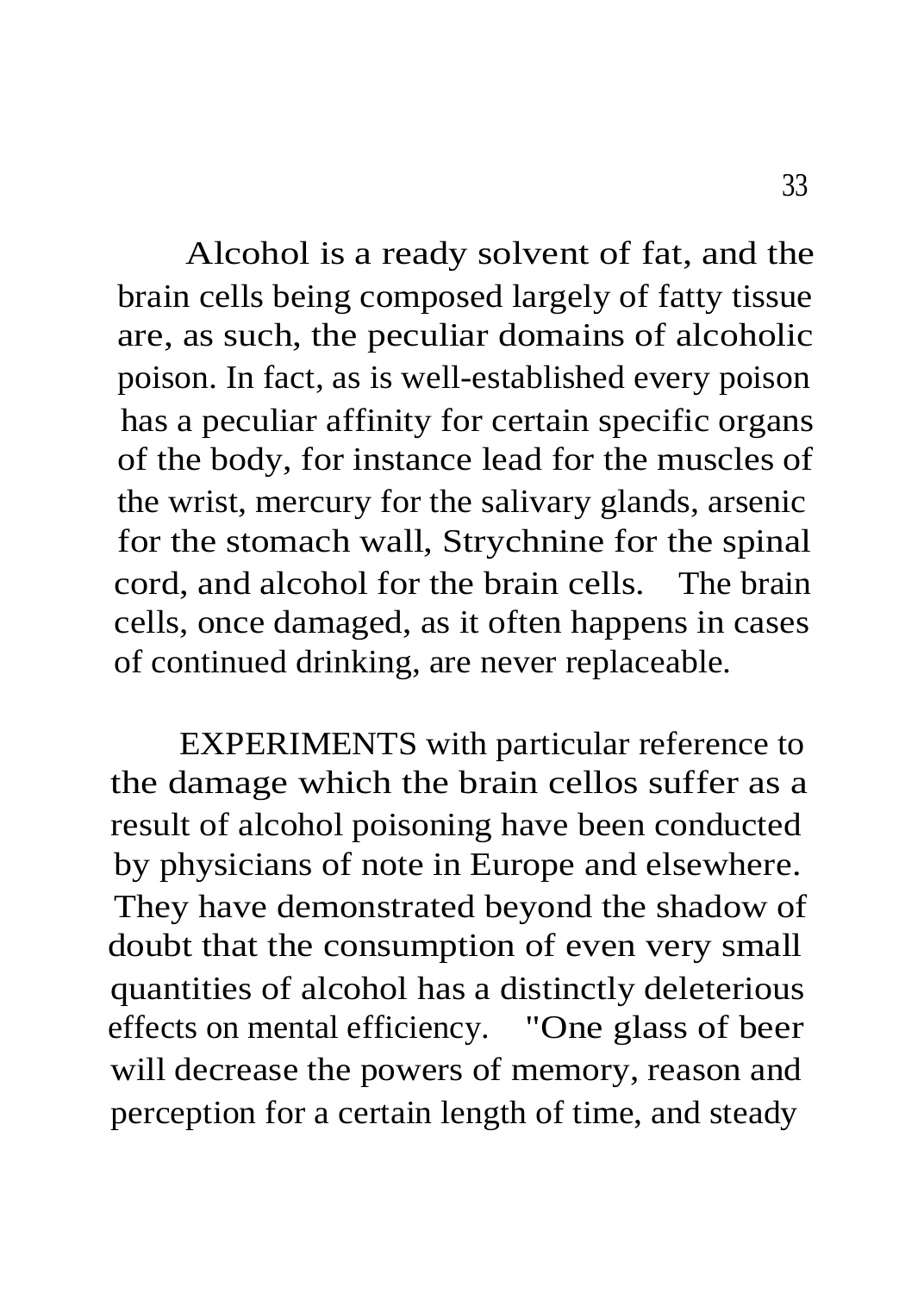so-called moderate drinking produces an abiding impairment of the mental capability. Investigations made by Dr. Alfred Stehr, in Germany disclosed a distinct loss of efficiency on Mondays, after the drinking on Sundays, among a group of workers in Dresden. This loss amounted to 28.5 percent.

Dr. Exner of Vienna, found as a result of his experiements to determine the effect of alcohol on the ability of the subject to respond quickly to a flash of light, that "A small quantity of alcohol would distinctly lengthen the reaction time, and when the test was complicated by requiring the subject to press a right or left telegraph key, as might be suggested by the signal a very small quantity of alcohol was found to increase greatly the liability to error. Another research worker Dr. Krapelin has demonstrated that alcohol has virtually the same effect upon mind and strain.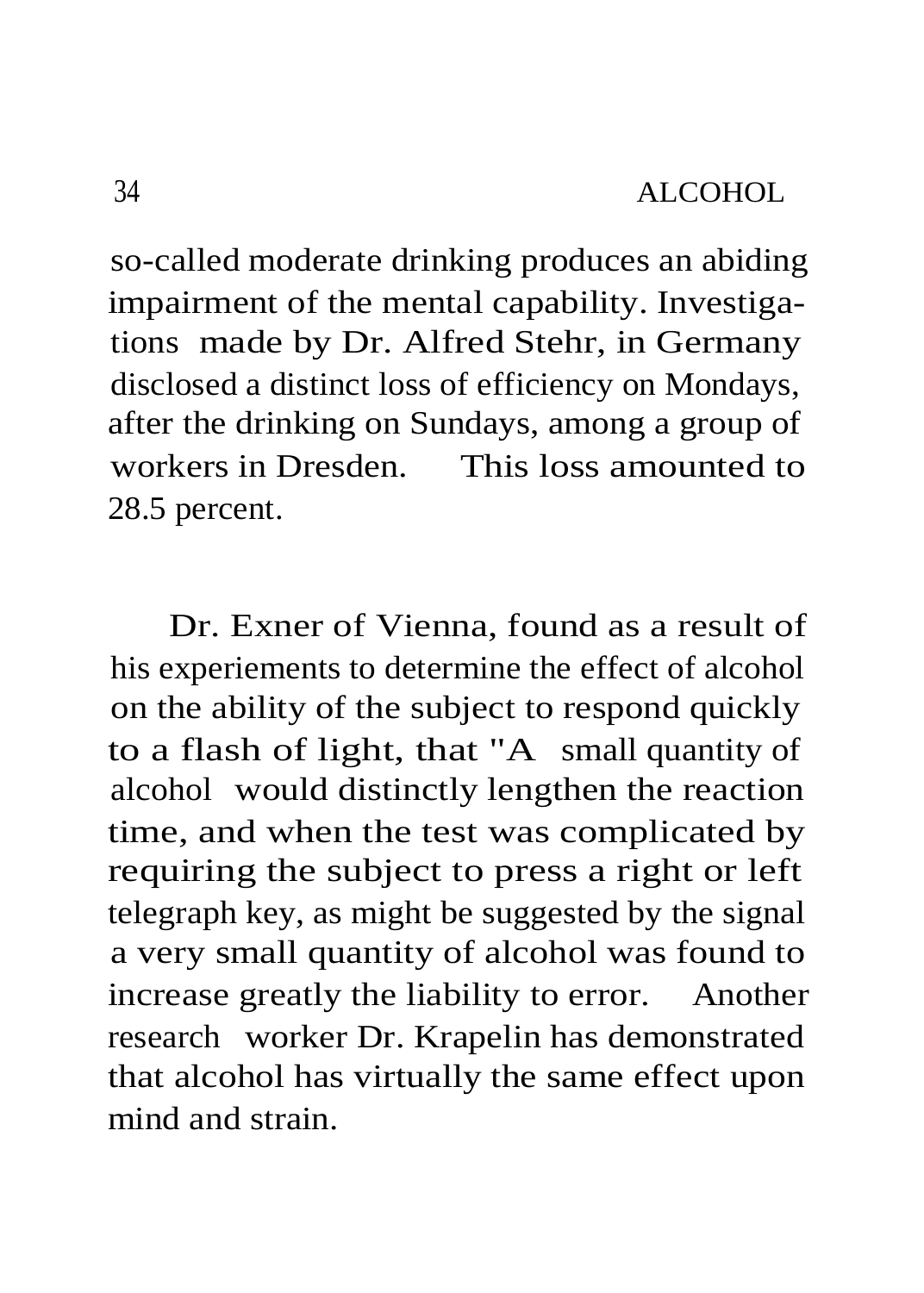A news item as appreared in the Dawn of 23rd May 1969 is given below :-

## "WHISKEY SANS SPIRIT"

- i) LONDON. May 22: The days when one can drown one's sorrows in alcohol might be numbered in Britain.
- ii) A group of Bristol University research workers claims to have. discovered a way to take the alcohol out of the, alcoholic drinks without changing. their taste in the slightest.
- iii) An Official organisation, the National Research Development Council, has agreed to finance further research in view of its interest in particular for motorists
- iv) But not everyone feels the discovery is worthwhile, Medical Professor, Dr. Francis Camps who recently carried out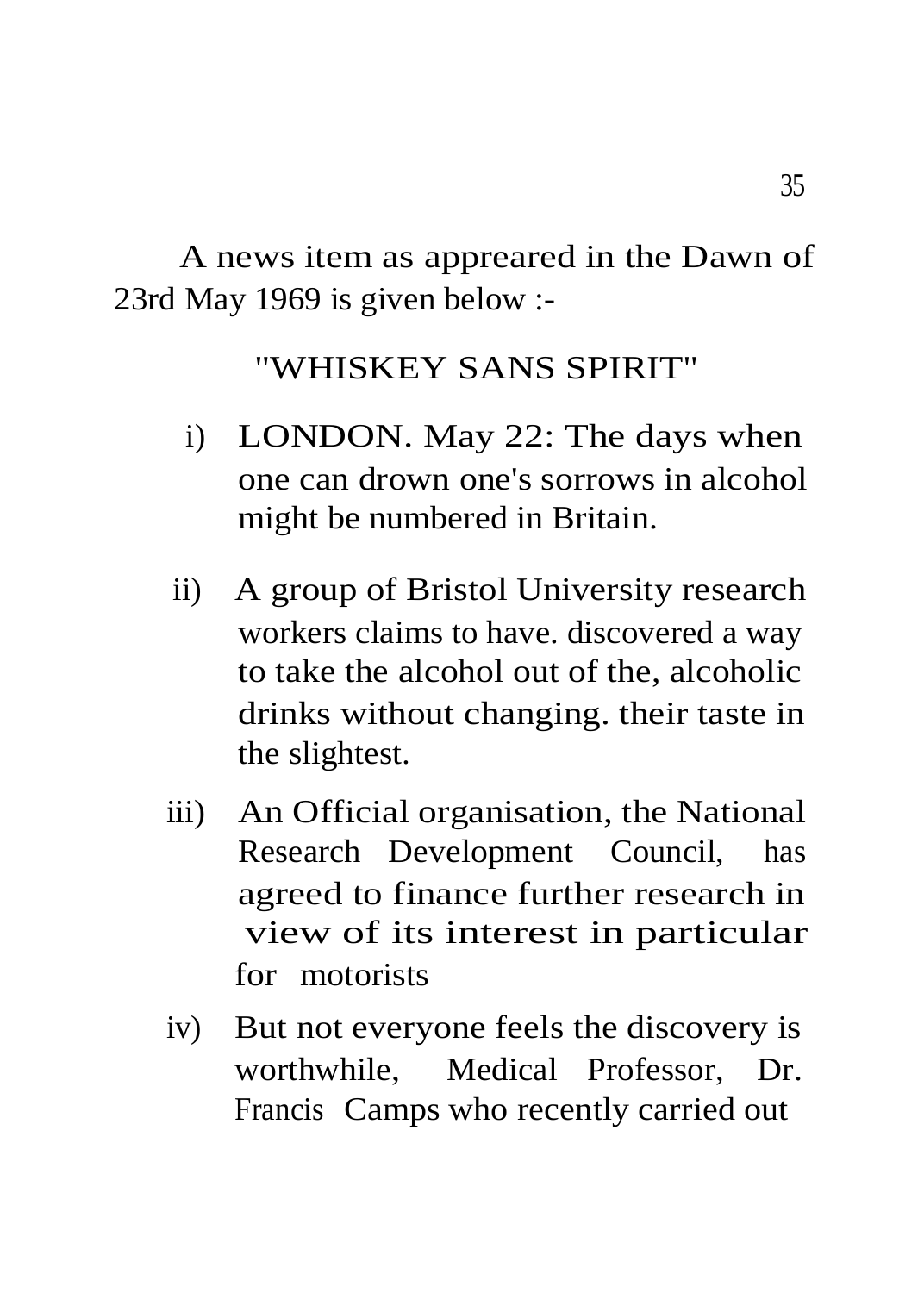a study on alcoholism, said on Monday that such research was a waste of public money. He said that if people drank alcoholic drinks it was not for the drink itself but for the alcohol it contained and its effects.

v) He also pointed out that the state takes 95 per cent of the price of a bottle of whisky in tax to persuade people to stop drinking. It would be to those a very profitable source of revenue."

It is a psychological truism that any habit which affects the workers ability to judge quickly and accurately, or by which the faculties of sight, hearing and touch are affected, greatly increases the liability to accidents a mangled leg, a smashed hand, a cut finger or worse. Now it has been scientifically established that alcohol has effects even in the most moderate doses. It has a decidedly beneful influence on the faculties of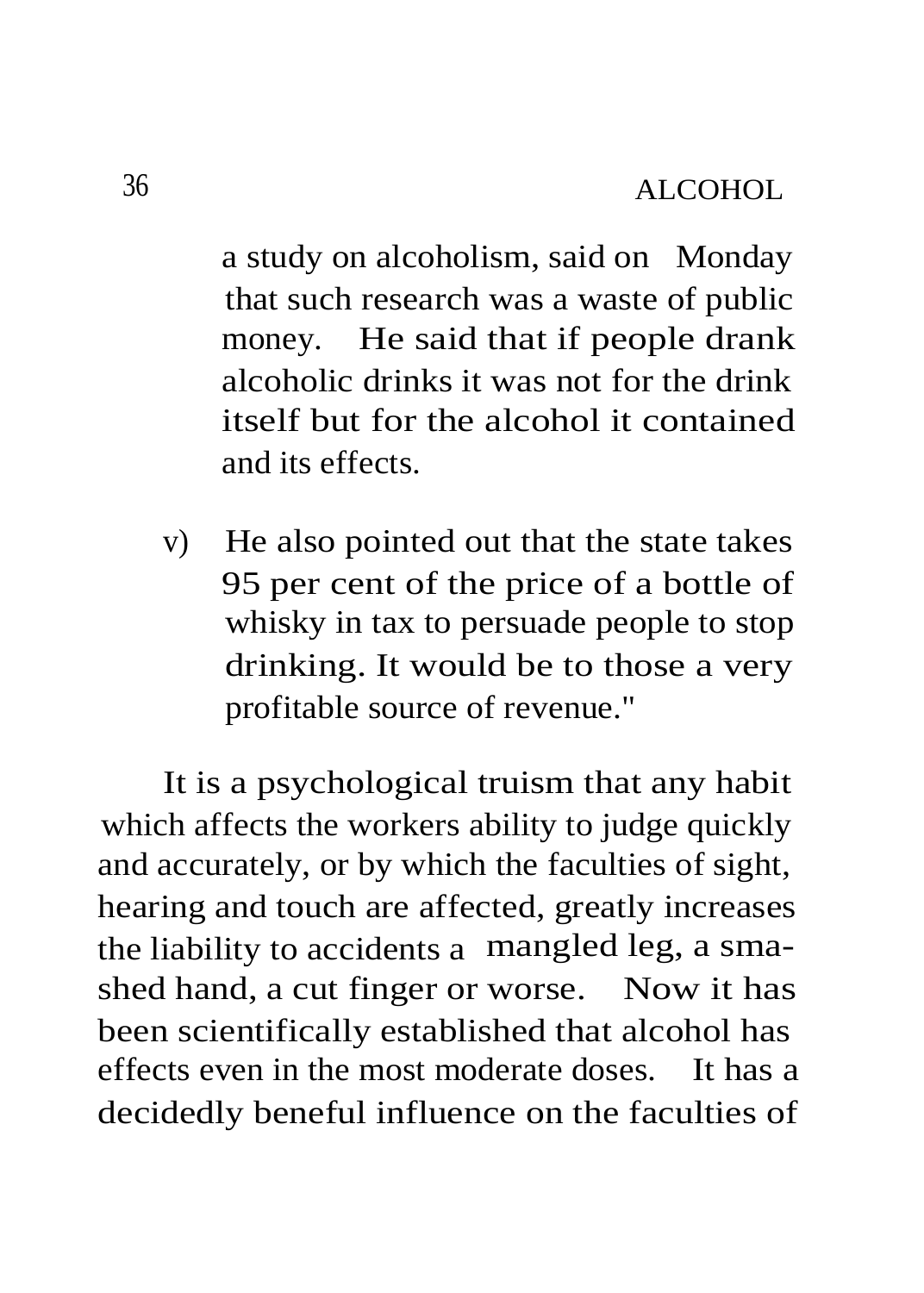sight, hearing and touch. The judgments by eye measurements are vitiated by alcohol. So is hea ring rendered less acute. Such impairment of the sense organs makes the worker less alert to respond instantly to a danger signal, while increasing the brute tendency to disregard the safety of others.

"The margin of safety in modern industry is small. It is measured too frequently by fractions of an inch. Reduce the alertness and the exaetness with which the body responds to the necessities of labour, and by so much you have increased the liability that the hand will be misplaced that fraction that means mutilation". (U.S. Senate Document No. 645, Vol. XI.) A pamphlet issued by the Fidelity and casualty company, serves the following stem warning: No man under the influence of alcohol even slightly should be permitted to remain in the works, much less to work. Nor should a man whose nerves have been rendered unsteady by the habitizal use of alcohol or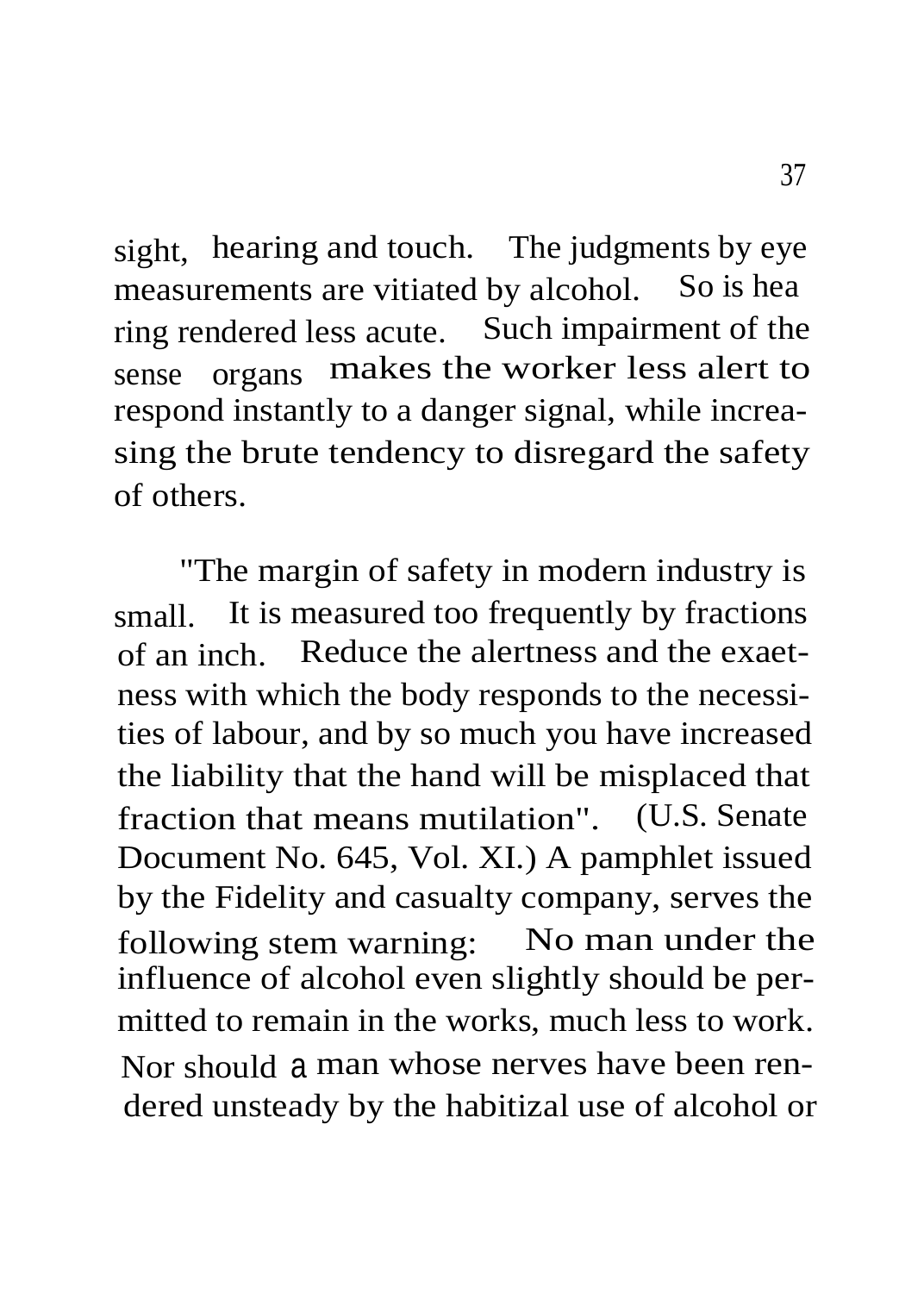by a recent debauch be permitted to operate machinery or to carry on any dangerous work. He endengers not only his own life, but the lives of others.

The Hetna Life Insurance company on the basis of their experience in the fields of accidents and fatalities in the industrial sector have issued the following valuable piece of advice of the industrialists.

It is advisable not to employ or to continue in employment men who are known to be steady and hard drinkers. The regular use of intoxicants in any quantity is bound in time to make a workman undesirable as regards both his liability to cause accidents, and his efficiency.

It has already been shown that there is practically no line of demarcation between the individual who has succumbed to insanity as a result of mental or physical disease and the one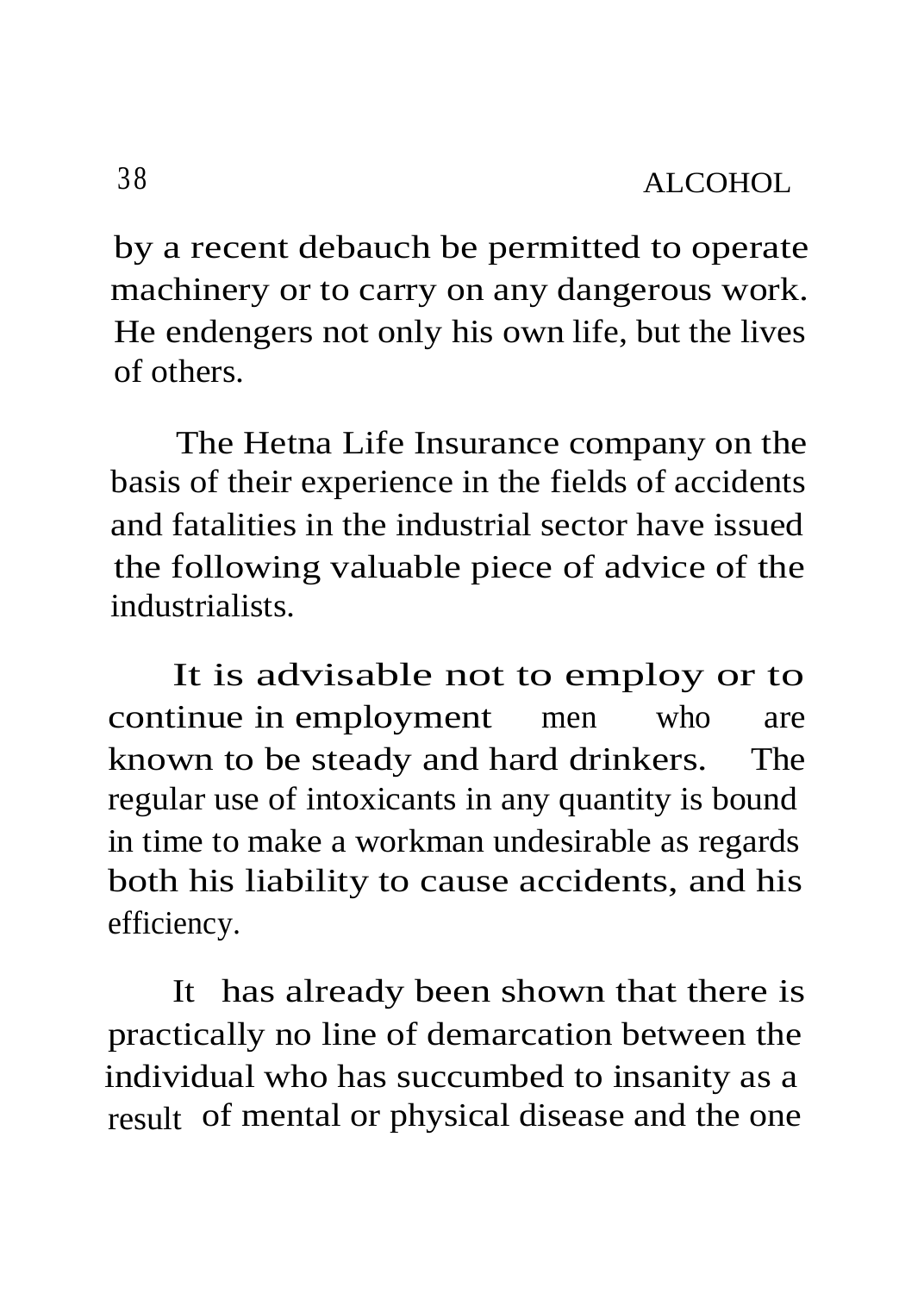who loses his sanity under the intoxicating influence of alcohol, temporarily for a few hours or for longer periods as a sufferer from the dread disease "delirium tremens" which is translated 'Drinker's Mama", what it actually is. The inmate of the mental asylum, in fact, is more fortunate and less pitiable than the person who has deliberately courted insanity by way of an escape from reality through the self destruction channels of alcoholic stupefaction. Both get out of touch with reality. The former however, is excusable as having been the victim of circumstances chiefly beyond his control. The latter, on the other hand, has purposely repudiated the superb grandeur of life gifted to him by the Infinite Bounty of the Supreme Sovereign - by an abominable act of ingratitude for the most magnificent favour-Life as the most splendid product of all Creation. Surely his suffering is self-inflicted and as such a very heinous crime against hiatself and against Society, on whom he would foist a drinker's progeny.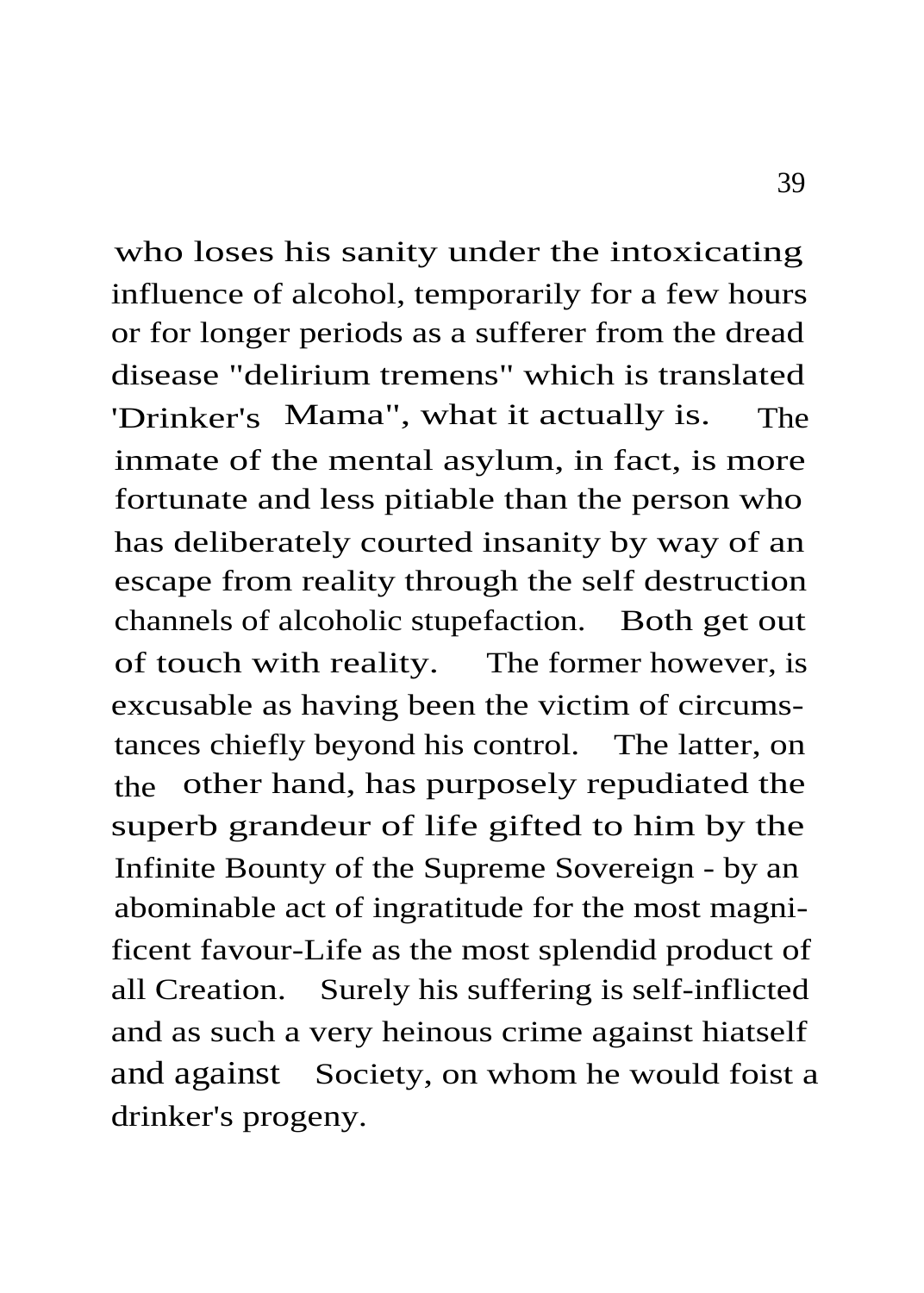All professional men agree that a sizeable proportion of the inmates of mental asylums comprises men who have been driven to that fate through the pressure of alcohol on their mental faculties. As to what exactly is the percentage of such victims in the asylum, authorities differ. Dr. F. W. Terflinger's estimate puts the percentage at 20, on the basis of his direct experience as medical superintendent of the Northern Hospital for the Insane, while Dr. William G. McAllister, Superintendent of the Philadelphia Hospital, asserts that 30 per cent of the inmates in the insane wards of the Philadelphia Municipal Hospital are insane becuase of drink. Dr. Joseph Wiggles worth of England testifying before the Interdepartmental committee on Physical Deterioration puts this figure of alcoholic insanity at 29 per cent. All of these investigators agree that the damage done to the mental faculties is much greater than is indicated by these figures which express only a partial facet of the alcoholic picture.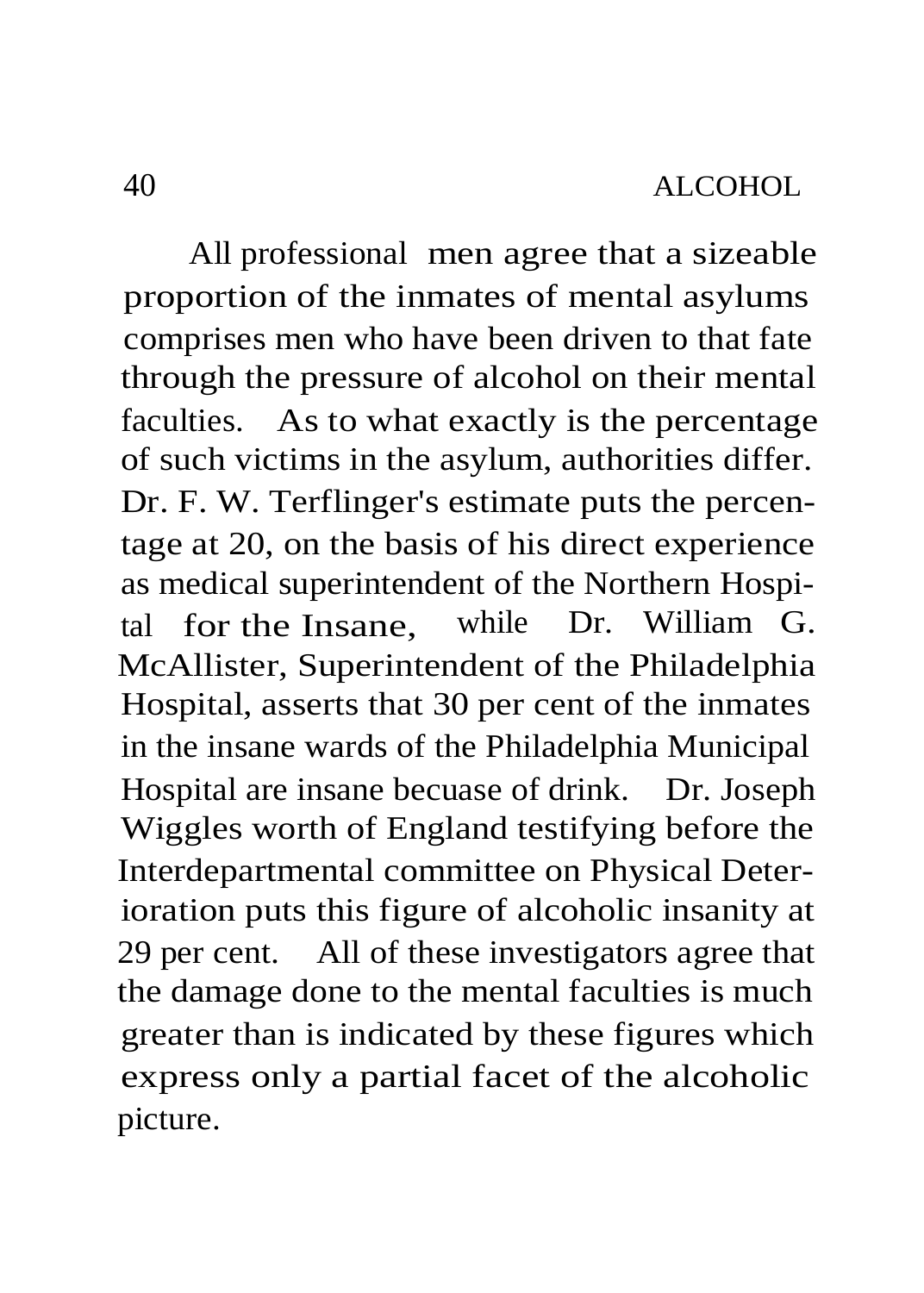One eminent authority on Temperance, has sounded a note of warning to the American people in these words; "In nearly every state the expenses of caring for the insane is mounting rapidly due to a growing social conscience, but in view of the fact that such a small proportion of our mental defectives are now sheltered, the question of checking the increase of insanity is pressing. We are in great danger of not being able to stand the burden if it increases as rapidly as it has in the last ten years."

It must be remembered, that alcohol is simply the hub of a vicious wheel. In the words of Dr. C. Kallick Millard, medical officer of health for Liecester, England, "Indulgence in alcohol tends to inefficiency; inefficiency tends to low wages and irregular employment; low wages encourage bad housing and bad enviroment generally; bad environment encourages further indulgency in alcohol." A commission, appointed to investigate feeble mindedness in new Jersey (U.S.A.) reports that "moderate drinking,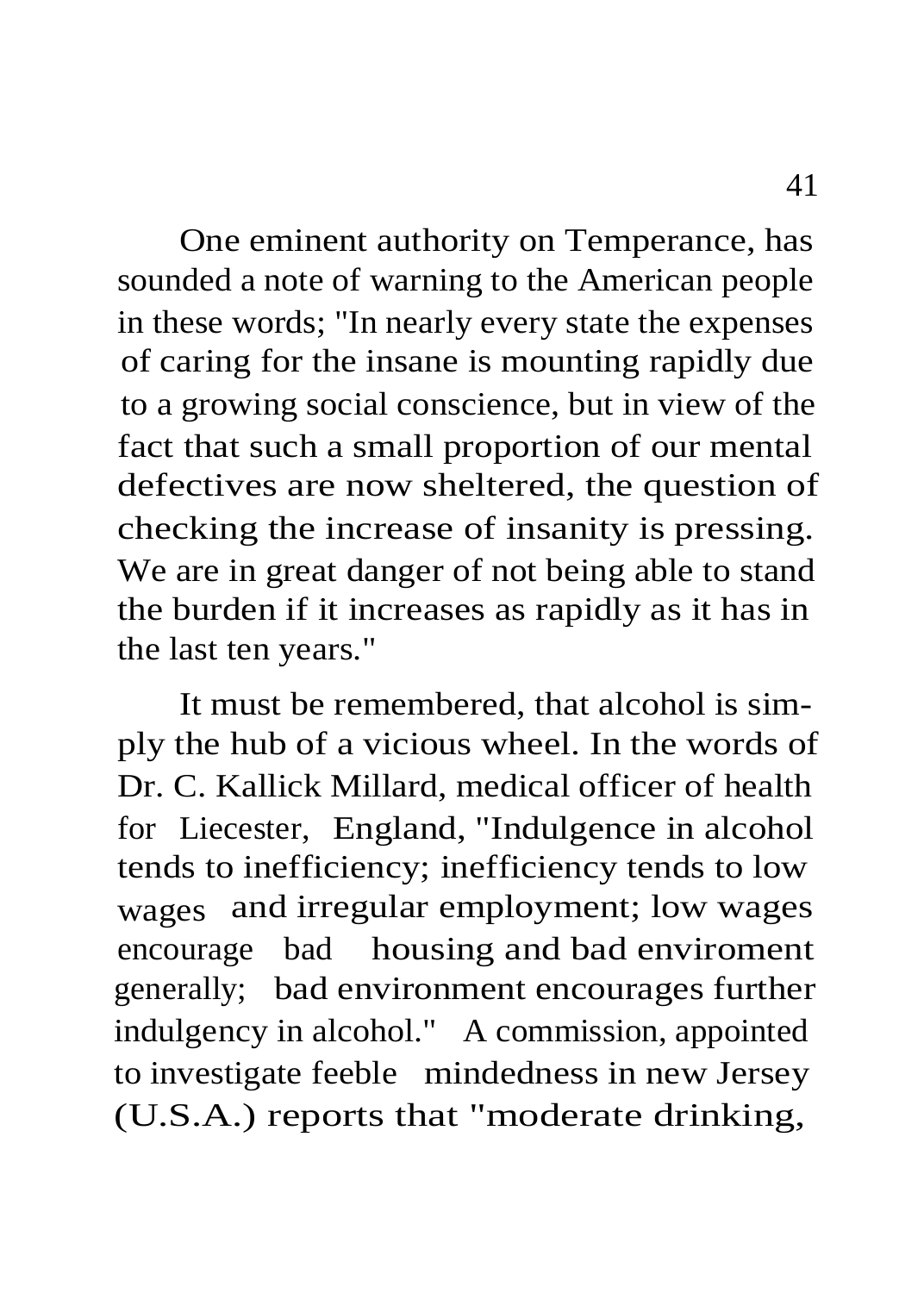so-called, is the cause of a great majority of the epileptic, feeble-minded and sub-normal children in that State.

The historical study in this subject of investin-ttion of the causes of feeble-mindedness and mental deficiency, conducted very painstakingly by Dr. Henry Herbert Goddard, Director of the Training School of Vineland, N. J. forms a running commentry on the effects of alcohol on mental faculties through several generations. Under the title -The Kallikak Family" he has traced the story of th-it family through six generations to a soldier, named Martin Kallikak, who himself had four honourable generations behind him.

This soldier, probably under the influence of drink, raped the honour of a feeble minded girl. From his legitimate wife he fathered six genera tions of doctors, lawyers, judges, educators, traders, land holders, with only 1 insane, only 15 children who died in infancy, none feeble-minded.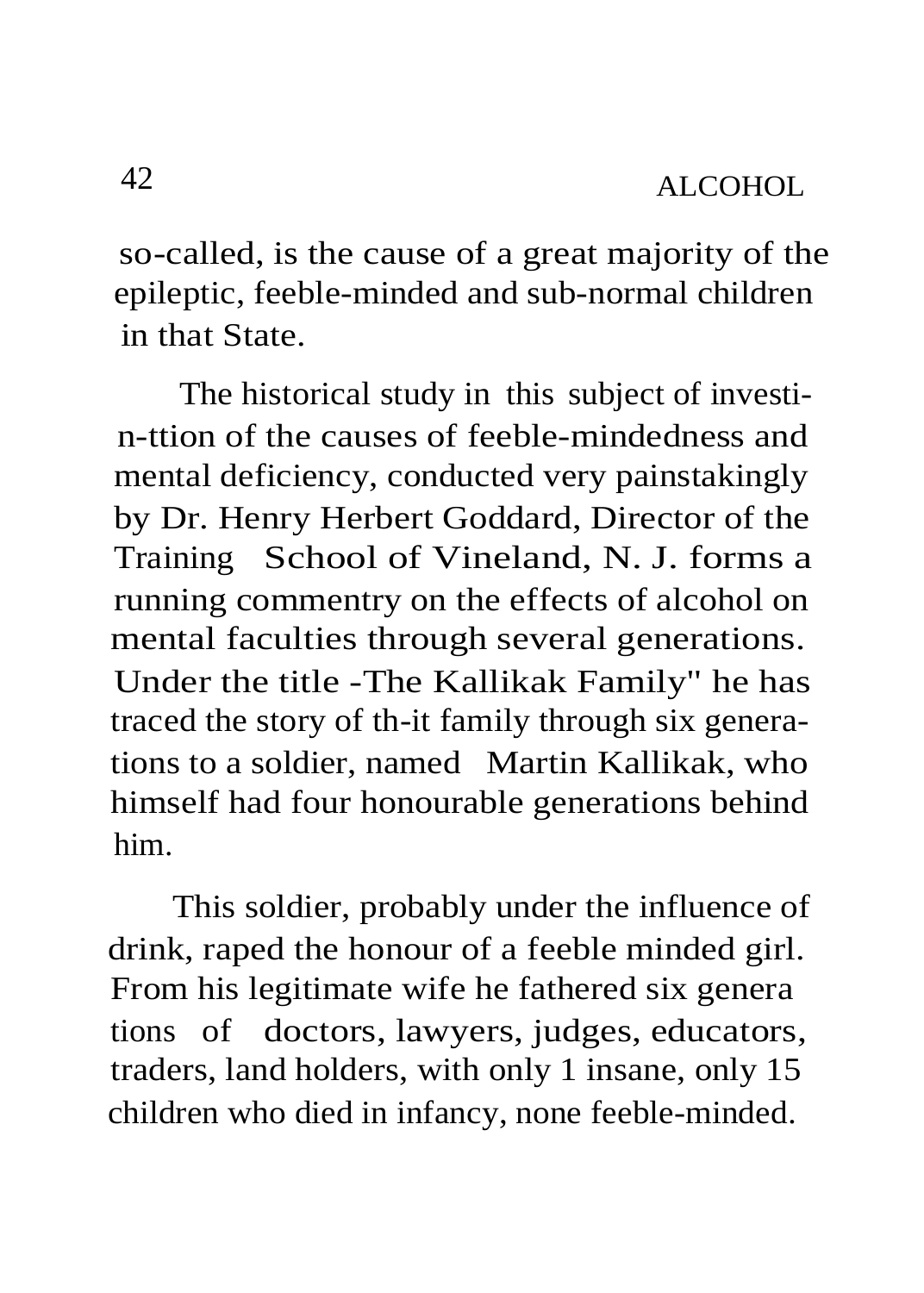From his other illegitimate sexual anion, the six generations comprising 480 individuals, *the* study discloses 143 feeble minded, with only 46 known to be normal 36 illegitimates, 33 prostitutes, 3 epileptics, 3 criminals 8 keepers of disreputable houses, with a large number of dying in infancy.

Alcohol runs throughout the illegitimate line like a red streak. We have such obnoxious pharases for most of them as "Alcohol is preva lent in the family." An alcoholic, had three feeble-minded grand-parents"; Confirmed alcoholic", "Feeble-minded and alcoholic", "Alcoholic and Syphlitic woman", Seven children, two alcoholics and immoral, one died of delirium tremens, others all alcoholics, leaving long line of descendents". Here is food for serious thought. A single indiscretion on the part of a hitherto respectable citizen leads Society with untold loathsome material, the burden of the misdemeanors of each generation piling up with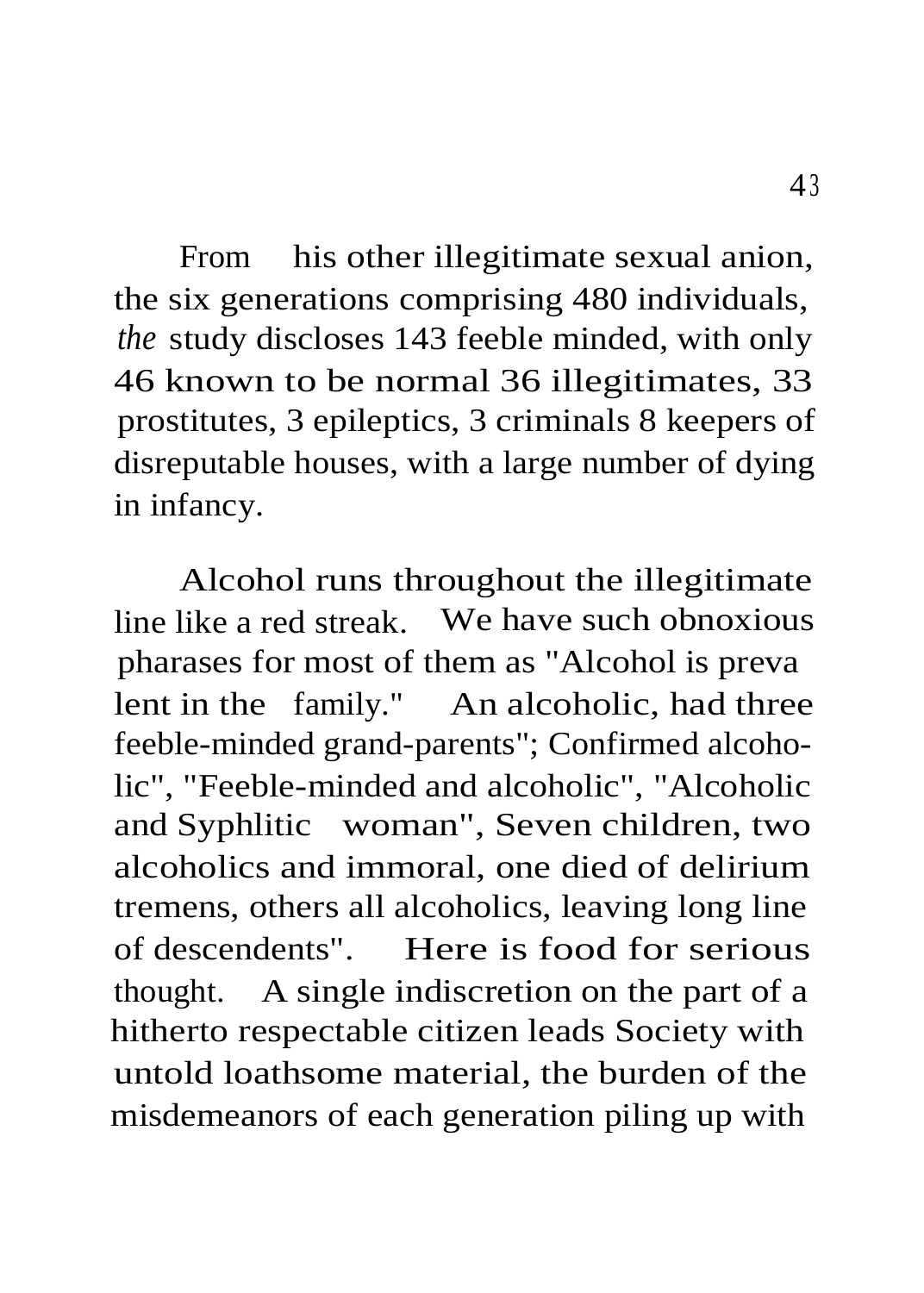ever cumulative effect, till Doomsday.

According to the Russian Paper 'Pravda' as quoted in the 'Millat' dated 2-4-1969 Alcohol is responsible for more than half of unnatural deaths, for 40 % of the Divorces, for 85% of deaths due to fights, for 63 % of deaths through drowning and for 98% of deaths through murder. Further according to Pravda several Anti-Liquor Institutions are themselves Conniving the evil of drunkenness and many of the officials of the Institutions are themselves addicted to the vice of drinking. The solutions suggested by Pravda are the stoppage of wholesale of Liquor in Public and the drinkers should not be allowed to move out in streets.

Another study in this field will bear brief mention. It is the story of Max Jukes of New York -a drunkard-whose descendants cover ed almost all fields of crime and indecency. 1200 of them were proved during the study period to be occupying penal and charitable institutions.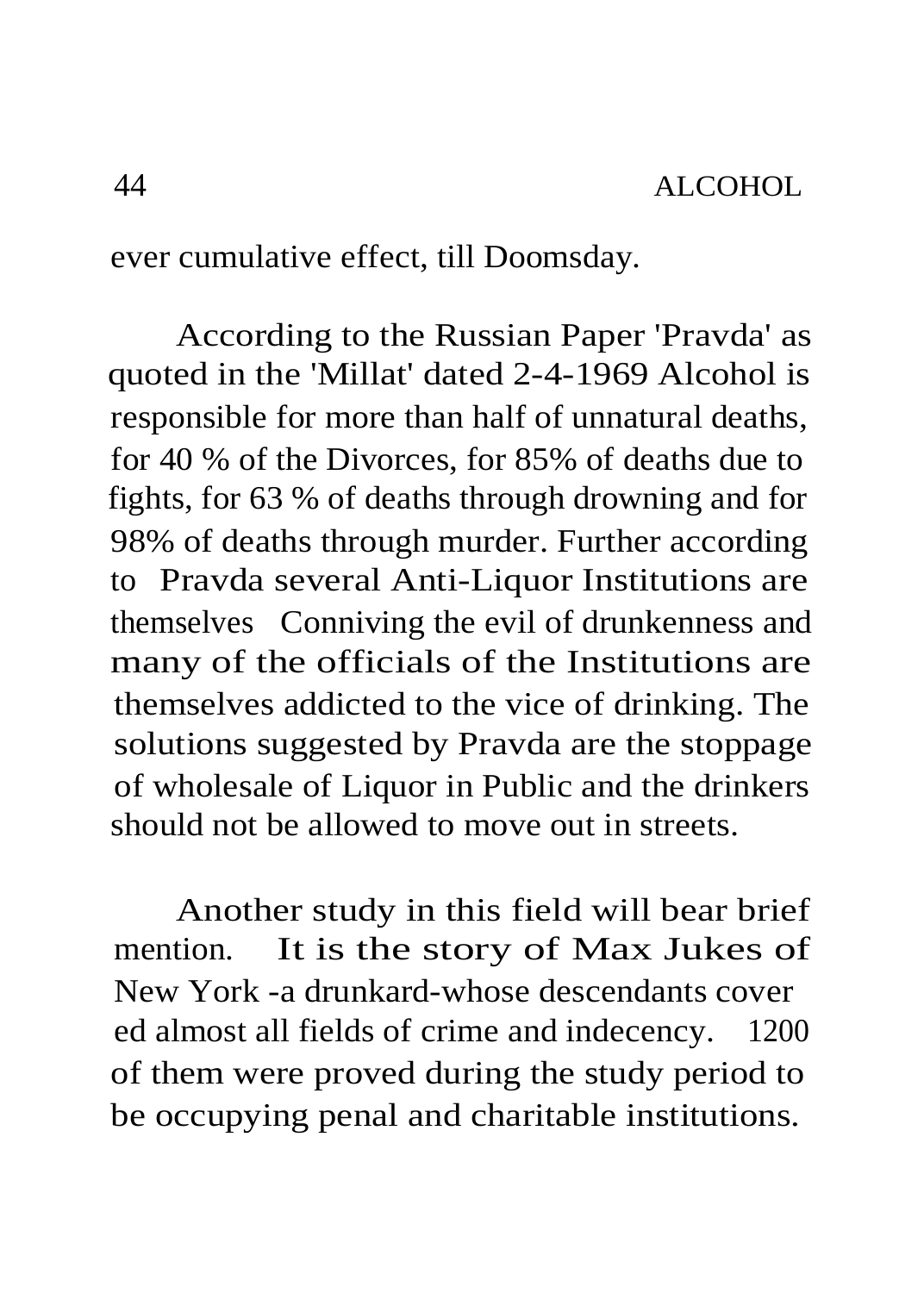They cost Society \$1200,000, without giving any service in return. 310 were in poor houses with a high infantile mortality, amounting to 25 percent of the child birth; 440 were viciously diseased; 400 were physically wrecked at an early age because of their own misdoings; 50 were notorious women; 7 were murderers; 60 were habitual thieves; 130 were convicted for miscellaneous crimes.

With such a black record of alcohol, the question often asked is "why does not alcohol destroy the race which gives it such freedom of operation?"

The same question, however, can be posed in regard to other vices like indiscriminate sex relationships which are productive of the dread miasmas of syphilis and gonorrhoea. The reply given to the question by an American sage is as follows: Not the living but the dead are the evidence against alcohol as against syphilis.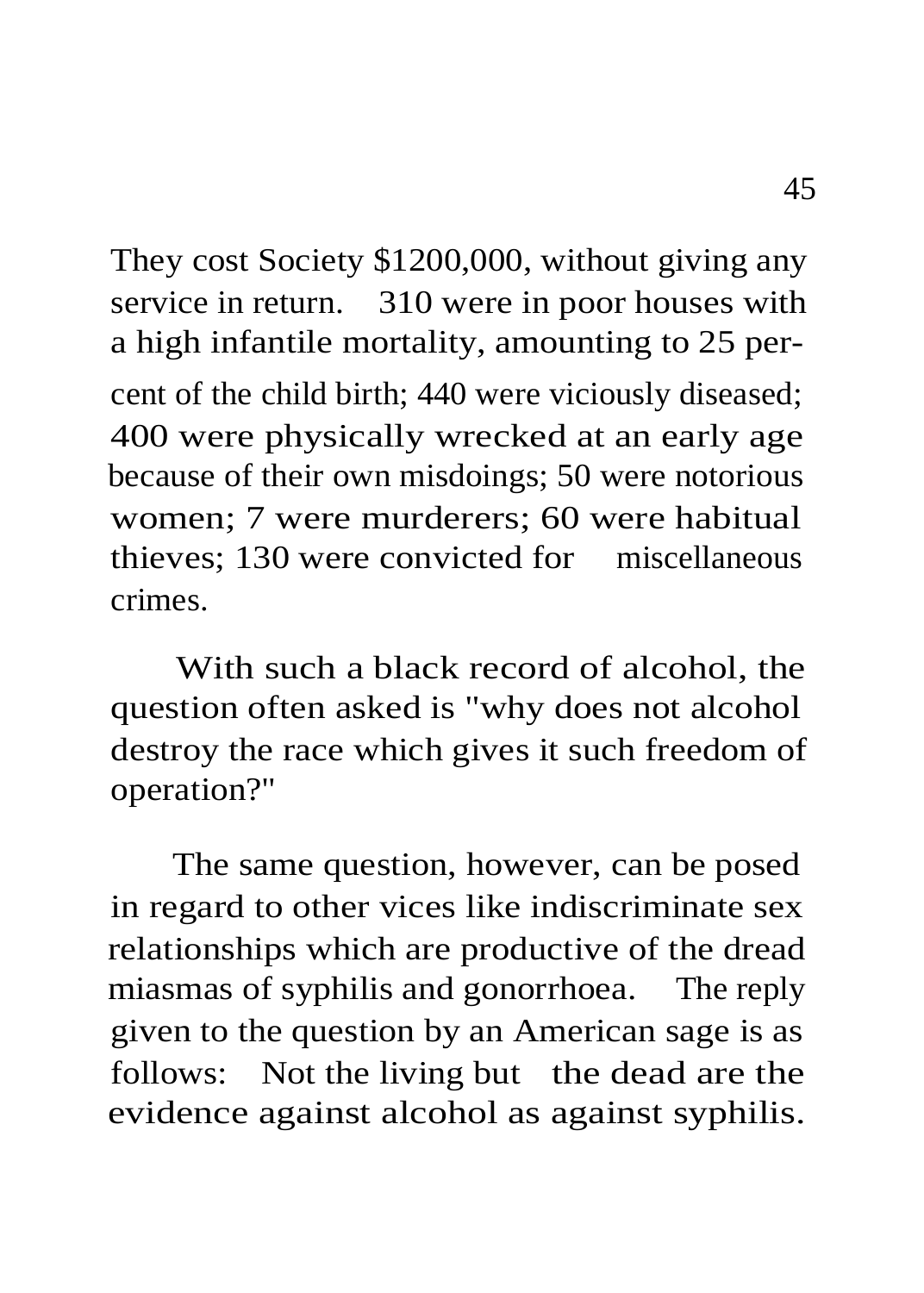These racial poisons are not merely poisonous but, as the eminent Dr. Sleeby remarks "are lethal". The race is being constantly degraded, but it is constantly being redeemed by better influences. There is, no doubt an extra-ordinary resisting power on the part of the reproductive elements to alcohol as to other nocuous influences, but these elements are subject to degeneration by alcohol as is evidenced by the perversion of thought and conduct induced by its use in the individual. Guinea pigs, dosed with constantly incresing quantities of poison have frequently offpsring immune to a' hundred times the dose that would be fatal to the untreated guinea pig, but these offsprings of poisoned parents aie invariably dwarfed and possession of a vitality less resistant to other assaults "

# **SOME STATISTICS**

Extract from the Book, "Proposals and Notes on Constitution of Pilgrim Welfare Fund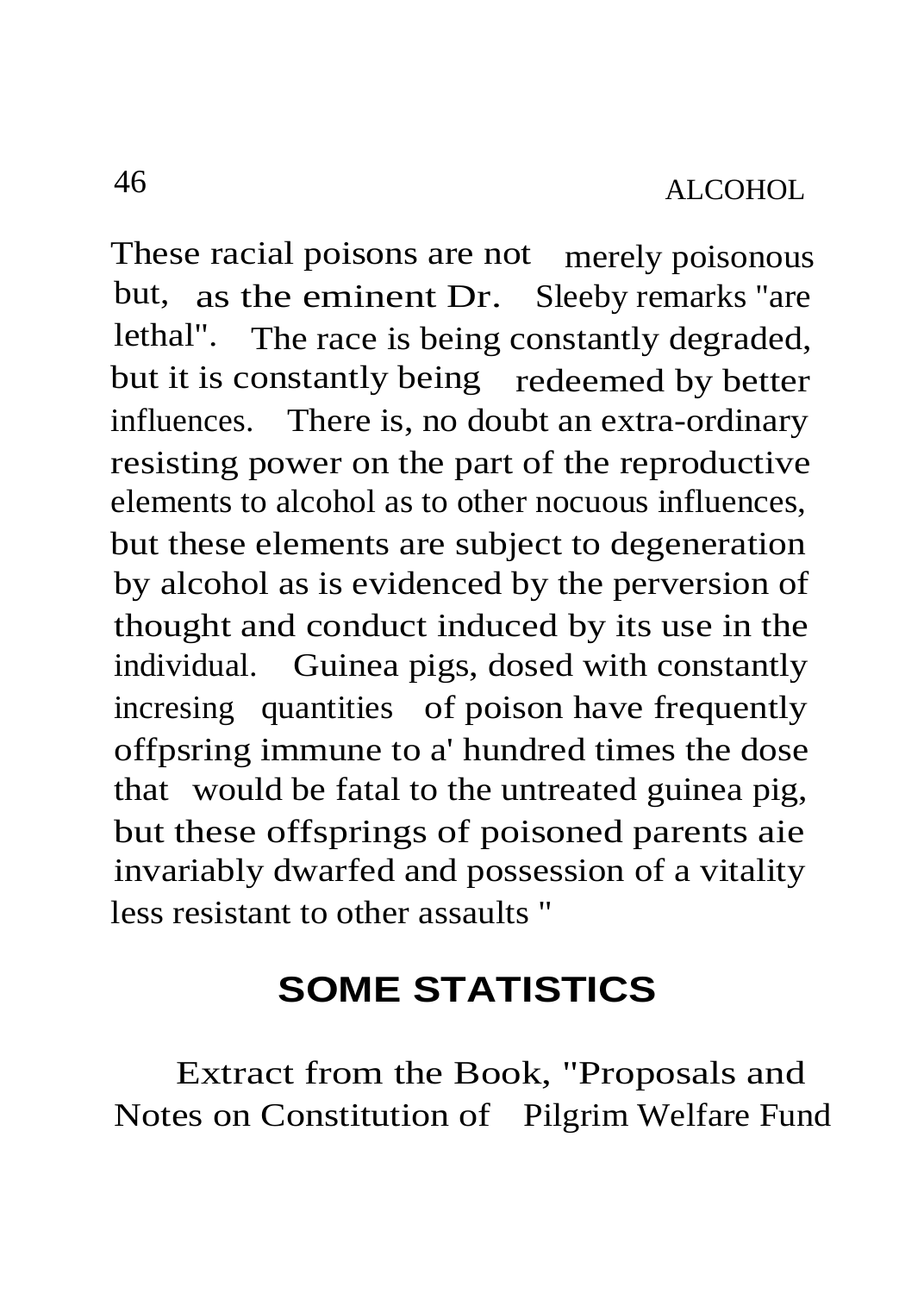and Duties and Functions of Pilgrim welfare officers on Ships Pages 106, 107, 108, & 109, printed by the Anjuman-i-Khaddamun Nabi, Pakistan, Karachi-2.

#### 'ALCOHOL'

I give below an idea about the expenditure on wine in Karachi City as appeared in Leader' of the 8th August 1961.

Karachiites Drink 2780 Bottles of wine a Day.

Karachi August 8, 1961 Karachiites spend about Rs. 70,000 on Liquor Every Day, it was gathered today:

Of this, nearly Rs. 20,000 go in foreign exchange on the import of foreign liquor, almost everyday. (i.e. Rs. 73 lacs foreign exchange -are spent annually on import of foreign liquor for Karachi City only.)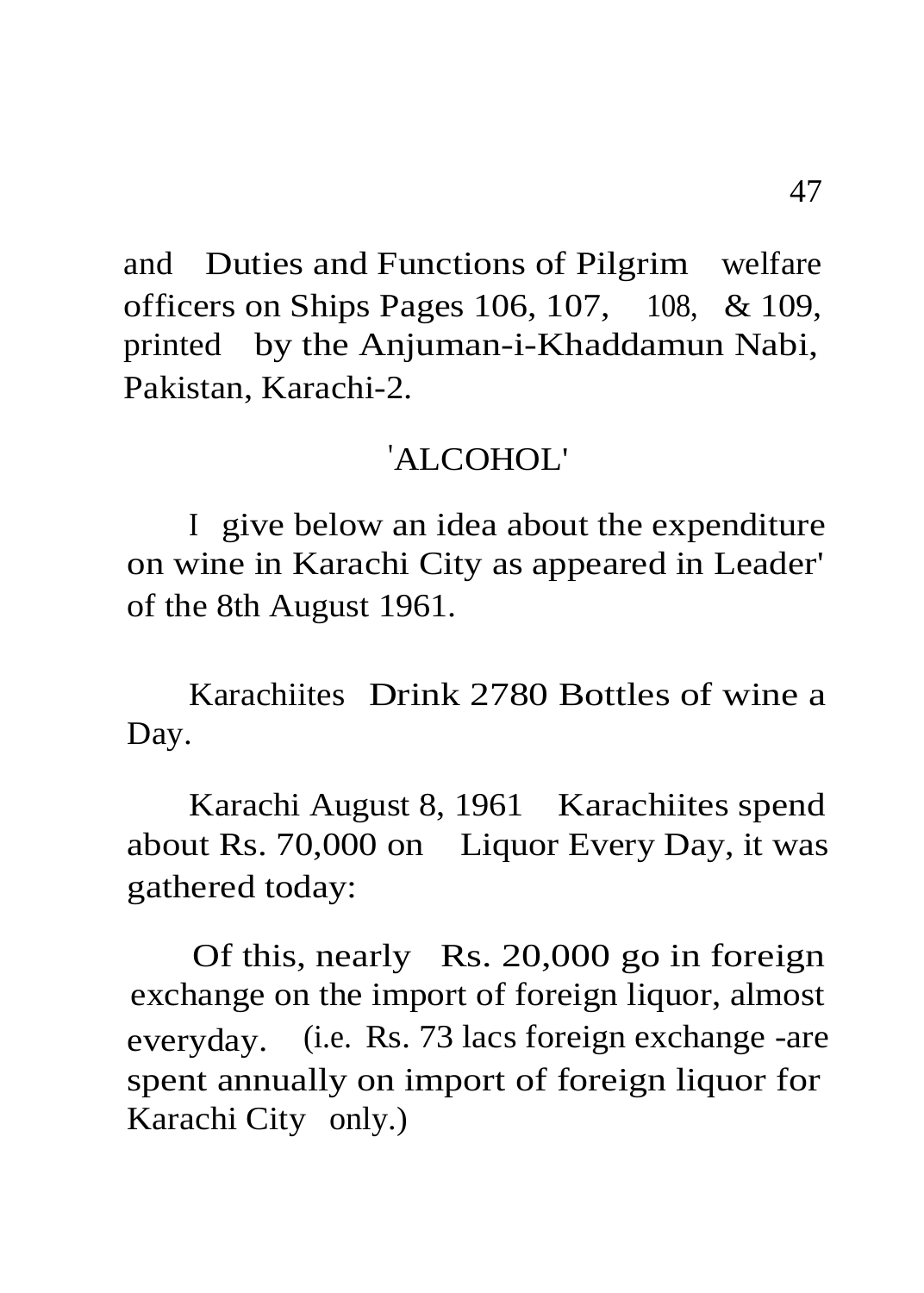The consumption of country-made liquor is, however, greater than imported liquor. The consumption of both the imported and country made liquor is on the increase in the sprawling city.

On an average 480 bottles of imported wine are now consumed daily. Each bottle costs Rs. 45 to 50, This does not include the duty-free imported Liquor consumed by foreign missions in the city.

In addition, about 800 bottles of Pakistan make, foreign style liquor, each bottle costing Rs. 20 to Rs. 30 are drunk every day,

The largest daily consumption is of country made liquor; in all, about 1500 bottles, each available atRs, 10/- are consumed; This liquor is sold loose, while others are supplied in sealed bottles.

The beer is also in great demand and on an average 2400 bottles are drunk here every day. The prices of beer range from Rs. 3 to 5 per bottle. Of this, about 20 per cent beer is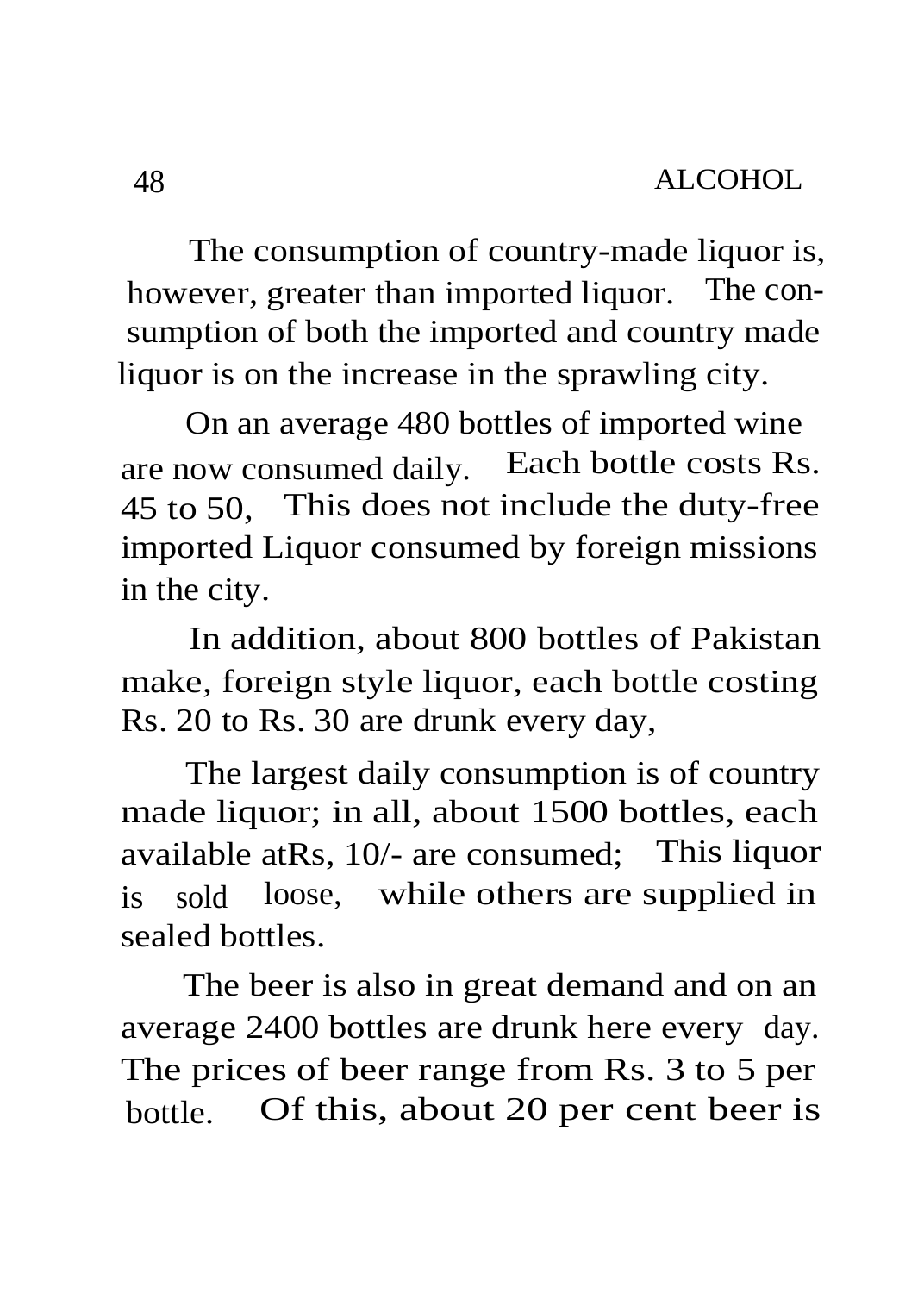imported and the rest is country made.

#### **30 SHOPS**

There are about 30 shops in the city dealing in liquor. Of these, 14 sell country made liquor, while the remaining 16, deal in imported wine and beer.

The city has got about 30 bars where the liquor is served. About 10 hotels also serve the drinks.

The consumption of liquor and the number of liquor drinking persons in the city is the highest in the country.

The wine merchants in the city, it is estimated, pay about Rs. 50 lacs annually as provincial excise duty on liquor. In addition, custom duty and sales tax are paid to the Government on imported liquor, at the rate of Rs. 275/- per dozen bottles. An aseessment fee is also charged from that on liquor-APP.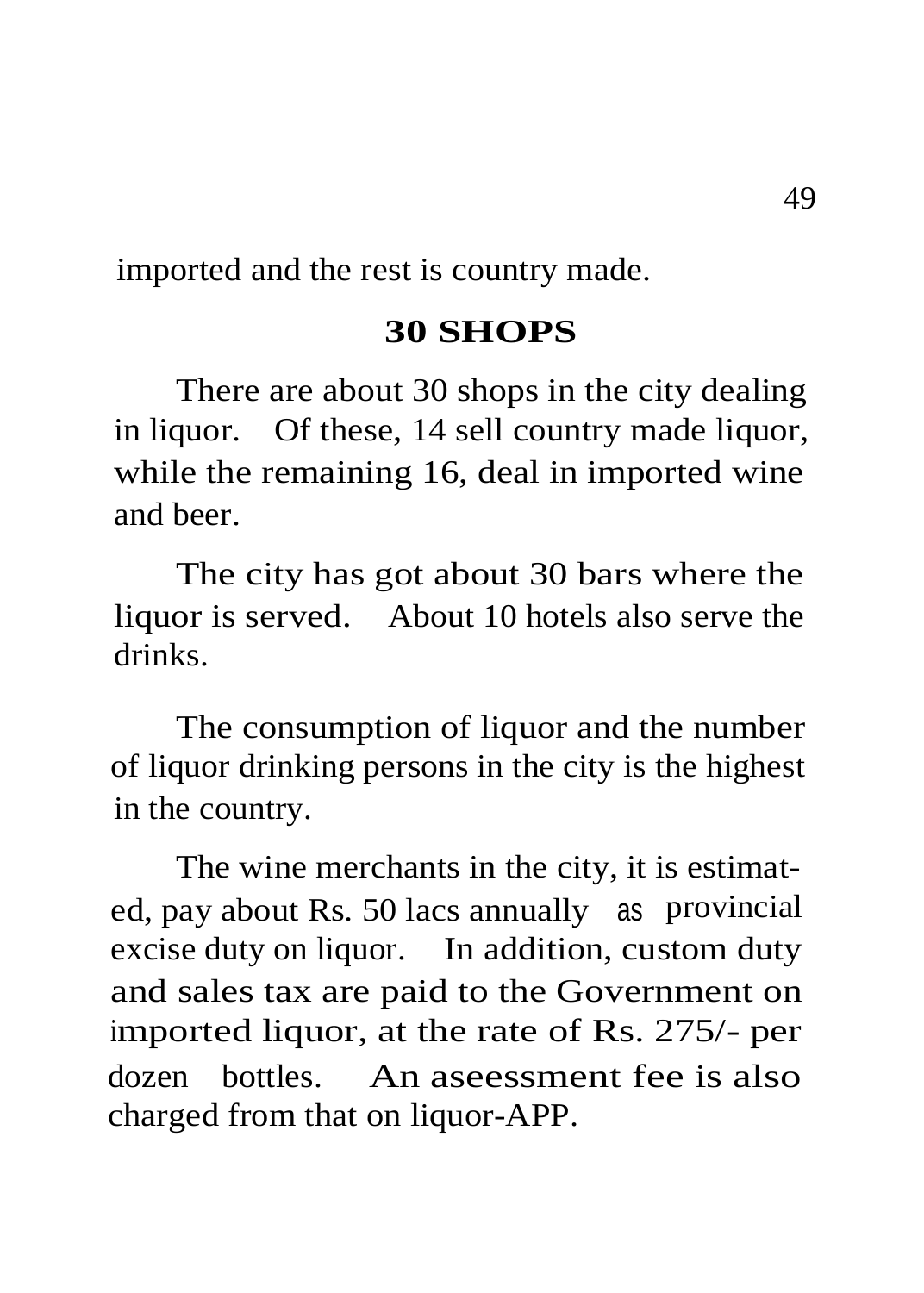(At the end of 1963 the number of shops in Karachi alone stood at 130, while that of the whole of West Pakistan 411).

We give some interesting figures about per capita consumption of Drinks in America in 1958 as appeared in the magazine 'Listener' July-August 1960 issue.

| Milk                | 140.8 qt. |
|---------------------|-----------|
| Coffee              | 114.8 qt. |
| <b>Beer</b>         | 59.2 qt.  |
| Soft drinks         | 47.2 qt.  |
| Tea                 | 27.2 qt.  |
| Frozen fruit juices | 5.2 qt.   |
| Distilled spirit    | 4.8 qt.   |
| Wine                | 3.6 qt.   |
|                     |           |

Vegetable and tomato juice 3.6 qt.

In 1958 the population of the United States drank 29,944,020,000 gallons of Alcohol, 5,053,000,000 gallons of milk and 4,919,000,000 gallons of coffee.

(Figures from the West Virginia issue).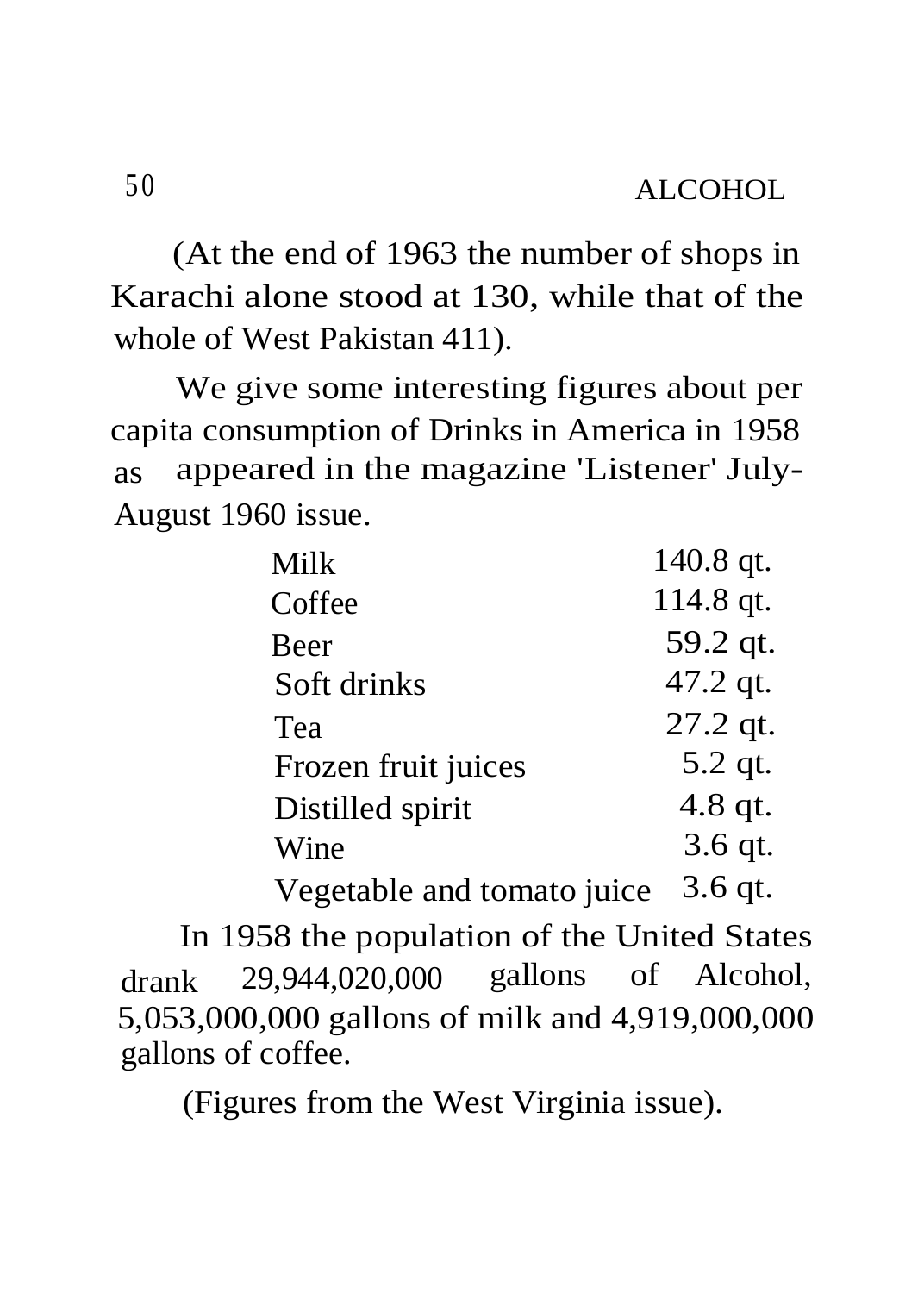Here we also give the figures as appeared in the magazine, 'Listener' July-August 1960 issue, concerning Retail Stores in America, viz Alcohol Shops :-

| Retail Alcohol Dealers      | 4,27,881 |
|-----------------------------|----------|
| <b>Grocery Stores</b>       | 2,79,440 |
| <b>Service Stations</b>     | 1.84.747 |
| <b>Liquor Stores</b>        | 31,240   |
| Women's Ready to wear Store | 29,788   |
| <b>Furniture Stores</b>     | 23,465   |
| <b>Shoe Stores</b>          | 23,847   |
| Depot Stores                | 2,761    |

We give below the figures from "Listener" September-October 1960, about "How Americans spent their money in the year".

| Clothing                   | \$20,800,000,000 |
|----------------------------|------------------|
| Gambling                   | \$20,009,000,000 |
| Education                  | \$19,700,000,000 |
| Recreation                 | \$15,900,000,000 |
| Automobiles                | \$14,500,000,000 |
| <b>Alcoholic Beverages</b> | \$10,700,000,000 |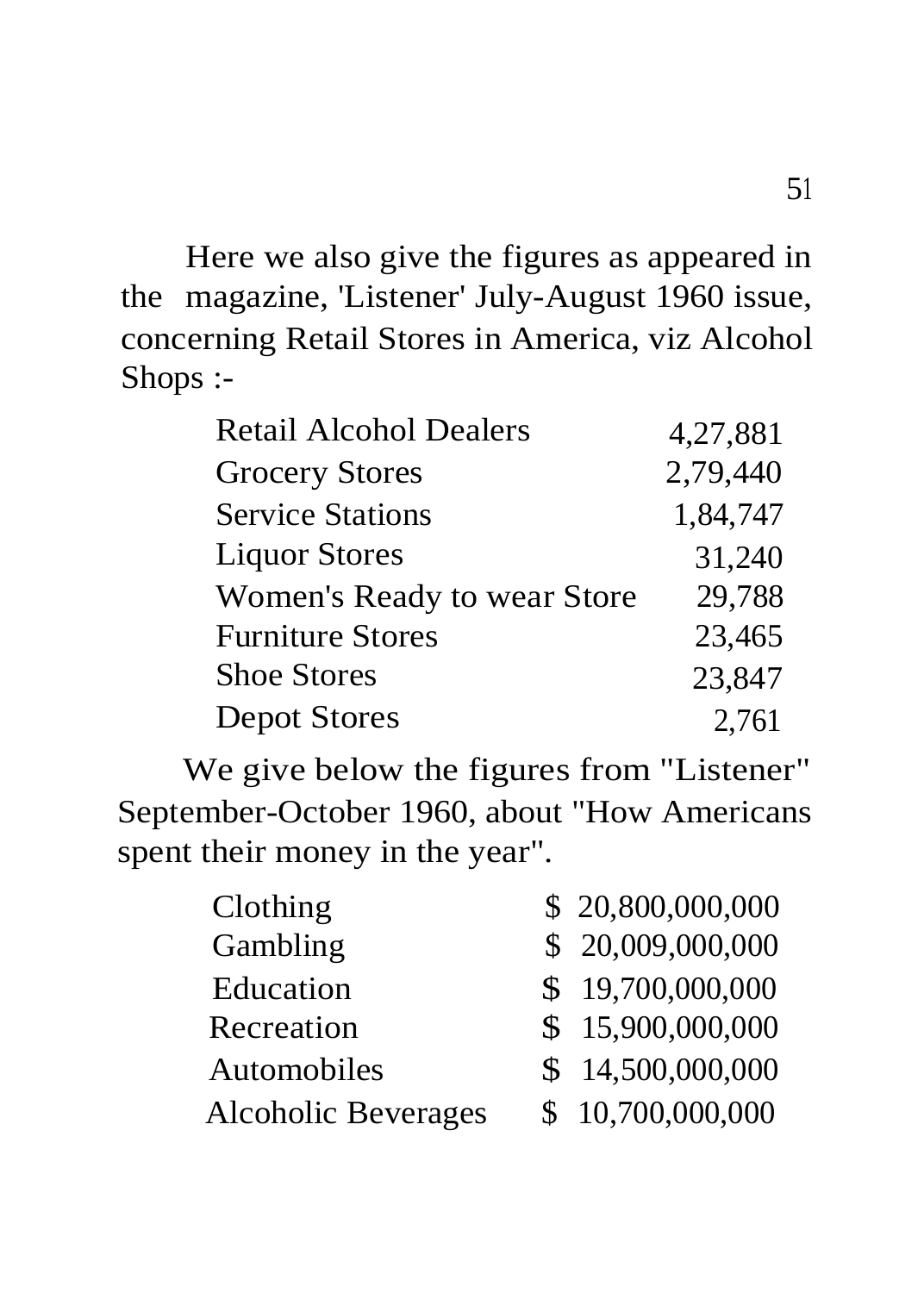Tobacco \$ 6,000,000,000 Religion and Welfare \$ 3,600,000,000

According to the figures of England, Japan and America, given above, we can come to the following conclusion for the information and guidance of Pakistanis for discarding unnecessary habits and to check the unnecessary wastage on gambling, arinking, tea, smoking and other harmful addiction :-

(a) No doubt according to the figures given above, Englishmen who are so rich as compared with us, drink 247,000,000 cups of tea per day which works out to an average of 21 cups per head as they have a population of 5 crores against which we guess that Pakistanis must be taking many more cups of tea. We Pakistanis takes about 400,000,000 cups if we take 4 cups per day per head. Japanese smoked 134,900,000,000 cigarettes in 1961, and 126,500,000,000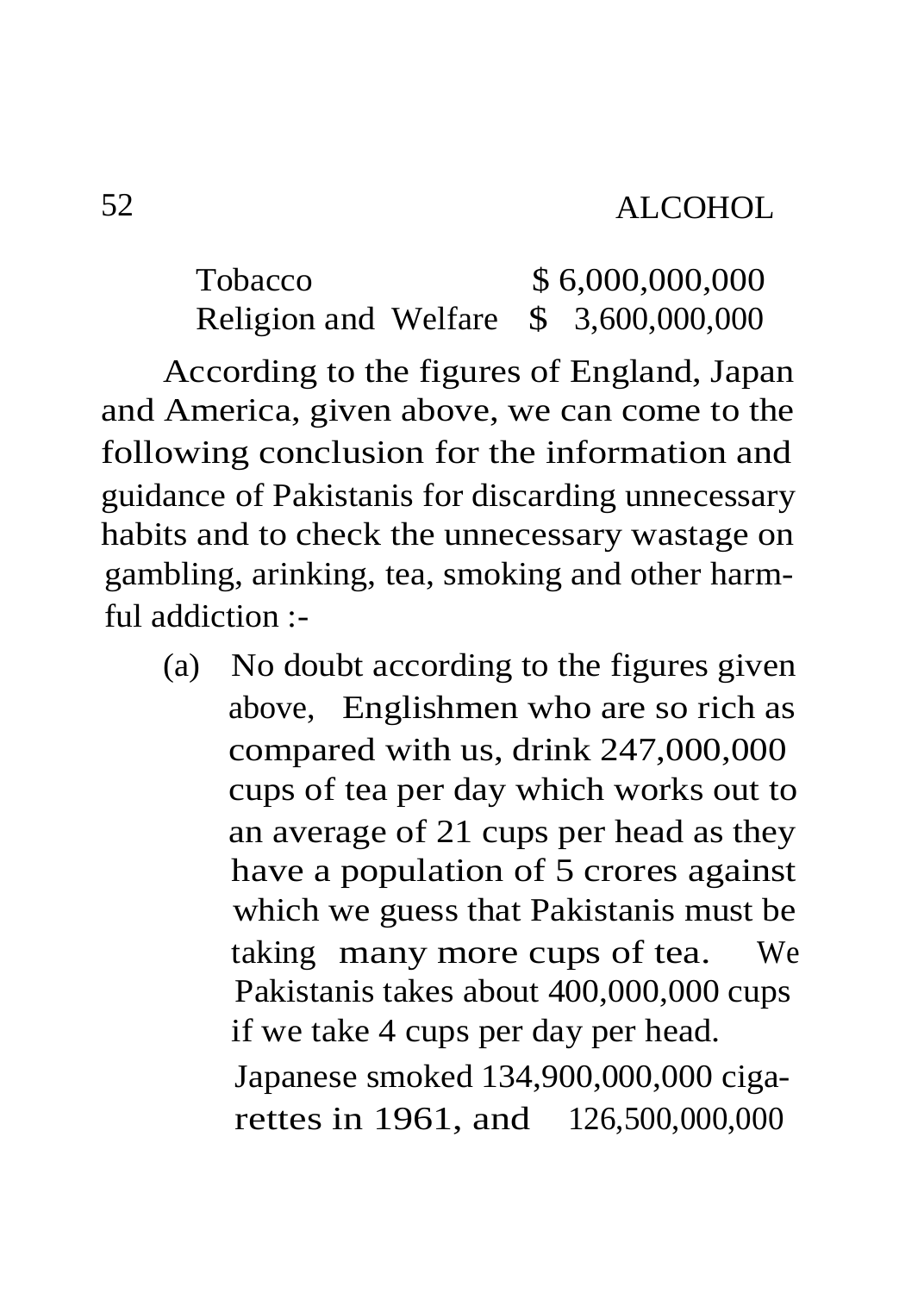in 1960 against which the number of smokers of cigarettes in Pakistan is increasing by 14% per year while its population is increasing by 28 % per year, as per para 17 above, and according to the Estimates of the Planning Commission (as per para 17 above) Pakistanis would be consuming 30 thousand million cigarettes by 1975.

America which has double the population than that of Pakistan spends about \$ 10,700,000,000 per year on Alcohol whereas in Pakistan when Karachites who are about 25 lacs in population, spend Rs. 70,000 a day, which comes to % 1/2 Anna per head per day for our whole population of Pakistan, the yearly expenditure on Alcohol comes to a gigantic figure of Rs. 570,312,500, (over Rs. 57 crores) which is a very big national loss.

(Extract from the Book Proposals and Notes on Constitution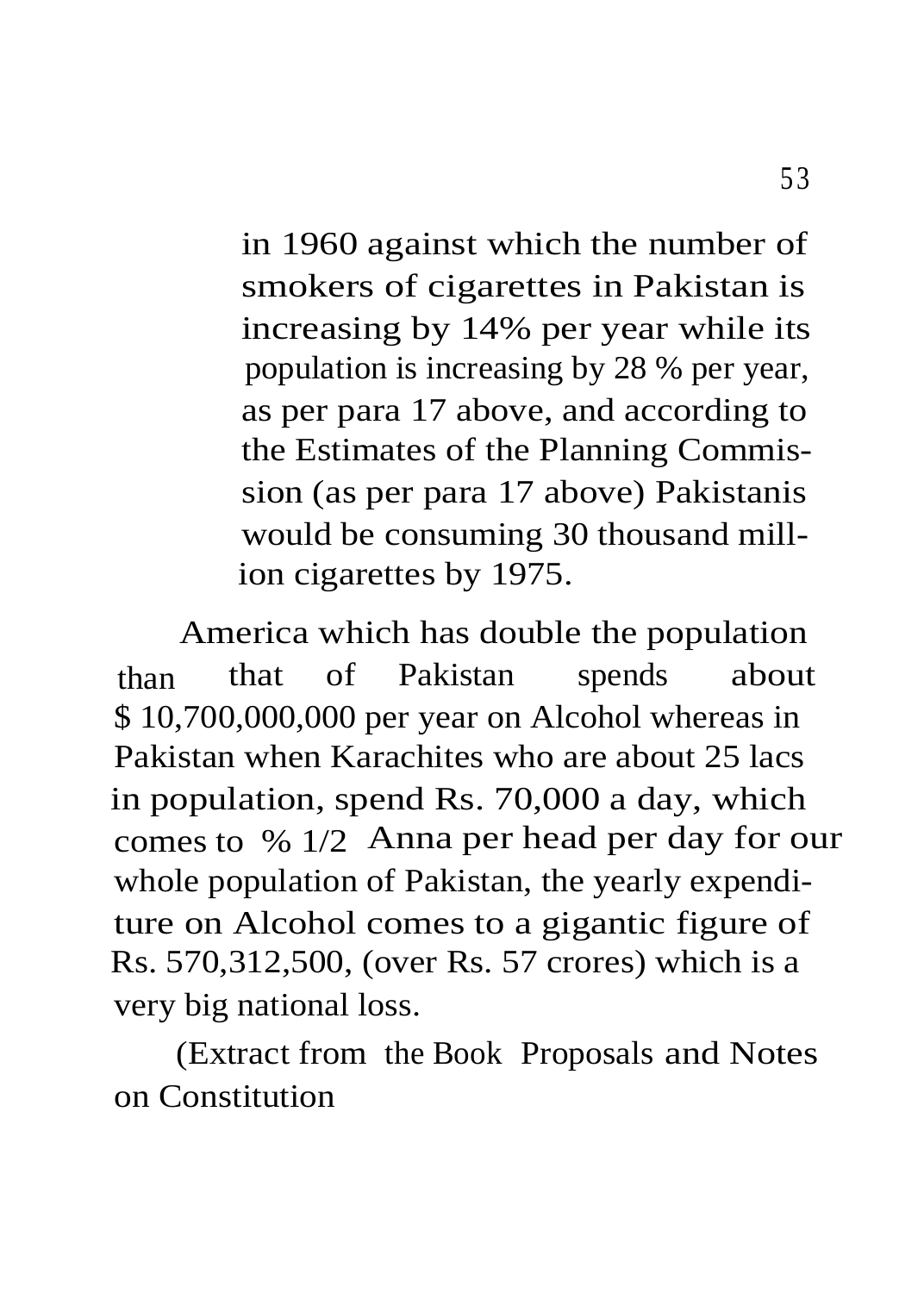Of Pilgrim Welfare Fund and Duties and Functions of Pilgrims Welfare Officers on Ships Page 106, 107, 108, & 109)

## **THE TRUTH ABOUT THE BEER**

Extract from Life and Health February 1969, pages 10, 11 & 27.

The People of the United States almost unanimously agree that beer is a part of life, that there is no harm in it, that life actually is merrier for it. I challenge the people of this country to take a second look at this beverage in order to guard their precious health, their children's heritage, and the morals of young and old.

If we would look around us we would see many of the results of excessive beer drinking, but we do not like to look at unpleasant proofs of our own folly, and so we do not say much about what this extensive habit is doing to us and our children. It is not in fashion today to be honest with ourselves and squarely face the sure future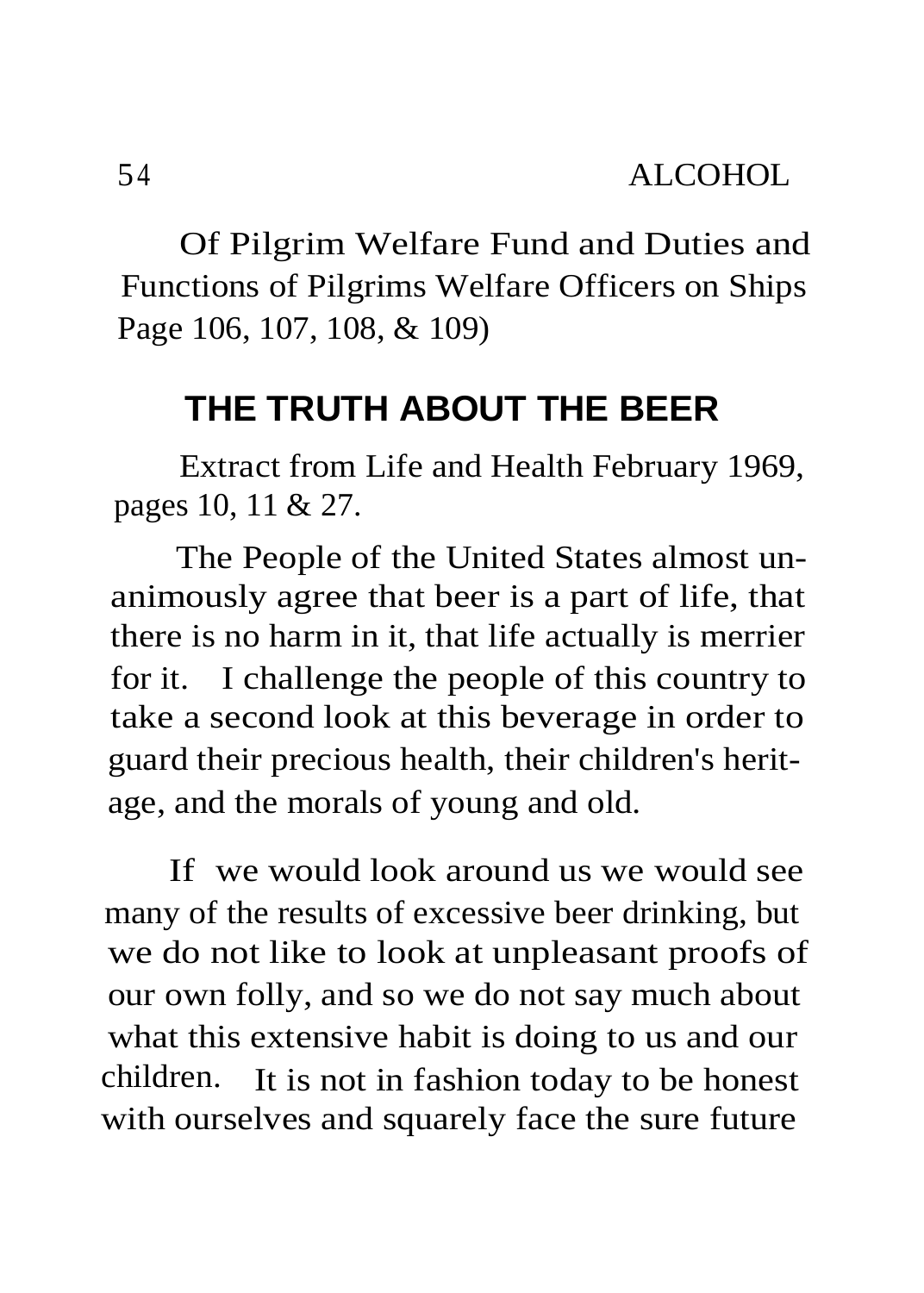if we go on as we are doing and including cases of beer for every party, drinking what we consider to be a harmless glass of beer with our lunch, taking beer along on our picnics. Is this a harm less practice? What is it actually doing to us today? What of the future?

England had an experience in the 1800's that can show as where we are headed. Hoping to stay the wave of intemperence that was covering the country in those days, the leading statesmen reasoned that they should afford greater facility in the sale of beer, with the idea of slowing whisky sales.

England's leaders were so sure of themselves that they proclaimed : "It was giving the people what, under present circumstances, might be called a moral species of beverage." That was Lord Brougham's opinion in advocating the new measure.

The Duke of Wellington said he was "sure the measure would be attended with the most beneficial consequences to the lower orders."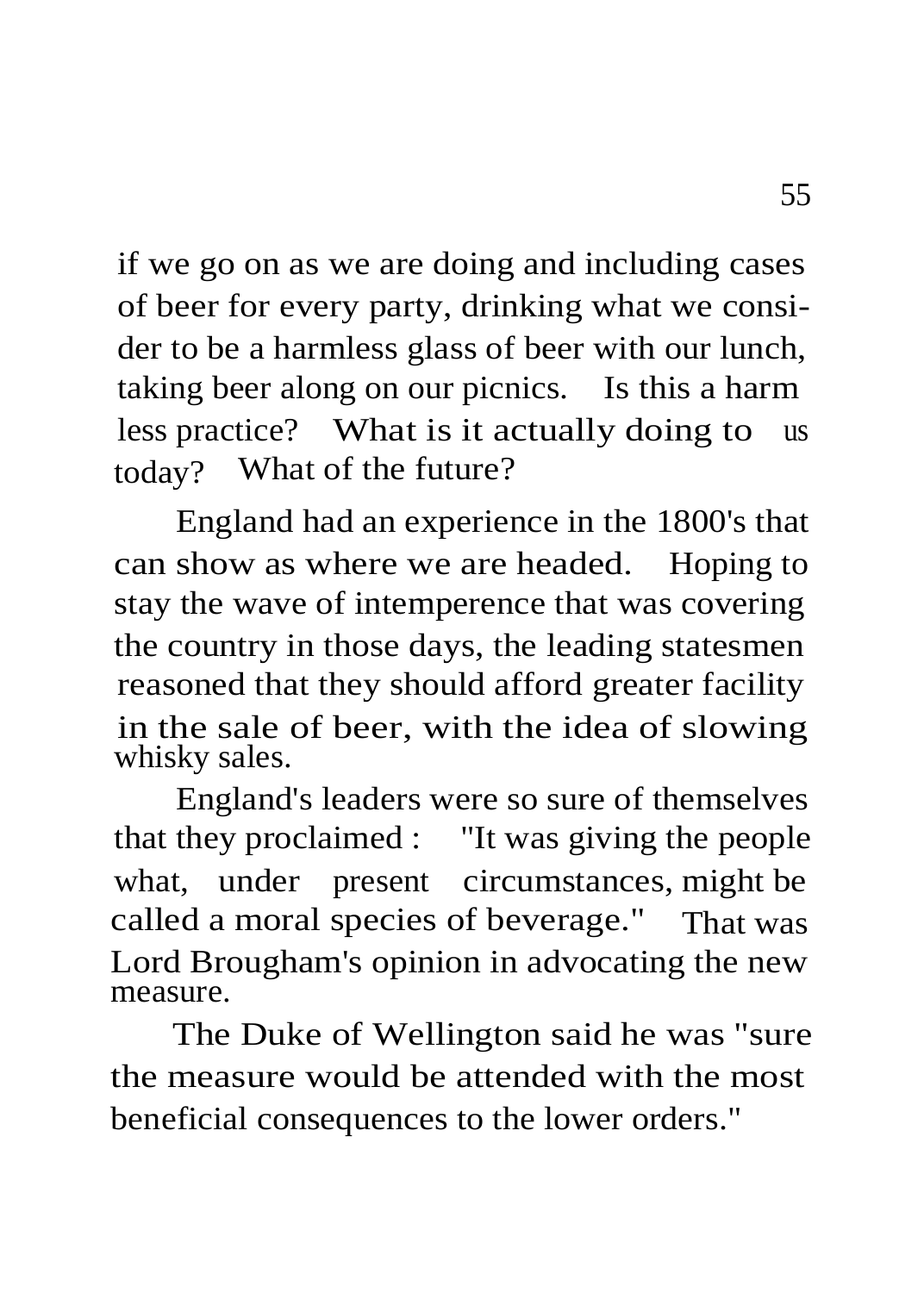The Chancellor of the Exchequer (treasurer) de-clared that the measure would produce "a more wholesome beverage, and would improve the morals."

When the bill was passed, the Duke of Wellington proclaimed it "a greater achievement than any of his military victories."

After these optimistic and sincere efforts, what was the outcome when the beer bill went into effect? Disappointing is a mild word for the results of the measure.

A gospel minister who had favoured the bill, the Reverend Sydney Smith, said : "The new Beer Bill has begun its operations. Everybody is drank. Those who are not singing are sprawling. The sovereign people are in a beastly state."

One writer declared that "from his own knowledge he could declare that these beer shops had made many, who were previously sober and industrious, now drunkards, and many mothers had also become tipplers."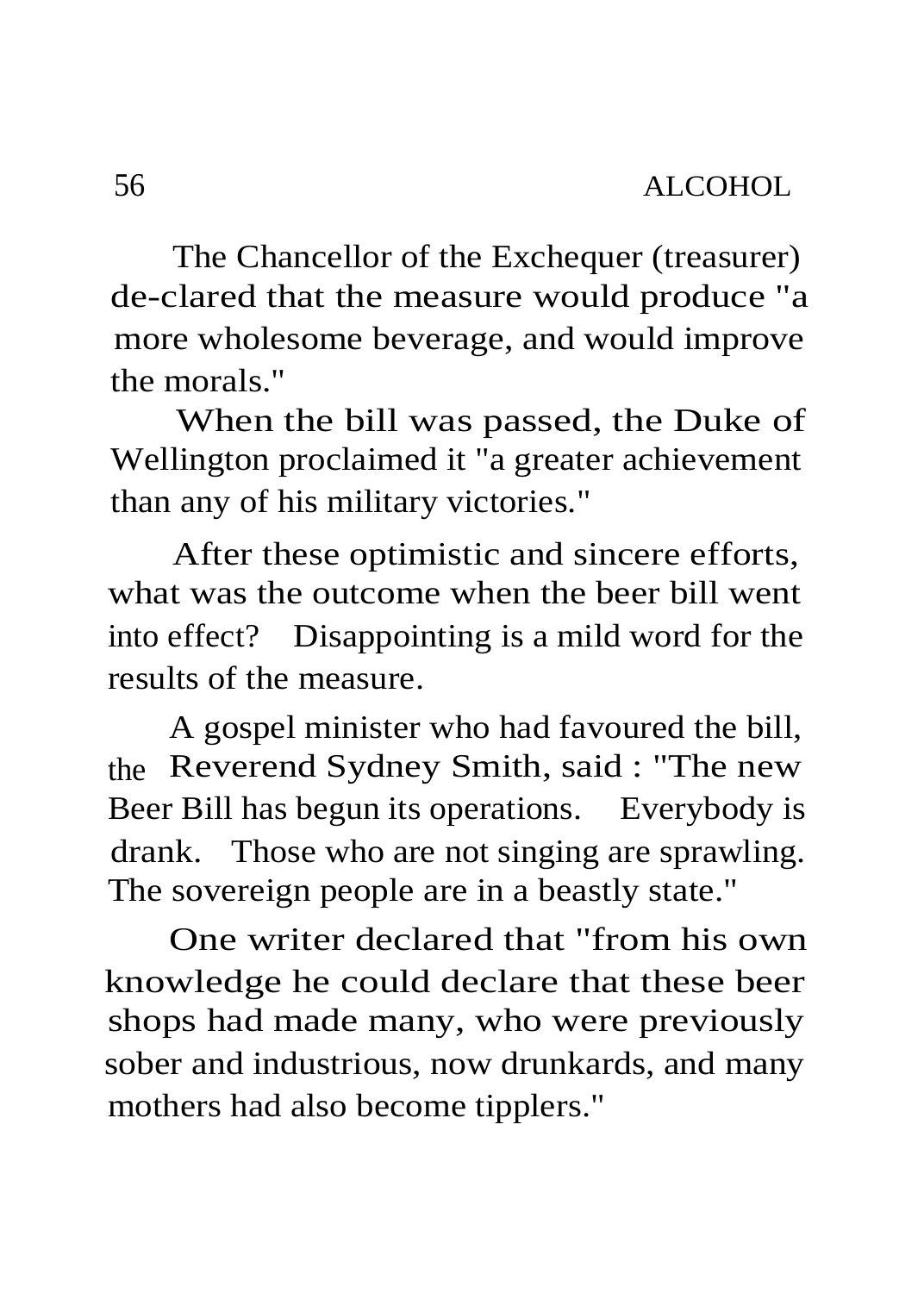The English press, which before had favoured the bill, changed its attitude and wrote against it.

The Globe said : "The injury done by the Beer Act to the peace and order of the rural neighbourhood, not to mention domestic unhappiness, industry, and economy, has been proved by witnesses from every class of society to have exceeded the evils of any single act of internal administration passed within the memory of man.'

The Liverpool Mail said : "A more pernicious concession to popular opinion, and so prejudicial to public morals in the rural districts, in villages, hamlets, and roadsides of England never was made by the blind senators of a bad government in the worst times."

The beer bill was supposed to lessen the number of public houses for the sales of distilled liquor. A select committee of the House of Commons after investigation reported: "The Act without destroying a single public house, had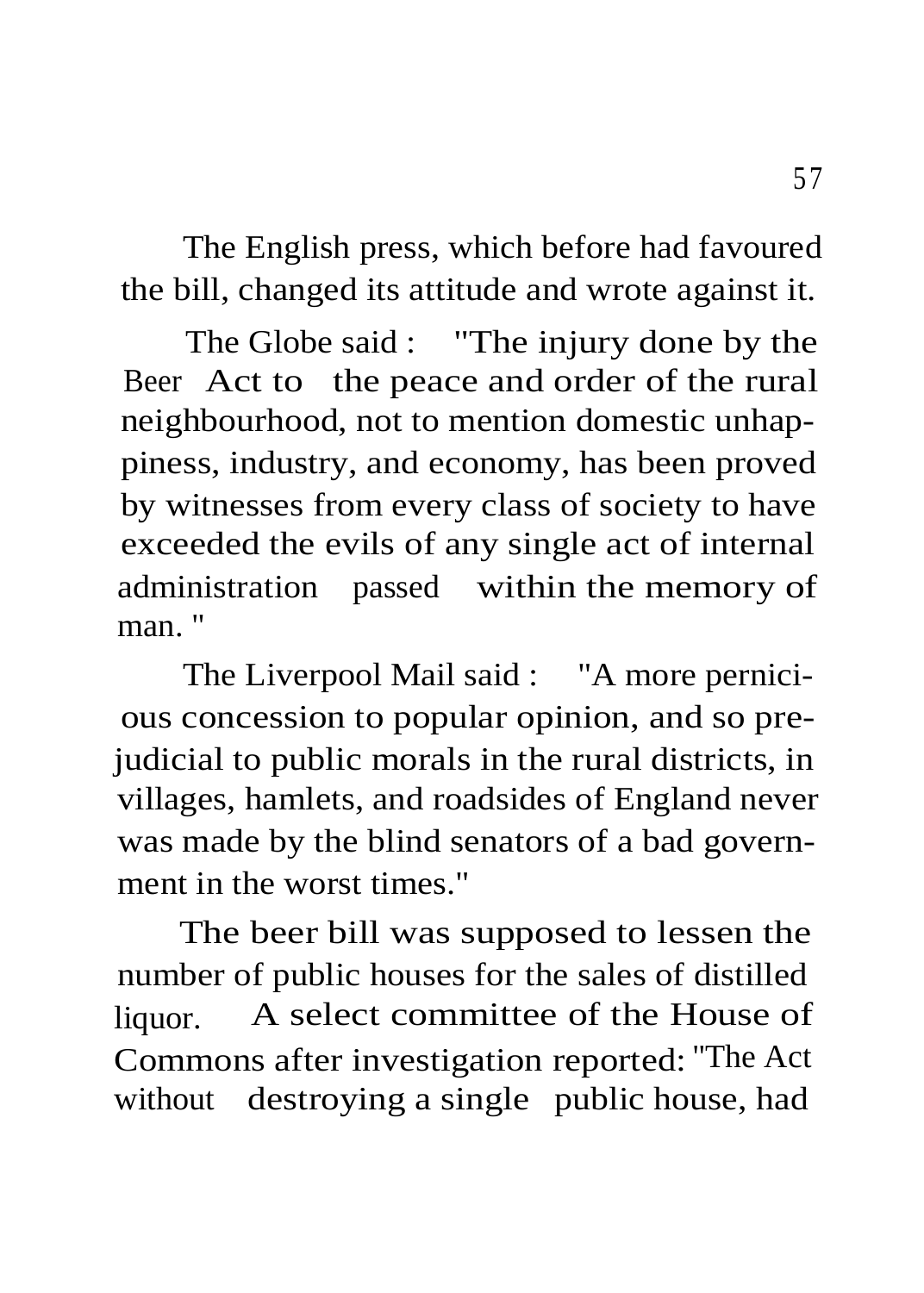added fifty thousand still more baleful houses to the list of temptations so baleful to the people."

A magistrate, G.F. Drury, said : "The Beer Bill has done more to brutalize the English laborer and take him from his family and fireside to the worst associations, than almost measure that could have been devised. It has furnished victims'for the jails, the hulks (ships used as prisons), and the gallows, and has frightfully extended the evils of pauperism and moral debasement."

In 1869, or forty years after the beer bill had been passed, a committee for the Lower House of Convocation of the Province of Canterbury, re ported : "This measure though introduced in 1830 for the avowed purpose of repressing intemperance by counteracting the temptations to excessive drinking of ardent spirits, afforded in public houses has been abundantly proved, not only to have failed of its benevolent purpose, but to have served throughout the country to multiply and intensify the very evils it was intended to remove."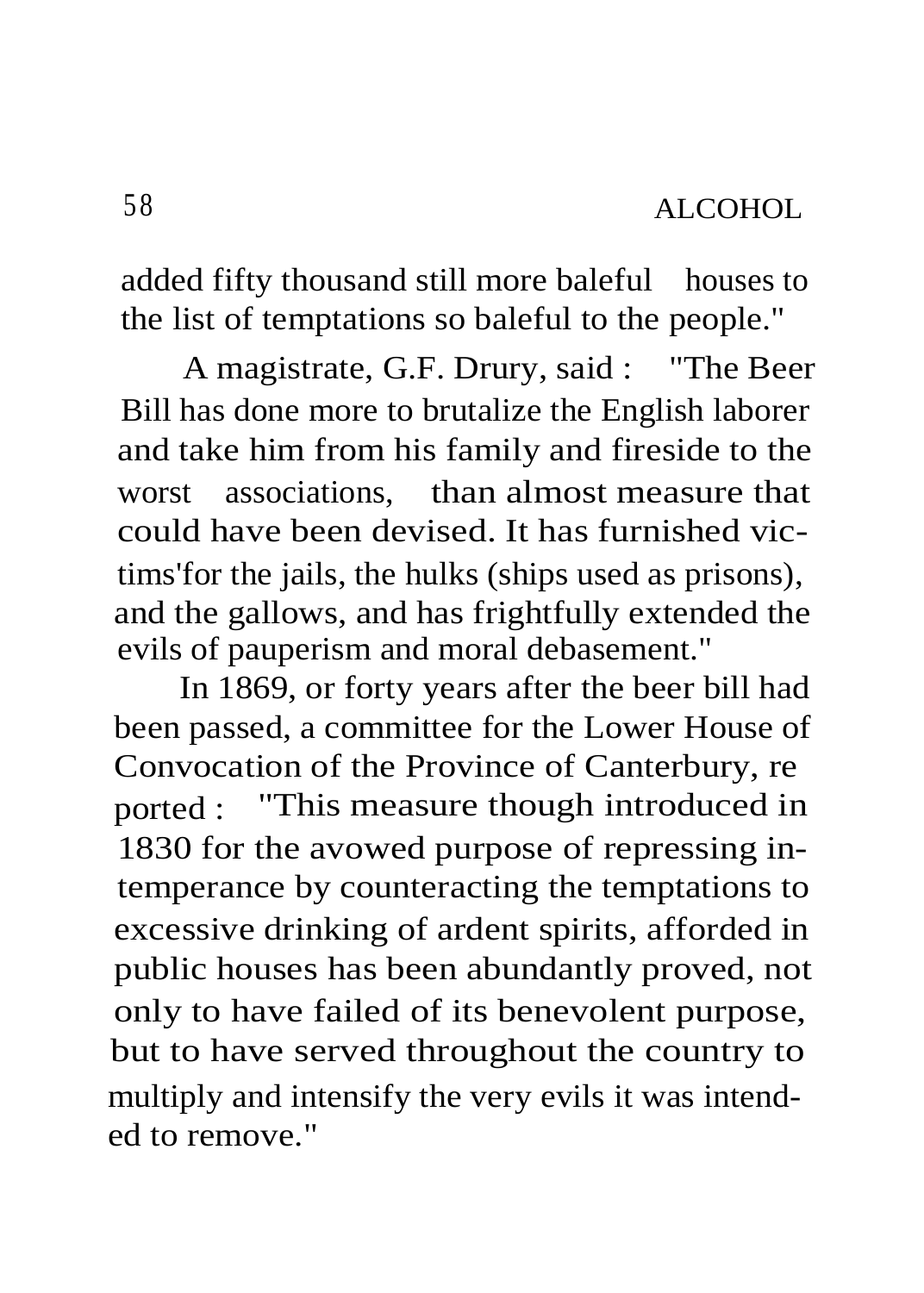The London Times in 1871 speaks thus of the free beer-shop bill which was authorized by the government in 1830. "The idea entertained at that time was that free trade in beer would gradually wean men from the temptations of the regular tavern, would promote the consumption of a wholesome national beverage in place of ardent spirits, would break down the monopoly of the old license houses, and impart, in short, a better character to the whole trade......The results of this experiment did not confirm the expectations of its promoters. The sale of beer was increased, but the sale of spirituous liquors was not diminished."

In 1850 the 'Reverend John Clay, chaplain, Preston House of Correction and a student and authority on social science, speaking of the pass age of the. beer bill in his testimony before the committee of the House of Lords, said "Instantly 40,000 dens were opened, each of which breeds more immorality and sin in a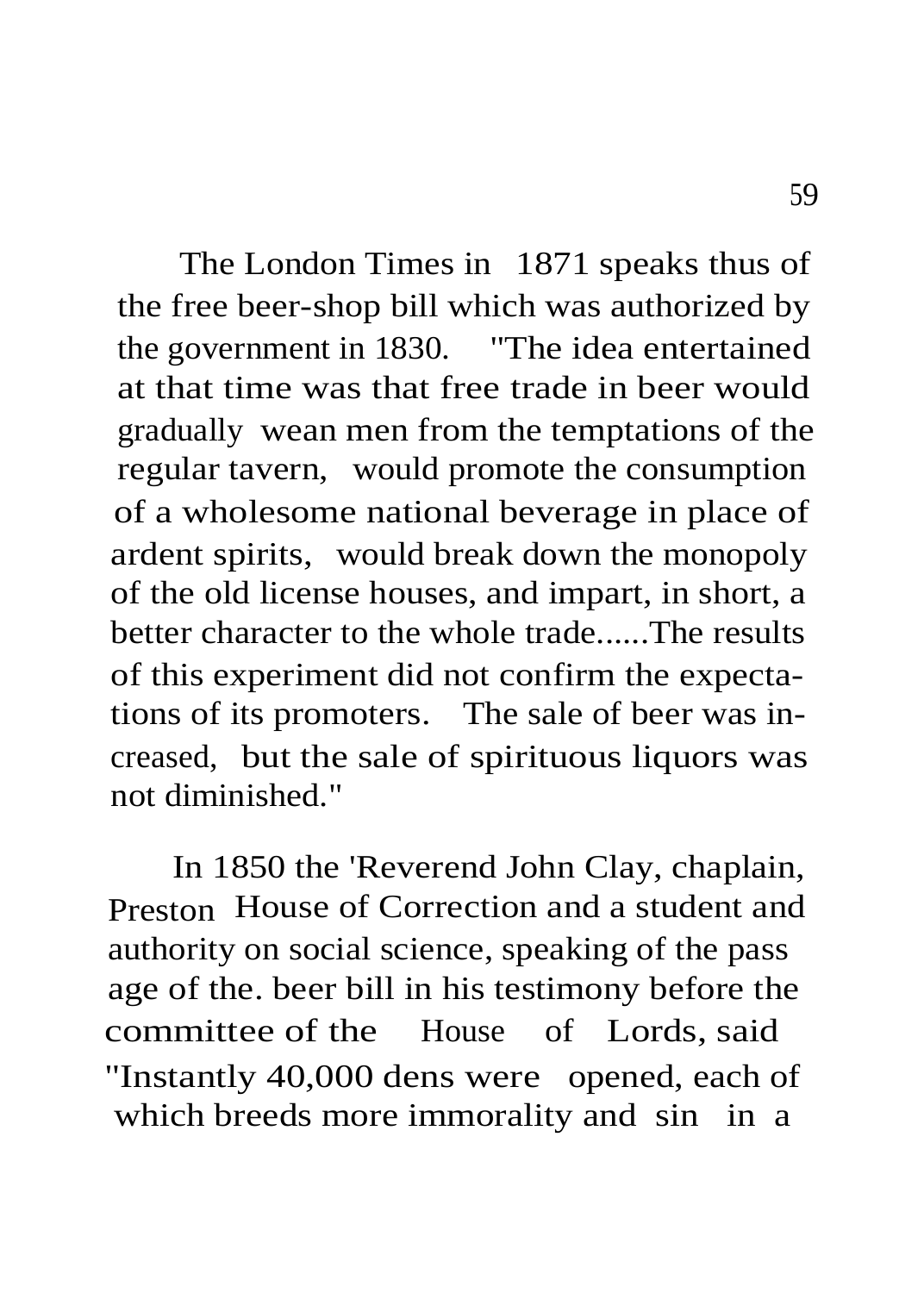week than can be counteracted by the ministers of religion in a year."

In a biography of Chaplain Clay published by his son is the following statement: "Drunkenness is the main topic of his first and almost every subsequent report. For some years it was only the old-fashioned drunkenness of the public houses which he had to describe, but after passage of the beer-bill in 1830, and the consequent springing up of an enormous crop of beer-shops, his fear of the great national sin turned almost to consternation.

"In 1853 the Committee of the House of Commons concurred with the lords' report, and declared that the beer-shop system has proved a failure."

Lord Rosebery was free to say that "if England does not master the brewer, the brewer will master England."

These are Lord Brougham's remarks to the House of Lords : "To what good is it that the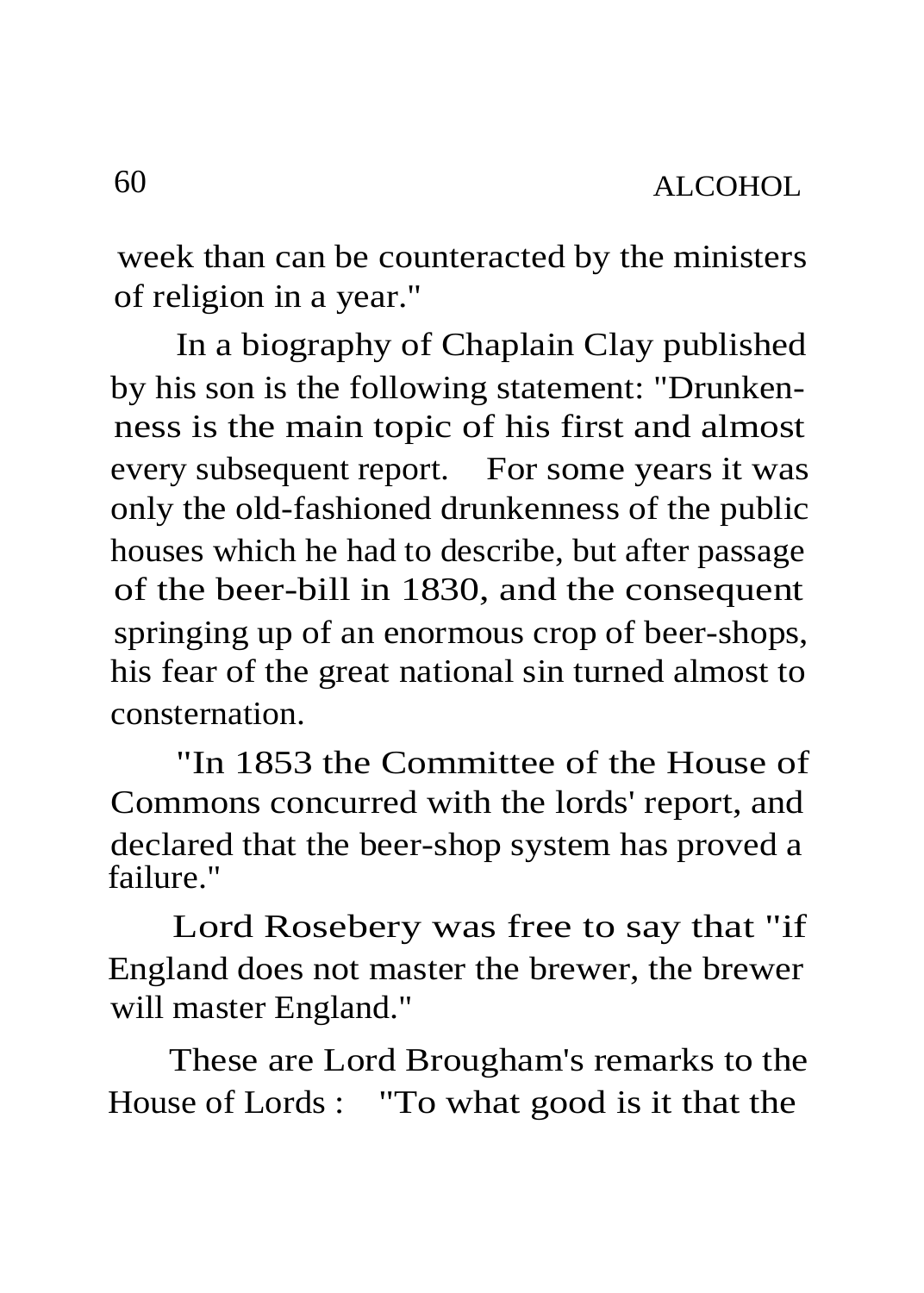Legislature should pass laws to punish crime or that their lordships should occupy themselves in trying to improve the morals of the people by giving them education? What could be the use of sowing a little seed here, and plucking up a weed there, if these beer-shops are to be continued to sow the seeds of immorality broadcast over the land, germinating the most frightful .produce that ever has been allowed to grow up in a civilized country, and under the fostering care of Parliament."

America's press in former years spoke out more clearly than today, just as England's did.

The president of the Connecticut Mutual Life Insurance Company, then one of the oldest and largest companies in America, Colonel Greene, made this especially interesting remark "It has been my duty to send records of and to make inquiry into the last illness and death of many thousand persons of all classes, in all parts of the country.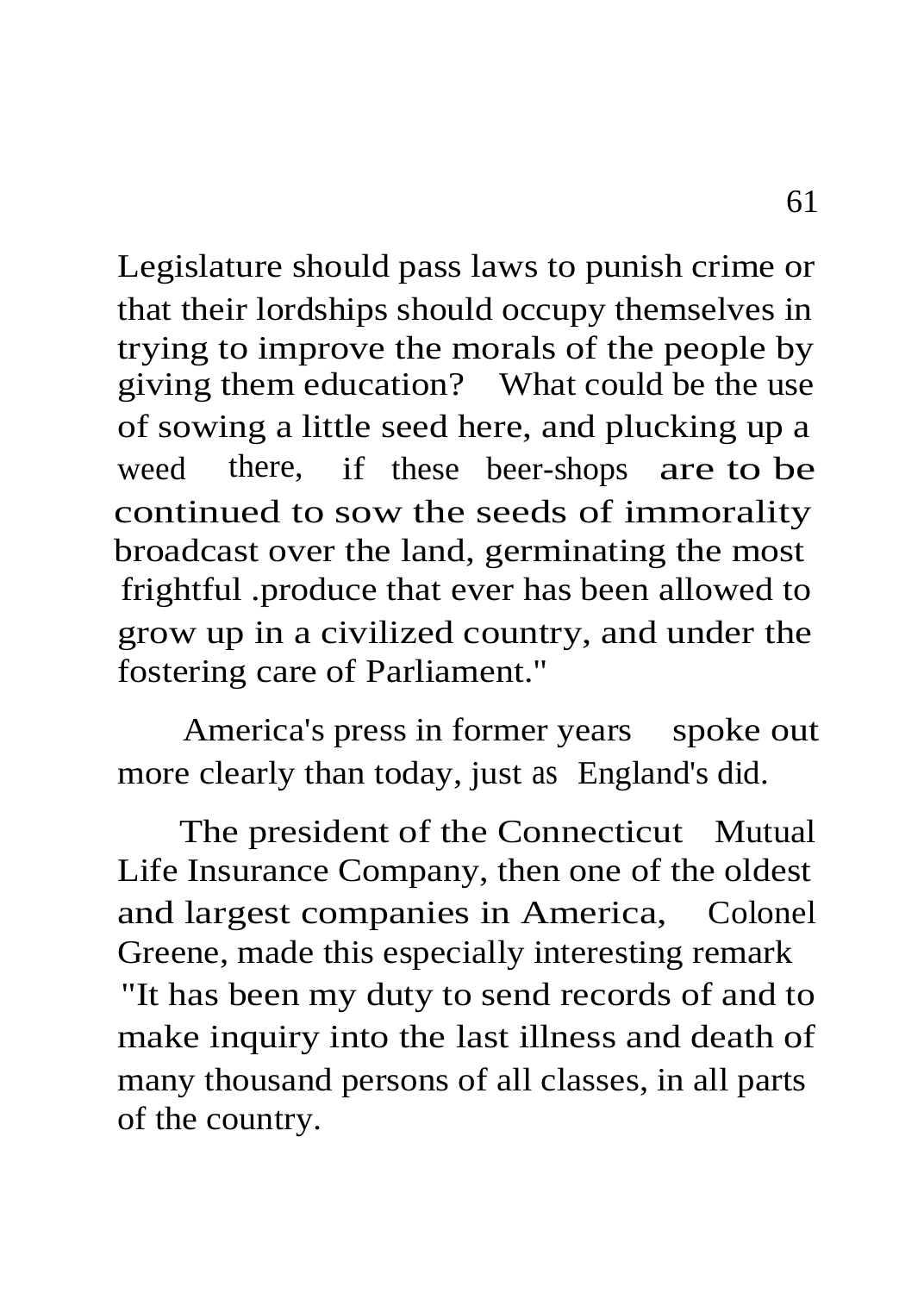"I protest against the notion so prevalent and so industriously urged that beer is harmless... In one of our largest cities, containing a great population of beer drinkers, I had occasion to note the deaths among a large group of persons whose habits in their own eyes and in those of their friends and physicians were temperate : but they were habitual users of beer......

"When the observations began they were, upon the average, something under middle age, and they were of course selected lives. For two or three years there was nothing very remarkable to be noted among this group. Presently death began to strike it; and until it had dwindled to a fraction of its original proportion the mortality in it was astounding in extent and still more remarkable in the manifest identity of cause and mode. There was no mistaking it; the history was almost invariable - robust, apparent health, full muscles, a fair outside, increasing weight, florid face - then a touch or cold or a sniff of malaria, and instantly some acute disease with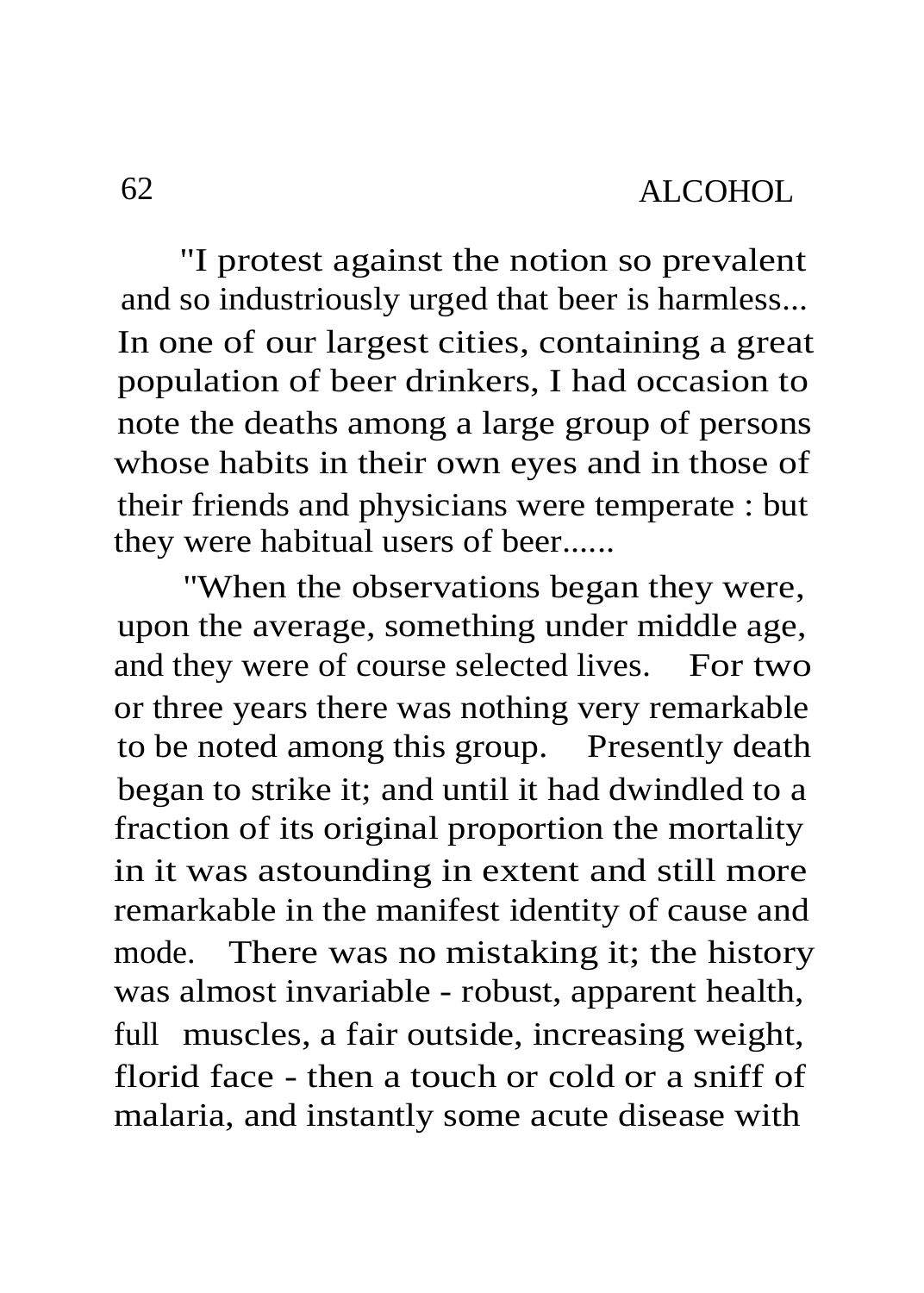almost invariably typhoid symptoms was in violent action, and ten days or less ended it."

The Voice, a New York paper, sent this published article to several life insurance companies presidents asking whether their impression about beer correct about beer corresponded with that of colonel Greene. Nine presidents of the leading life insurance companies replied in letters published in The Voice dated October, 1884, endorsing and practically repeating the experience of Colonel Greene.

The Pacific Medical Journal, a publication endorsed and used in the form of a circular by the officers of the Home Life Insurance Company of New York, said : "The fashion of the present day."

Count the Cost

Good will, like a name, is got by actions, and lost by one.

In the U.S. sets strongly towards the substitution of beer for other stimulating liquors. An idea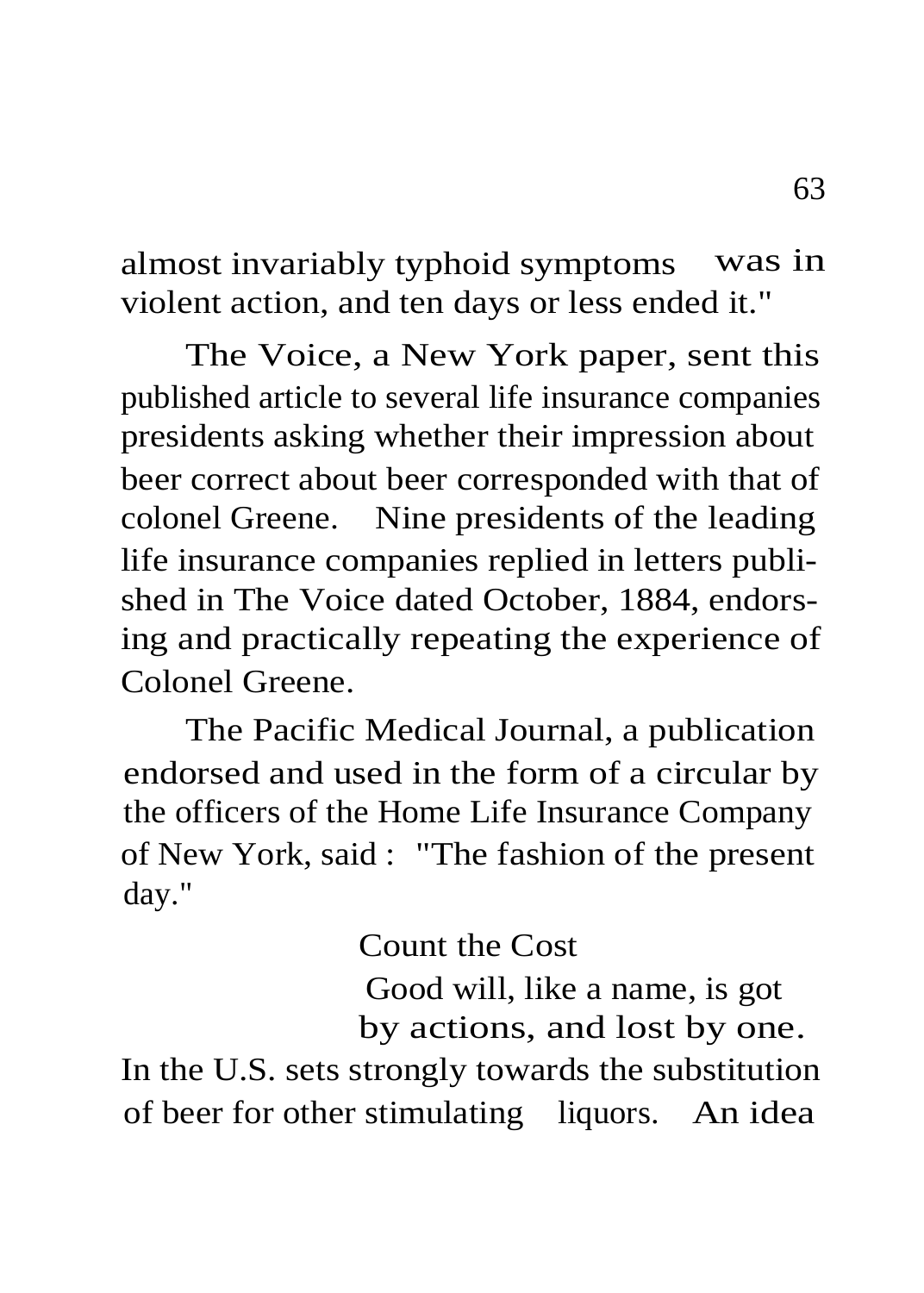appears to be gaining ground that it is not only nutritious but conducive to health, and, further, that thera does not attack to it that danger of creating intemperate habits which attends the use of other drinks.

"Many years ago, and long before the moral sense of society was awakened to the enormous evils of intemperance, Sir Astley Cooper, an undisputed authority in his day, denounced habitual beer drinking as noxious to health. He said: 'Of all intoxicating drinks, it is the most animalizing. It dulls the intellectual and moral, and feeds the sensual and beastly nature. Beyond all other drinks, it qualifies for deliberate and unprovoked crime. In this respect it is much worse than distilled liquors.'"

Dr. W. T. Ridenour, who served during the firist world war as surgeon of the Twelfth Ohio Infantry, was medical inspector of the Department of West Virginia, served as health officer for the city of Toledo, Ohio, and was a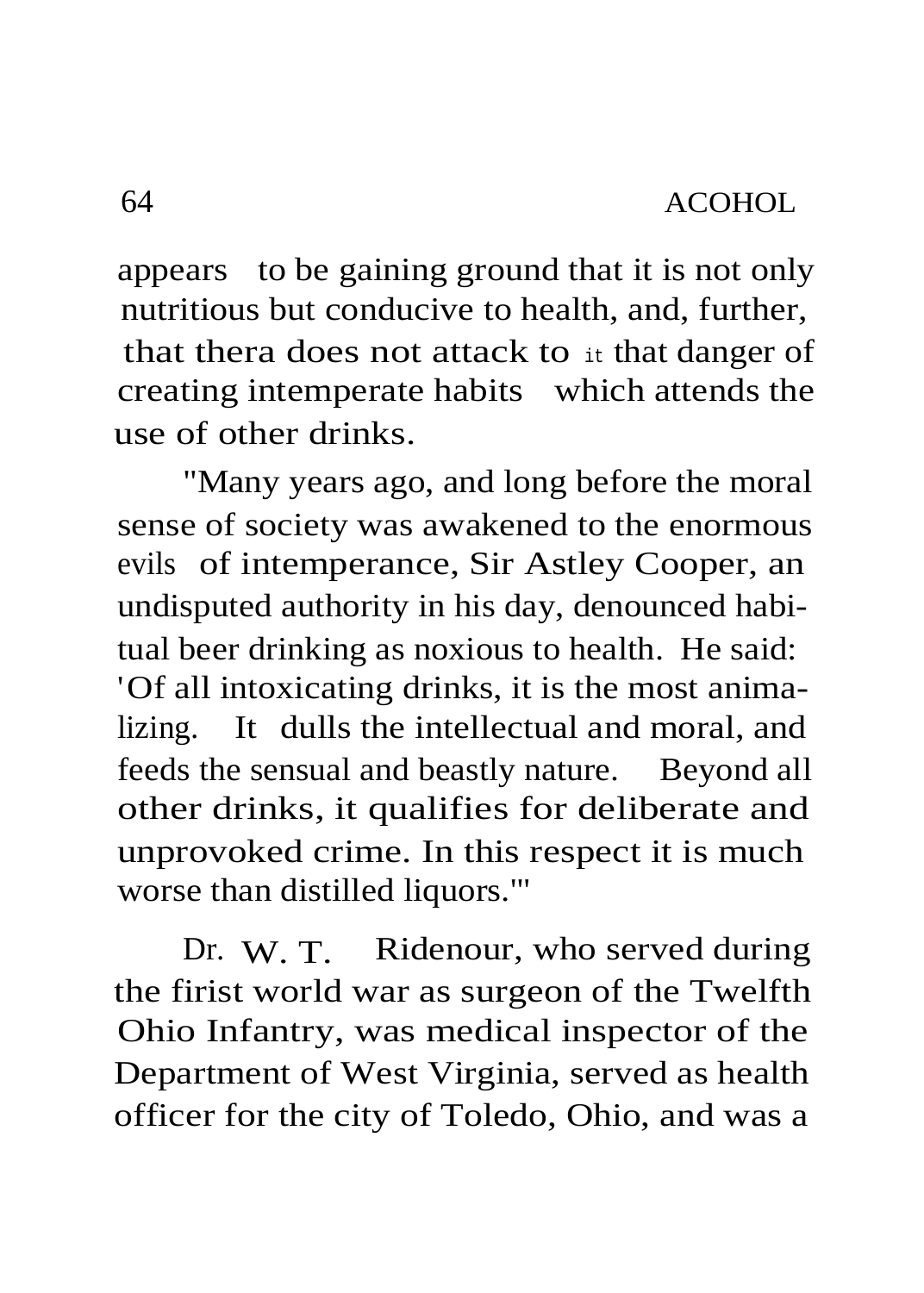lecturer on physiology in the Toledo medical school. He said: "In making a post-mortem examination, a physician instantly recognizes a beer drinker's stomach by its greatly increased dimensions. The liver is the great laboratory, the great workshop of the body. Any derangement of it means the immediate derangement of all the rest of the vital machinery, There can be no health anywhere when the liver is out of order. Beer drinking overloads it and clogs it up producing congestion."

"My first patient was a saloonkeeper . on Cherry Street, as fine a looking man physically as I had ever seen - tall well built, about thirty five years old, with florid complexion, and muscles well developed. He had an attack of pneumonia in the lower lobe of the right lung.

It was a simple, well-defined attack, which I regarded very hopefully. Doctors are confident of saving nineteen out of twenty such cases. I told my partner, Dr. Trembly, about it, and to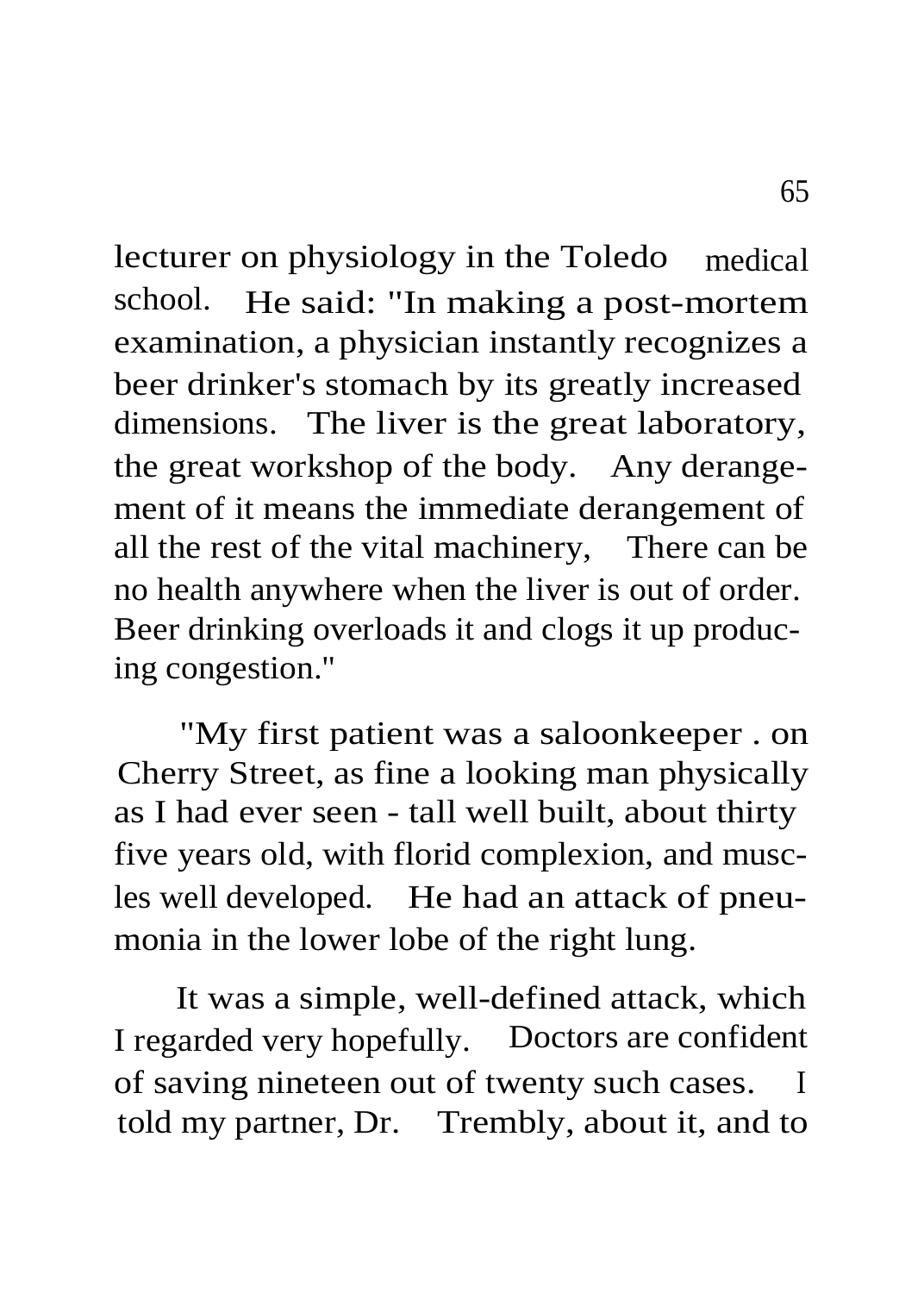my surprise he said gaiety, He'll die, I asked what made him think so. 'He's a beer drinker': answered Trembly, and he persisted in producing a fatal termination of the case in spite of all my assertions to the contrary."

"Beer drinkers are peculiarly liable to die of pneumonia. Their vital power, their power of resistance, is so lowered by their habits that they are liable to drop off from any acute disease such as fever, pneumonia, etc. As a rule, when a confirmed beer drinker takes pneumonia he dies. They make bad patients."

## **ALCOHOL & CRIME**

"Liminate liquor and at a single stroke you relieve the Juvenile Court of more than 50 per cent of its business. Directly and indirectly more than one half of the cases of juvenile delinquency in this country can be traced to the use of intoxicating liquors. There is no other influence for evil, as demonstrated, in the treatment of juvenile delinquents, that compares with that of the liquor traffic."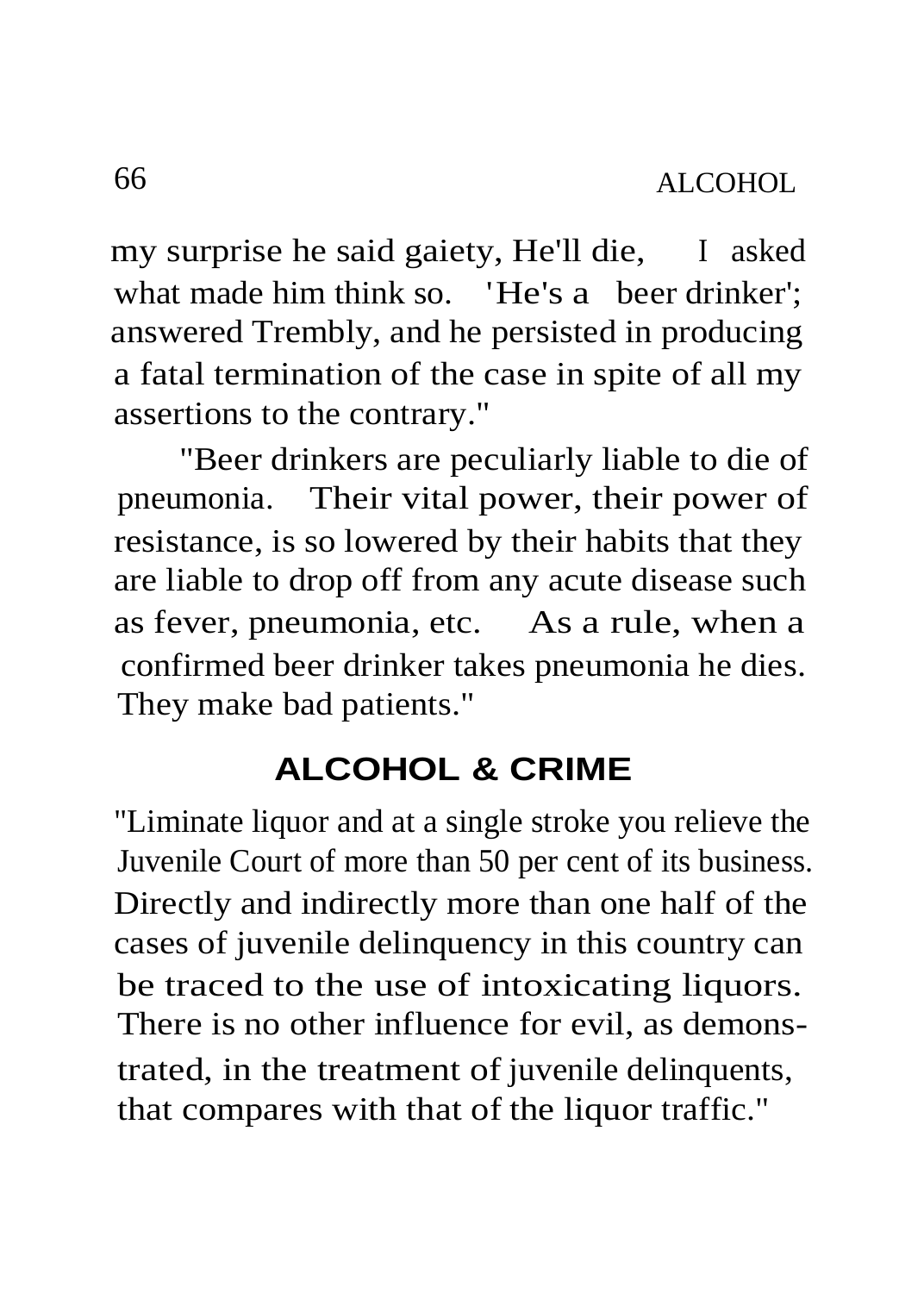In these words is expressed the opinion of Judge Fred H. Taft, of the Los Angelas Juvenile Court after his long practical experience of the problem of Juvenile deliquency. This opinion expresses typically the attitude of indiscipline and lawlessness under the influence of alcohol as evinced by the youth in the so-called civilized countries of the West. It is also to be borne in mind that the juvenile delinquent does not command much spending power to indulge in his nefarious activities. But what little he gets, by fair means or foul, suffices to turn his head when he can get access to the excitement, adventure and misplaced sense or power and daring of which alcohol creates an illusion in young immature minds. Deliquency and carousing increase, as a matter of course. when the juvenile offender is induced by the befogging influence of liquor, to view life as a pleasure hunt for the revolting mind, insisting on "having the experience," He hovers about from one form of pleasure to another in his fruitless pursuit of satisfaction, little knowing that one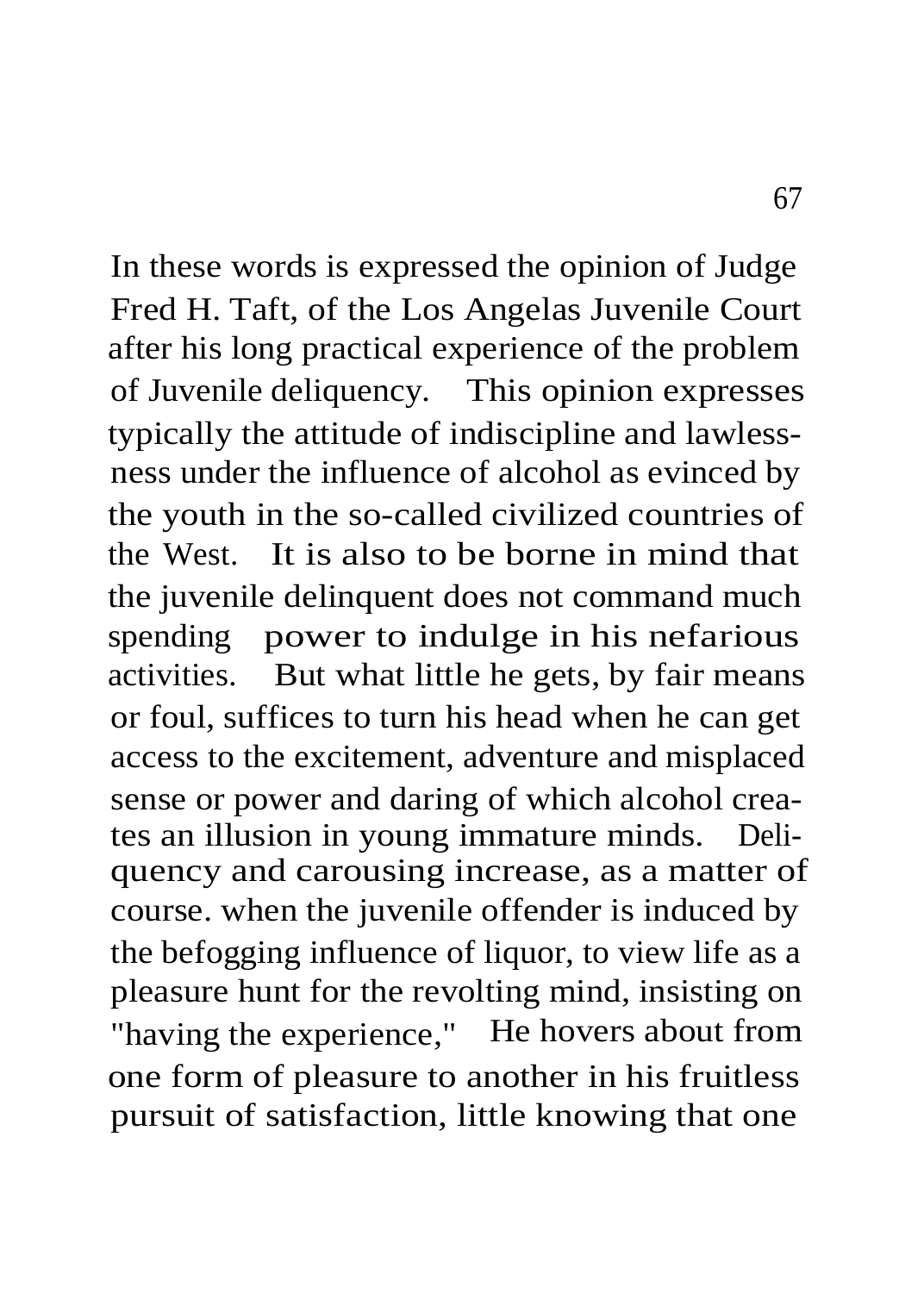cannot satisfy one's desires by satisfying them. Not indulgence in but control over appetites is the fundamental axiom of psychic satisfaction. Lack of parental interest in the moral training of their offsprings, improper discipline and home atmosphere, provide the fertile soil for juvenile experience in liquor experience and consequent

delinquencies. In a survey carried out by Lient-Colonel A. J. Cowden and associates, under the aegis of the Salvation Army, the Social Workers found that out of 653 unwed mothers, studied by them, 110 were school girls, 99 home girls, 214 servants, 61 waitresses, 45 factory girls, 35 office workers, 22 clerks, 12 telephone operators, 11 nurses, and the rest in minor other jobs mostly in their teens. Fortytwo percent of the unmarried mothers, another survey of the salvation Army, were found to be school girls of an average age of sixteen. The Police Commissioner, Grover Whalen of New York, has the following words; while remarking on the problem of juvenile DELINQUENCY. There is growing up the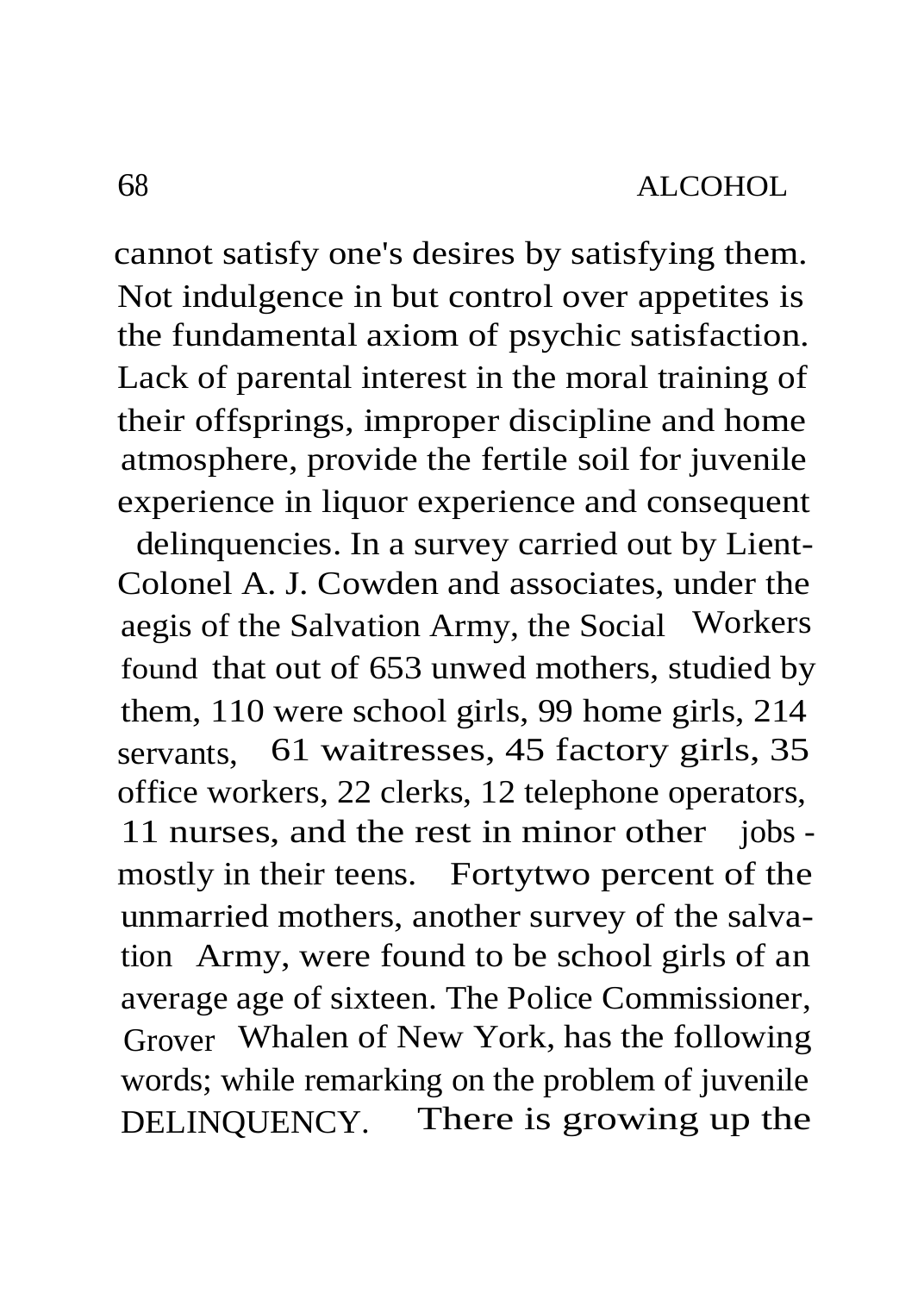so-called speakies problem and this is a serious one. In the old days, you could wipe out a vicious saloon. Now-a-days all you need is two bottles and a room and you have a Speakies. . We have 32,000 Speakies in this city. From the speakies comes dining and dancing and out of that grows the hostess game. The hostess problem verges seriously on a vice that we wiped out many years ago.

The home atmosphere exerts a powerful influence on the moral stamina of the budding personality. Drunken-fathers and mothers can Hot but beget drookards. The evil is imposed on the young by hereditary influences, operating through the medium of the inexorable forces of the psycho-physical set up of the mightly gents, which though tiny in size, transmit parental traits faithfully. Add to this the visual perceptions of the environment and nursing and the picture of the direct temptation is completed in salient details. "It is an astounding fact that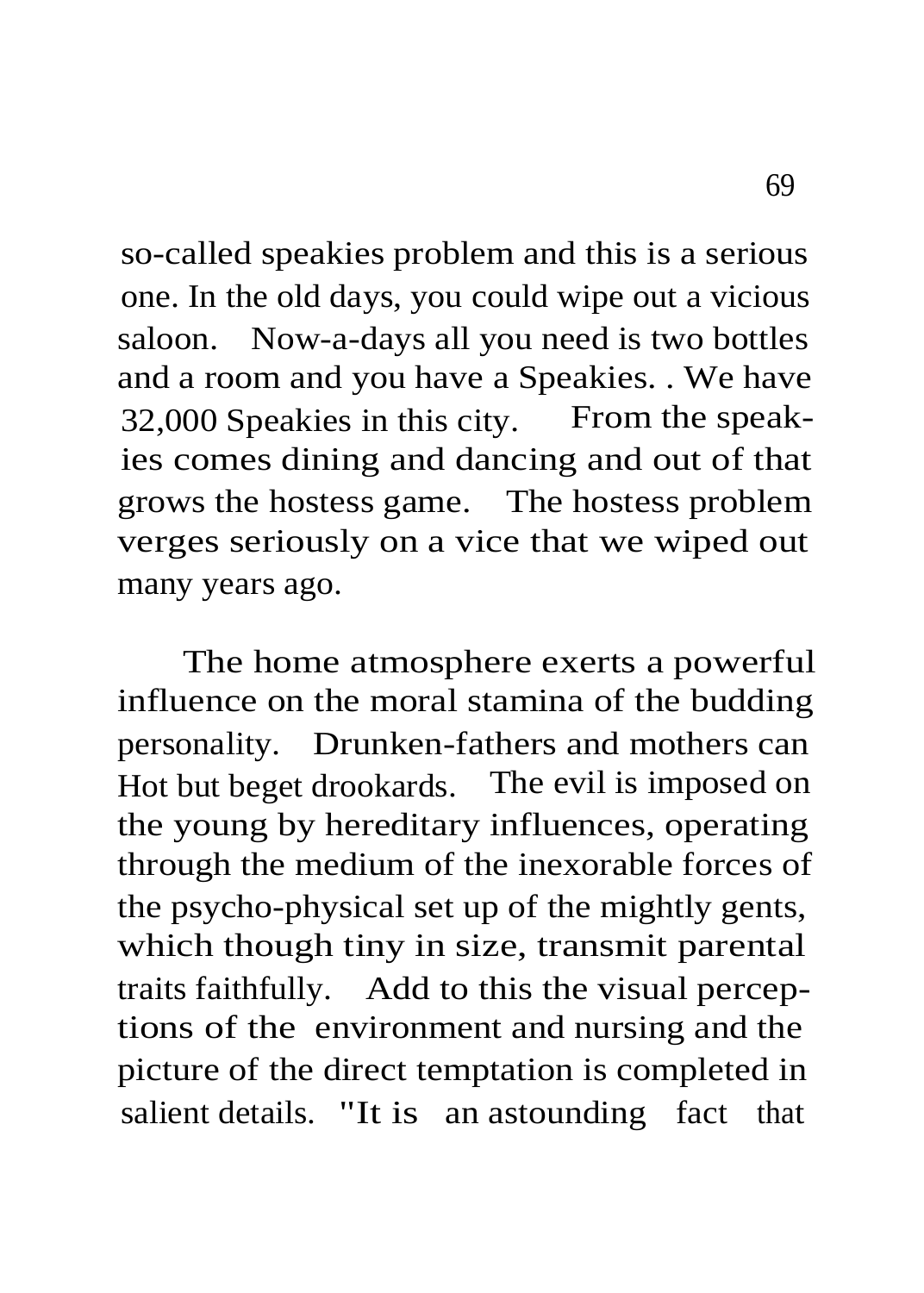government, which will not permit brewery slop to be sold to cows because it produces swill milk does nothing to combat the superstition that the milk of the mother is not harmfully affected by beers, ales and porters. Such milk is deficient in the tissue-building constituent that is so essential to building strong vitality," says Dr. Ira S. Wiles, one of the editors of the Medical Review of of Reviews. In a survey of 259 alcoholized patients of Bellevne Hospital in New York city, it was found that 6.5 percent started drinking from one to twelve years of age, 23 percent began to drink from twelve to sixteen years of age, 39 percent began from sixteen to twenty-one years of age. The percentage of those who got into this habit beyond these age groups was 31.5. In a study conducted by Mrs. L. A Rufe, it was revealed that no less than 4458 children out of 18 503 on rolls of twenty three Public Schools of Philadelphia, admitted that they drank alcoholic liquor-a finding which according to the said investigator is very much lower than the actual state of affairs.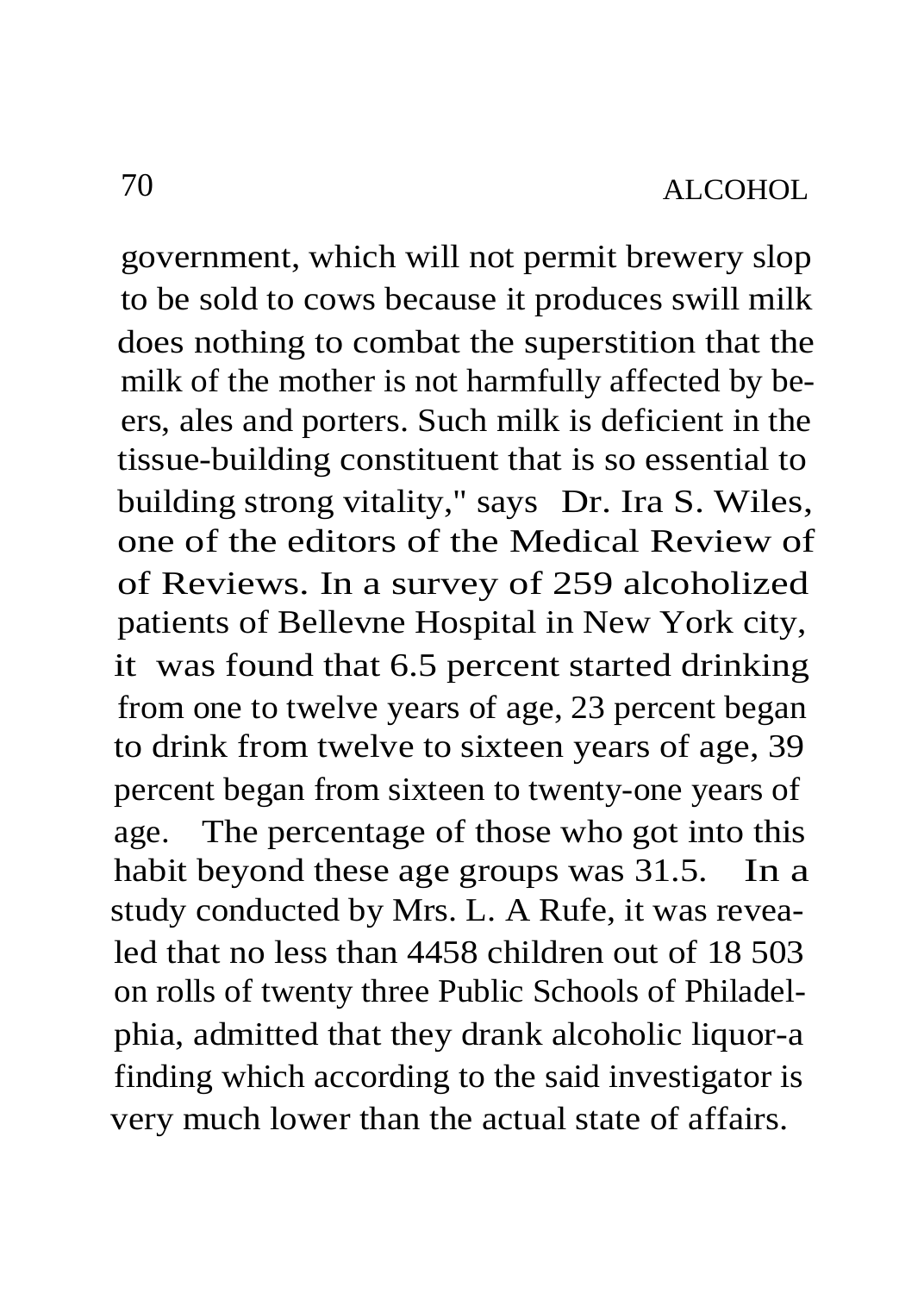As to how the liquor business-men view the younger generation as their real dupes, the following statement of R. H. Wallace, duly de posed befor the Notary Public in and for Ross County, should serve as an eye-opener: that he was present in Worthweivs Hall, Columbia, Ohio at a meeting where representatives of the liquor dealers were present, discussing their plans. At that meeting one of the representatives of the liquor interests Spoke on matters of interest to the Saloon business with substantially these words : The success of our businessis dependent largely upon the creation of appetite for drink, Men who drink liquor like others, will die, and if there is no new appetite created, our counters will be empty as well as our coffers. Our children wil1 go hungry, or we must change our business to some other more remunerative one. The open field for the creation ofappetite is among the boys, After men have grown and their habits are formed, they rarely ever,change in this regard, and I make the suggestion. gentlemen, that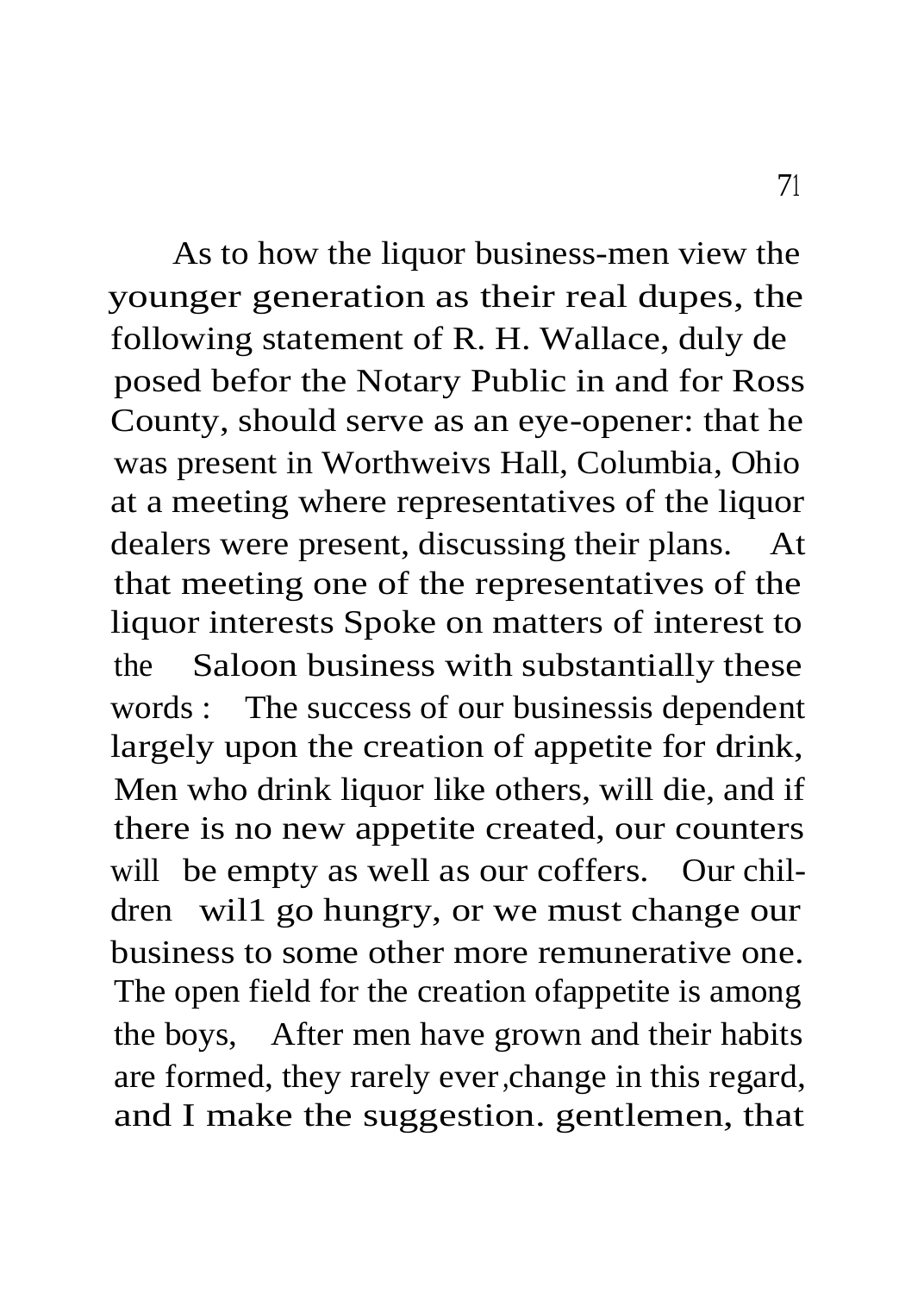nickels expended in treats to the boys now, will return in dollars to our tills after the appetite has been formed.

And this is not a mere suggestion, the liquor trade acts upon it. In addition to the well known tendency of the liquor trade to pro mote drinking by women, by families in the home etc. the Board of Temperance has a picture of a nursing bottle containing whisky which was distributed by a saloon keeper at Troy Ohio, and which was taken from one of the school boys. The bottle originally contained one ounce of whisky. The boy had consumed about one half of it, and the other half remained in the bottte when it was iaken away from the boy by his school teachcr.

These bottles were circulated among the boys in the School and the one in question was taken from the son of a prominent church worker. The bottle is three inches in height and one and three - fourth inches acros. On its front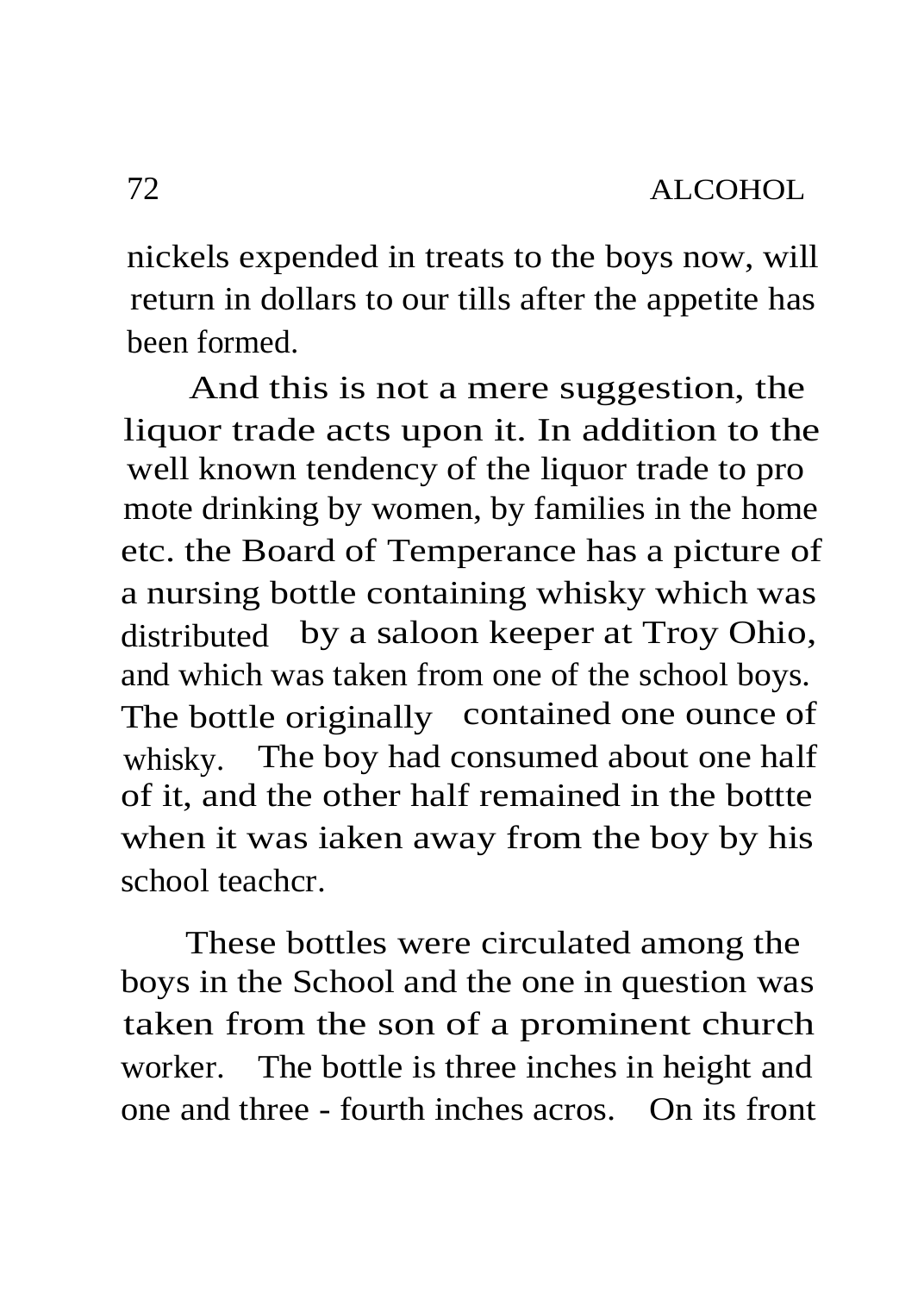face there is a three-corner star, blowen in the glass, enclosing the initials ~M.O.' A rubber tube has a turned bone nipple at the upper end and a glass extension tube at the lower end, which reaches the bottom of the bottle, so that all the whisky can be sucked out. It is manifest from the bottle that it has been turned out by a factory in large quantities for the purpose for which it has been used. In adding this illustration to the affidavit of the above mentioned deponent, the reporter- an eminent social worker in the field of Temperance - ruefully speaks of still, "more missionary work of the same sort" being carried on among small boys in other places as well. Different sorts of attractive toys, dolls, bottles, have been used by the liquor dealers as containers for sweetened liquor and distributed freely among school boys and girls in the service of creating an appetite among the juvenile groups.

The liquor trade can flourish only by insistent creation of appetite among the younger generation. Huge sums are spent by this trade in the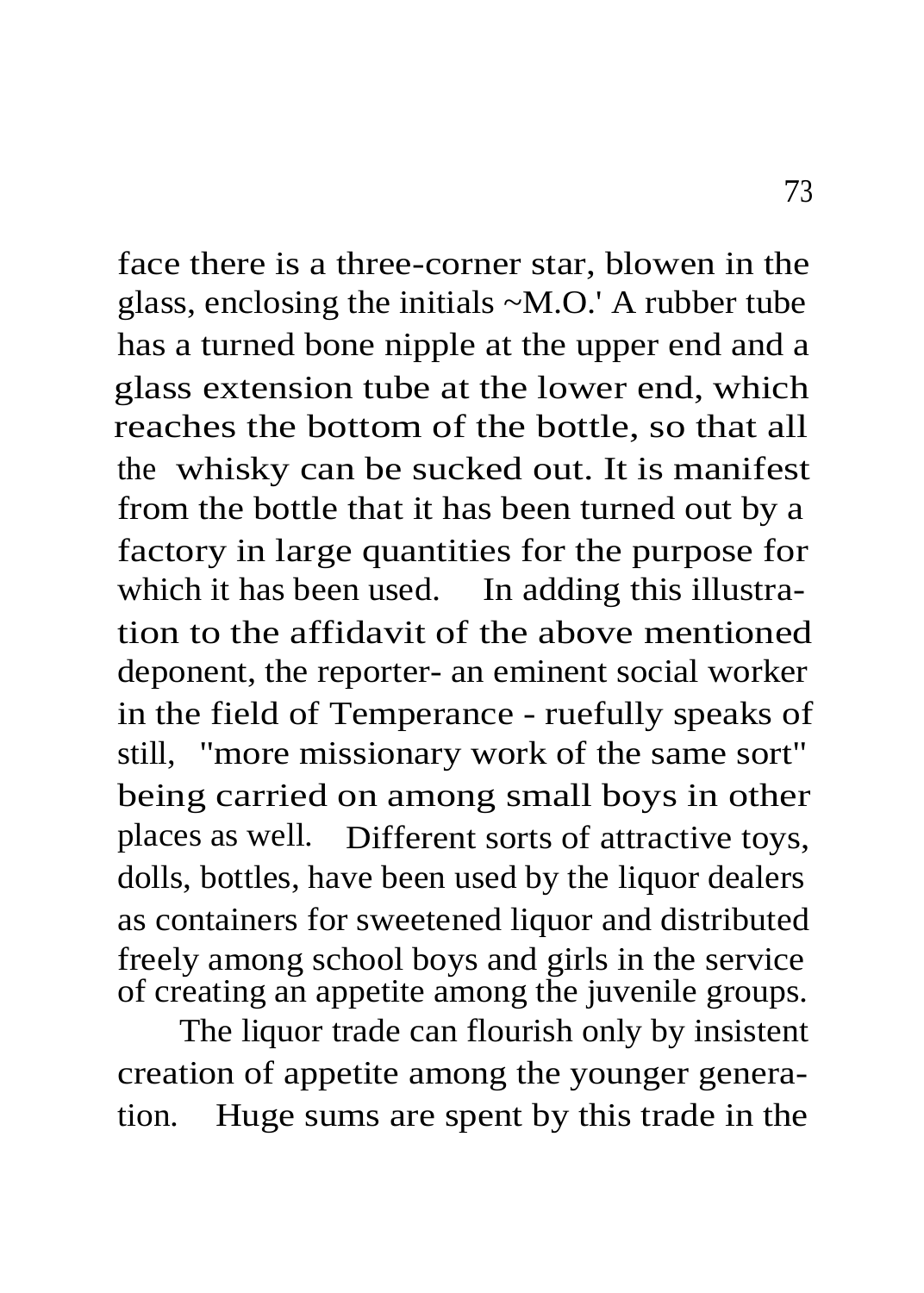Wcst to bolster up patronage by advertisements and appeal to the Social instinct of youth. Youth is the particular period of life, when the drink habit can be easily planted and as such the profit-paying appetite is sought by liquor interests to be cultivated among the young. It has been established by sociological surveys that it is during adolescence that the taste for alcohol can be engendered by proper inducement, through advertisements and persuasion. "It is a noteworthy fact that in nearly 90 percent of confirmed in-eleriates, the addiction to drink began between fifteen and twentyfive years of age," says one eminent Sociologist.

Advertising, has, for its purpose, the creation of appetite, where none exists previously. Whatever may be said as to the position of the habitual drunkard vis-a-vis his new for alcohol, there can be but outright condemnation of the the efforts to induce an appetite in those who, left to themselves, would abstain from this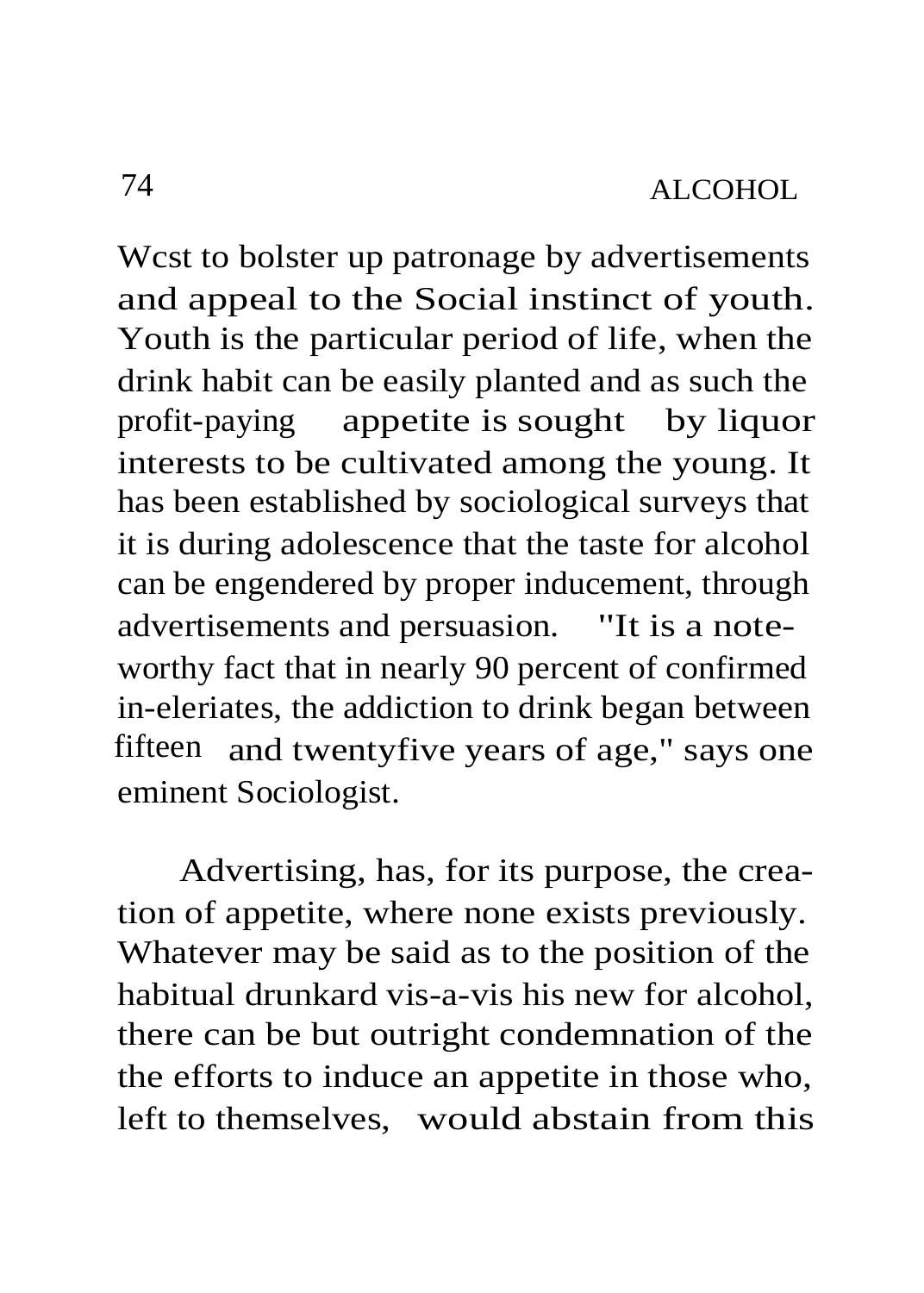obnoxious product. It is a distinct loss to Socity if an habitual abstainer is induced to become a cousumer of alcoholic liquor. "No newspaper can view with complacency & use of agencies. which converts abstainers into drinkers, and defeats the resolution of drinkers who may be attempting to counter the drink habit."

And what purpose has liquor advertising other than that which is tersely expressed in the above quotation from the pen of a great social worker. The reading matter, the illustrations are all so designed as to convey the appeal and suggestions in favour of the product - to induce drinking by those who in the absence of such prompting would abstain. What can be the objective of such advertising except to promote drinking among those classes or individuals who are abstinent and to provoke the latent appetite where already existent.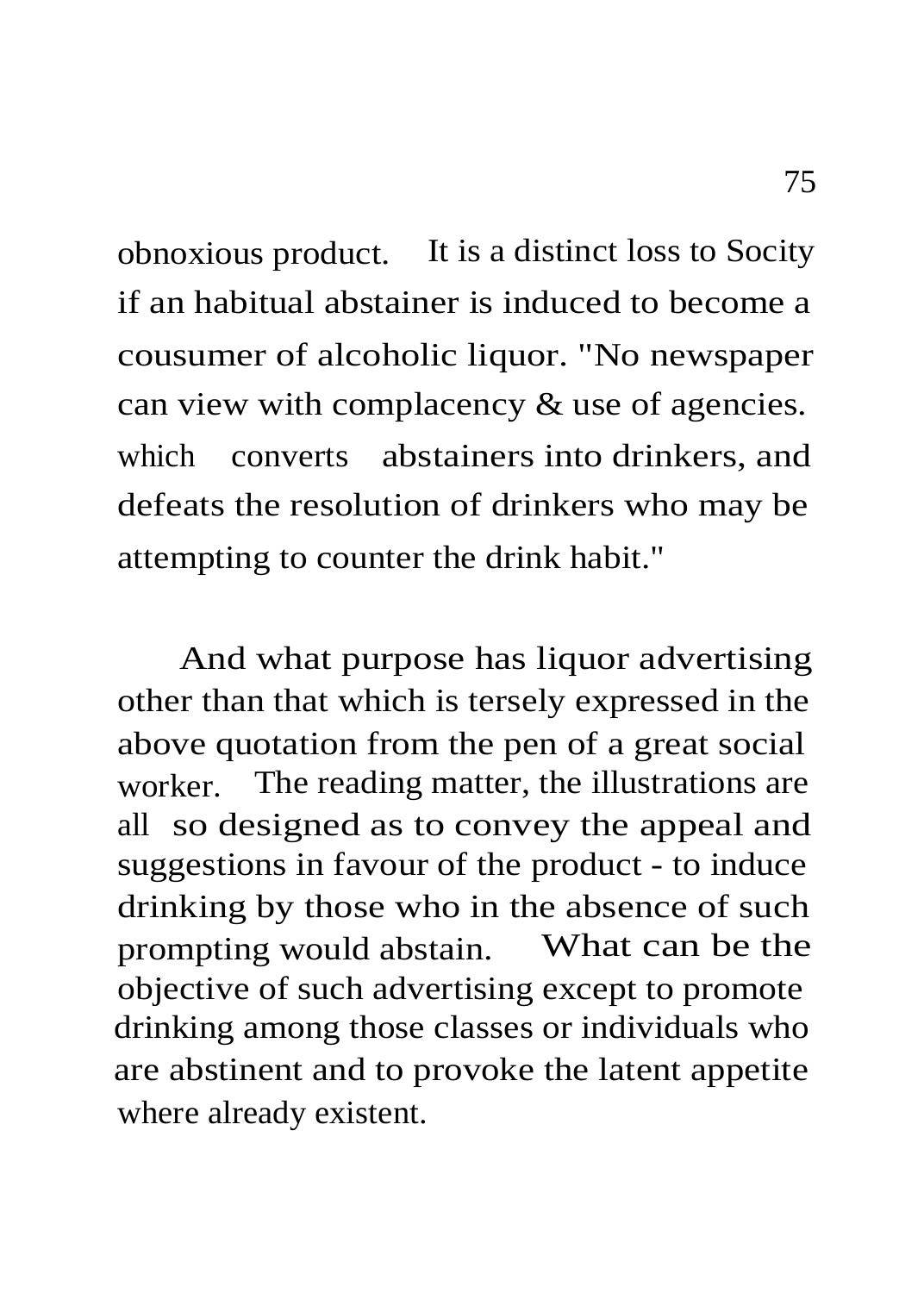The Liquor trader is shrewd enough to gauge the value of such advertising and the effect that it produces. Typical of this shrewdness on his part is the suggestion by -one of them to his brethren in trade in the following words: Why not advertise wine as a summer drink? Many a family that does not today use a drop of wine could be taught by attractive copy, illuetrated with tempting coloured drawings to use our light red and white wines in punches and lemonades.

The "Brewers Journal" outlines a course of advertising designed to mould public sentiment in favour of beer and create home consumption by those who have never before drunk wine. It says pertinently, "Nearly every adult in the community may be considered as a prospective buyer. Some will respond quickly others will require time in order to convince them of the desirability of beer." The following sample of an advertisement will illustrate seductive appeal made to the ordinary citizen in general and the youth of the country in particular.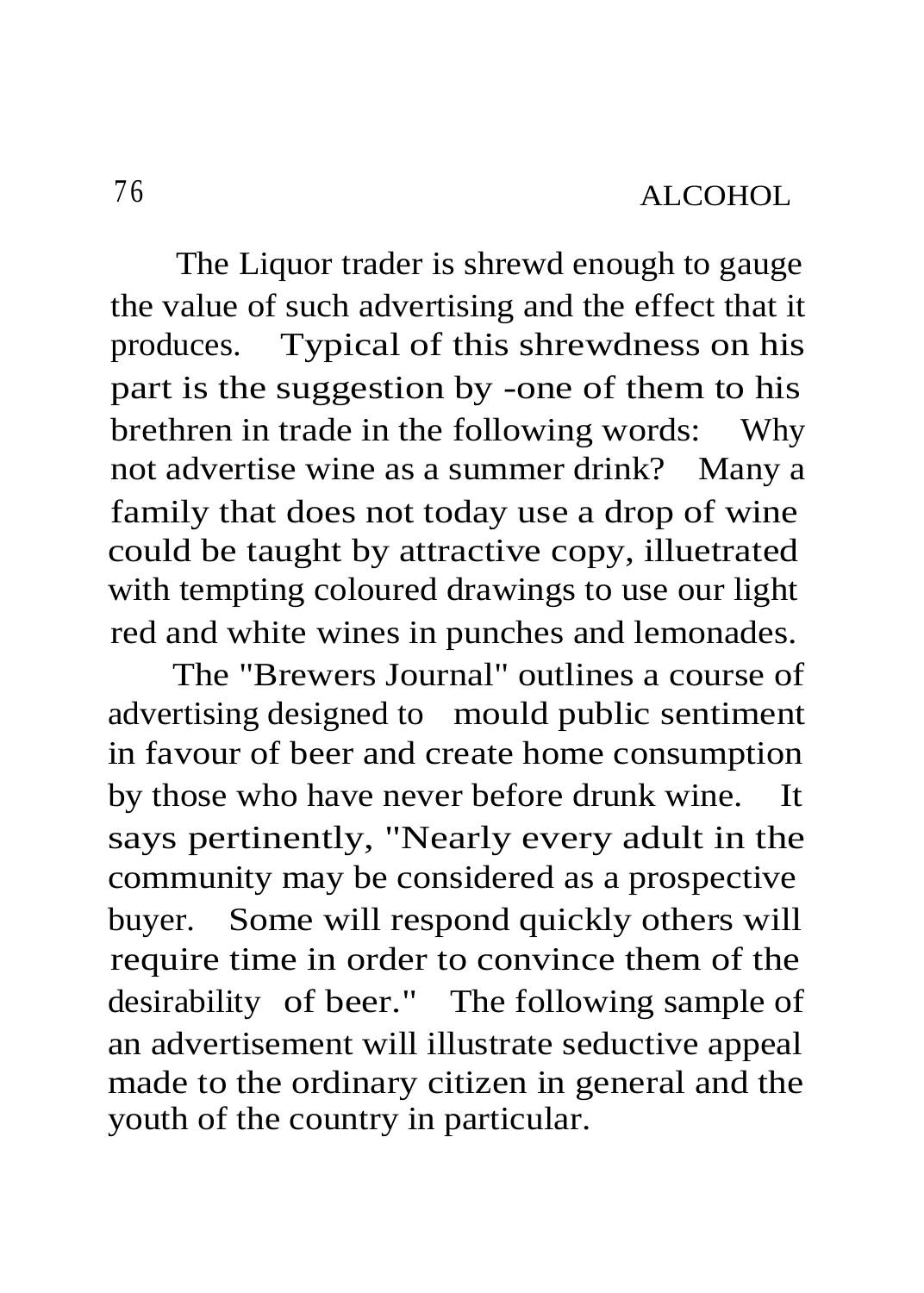"For all folks who want to stay young. No home should be without this wonderfu vouth and health preserving stimulant. Pure Malt Whisky is a Wonerful health preserving stimulant. strengthening the liver, kidneys, and bladder, enriching the blood toning and building the entire system, promoting a good appetite, keeping you young, and vigorous, invaluable for over worked men, nervous run-down women and delicate undeveloped children, hard-playing, fast growing youngsters."

Such advertisements are often accompanied by illustration displaying children of tender ages as drinking. China-ware and articles of appeal to children and young girls are distributed along with the advertisements. Promises are held out that inquiries and orders for supply of the liquor shall be strictly confidential matters. So are the packings promised to be in deceptive designs to throw off guard any inquisitive parental authority. "Numerous advertisements show minors and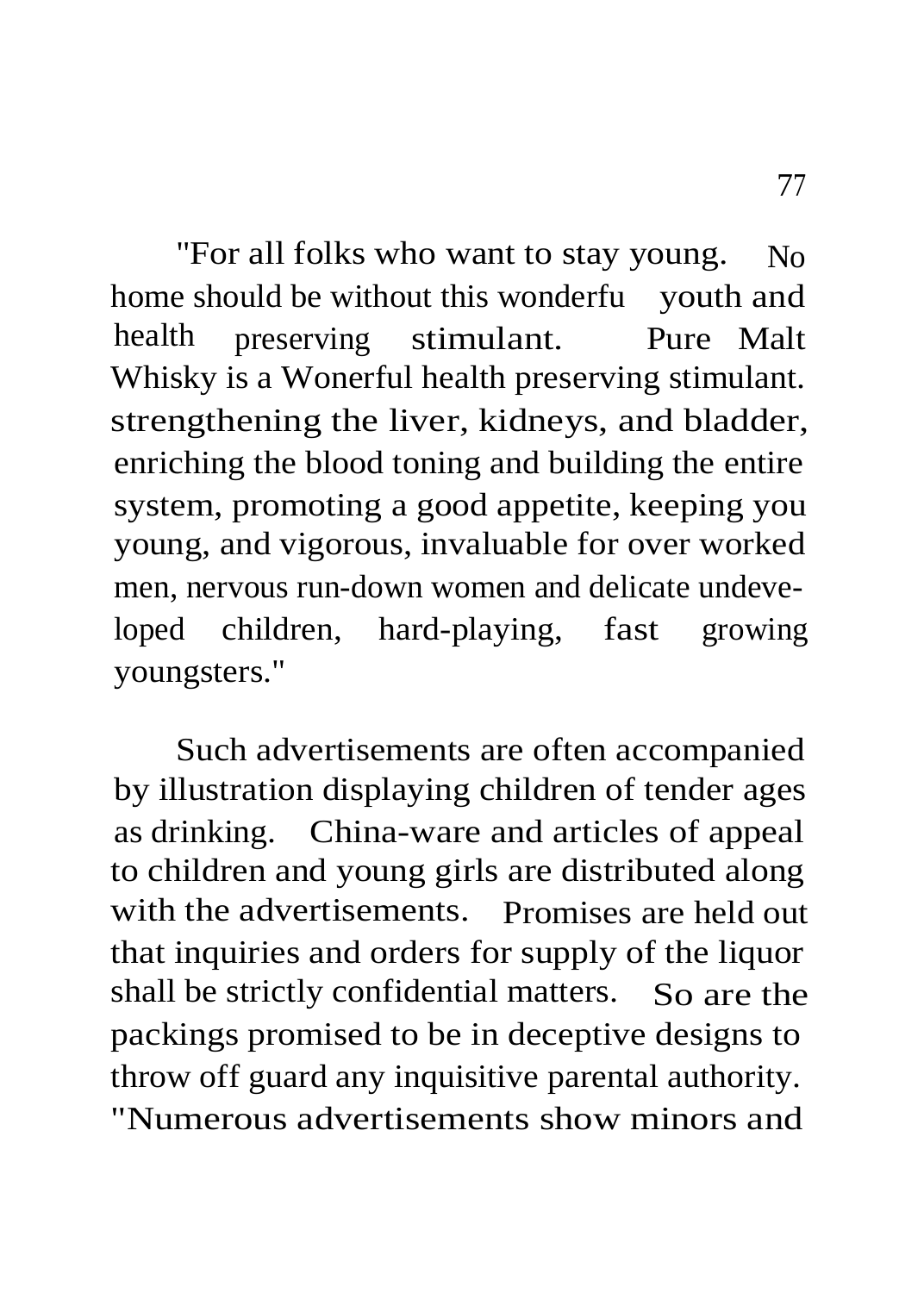other young people, both boys and girls, drinking beer at picnics, on shady porches, on fishing trips, at different kinds of social occasions, and one shows a delivery man bringing in a case of beer and saying to the house-wife, "Madam, this is most wholesome thing that comes into your home."

The Tribune wants to eliminate from its advertising columns all traces of evil or even suspicious association. We feel that liquor advertisements will not help to attract to us either the readers or the advertisers whose patronage we especially desire,

The editor of the Chicago Herald states his platform thus.

A newspaper must have a Social consciences. There is no better investment than a single standard of honour, honesty, truth and integrity from the title to the last agate line on the last page. Those who reap the weedless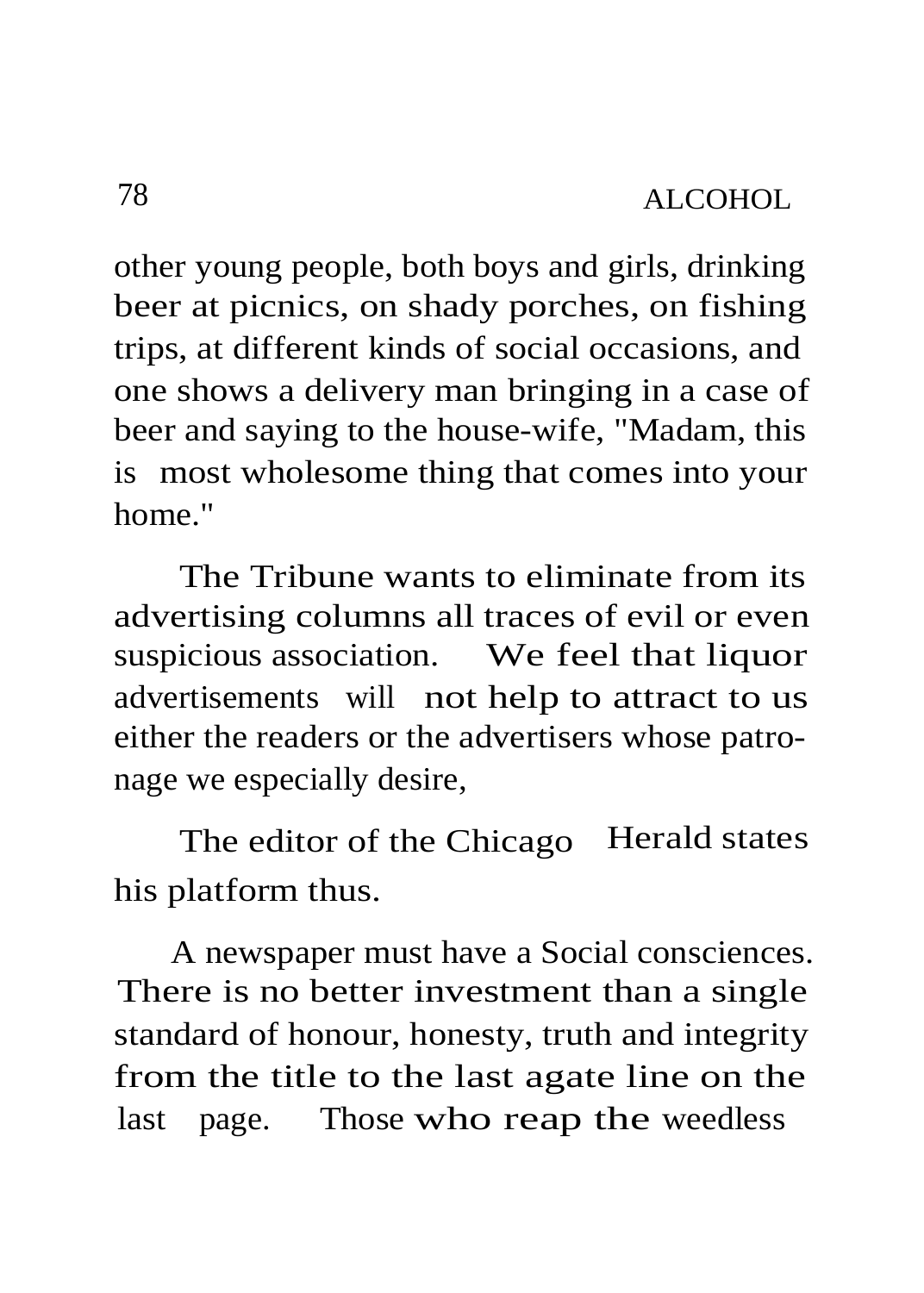fields of honesty gather golden harvests. Truth, cleanliness and decency are the greatest dividend payers on earth. And with this declaration the liquor advertisements were expelled from the columns of the Chicago Herald.

The part played by alcohol in ruining livesjuvenile as well as adult-has been the subject of the day-to-day working of the land courts. Here are reproduced some of the judgements of the United States Supreme Court, which should serve as eye-openers for all those who view crime, especially juvenile crime, with the horror it deserve as the chief cause of the destruction of social harmony and happiness.

1. If a loss of revenue should accrue to the United States from a diminished consumption of ardent spirit, she will be a gainer a thousand fold in the health, wealth and happiness of the people.

2. We cannot shut out of view the fact, within the knowledge, of all, that the public health, the public morals and the public safety may be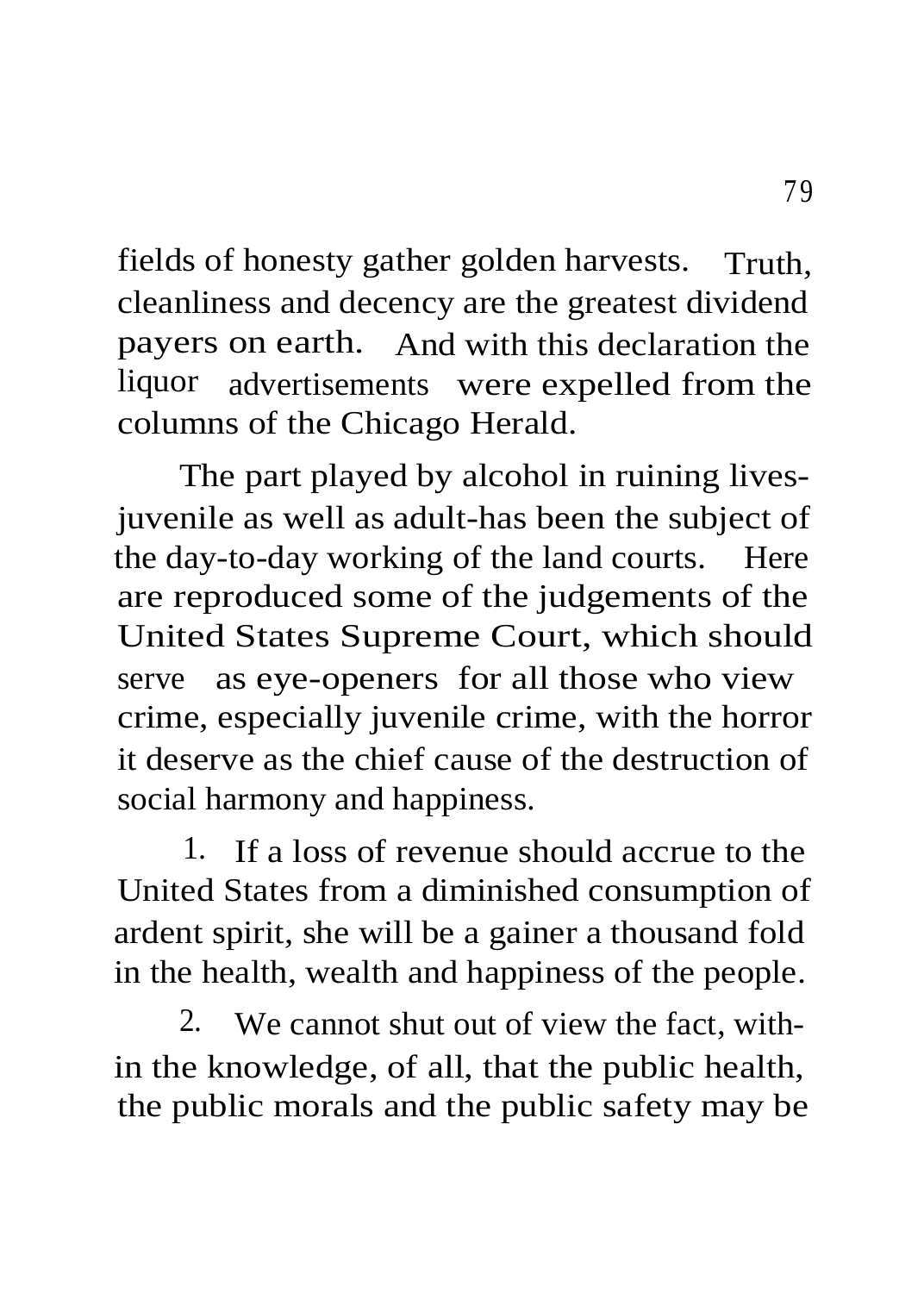endangered by the several uses of intoxicating drinks, nor the fact established by statistics accessible to everyone that the idleness, disorder, pauperism and crime existing in the country are in some degree at least, traceable to this evil.

3. That drunkenness is an evil both to the individual and to the State, will probably be admitted. That its legitimate consequences are disease and destruction of mind and body will also be granted. That it. produces from fourfifth to nine-tenth of all the crimes committed is the united testimony of those judges, prisonkeepers, Sheriffs and others engaged in the administration of the criminal law, who have investigated the subject, that taxation to meet the expenses of pauperism and crime falls upon and is borne by the people, follows as a matter of course. That its tendency is to destory the peace, safety and well-being of the people, to secure which the first article in the Bill of Rights, declares all free governments are instituted, is too obvious to be denied.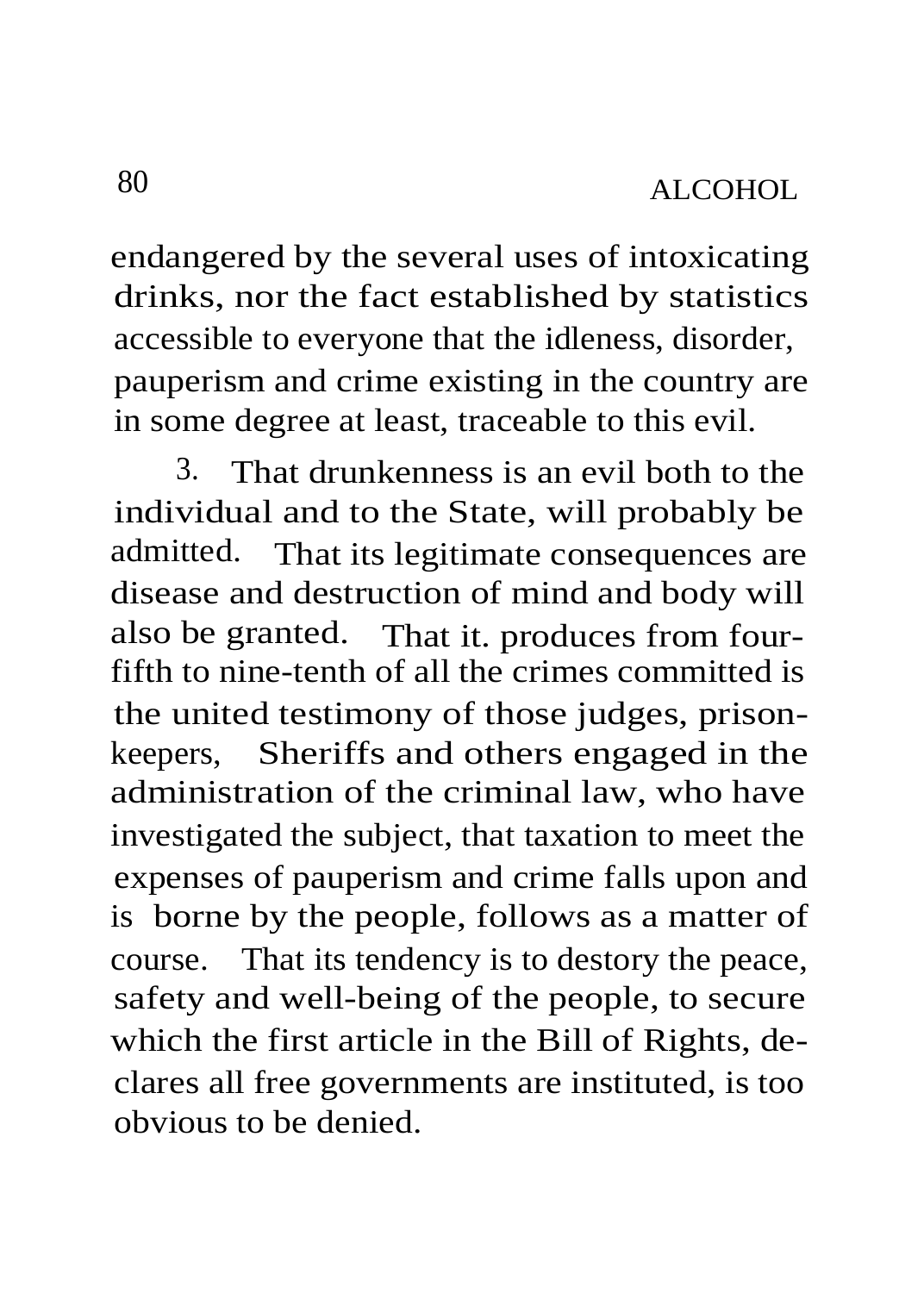4. Probably no greater source of crime and sorrow has ever existed than the Social drinking saloons. **Social drinking is the evil of evils.** It has probably caused more drunkenness and has made more drunkards than all other causes combined; and drunkenness is a pernicious source of all kinds of crime and sorrow. It is a Pandora's box, sending forth innumerable ills and woes, shame and disgrace, indigence, poverty and wants. Social happiness destroyed, domestic broils and bickerings engendered, social ties severed, homes made desolate, families scattered, heart-rending partings, sin, crime and untold sorrow, not even hope left, but every-thing lost, an everlasting farewell to all true happiness, and to all the nobler aspirations, rightfully belonging to every true and virtuous human being.

5. The train of evils which marks the progress of intemperance is too obvious to require comment. It brings with it degradation of character, impairs the moral and physical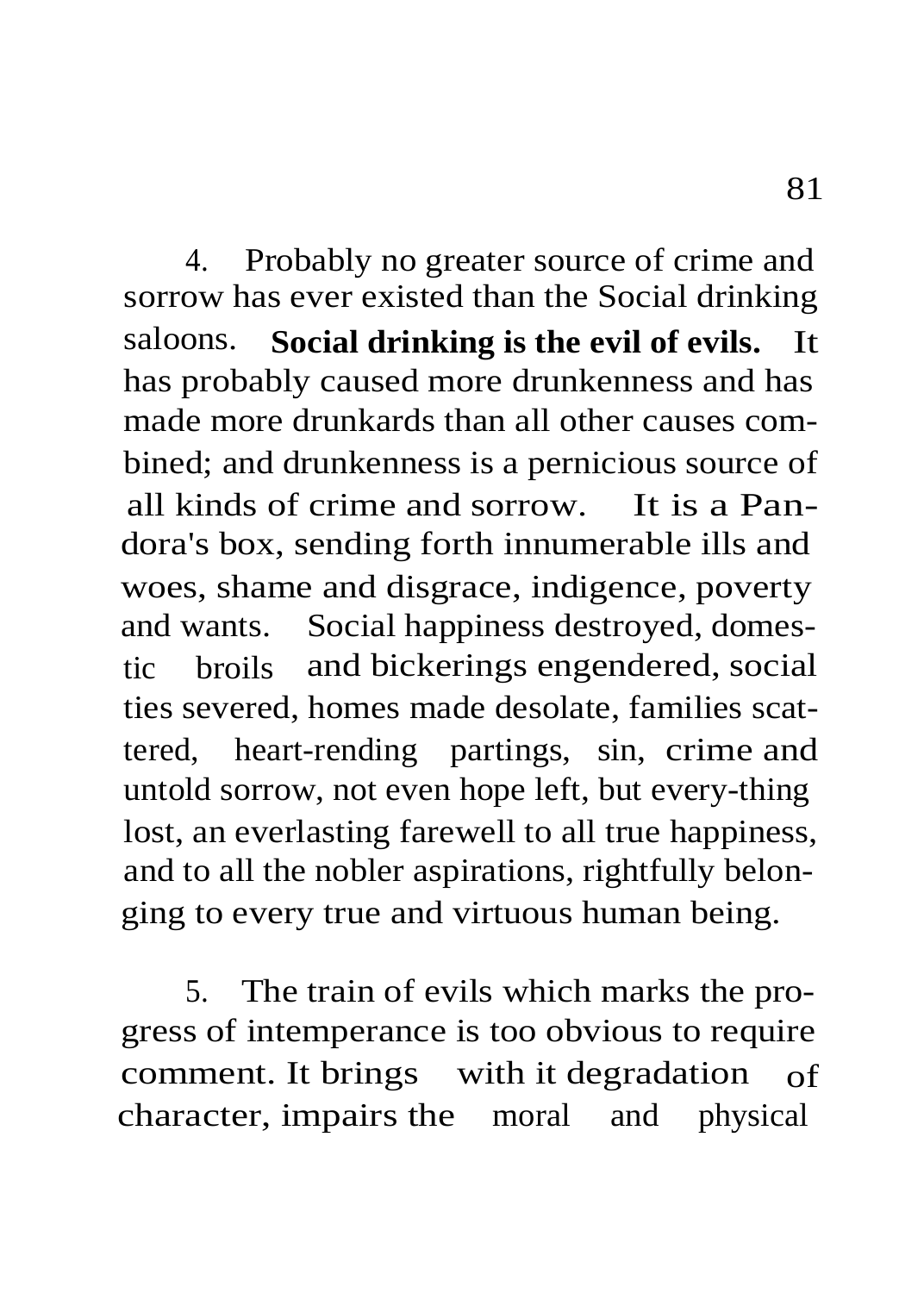energies, wastes the health, increases the number of paupers and criminals, undermines the morals and sinks its victims to the lowest depths of vice and profligacy.

6. It is still the prolific source of diseasese, misery, pauperism, vice and crime. Its power to weaken, corrupt, debauch and slay human character and human life is not destroyed or impaired because it may be susceptible of some innocent uses,

7. There is no statistically or economically better established proposition, nor one to which a more general assent is given by reading and intelligent minds, than this : That the use of intoxicating liquors as drink is the cause of more want, pauperism, suffering, crimes and public expense than any other cause-and perhaps it should be said-than all other causes combined. Every state applies the most stringent legal power to lotteries, gambling, keeping gambling houses, and implements, and to debauchery and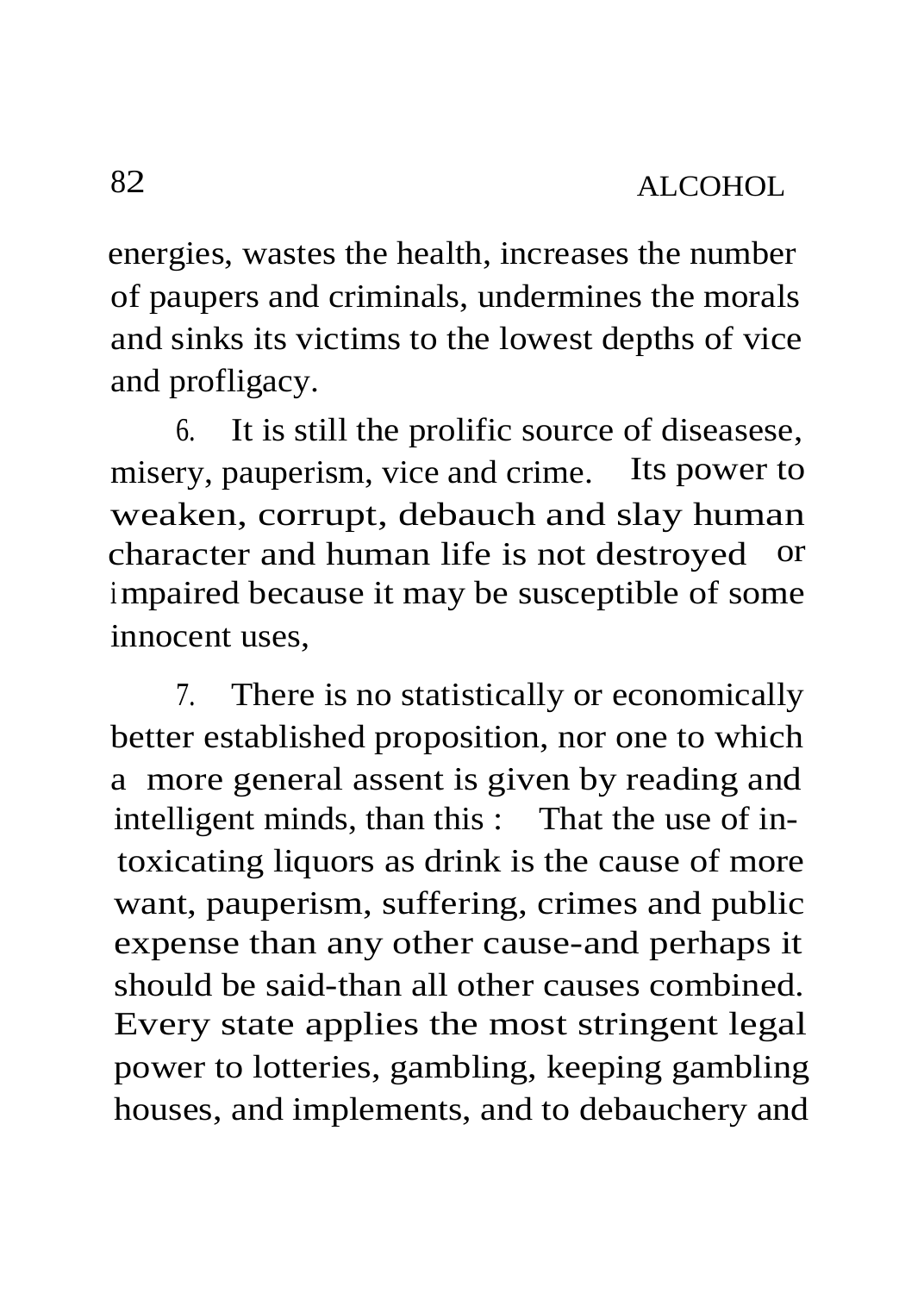obscenity, and no one questions the right and justice of it, and yet how small is the weight of woe produced by all these united, when compared with that which is created by the use of intoxicating drink alone.

8. The evils that result from the use of intoxicating liquors, generally occur at the place where they are consumed, and tendency to crime and pauperism follow in that place. By the general concurrence of opinion of every civilized community, there are few sources of crime and misery to Society equal to the dramshop, where intoxicating liquors in small quantities to be drunk at the time, are sold indiscriminately to all parties applying. The statistics of every state show a greater amount of crime and misery attributable to the use of ardent spirits obtained at these retail liquor saloons, than to any othcr source.

These are only a fee of the pronouncements of judgements of the highest courts of the United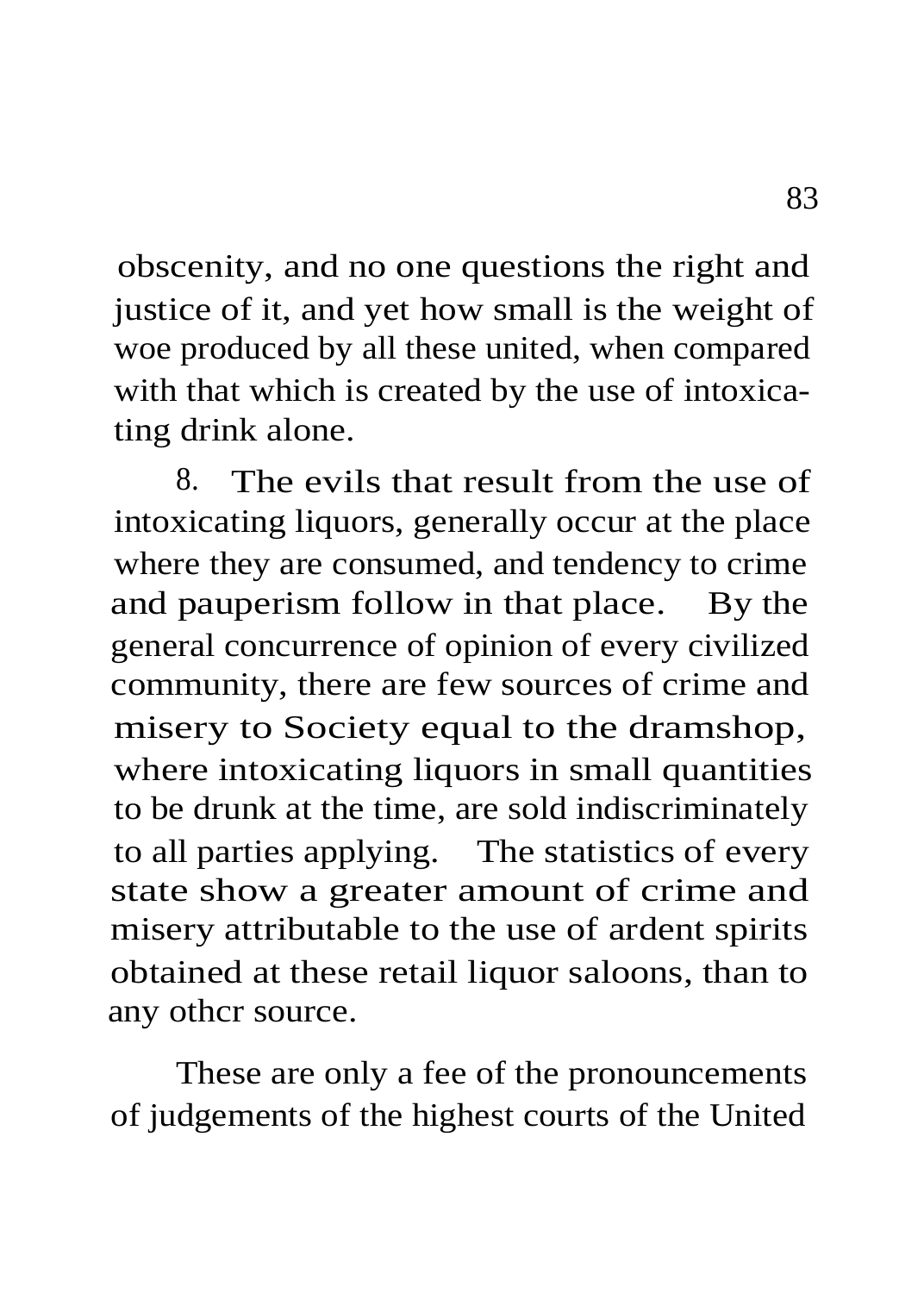states of America. They bring out clearly the intimate connection that , subsists between the waves of crime, sweeping that "civilized" community and the powerful potentials that alcohol possesses as producers of the conditions that favour disorderly conduct. These findings of the most eminent intellects are based on direct experience of the day-to-day working of the legal system. They unanimously condemn the role of alcohol as enemy No. 1, of peace and order in a community, before which the judges, the legislators, and the public leaders sit helpless. As far back as 1907, Judge Ira W. Christian of the circuit court of Hamilton County (Indiana), pronounced a judgment to the effect that a retail liquor shop is within itself a **public nuisance** and that the statute authorising the licensing of such a shop is unconstitutional.

Judge R. Samuel Artiman in his profoundly well-planned book, "The Lagalised Outlaw" has reproduced such cases very, adequately in their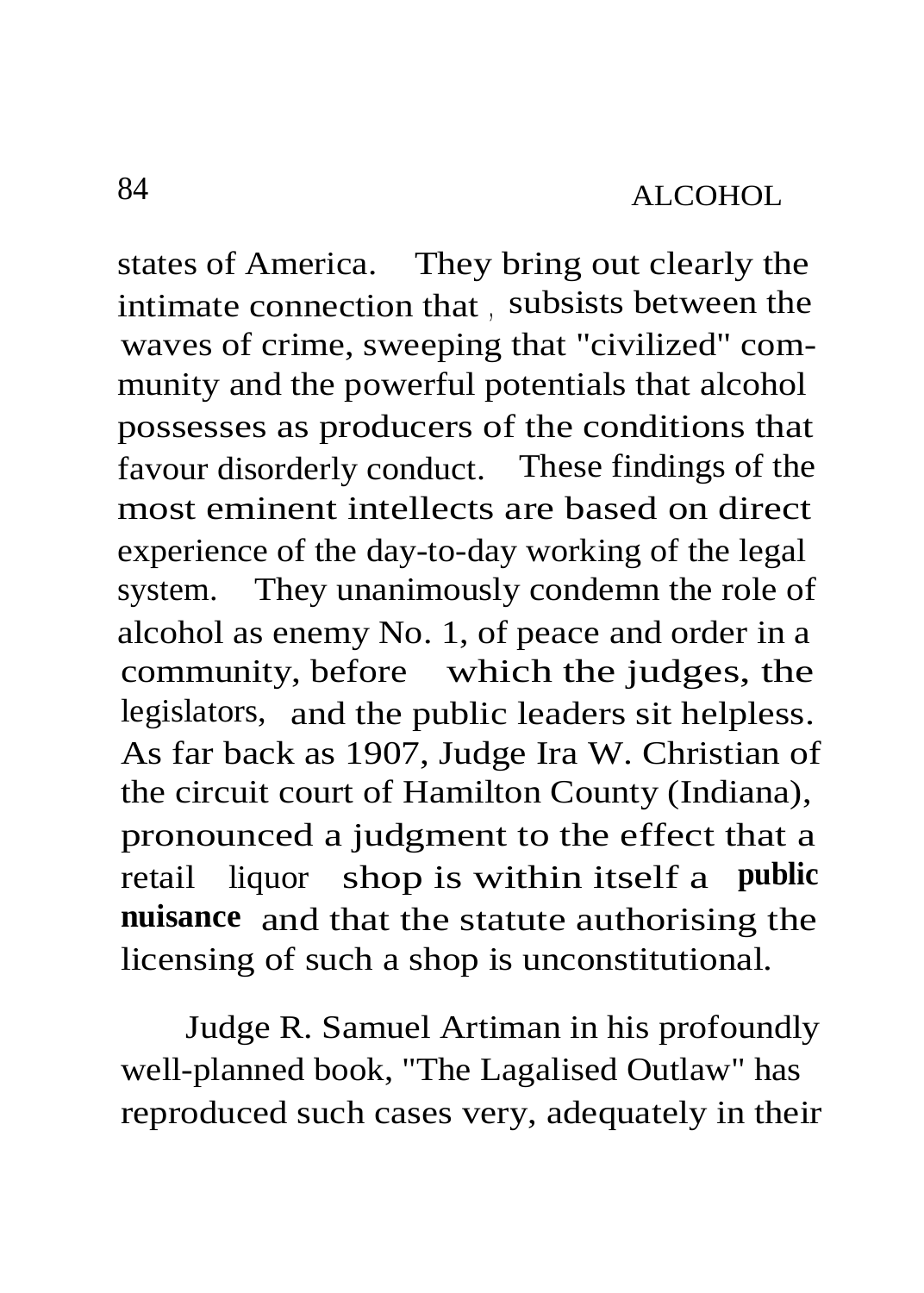bearing on crime and other evils in Society. His own judgment delivered in the same year 1907, is among the most notable pronouncement in the annals of American law-courts. This decision was to the effect that  $\frac{11}{11}$  the State of Indiana had no right to authorise the licensing of a saloon and that the statute providing for so doing was unconstitutional. The case was never taken in appeal to a higher court of law and the decision stands unrevoked unimpeached to this day. It awakened universal interest and wide discussion. Millions of copies of this decision were distributed by public demand and it was printed as a public document by the United States Senate as a "State Document, No, 384". The book referred to above, "The Legalized Outlaw " elaborates the principles involved in this decision, giving the full text and complete details of the case under review.

No one can view with equanimity the havoc played by liquor traffic in the orderly management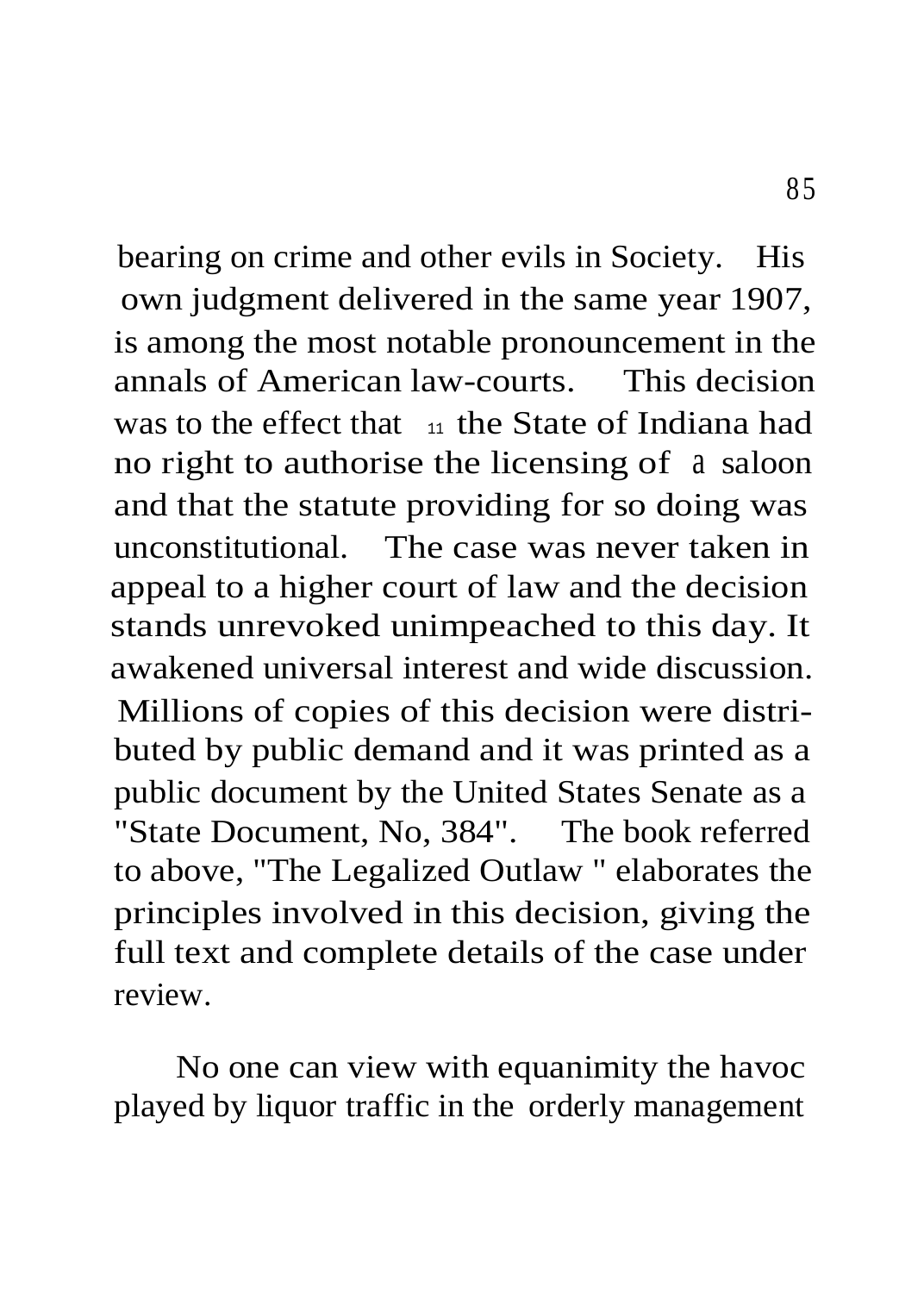of the affairs of a community, far less the judges whose chief responsibility is the maintenance of peace and order in the Society. The really well. intentioned among them have tried to bring to light the effect which alcohol has on ruining the lives of the people and their domestic happiness through the criminal attitudes, which it engenders in the minds of its victims. The following pregnnat pronouncement of Judge, William M. G. Emill of Chicago points out clearly the impressions which the drink habit -makes on those charged with the task of dealing with crimes records. Says he, Booze is the matter of crime.

It gives life and sustenance to slums, dives, brothels, gambling dens, and pay-off joints. It nerves to his deed the homicide, the stick-up man, the burglar, the thief and the thug. It fires the brain of the prostitute and the panderer. It feeds and inflames the passions of the week-mined and the degenerate. "I have tried an army of 50,000 human derelicts, most of whome were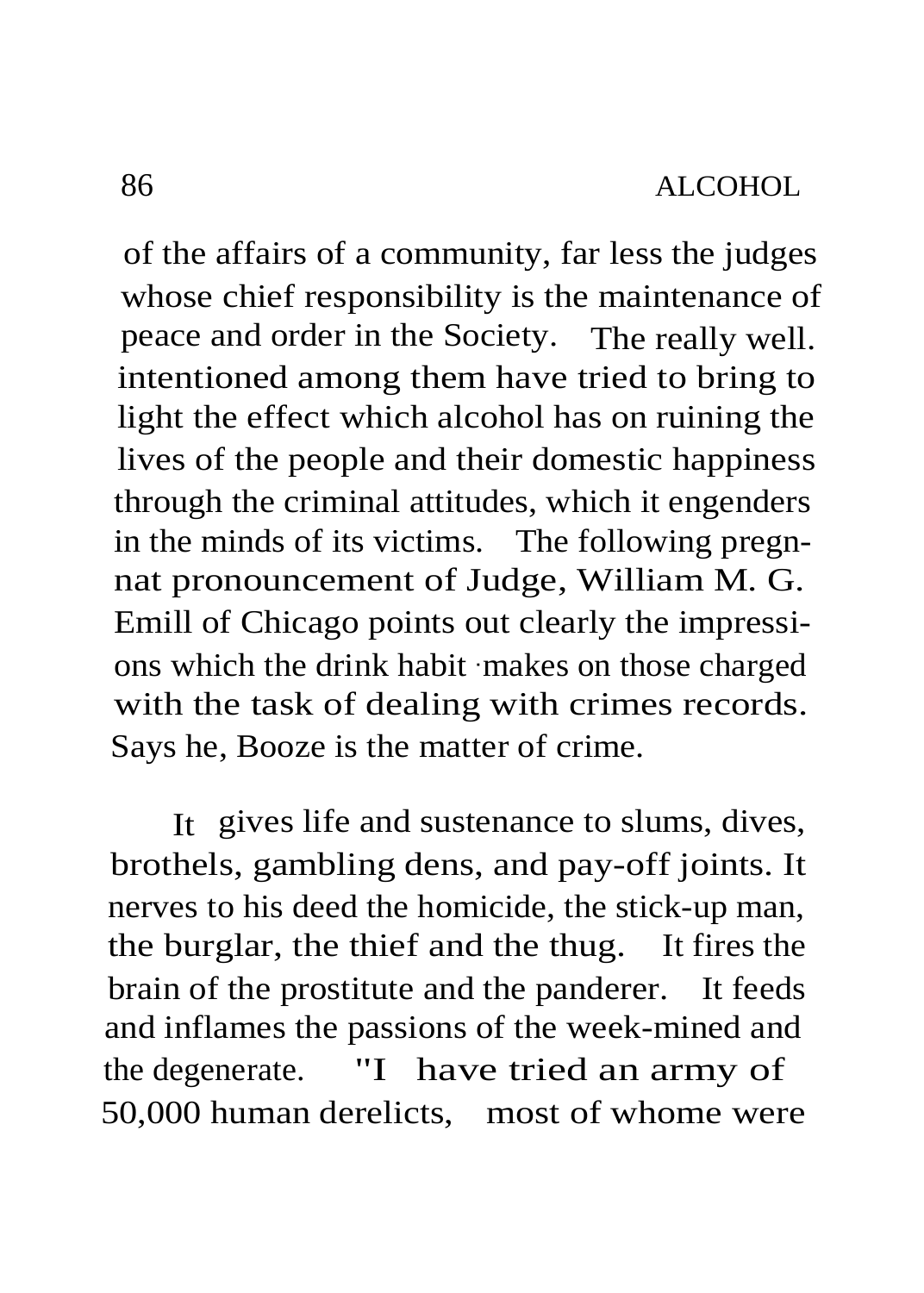booze-soakod. With faces red and bloated, with eyes dull and languid, with bodies week and wasted, with clothing, foul and ragged, this vast army is for ever marching with unsteady step to the graves of the drunkard and the pauper or to the prison and workhouse.

"I have looked into the tear-stained face, of a still larger army of fathers and mothers and sisters, wives and husbands, as they have pleaded for the miserable wrecks that booze has made. I have seen with this army ten thousand pale faced, hollow-cheeked, ragged, hungry and starving children cursed by booze.

I have observed that every bandit crew that goes forth to murder starts from a saloon; that every panderer has his rendezvous in a grog, shop; that every den of thieves makes its victim drunk before it robs them; that every house of prostitution has its bar or is in partnership with booze; that every gambling den either is in a Saloon or sustains a close relationship with one; that the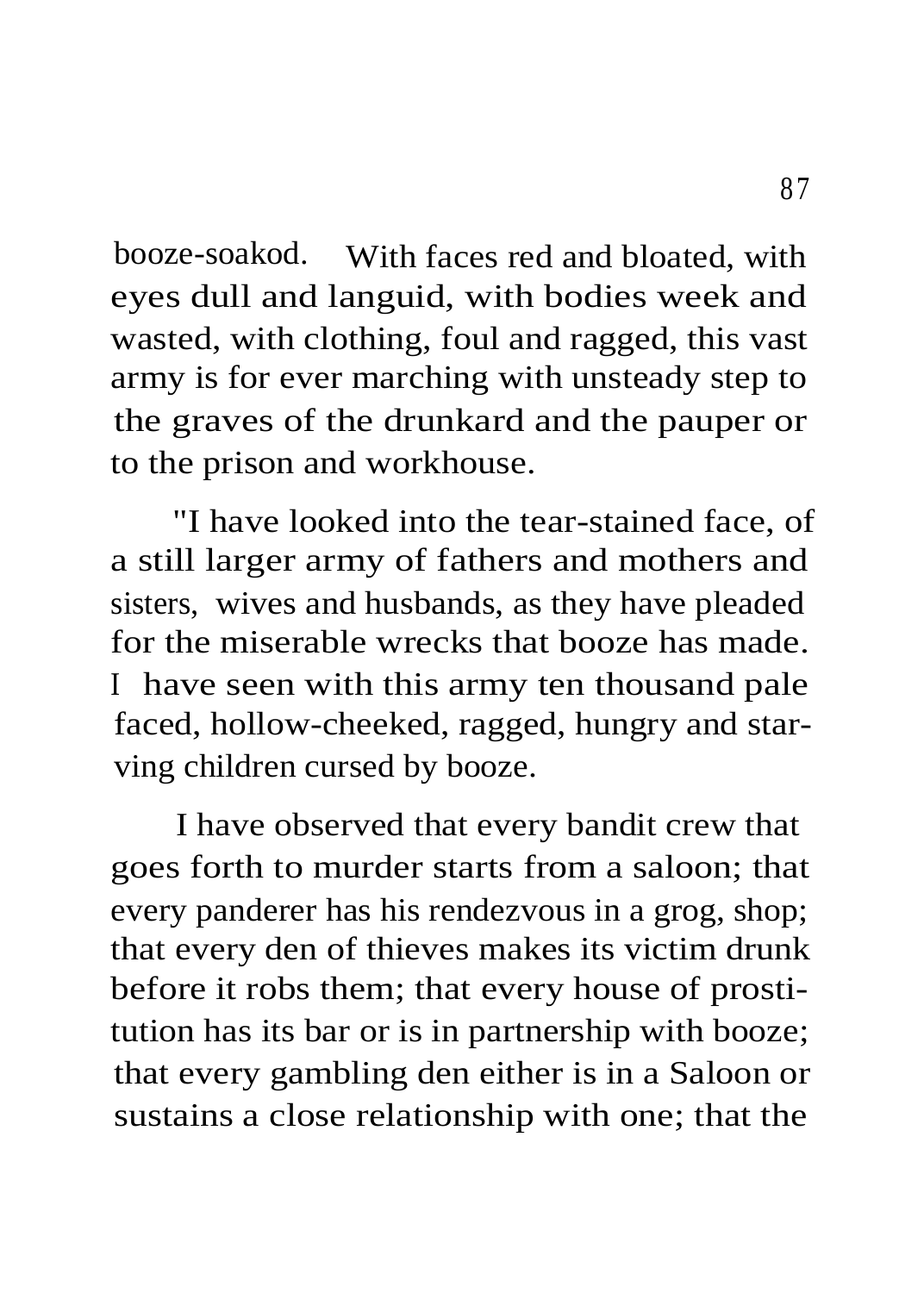pick-pocket 'trust' is housed in a Saloon; that the spay-off' joint for the crook and the crooked policeman is in a saloon, that the professional bondsman and character witnesses for thieves and hold-up men are saloon-keepers or bar-tenders.

Judges, legislators, mayors, governors and even Presidents sit dumb or quail in the presence of this monster, which enters millions of homes and leaves them desolate. "I have witnessed daily its ravages after it had spent its wild fury upon the helpless bodies of women and children, or after it had reaped for a night, in the public dance, its harvest of virtue, now dead for ever. I have observed that the last man to be employed and the first to be discharged is a victim of booze.

Booze never built a park, a playground, a school or a church, but is the enemy of them all. `°War may be hell, but where it slays its thousands, booze destroys its tens of thousands".

Three thousand twenty two saloons in Chicago maintain bed-rooms for the use of their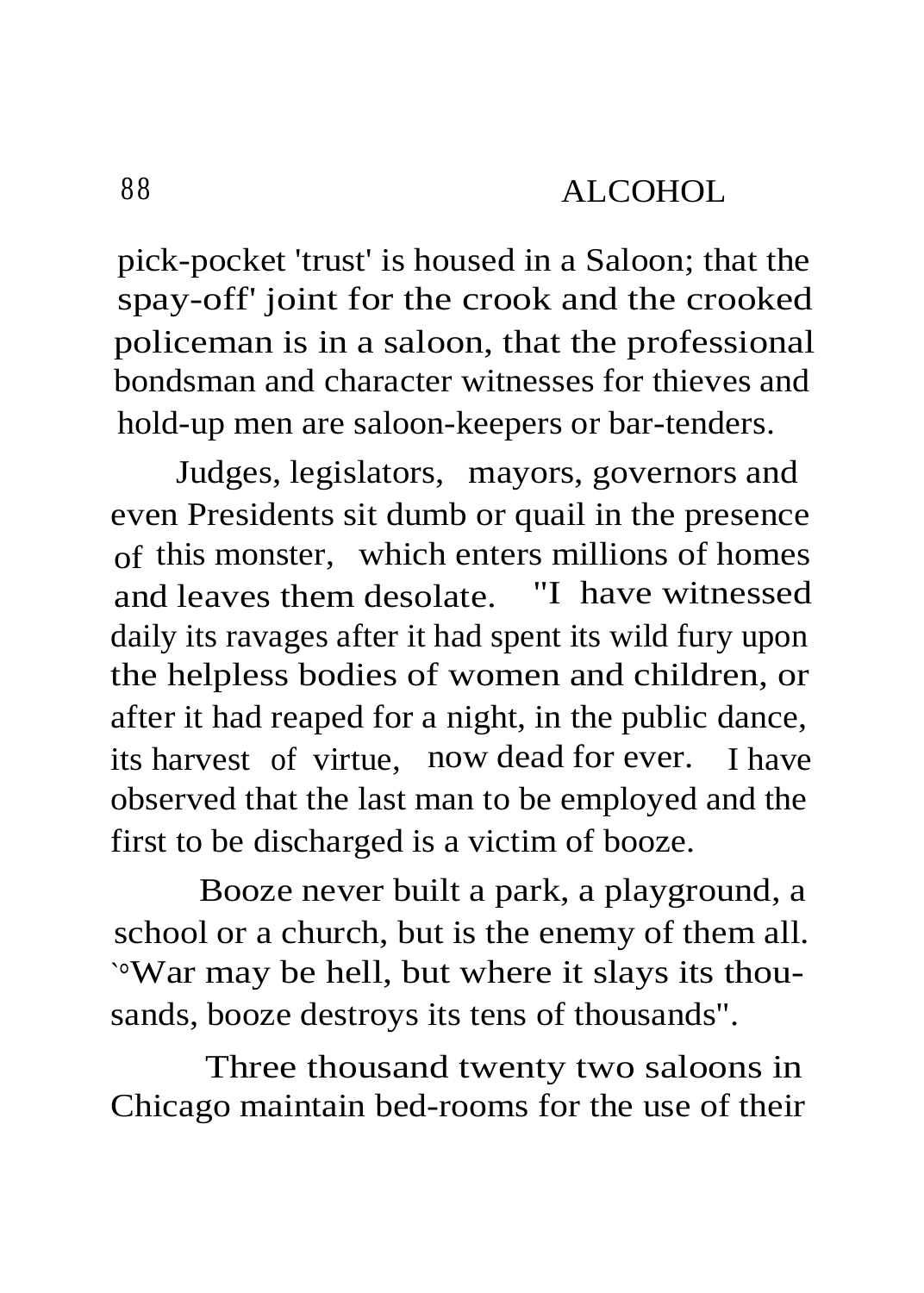patrons. Six hundred and thirty three Saloons operate restaurants, cafes and Cabarets; 718 have dance rooms and 63 ' palm ' gardens. Private entrances are provided by 2594 Saloons. Federal Judge Lawdis remarks in this connection. "Here are thirty-two saloons confessedly managed by Mr. Buxt's company and they have been steadfastly breaking the law for at least ten years".

Vices to which Alcohol gives birth.

"When the alcohol vice has become a habit it is difficult to cure is men; it is all but impossible in women", remarks Sir Andrew Clark, physician to Queen Victoria. This habit in women, ruinous to their own character and health in every sense of the evil, is astounding in effect on the offsprlngs in a far greater degree than when the offending parent is the father. The Brewer's Journal editorially comments that "Newspaper advertising for beer should be designed to attract and appeal to women as well as men, for if beer is to be used in the home, women must be won over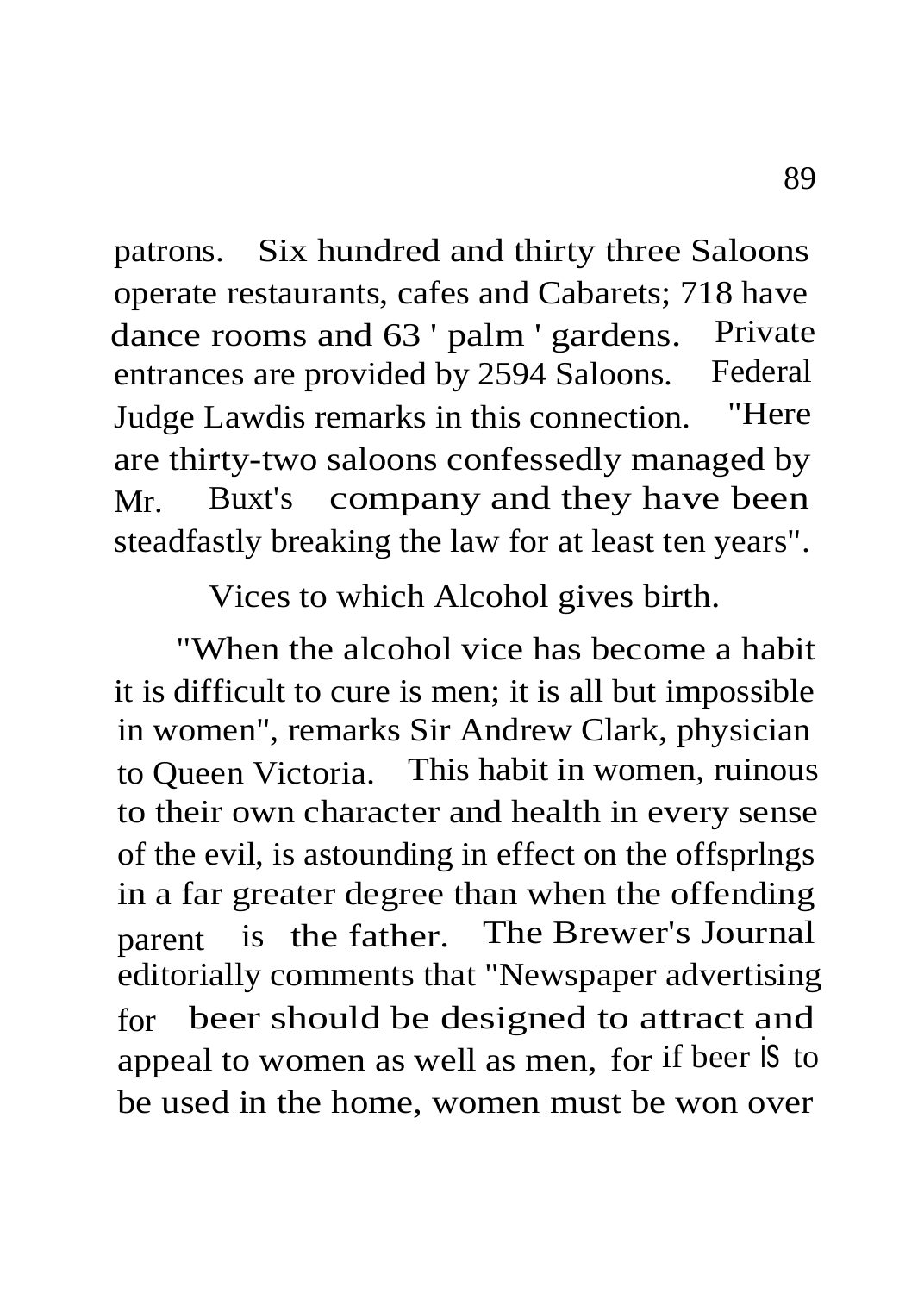to it ", And, according to the same journal it is, "comparatively easy to convince the women".

The ragular campaigns launched by liquor interests to promote the alcohol habit among the fair sex, is paying high dividends. On a count being arranged, 160 girls were found to have gone into a single saloon in three hours. Mrs. Jane Deeter Rippon, Chief Probation Officer of the Domestic Relations Court and Mrs. Albert H. Smith, Secretary of the Association of City Police Matrons, Philadelphia, have stated that ever-increasing numbers of young girls of respectable families are succumbing to the alcohol evil. According to their responsible declarations, 'These girls are not ordinary prostitutes, but shop-girls and other yong girls from 16 to 22 years of age. Scores of such girls are nightly drunk in the Cafes of the city".

A number of commissions on vice, the Chicago Vice Commission, the Phaladelphia Commisoion among them have conclusively established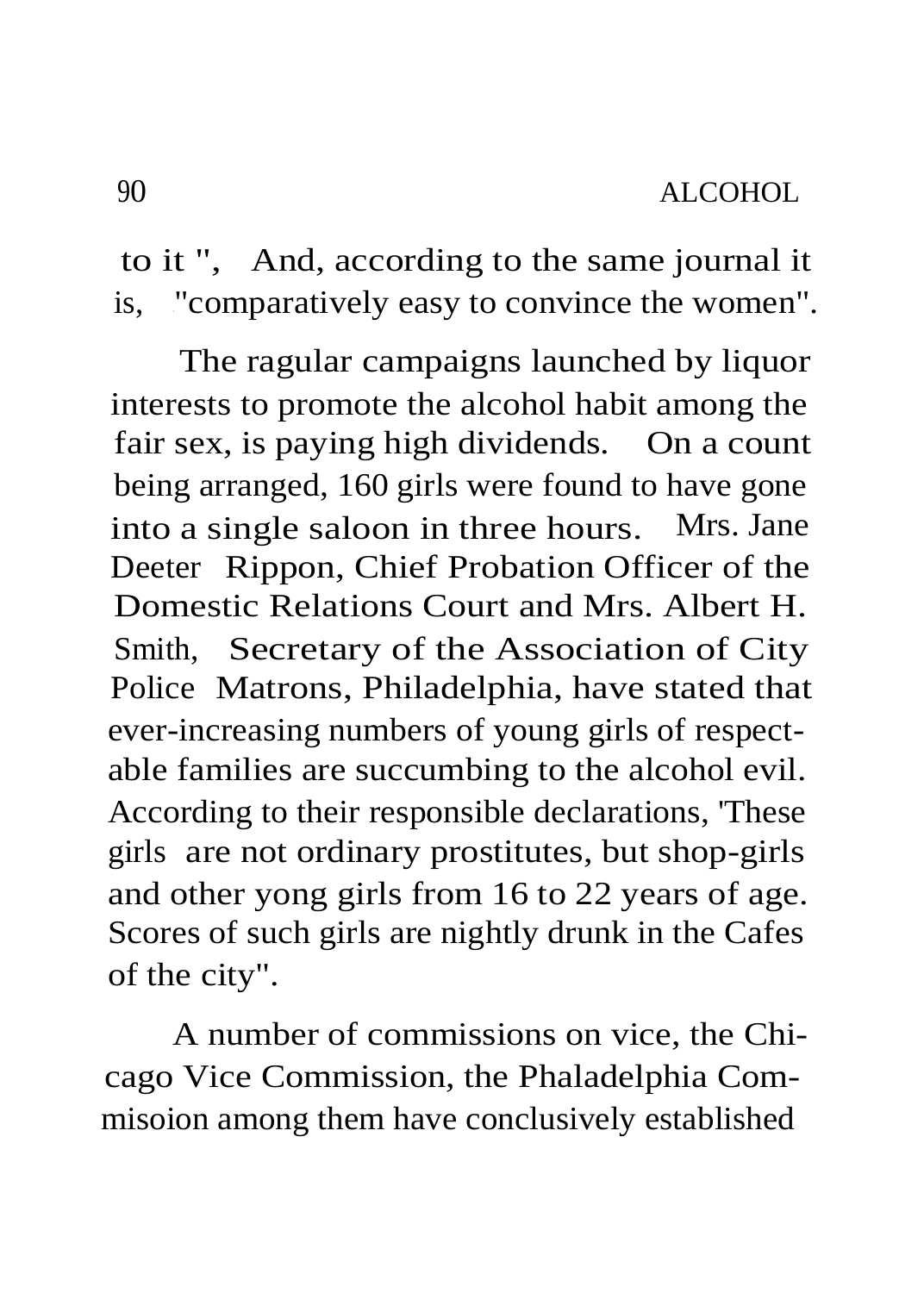that there is a close connection between the traffic in liquors and commercialised vice. According to the Wisconsin Legislative Committee, appointed to investigate the conditions of the vicious service. "The Committee finds that the cheif direct cause of the down-fall of women and girls is the close connection between alcoholic drink and commercialised vice." The Chicago Commission "found the most conspicuous and important element next to the house of prostitution itself was the saloon and the most important financial interest - the liquor interest," in the Commission's investigation of the Social Evil. It goes on to say that "As a contributory influence to immorality, there is no interest so dangerous." The Chicago Commission investigated the conditions prevail ing in 445 saloons. Of these "No less than 236 were nothing but houses of prostitution. There were in them counted 928 prostitutes".

"Children, girls whose innocence yet followed hard upon their shame, tiny boys and even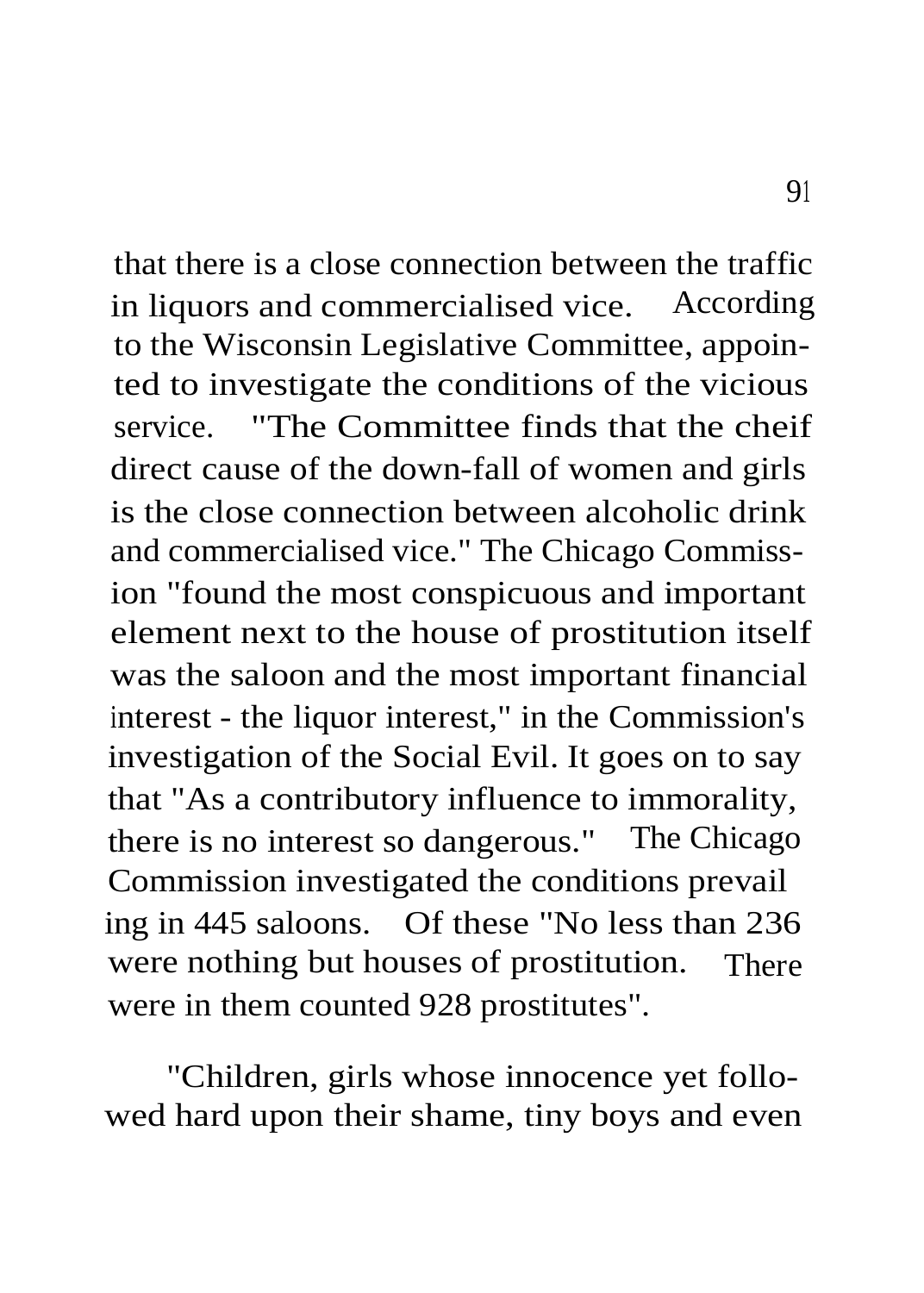babies, messengers far under-age and half-frightened countrymen were found in practically every saloon while drunken women, short skirted and blear-eyed, with sin and disease written strong upon their faces, lolled beside them and drank imitation drinks. for which exhorbitant prices had been.charged. Indecent exposures of the person and almost unbelievable community freedom were prevalent in Saloons of apparent exterior respectability".

The report under review is explicit that "wayward girls are brought to their ruin almost exclusively through alcoholic drinks. Does the tired working girl seek recreation in the dance sooner or later she must yield to the temptation to drink, and then - her furture is settled for all time. Does the girl beset with poverty seek the easiest way? She goes to the nearest saloon, where she is met with smiles and flattery and put to work to add to the bar's receipts."

The Chicago Commission found innumerous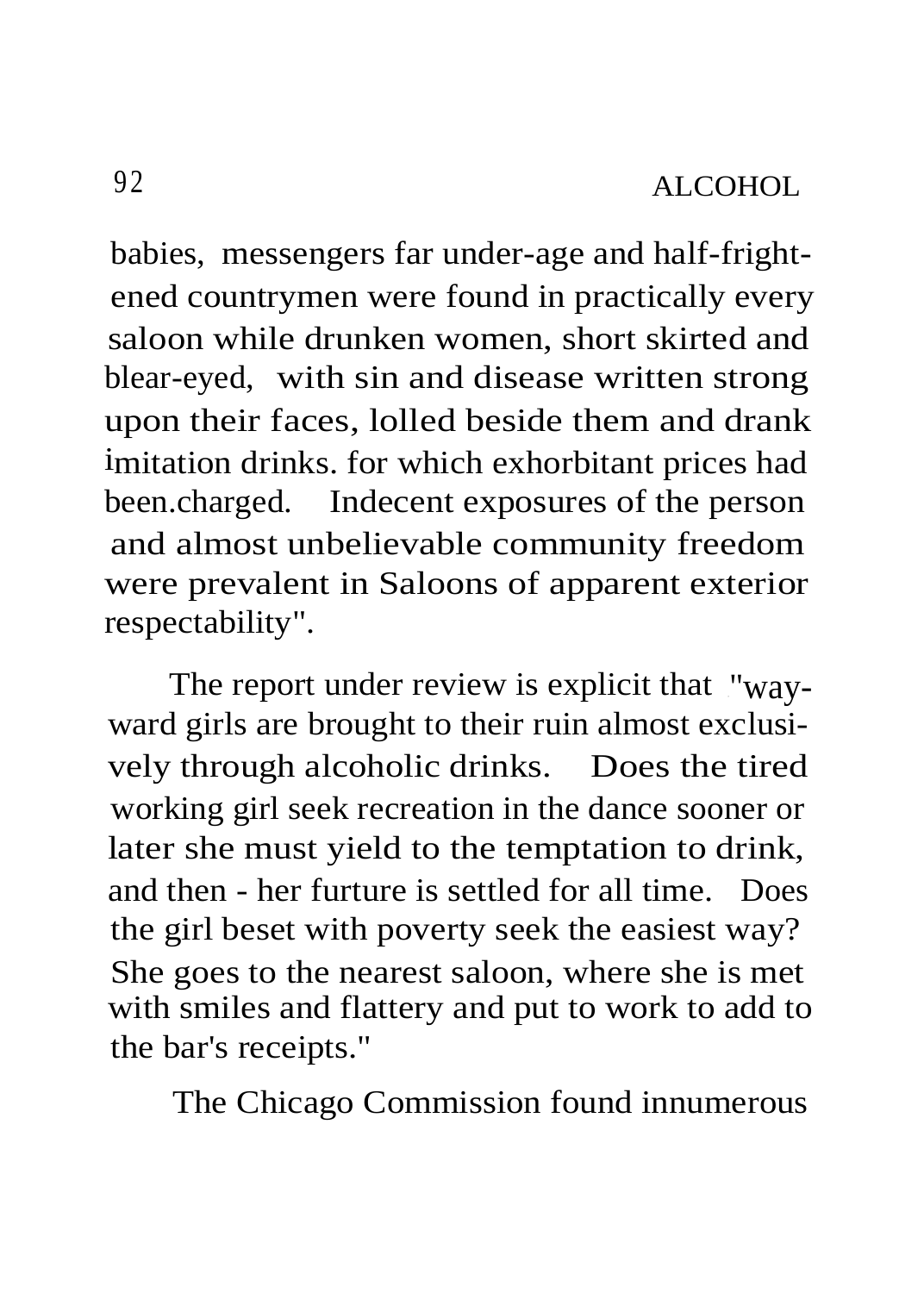instances that the saloons were situated in close proximity to schools. They were daily filled with innocent children. In one saloon the investigator found -eighteen prostitutes drinking at one time. Five of these women invited the visitor to participate in immoral deeds."

The Royal Commission of England appointed to study the relation of alcohol to the prevalence of sex immorality has some very pertinent and outstanding facts to disclose. Among them:

(i) alcoholic liquor by weakening self control, is the most important factor in aggravating Social vice conditons; that the drinker is peculiarly liable to yield to the temptations which other-wise might be resisted. One physician reports that out of thousands of cases, he had found 80 per cent had been under the influence of liquor when they acquired their diseases through sexual licence.

(ii) Alcohol makes the treatment of such patients very much difficult.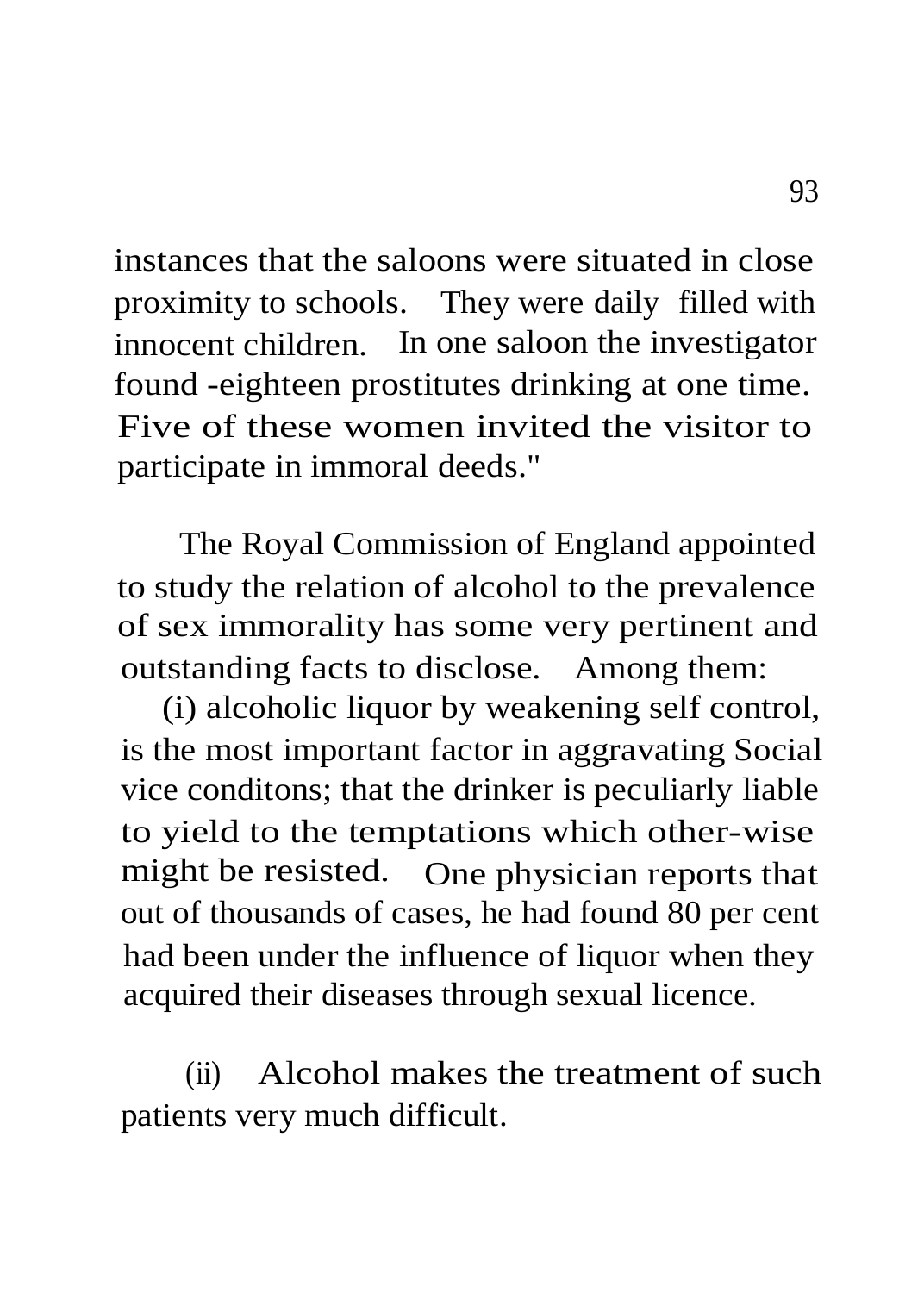(iii) Alcohol complicates the picture of the diseases that are acquired through sex immorality.

Alcohol and Medical Research. There was a time when the Western Medical opinion favoured the use of alcohol in certain diseases. It was considered stimulant and was supposed to possess some food value, close investigations have, however, conclusively proved that alcohol is a depressant and not a stimulant at all. Its apparent stimulating effect is due to its paralysing properties on the nerve centres. When alcohol is taken into the stomach, that organ with its inherent revulsion for the various products at,once expells it into the blood stream; which carries it into the brain centres and stupefies them. Now, it is these brain centres that control the movements of the muscles. With stupefaction overtaking the controlling mechanisms, the muscles activity is released of all restraint and goes wild, giving an impression of heightened power. The process may be compared to the disabling of the governor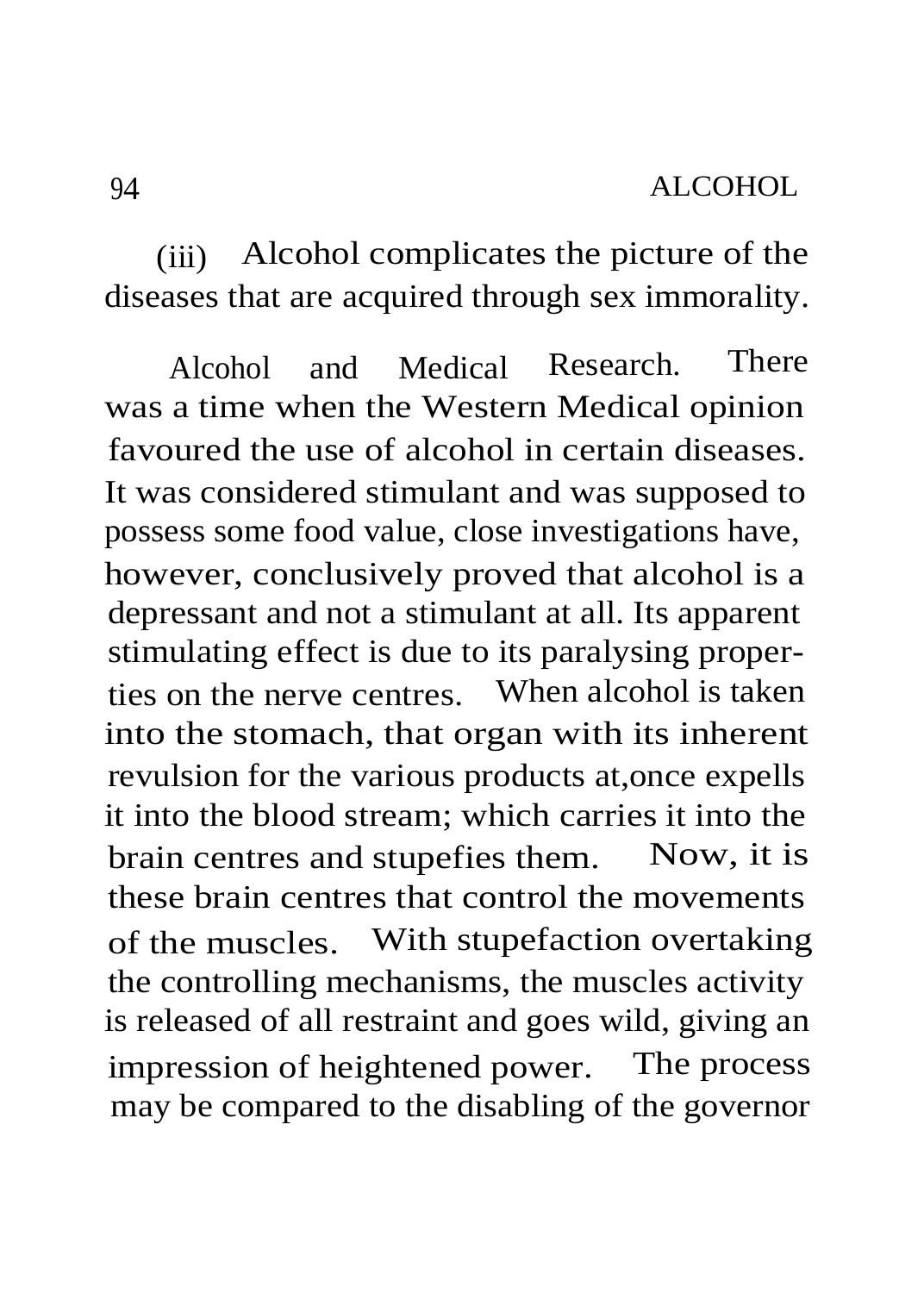of a steam engine, which then conveys the impression of an accelerated speed. As a matter of fact, neither the narcotized human organism nor the control-free steam engine can have acquired any increase in working capacity, which can come only by the supply of suitable fuel material. Alcohol does not add any power to the organism "it only smashes the governor", as is aptly expressed by a research scholar of the U.S.A.

As for its food value, the late Sir Spencer Wells M.D., F.R.S., endorsed the current findings of medical research on the point in the following words: "It is only lately that we have begun to regard alcohol in its true light as a drug and not as a food." To this Dr Harvey H. Wiley adds, "It is witout question a substance which does not nourish the body building tissue or repair waste. Dr W.A. Evans, medical editor of the Chicago Tribune and former health officer of Chicago, says, "No health authority anywhere advocates the use of alcohol as a medicine, food or beverage.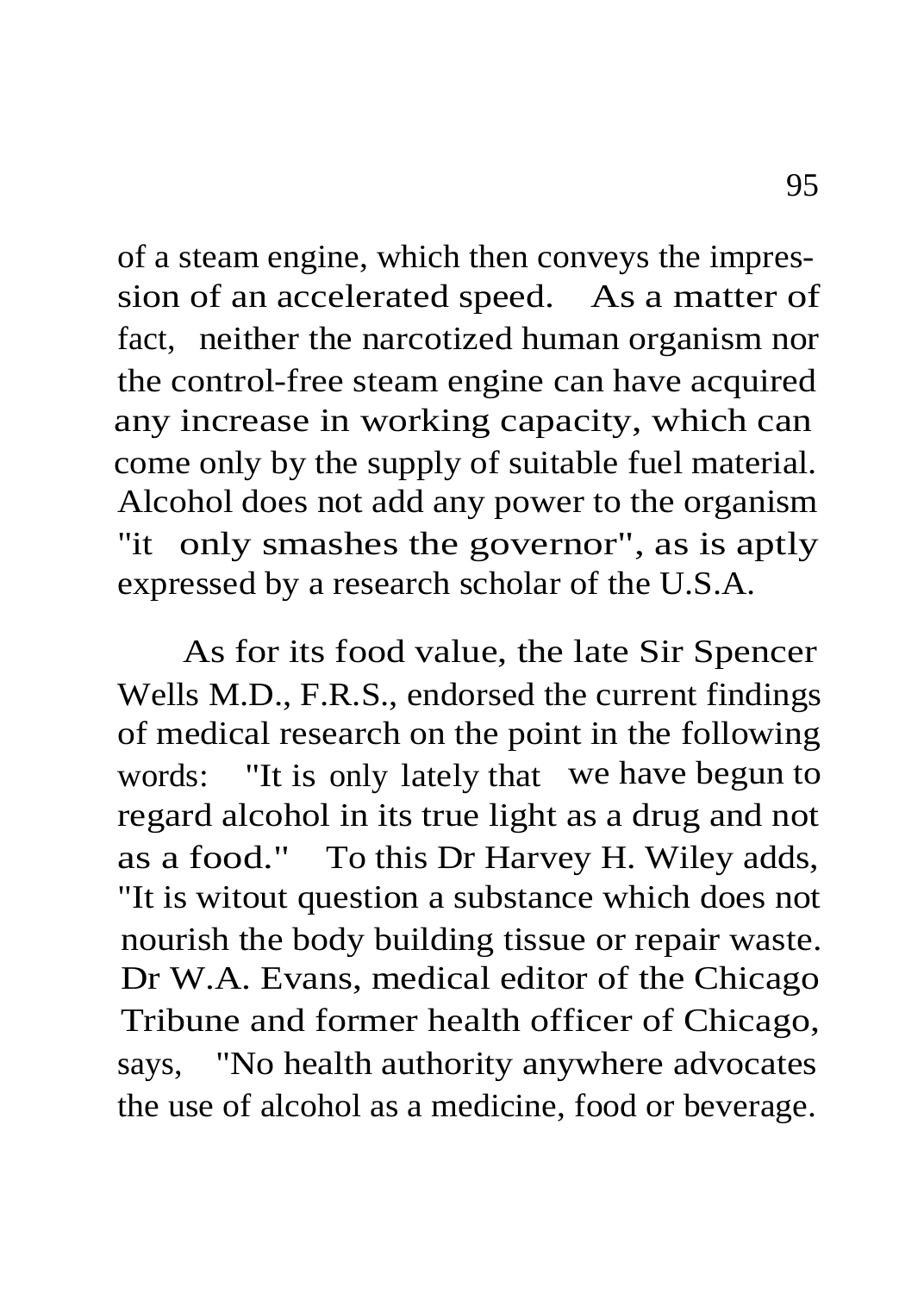Eeyery drink is a mixed drink. There are no other kinds, When a man takes a drink, however simple it may be, he mixes in some degeneration of his nerve cells, some chance of delirium tremens and a few other ingredients. Let him understand, that he also pours into the glass about one finger of wet brain."

The new York City Board of Health in a pamphlet warned the people against the evils of drink thus : Alcohol is a depressant and not a stimulant, it drugs the brain and stops the capacity of the nervous system to obey the will. Don't muddle your brain by drinking bear, John Stuart Mill put it very tersely when he said, "Who would not be a human dissatisfied, rather than a pig satisfied? Think before you drink for after a bear or highball you cannot think so well."

The great German philosopher Goethe repeatedly asserted that so-called stimulation by liquor could produce only a forced, inferior creation of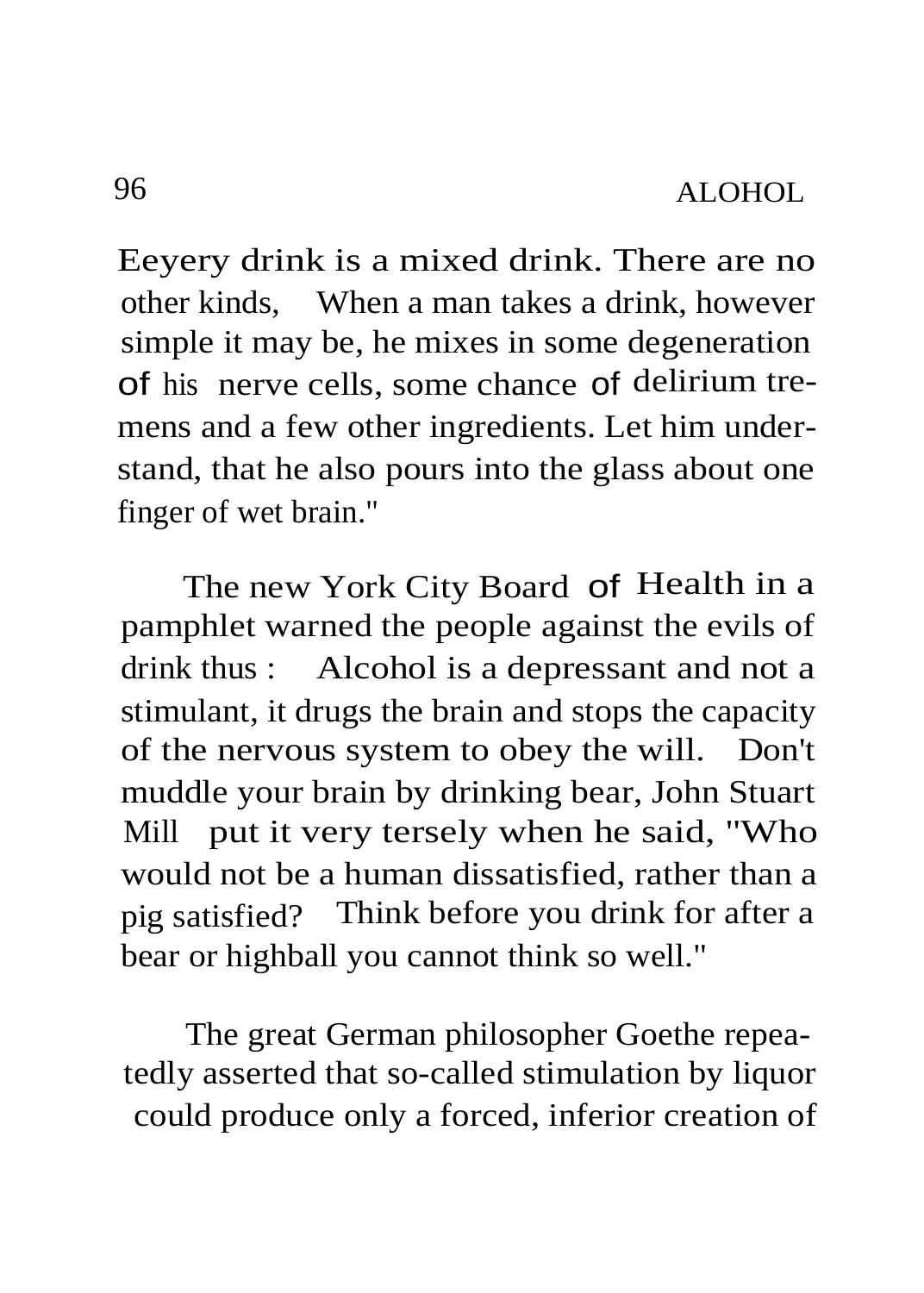ideas. Happiness and contentment are said to spring from the benumbing influence of alcohol upon the higher brain functions. Such happiness is false, such contentment bought at the expense of individual mental liberty.

The Chicago Board of Health in a bulletin thus condemns the evil: The fellow with alcohol in his system is not a good witness as to its effects on himself, for his mind as well as his body is bribed by the drug, and is as full of prejudice as his breath is full of fumes. In another bulletin the following warning is given to the drunkard : The heavy drinker who contracts pneumonia should not lose an hour in settling his affairs, as he will, in all probability be inconscious with delirium within twenty-four to fortyeight hours from the time his disease is first diagnosed.

Dr. Robert A. bare, professor of therapeutics of the Jefferson Medical College of Philadelphia, in his classic "Practical Therapeutics" has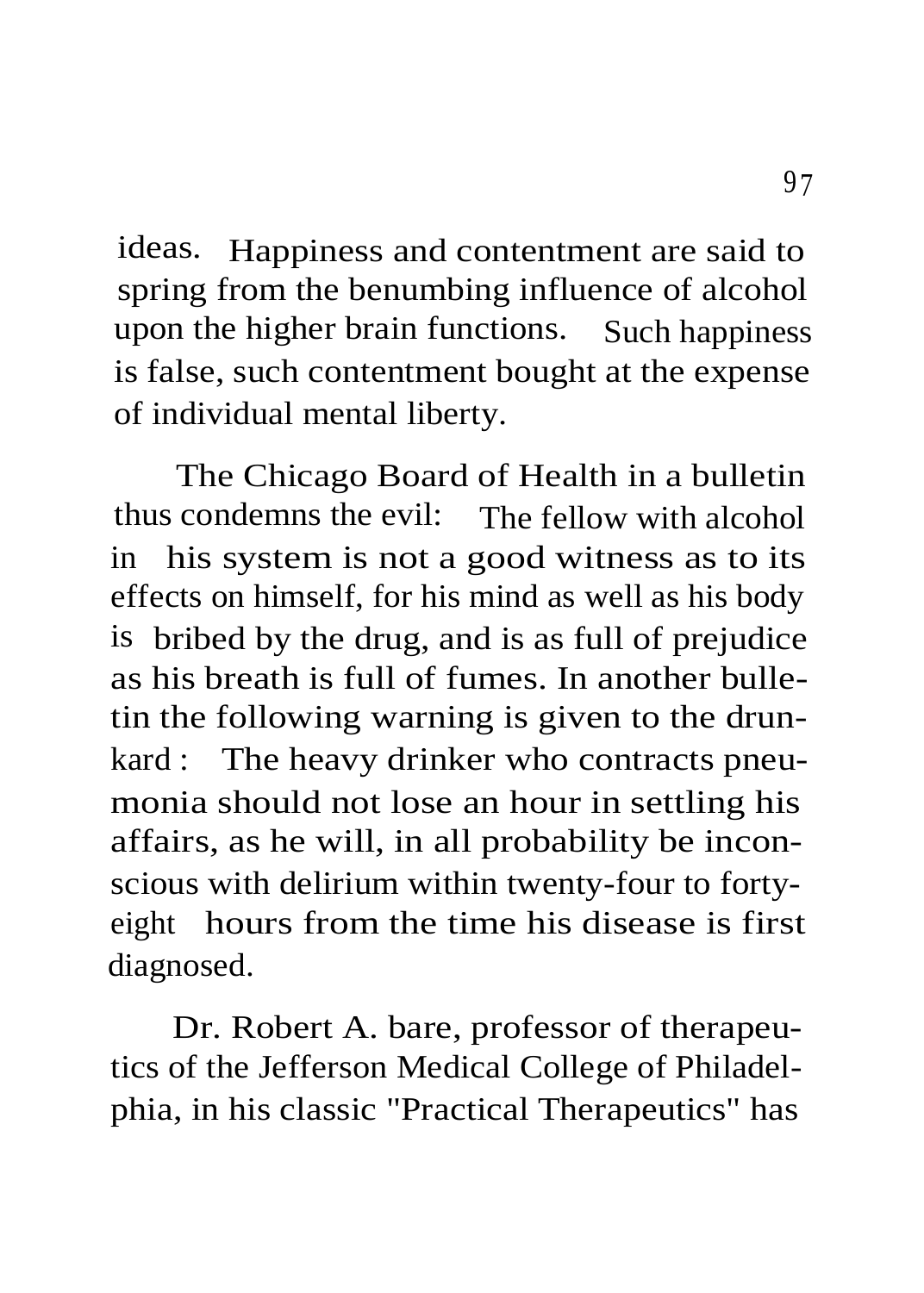laid down the following verdict of medical scholarship: "Alcohol never acts as a stimulant to the brain, the spinal cord or the nerves. The depression of the inhibitory nervous apparatus. The activity is, therefore, that caused by lack of control and is not a real increase of energy. The effect of moderate doeses differs from the effect of large ones in degree and not in kind.

Alcohol is a poison and its evils effects are so great that every courageous man should help to eliminate them.

One is baffled, in the face of complete unanimity among all sections of the human Society about the evils which alcohol gives birth to as to how this so called rational being both as an individual and in social groups submits himself to be swayed into self-destruction by this poison. No sane thinking mind can be found to say a friendly word in favour of alcoholic liquors. Below'are given the opinions of some of the most eminent medical authorities of the west in regard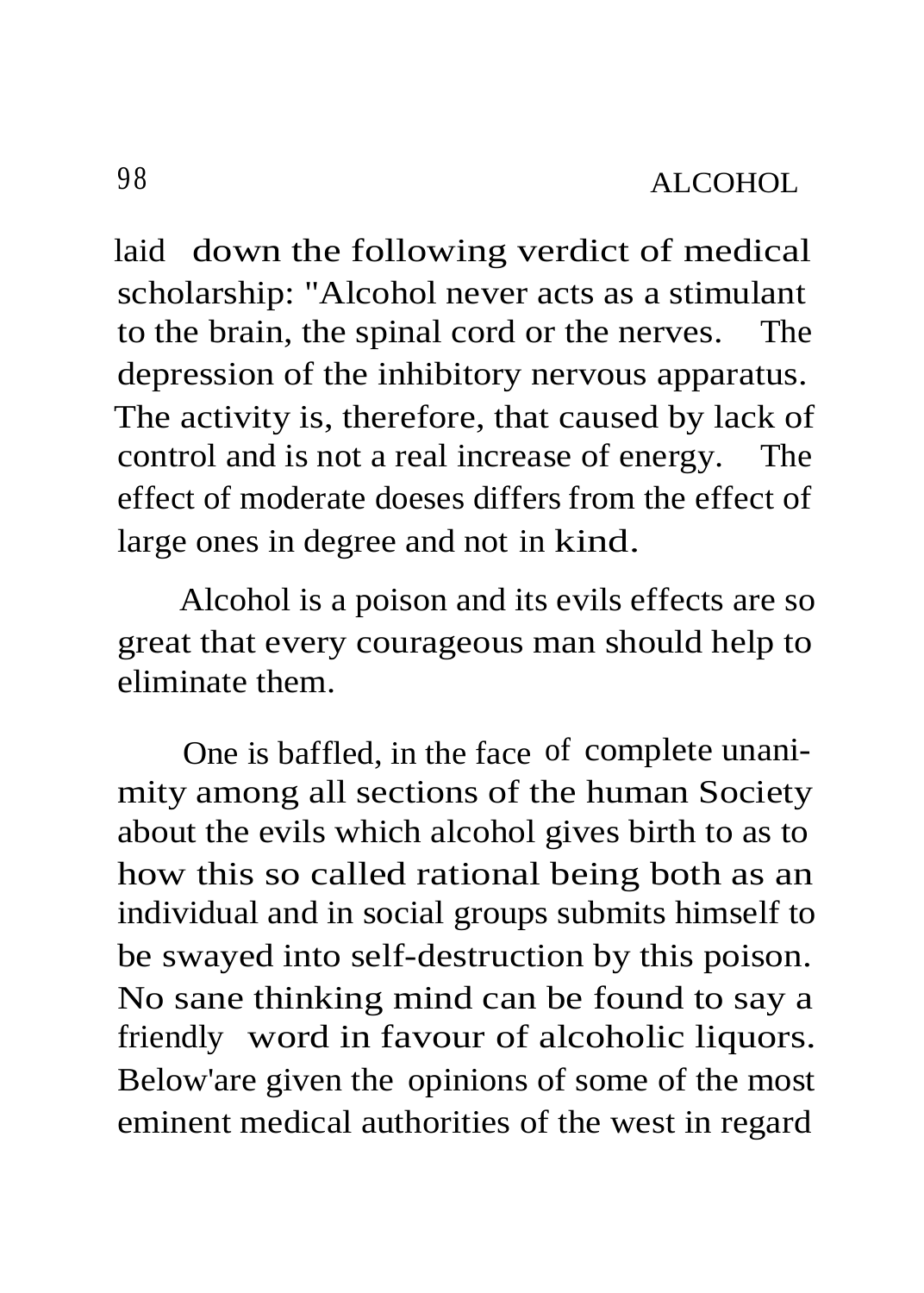to the characteristic damage that humanity is exposed to by this inveterate enemy of all good senses. The testimony of such famous doctors should convince even the incurable drunkard to pause in his head-long pursuit of self-immolation on the altar of Bacchus.

Drunkenness and its consequent degeneracy, explain 35 per cent of epilepsy - Dr, Mathew Woods.

Twenty-eight per cent of the men admitted to this hospital during the past year were alcoholized. This does not include alcohol-caused insanity. Dr. H. C. Eyman, of the Massilon, Ohio, Asylum.

A son-stroke, is often nothing more nor less than a bear-stroke. Dr. W. A. Evans, Medical Editor, Chicago Tribune. I am not aware of any medical connection in which alcohol is necessary, nor of any in which it could not, with advantage, be replaced by some less dengerous drug. Sir Arthur Chance M. D. Twenty five of the 100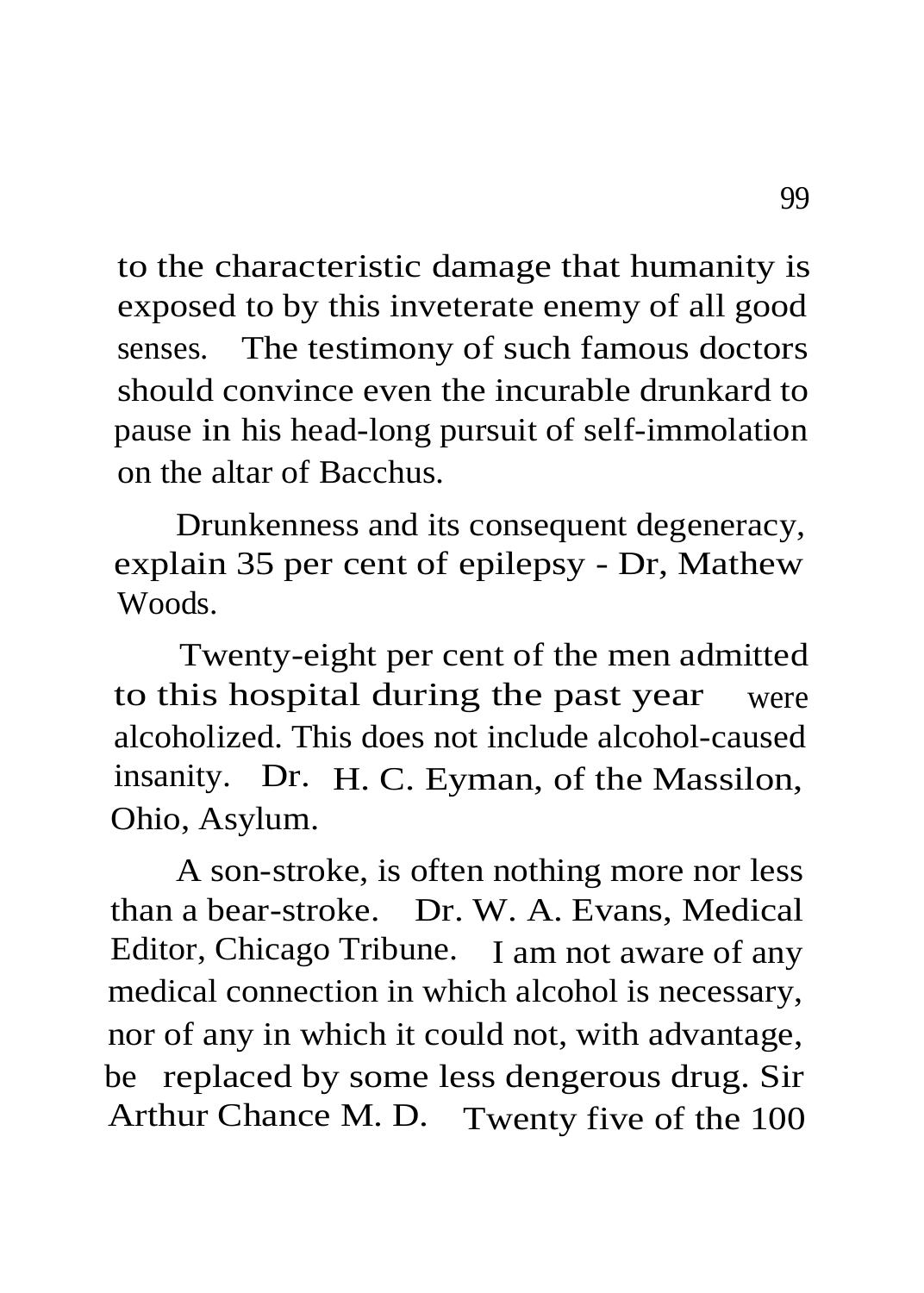deaths which occur every day in Chicago are caused directly or indirectly by alcohol. John D. Robinson, Health Commissioner.

Alcohol is not a medicine, it aggravates diseases and hastens death, it is productive of physical and mental degeneracy, and should be no longer prescribed by intelligent physicians. It is the best possible persuader of disease and damaging even in small doses. Dr. De W. H. G. Wilcox.

Alcohol replaces more actively vital materials by fat and fibrous tissue; it substitutes suppurations by new growths it helps time to produce the effect of age ; and in a word is the genius of degeneration. Dr. Dickinson of England.

Alcohol is a poison. It is claimed by some that alcohol is a food. If so, it is a poisoned food. Frederick Peterson, M. D., Professor of Psychiatry, Columbia University.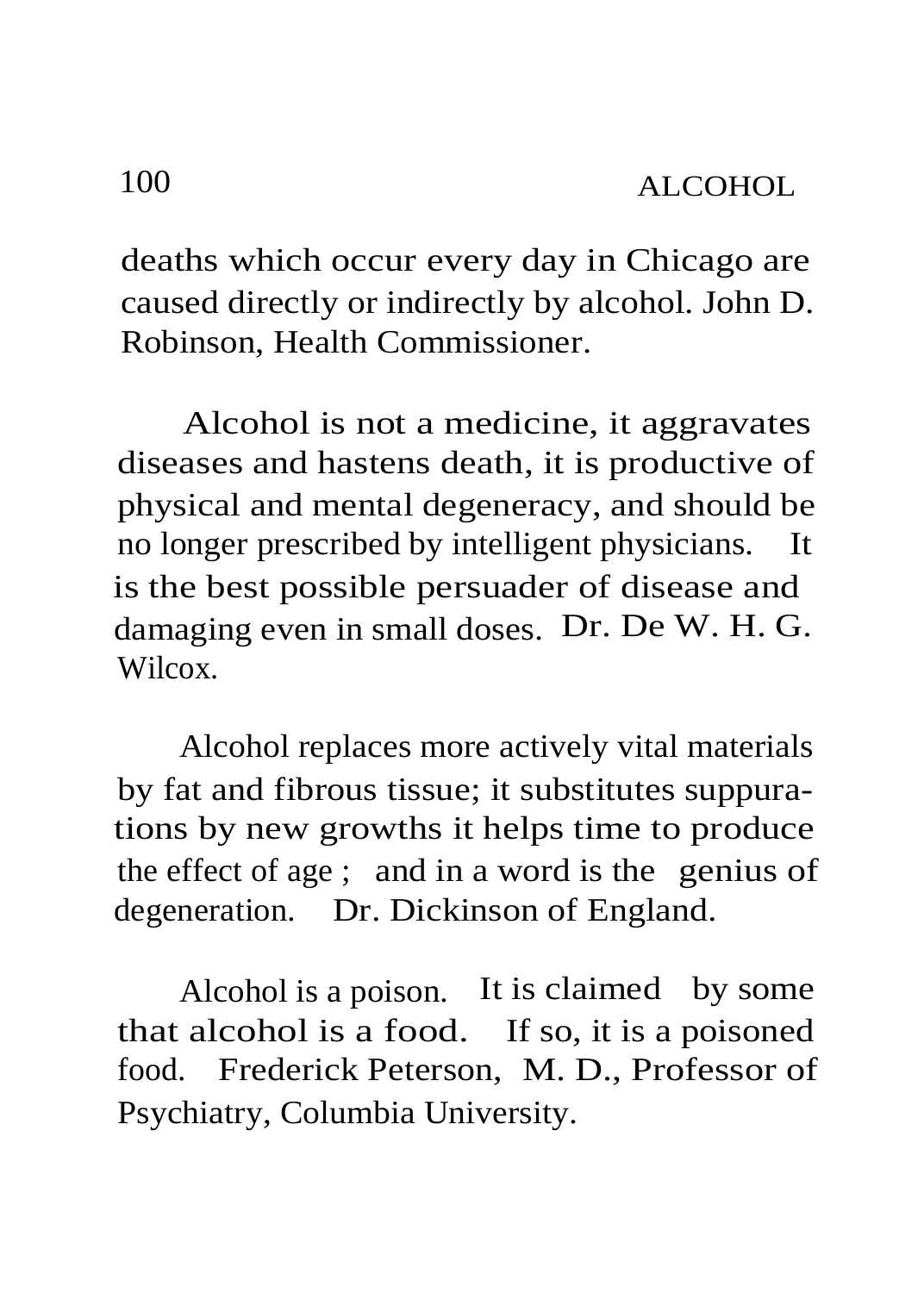## **EXTRACT FROM "LIFE AND HEALTH" MARCH 1969**

## Page No. 21

## **"ALCOHOL IS DANGEROUS"**

"Alcohol acts as a poison to the human system. The body tries to get rid of it as rapidly as possible. It serves no good purpose in the body." FRANCIS A SOPER, Listen, May, 1968."

You are right in indicting alcohol for its insidious wrongs to humanity. It is an old and shy offender and very much the "mocker", in medical practice that it has been pronounced in the Holy Writ. It exhausts the latent energy of the organism. Upon investigation I found 38 per cent of our male tubercular patients were excessive users of alcohol, 56 per cent were moderate users. From my study of the cases, <sup>I</sup> am led to believe that in a vast majority of these cases drink has been a large factor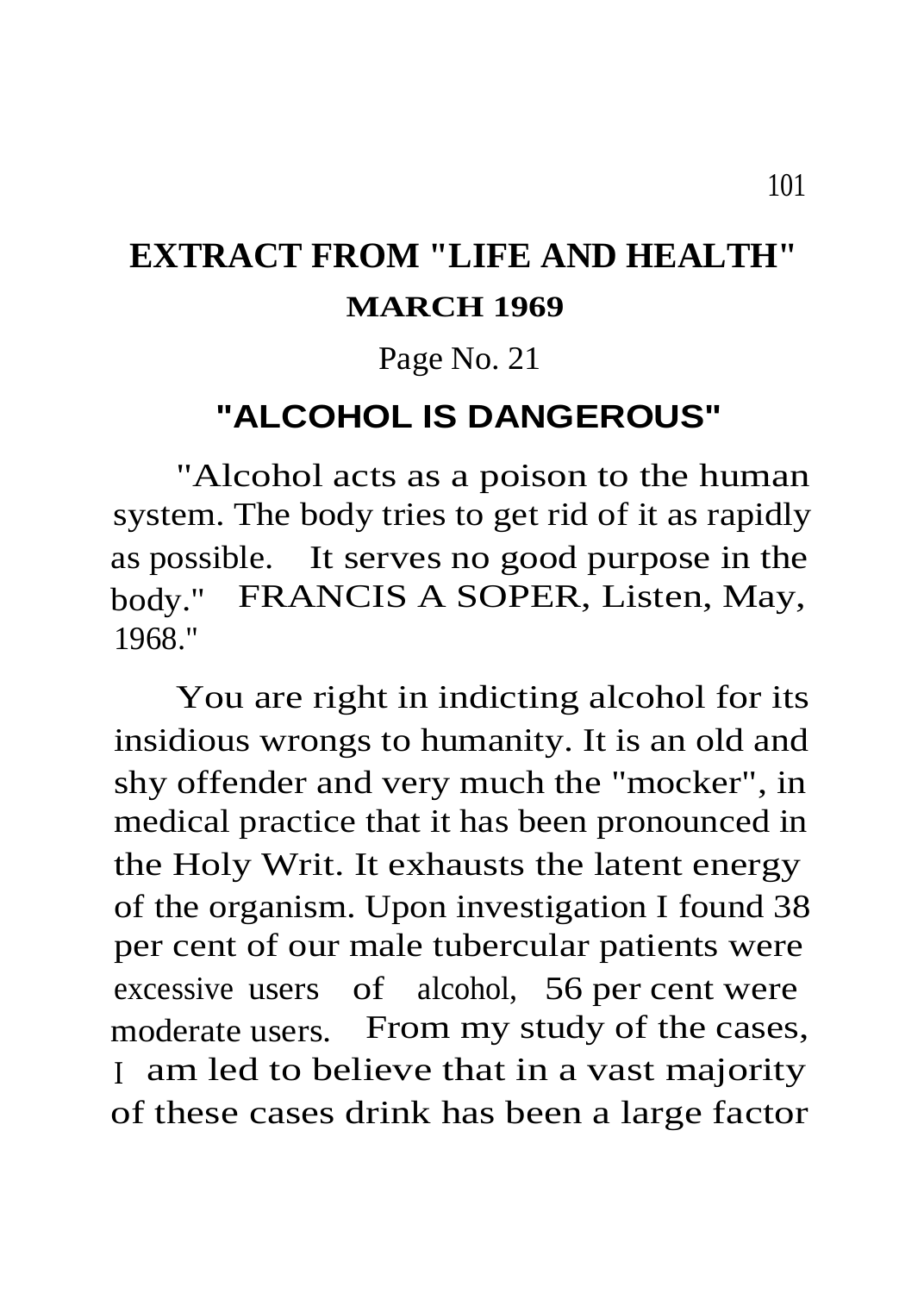in producing the disease, by exposure, lowering the vitality etc. O. C. Willhite, M. D., Superintendent of Cook County Hospital for Consumptives.

In tuberculosis there is a state of overstimulation of the circulatory system due to the toxins. The use of alcoholics simply makes the condition worse - H. J. Blankmeyer, M. D., Sanatorium Gabvels, New York.

That in view of the close connection between alcoholism and tuberculosis, this congress strongly emphasizes the importance of combining the fight against tuberculosis with the struggle against alcoholism. Resolution adopted by the International Congress on Tuberculosis, held in Paris, October 1905. Alcohol is the most potent factor in the production of crime, and I have never known of alcohol -Dr. J.T. Tilmore, Superintendent of the Ontario Reformatory.

Whisky and other forms of alcohol have caused more deaths after snake-bite than the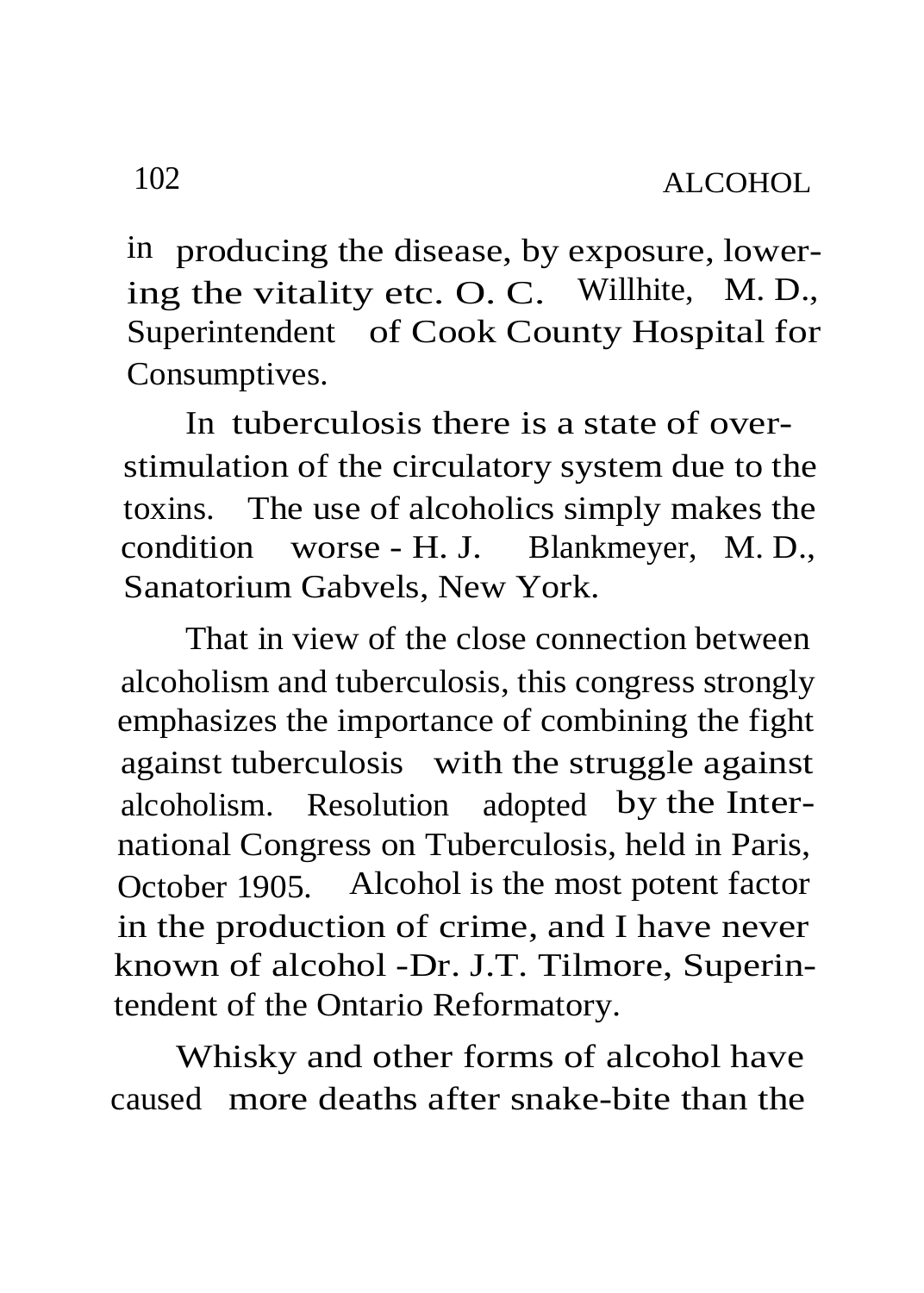venom of the Snake. Dr. L. K. Hirshbcrg of John Hopkins University.

The children of drinking fathers are very much more liable to tuberculosis. The results of my investigations are as follows; 149 occasional drinkers 8.7 per cent tuberculous children; 169 habitual drinkers-10.7 per cent tuberculous children ; 67 moderate drinkers - 16.4 per cent tuberculous children ; 60 confirmed drunkards - 21.7 per cent tuberculous children. Professor A. Von. Burge, Basil.

Whether we look to America, the West Indies, Egypt, India, Arabia or Persia, there is the same testimony that the health and discipline of soldiers are much better when they are not allowed or cannot get alcoholic liquors. Dr. Jame Ridge, Medical Officer of Health, Enfield England.

Spirits and poisons are synonymous terms.- Sir Astley Cooper, M.D.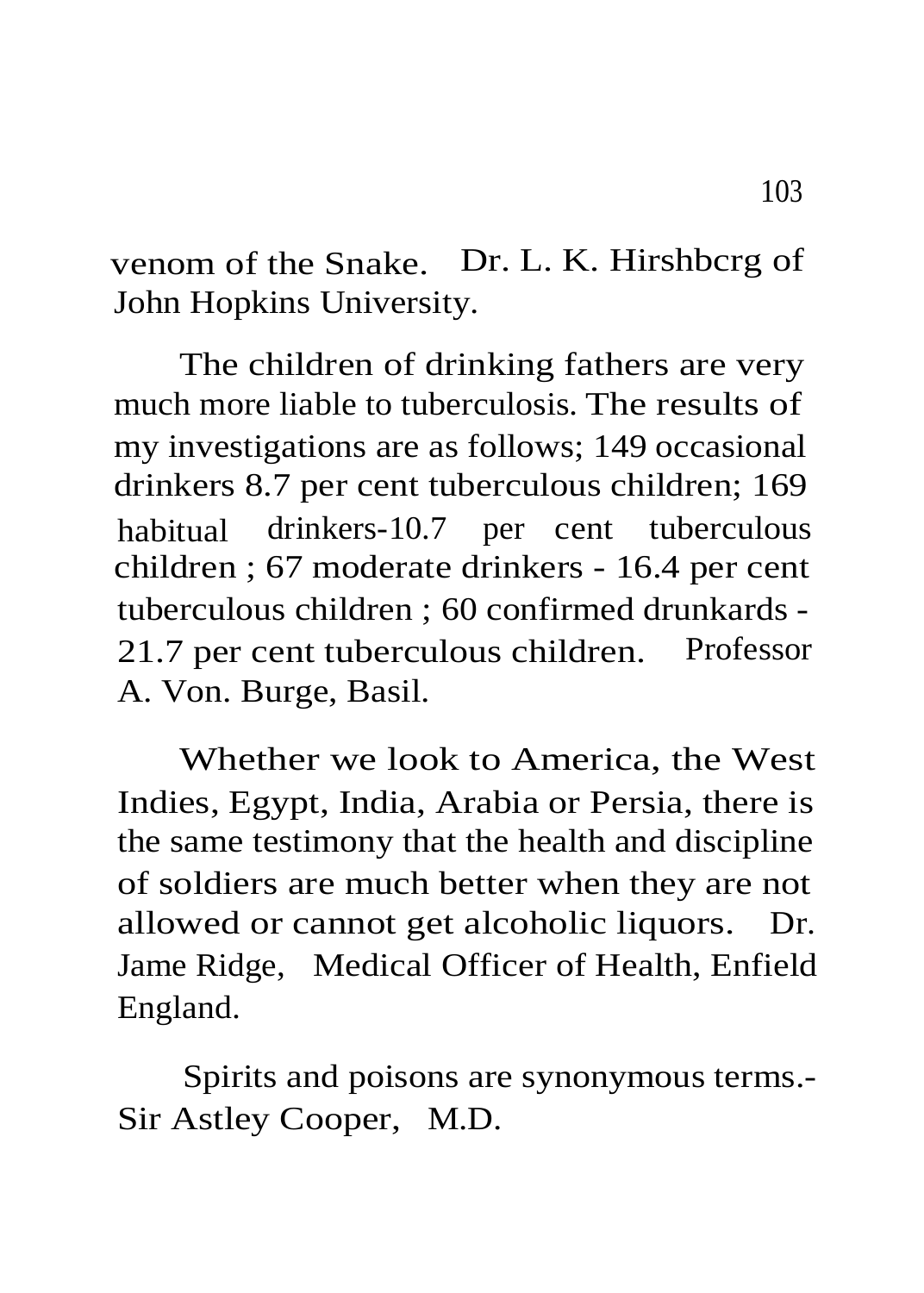Alcohol is the pathological fraud of frauds. Dr. Norman Kerr, England.

Alcohol is, under no conditions and in no amount beneficial to the healthy body. Professor Fick, Physiologist, Germany.

For every real drunkard there are fifty others suffering from the effects of alcohol. George Harley, M. D. England.

I dread the task of operating on a drinker Sir William Paget, M. D.

"Lobular pneumonia, Cardiac failure"-so runs the usual certificate, and the cause of the cardiac failure in ninety nine cases out of a hundred is alcohol.-Dr. A. A. Hill. On the use of alcohol, British Medical Journal. Alcohol causes the guards to sleep at their posts until man's enemy, disease, has gained its foot-hold.-S. G. Stewart, M. D. Kansas Medical College.

One fights shy of having to operate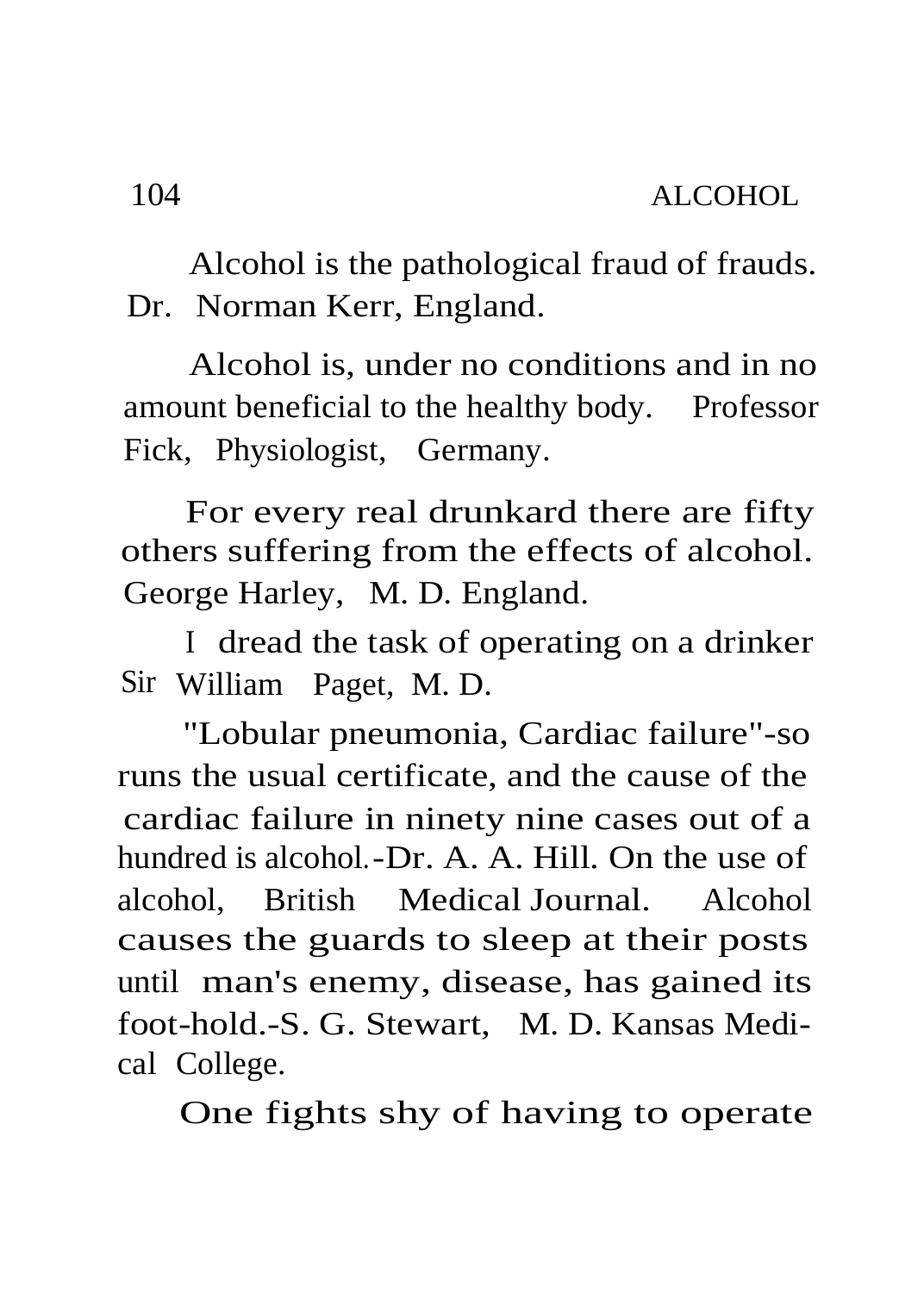upon patients who are alcoholic, because of the degeneration of their tissues - they do not heal well inspite of the asepticism of the present day. W. McAdam Hceles, M. S.

Trying to cure consumption with whisky is like trying to put out a fire with kerosene - John E. White, M. D., Medical Director, Nordrach Ranch, Sanatorium.

Besides its deleterious influence on the nervous system and other important parts of our body, alcohol has a harmful action on the phagocytes (white blood corpuscles), the agents of natural defence against infective microbes - Professor Metchnikoff, Pasteur Institute, Paris.

Alcohol is one of the chief curtailers of life. The man of twenty who drinks has a probable life of fifteen years before him, the abstai ner one of forty four years - Professor Lowbroso, Italy.

Alcohol perverts the moral nature, affects the judgment and impairs the memory, it,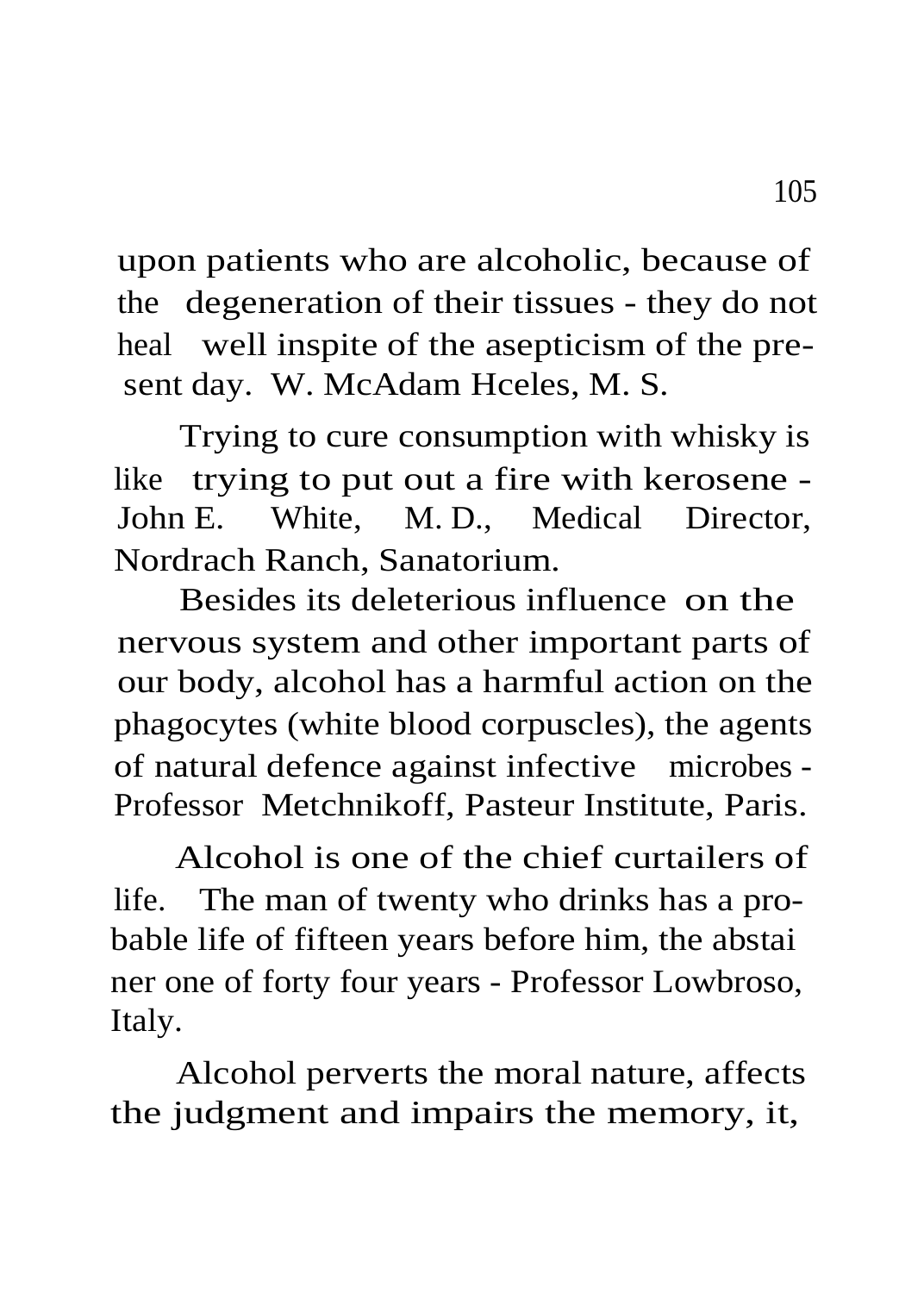moreover, especially affects the motor system and creates an enormous loss to the community through destroying the productiveness of the skilled craftsman -.Dr. Robert Jones.

In a few statements given above out of so many are set forth the expert opinions of some of the most eminent medical authorities of the world in regard to a most important problem of the human Society as affecting its physical health and all-round well being. Due to considerations of space many valuable comments from persons of great eminence have had to be omitted. the mere listing of their names would need several pages. Nor would such an exhaustive list serve any useful prupose. Suffice it to say that not only the physicians, the surgeons and the professors of medical institutions in their individual capacity, have given their unequivocal verdict against this dreadful enemy of Society, but also in their collective voice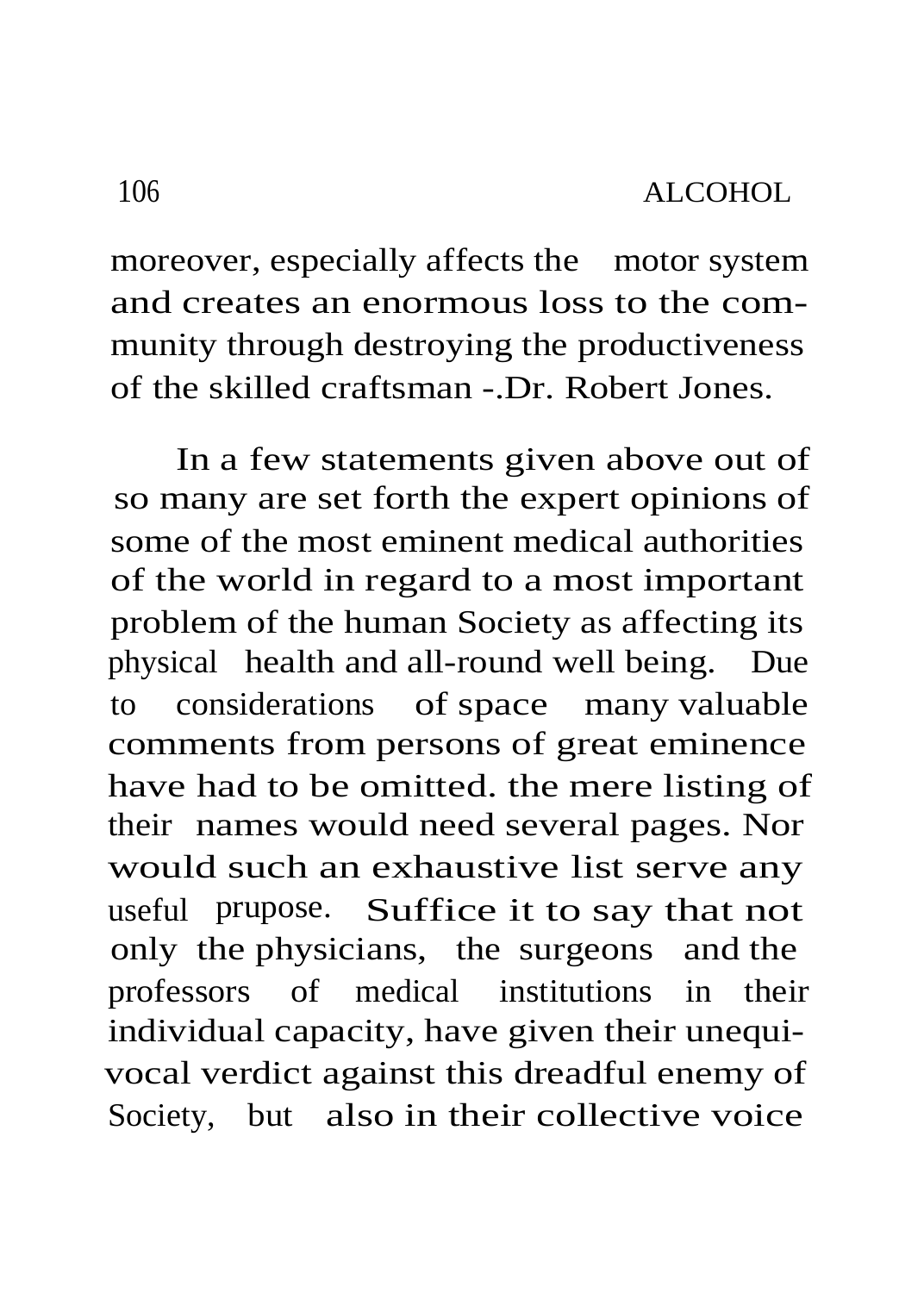through the mouth-piece of their organized associations all over the world they condemn its evils in no less emphatic terms. It would be tedious task to recount the resolutions of such associations in the space available here. Yet a few such warnings from highly outstanding expert bodies do bear mention, to bring out the collective views of the medical professor. The Neurologists in session at Chicago thus delivered themselves on this problem. Whereas, in the opinion of the Neurologists of the United States in convention assembled, it has been definitely established that alcohol when taken into the system acts as a definite poison to the brain and other tissues and, whereas, the effects of this poison are directly or indirectly responsible for a large proportion of the insane, epileptic, feeble-minded and other forms of mental, moral and physical degeneracy; and whereas, many hospitals for the insane and other public institutions are now compelled to admit and care for a multi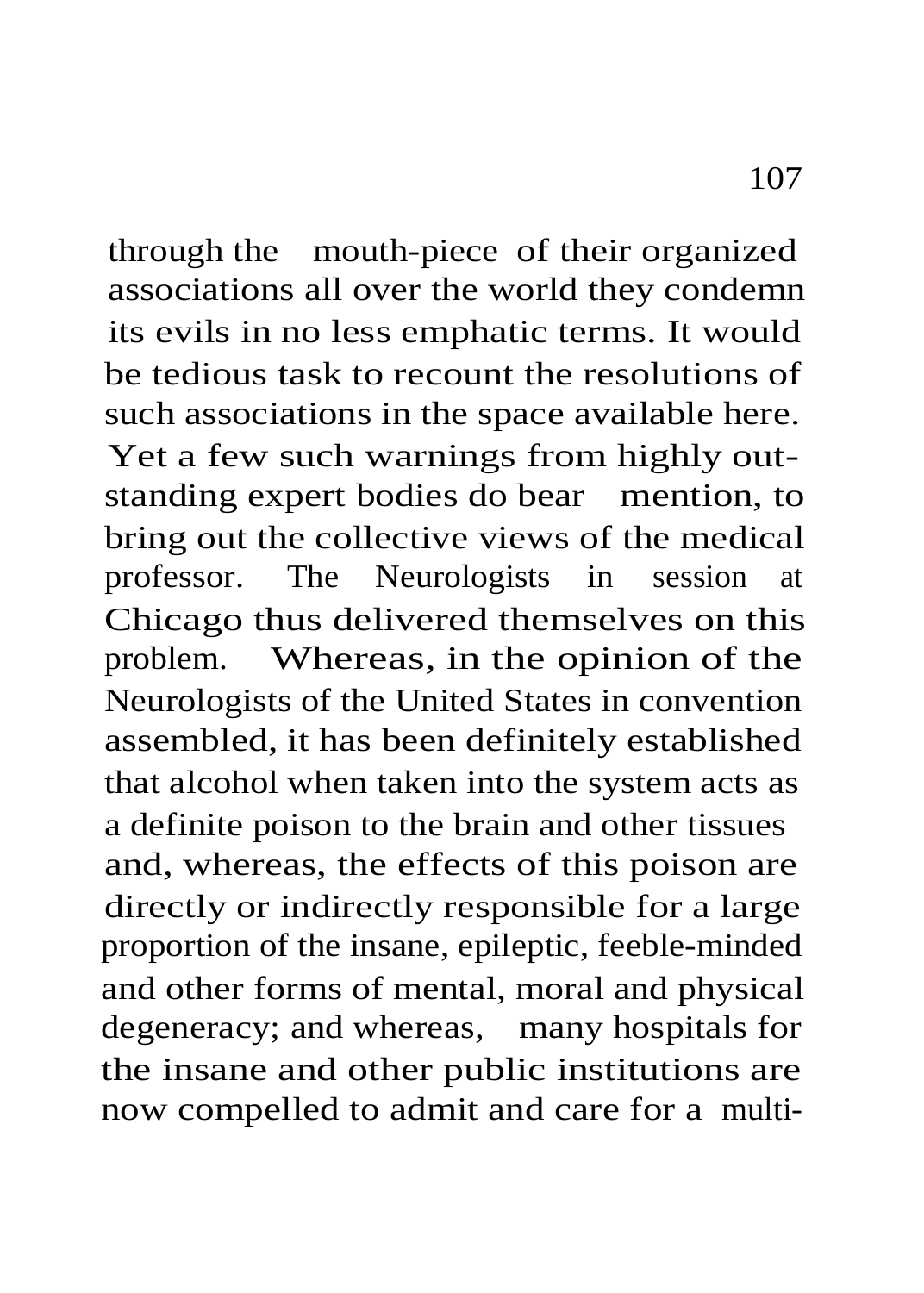tude of inebriates ; and, whereas, many states have already established separate colonies for the treatment and re-education of such inebriates with great benefit to ,the individuals and to the Common-wealths ; therefore be it.

Resolved, that we unqualifiedly condemn the use of alcoholic beverages.

Resolved that we recommend the general establishment by all the States and Territories of special colonies of hospitals for the care of the inebriates; and

Resolved that organized medicine should initiate and carry on a systematic, persistent propaganda for the education of the public regarding the deleterious effects of alcohol;

The West Virginia State Medical Association thus expresses its views : Whereas the study of alcohol from a scientific stand-point has demons trated that its action is deceptive and that it does not have the medical properties that were once claimed for it; now therefore be it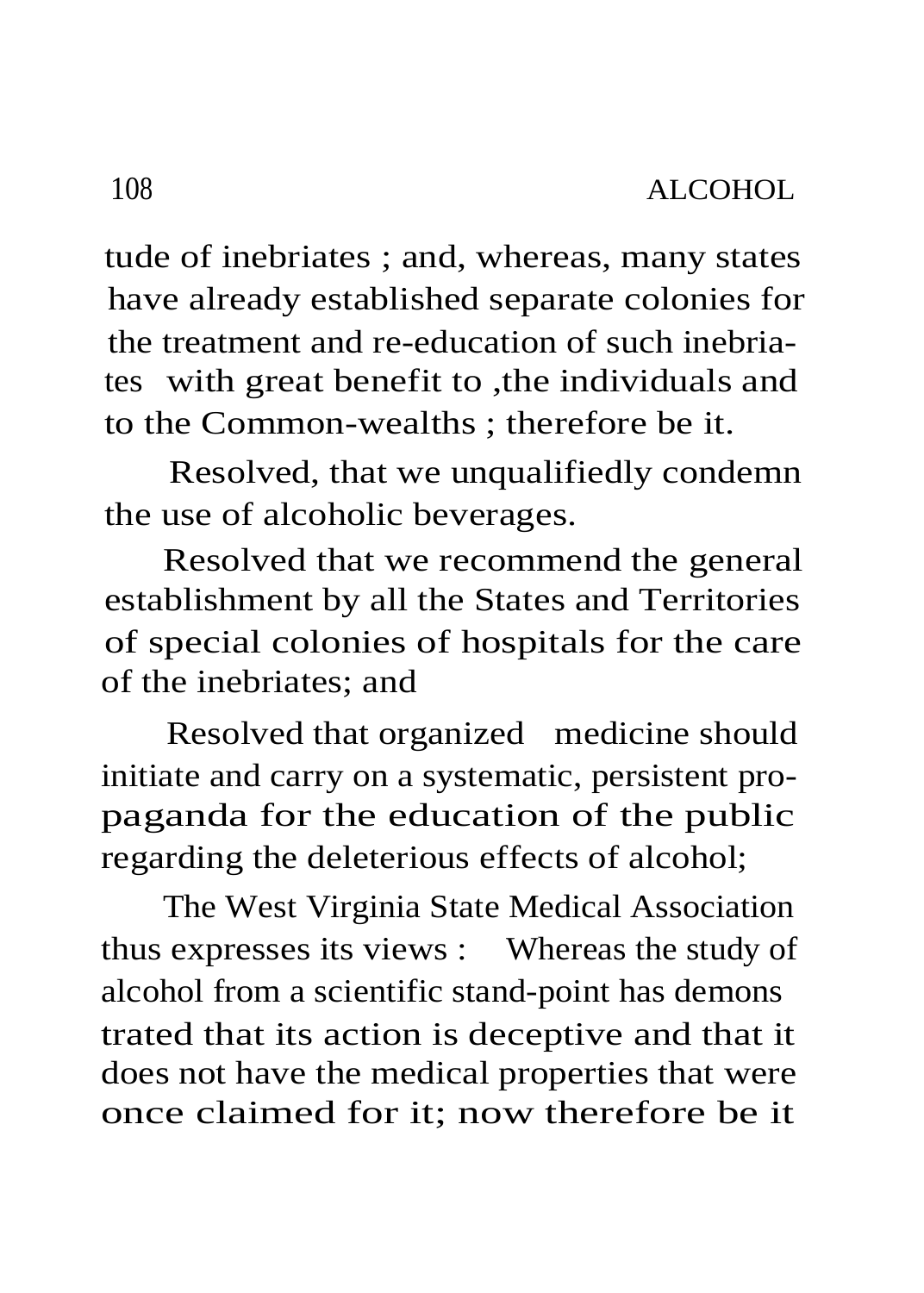Resolved by the West Virginia State Medical Association that we deplore the fact that our profession has been quoted so long as claiming for its virtues which it does not possess and that we earnestly pledge ourselves to discourage the use of it, both in and out of the sick room.

The Medical Society of the state of North Corolina, Resolved that it will use its best efforts to discourage the use of aocohol in any form.

Resolved second it is the sense of this Society that any member of the profession who does promiscuous or unnecessary prescribing of alcohol either to patients or to nonpatients is violating one of the principles of our profession and is deserving of censure.

Whereas it is one of the chief contributing factors to poverty, misery and CRIME.

The American Nurses Association in their convention adopted the following resolution: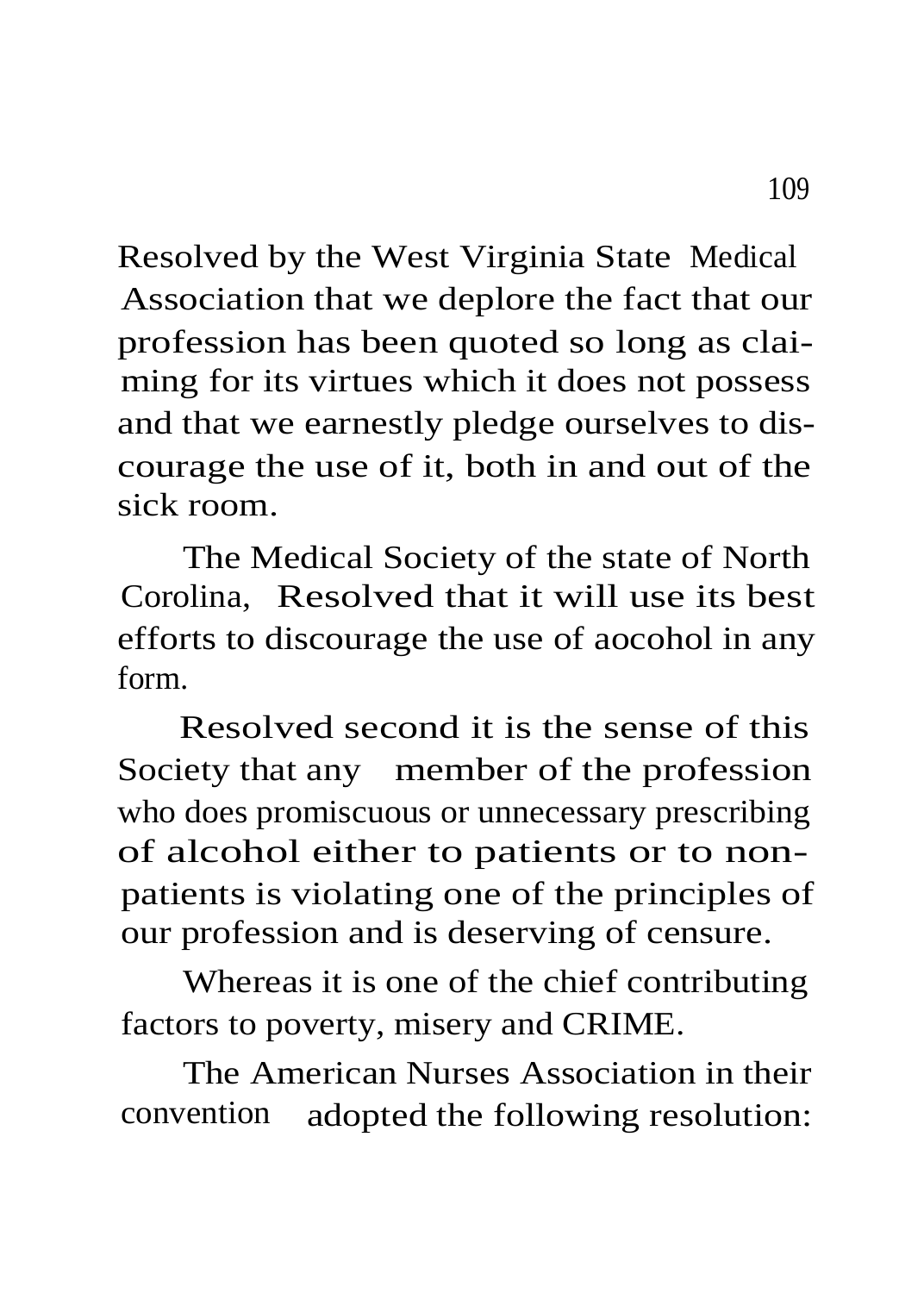The American Nurses Association believe, that akohol lessens vital RESISTANCE? FOS-TERS poverty and all the diseases that come from poverty, hindering the progress of the community;

The pronouncement of the Life Extension Institute of America consisting of ninety four of the most eminent Americans, including profes sors from the leading universities, the Surgeon General of the United States Army and distinguished physiologists of Medical Faculties.

Faculties:- is worthy of the deepest consideration vis-a-vis the problem of alcoholism. It runs as follows

"Experimental laboratory work has kept pace with Statistical investigation and the knowledge gained from the laboratory, not only in experiment on animals but on man himself, shows that a higher death rate among alcohol users is what we would naturally expect to find in the light of what we know regarding its effects on the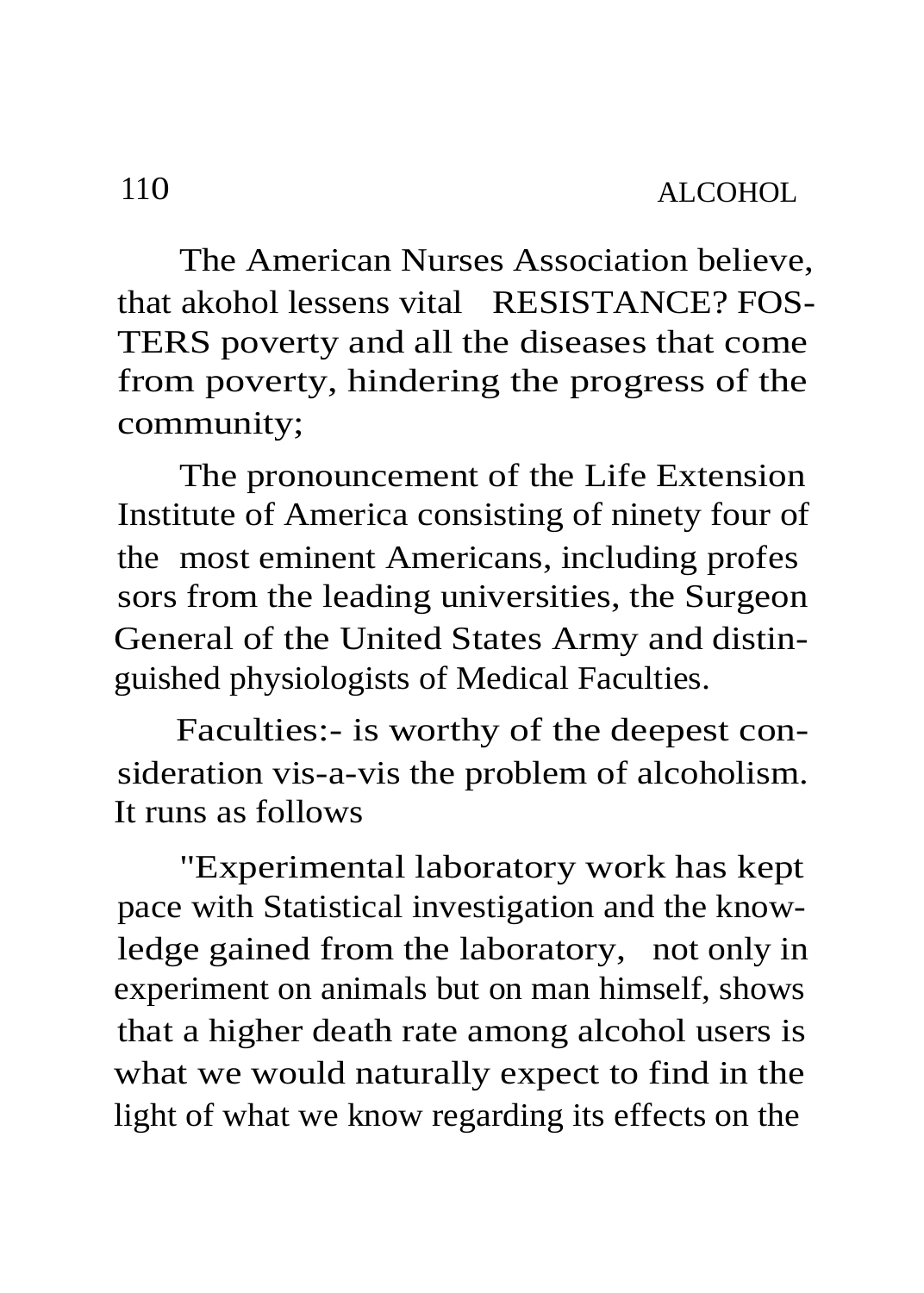body. Oae half to one quart of bear is sufficient to distinctly impair memory, lower intellectual power and retard simple mental processes, such as the addition of simple figures. The narcotic or deadening influence is first exerted on the higher reasoning powers thet control conduct, so that the lower activities of the mind and nervous system are for a time released. The every-day well-poised, self-controlled man goes to sleep, as it were, and the primitive man temporarily wakes up. Eventually the nervous system is narcotized and the drinker becomes sleepy. Muscular efficiency is at first increased a little and then lowered, the total effect being a loss of working power. Alcohol is a handicap for the nation at war. It is a handicap for an individual in the struggle for existence. This is not the judgement of scientists alone, nor of weak and faddists, out of the big-brained,

strong-fibered men upon whom has fallen the tremendous :burden of guiding great nations through the greatest crisis of history."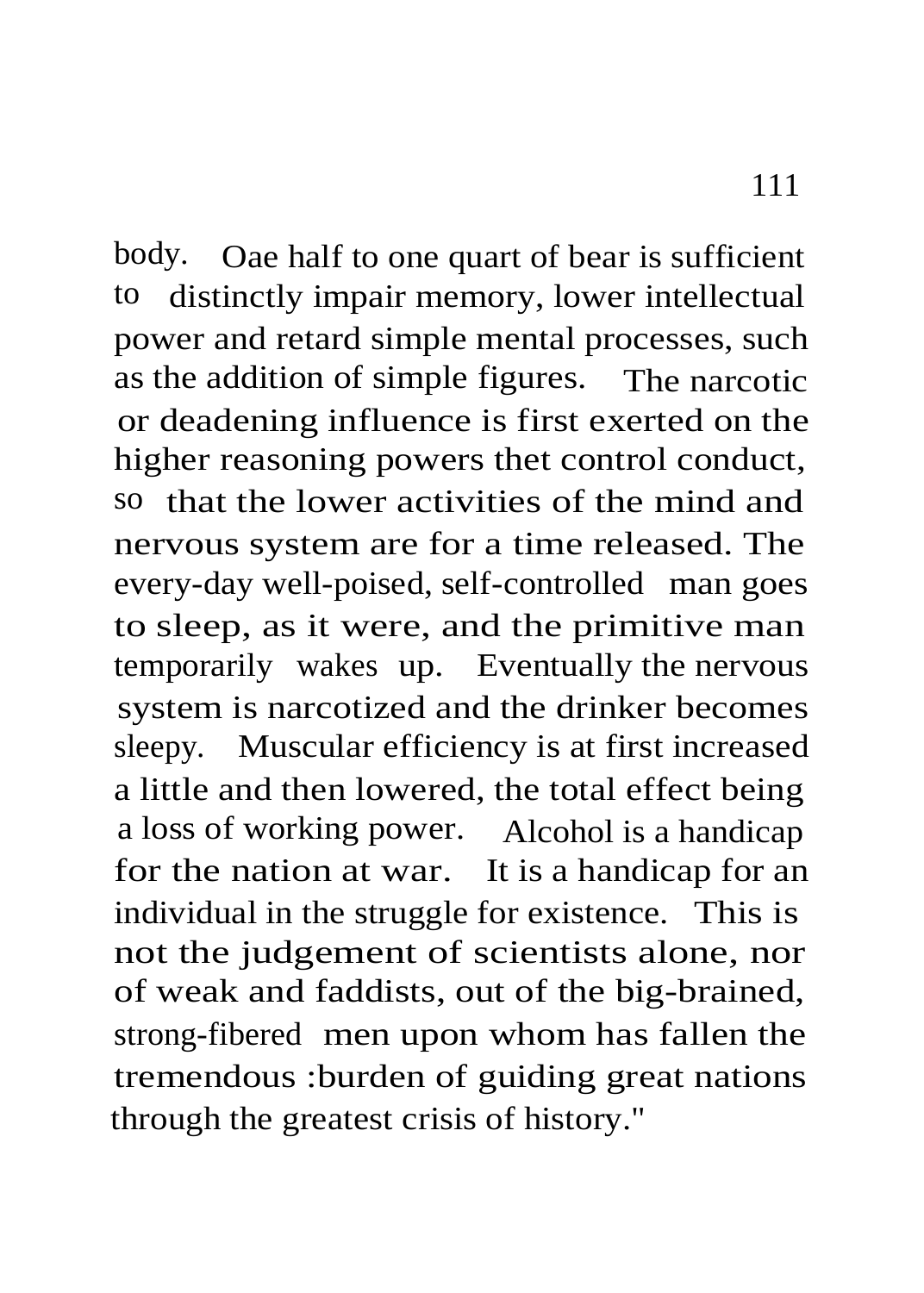## **IS ALCOHOL A MEDICINE?**

Whereas, it is the unanimous opinion of the Council on Health and Public Instruction of the A.M.A. that alcohol has no drug value, either as a stimulant, as - a tonic, or as a therapeutic agent, and that it has no food value; and WHEREAS, its use as a beverage or as a therapeutic agent is detrimental rather than beneficial to the individual. Therefore, be it resolved that the House of Delegates of the A.M.A. declares it as opposed to the use of alcohol by individuals either as a medicine or as a beverage, and be it further resolved that its use in medicine is permissible only in the preparatlon and preservation of Pharmaceutical products. (Resolution passed by House of Delegates of American Medical Association 1917).

### GOPSEL ADVOCATE SAYS:

Statistics show that ten thousand people are killed by liquor and one is killed by a mad dog;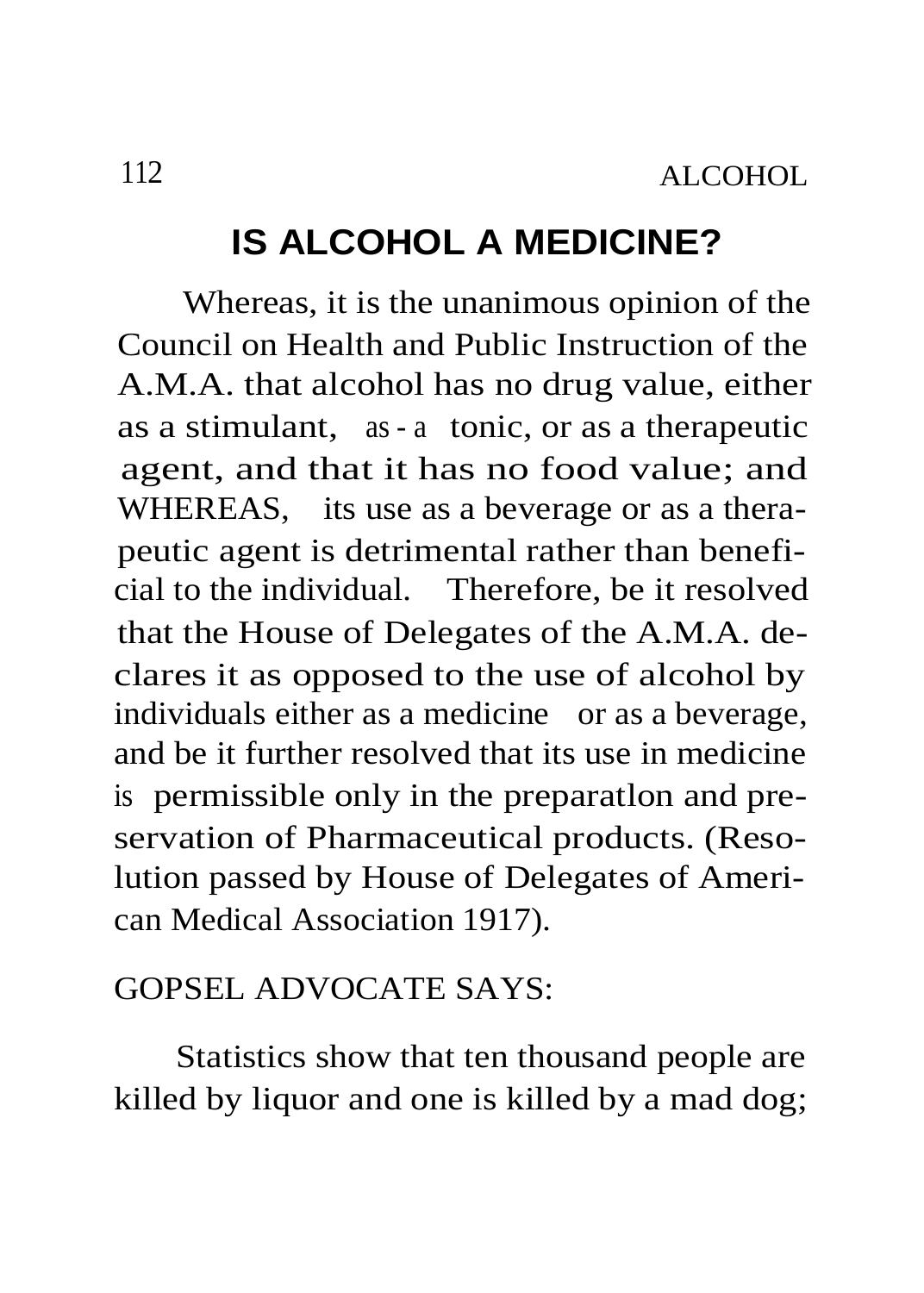yet we shoot the dog and license the liquor What sense is there in this?

# (REPUBLIC OF SOUTH AFRICA) MR. R.B. DURRANT SAYS:

If drink is an evil thing, let us prohibit it to all races in this country.

### JAPANESE PROVERB:

First the man takes a drink, then the drink takes the man.

#### DR. CHARLES RICHET OF PARIS SAYS.

This (alcohol) poison is a recognised poison. We all know this. The noxious effects of alcohol are as obvious as the, light of moon day sun. It is common knowledge that it is a poison, and yet people persist in poisoning themselves.

#### MR. W. JAY SAYS:

The curse of intoxication. Drunkenness takes away the man, and leaves only the brute; it dethrones reason from its seat, stupefies conscience; ruins health, wastes property, covers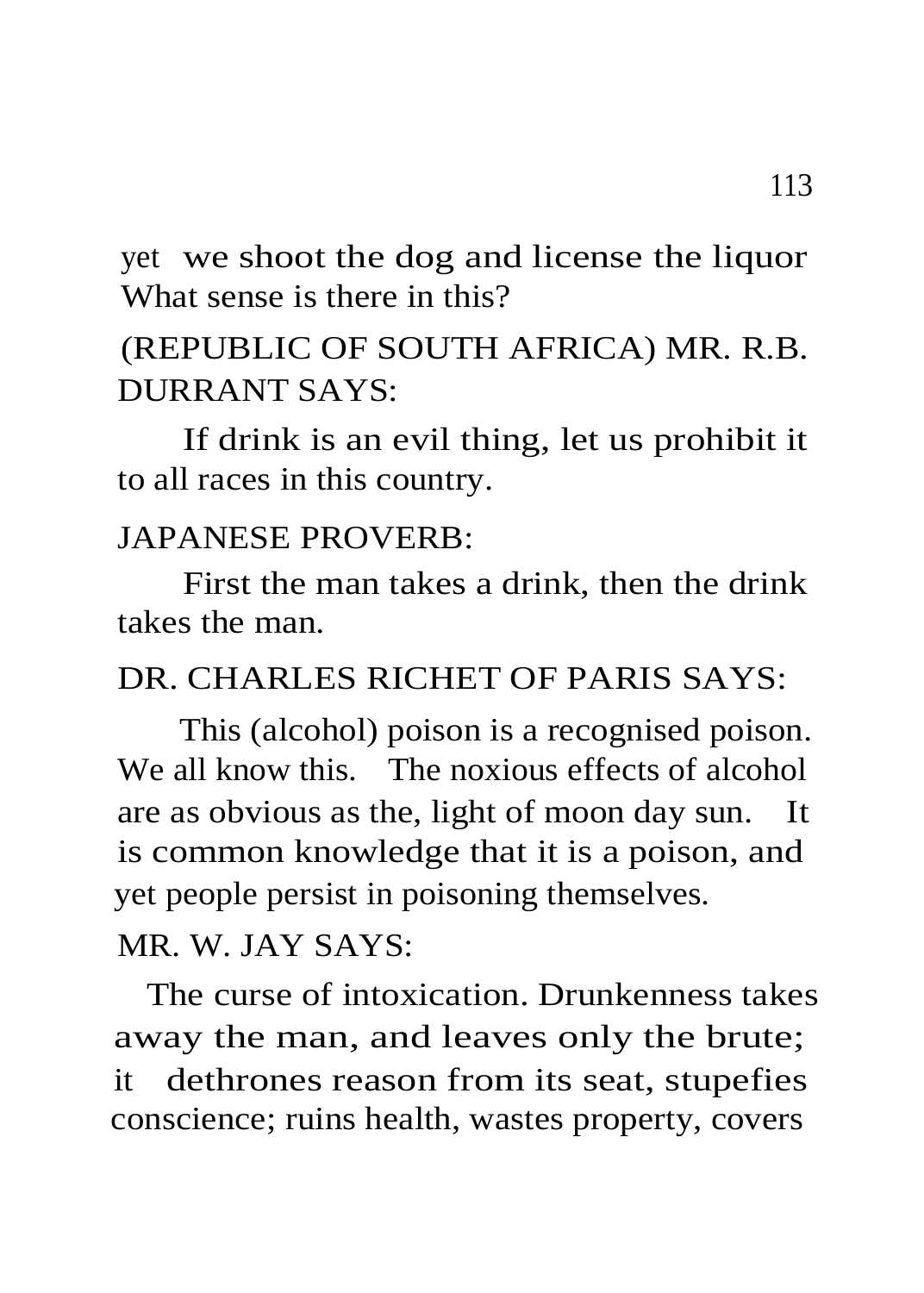the wretch with rags; reduces wife and children to want and beggary, and gives such power to appetite that physically as well as normally, it is next to impossible to cure it.

# SIR ALFRED PEARCE COULD, K.C.V.O., M.S., F.R.C.S. SAYS:

Alcohol lessens man's power of physical endurance, delays recovery from fatigue, increases the ill-affect of great heat or cold, blunts the senses, retards nerve response, diminishes selfcontrol, blurs the judgement.

#### PROFESSOR A TOYNBES SAYS:

This spirit (of Islam) may be expected to manifest itself in many practical ways and one of these manifestations might be liberation from alcohol which was inspited by religious conviction and which was, therefore, able to accomplish what could never be enforced by external sanction of an alien law.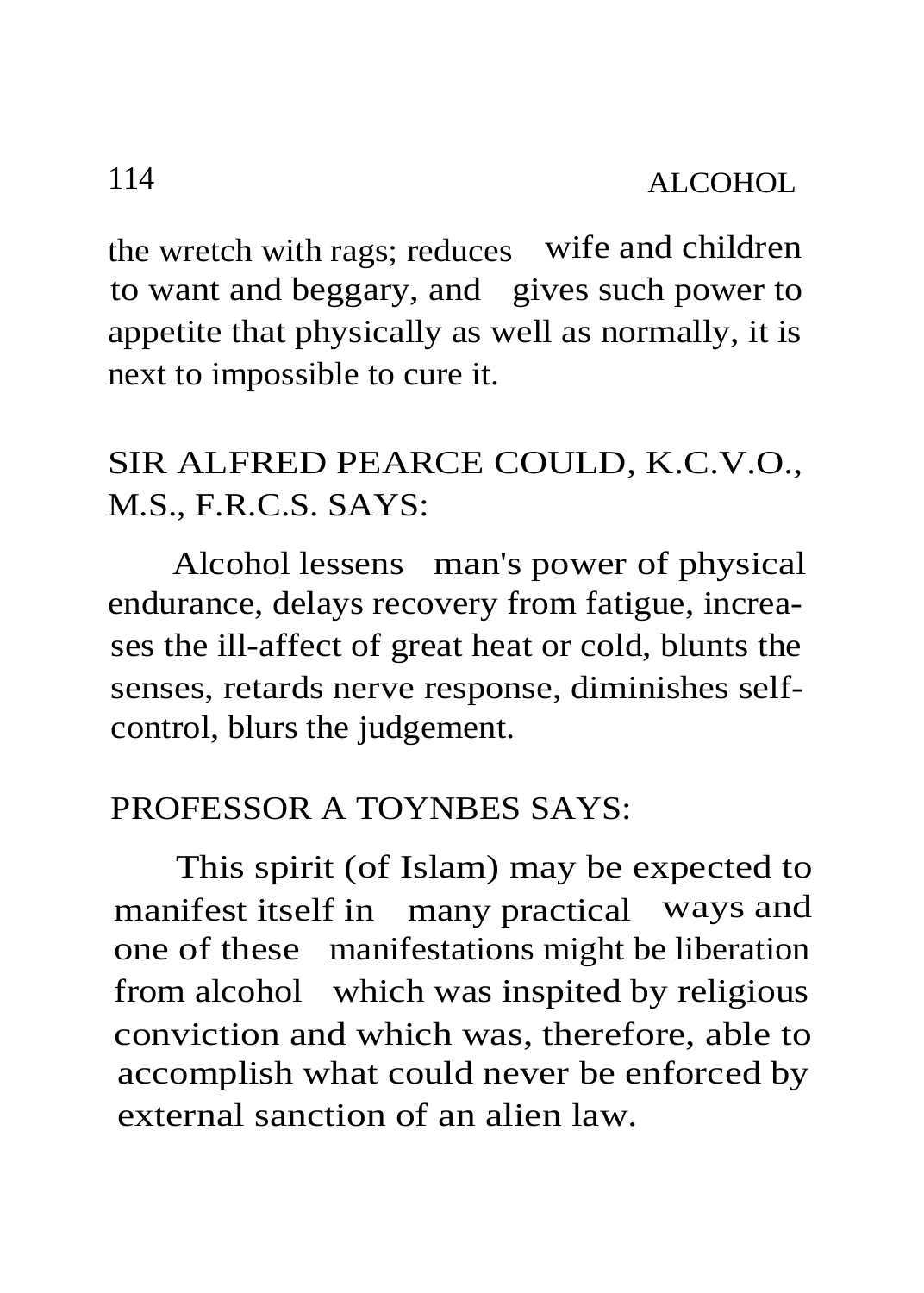### DR. CHARLES RICHET OF PARIS SAYS:

Kings, Parliaments, Academies, Ministers, all those who claim to lead the masses, though well aware that alcohol degrades the people, do nothing to prevent this degradation. This is not merely stupid but shameful.

# **DRINKING**

### BISHOP CARPENTER SAYS:

It (Islam) has set an example of sobriety to the world and has shielded its followers from the drink plague which destroys the strength of the nations.

#### GLADSTONE SAYS:

# THE COMBINED HARM OF THE THREE GREAT SCOURGES - WAR, FAMINE AND PESTILENCE - IS NOT AS TERRIBLE AS THAT OF WINE DRINKING.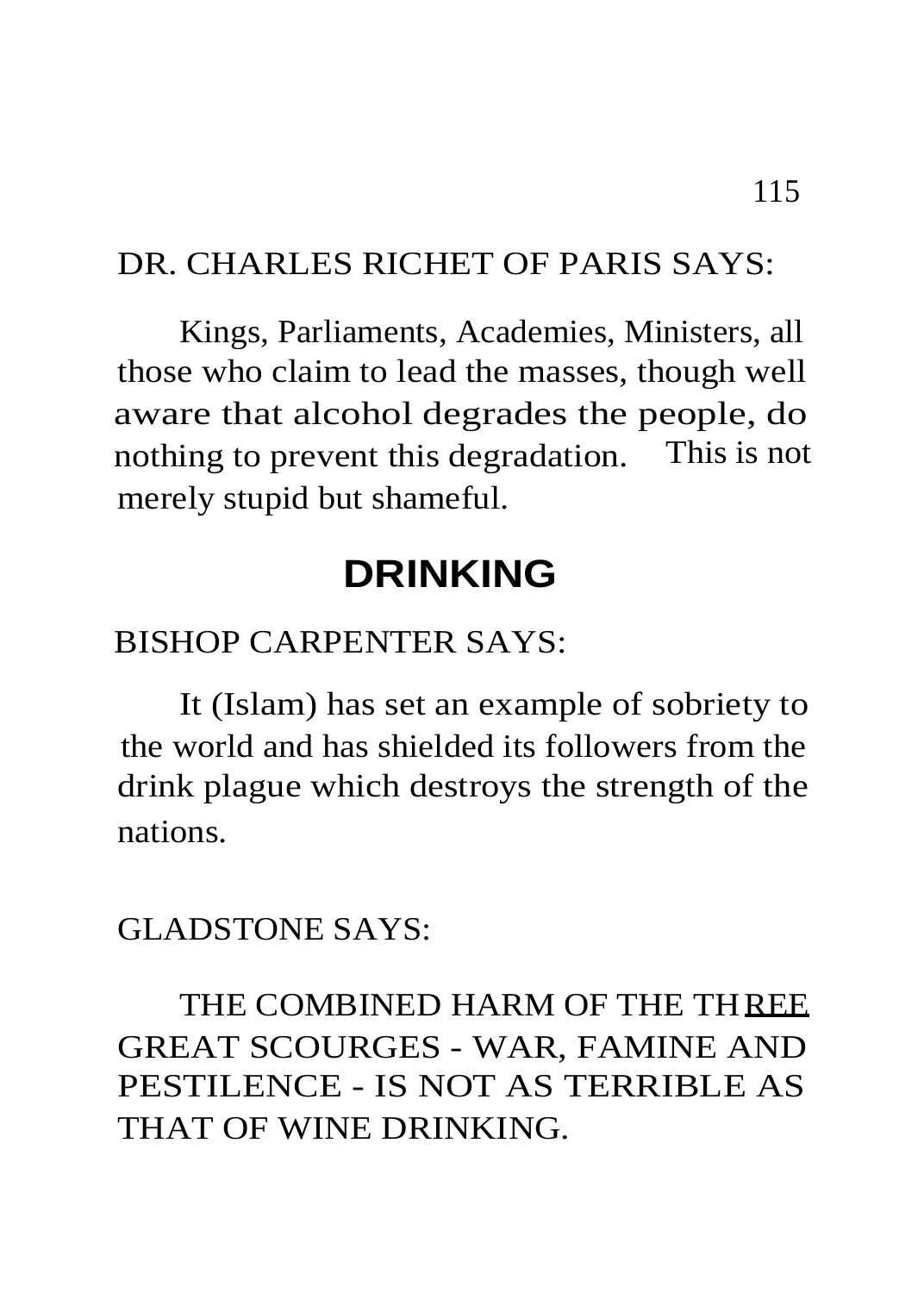### DAVID M. KAY SAYS:

The success of Islam in persuading its adherents to abstain from the use of wine is a notable achievement.

EVENING STANDARD (Special Correspondent)

Alcohol has none of the vitamins or minerrals necessary for good health.

#### SIR WILLIAM WILEOX, M.D. SAYS:

Alcohol poisons the vital cells of the body, acts directly upon the nervous system and the brain, impairing one's higher faculties, judgement, conception and control long before the least symptoms of drunkenness appear.

### DR. CHARLES RICHET OF PARIS SAYS:

It is the drunkards who fill our hospitals and lunatic asylums.

By devising this un-natural product (alcohol) unknown to animals, man has increased his sorrows.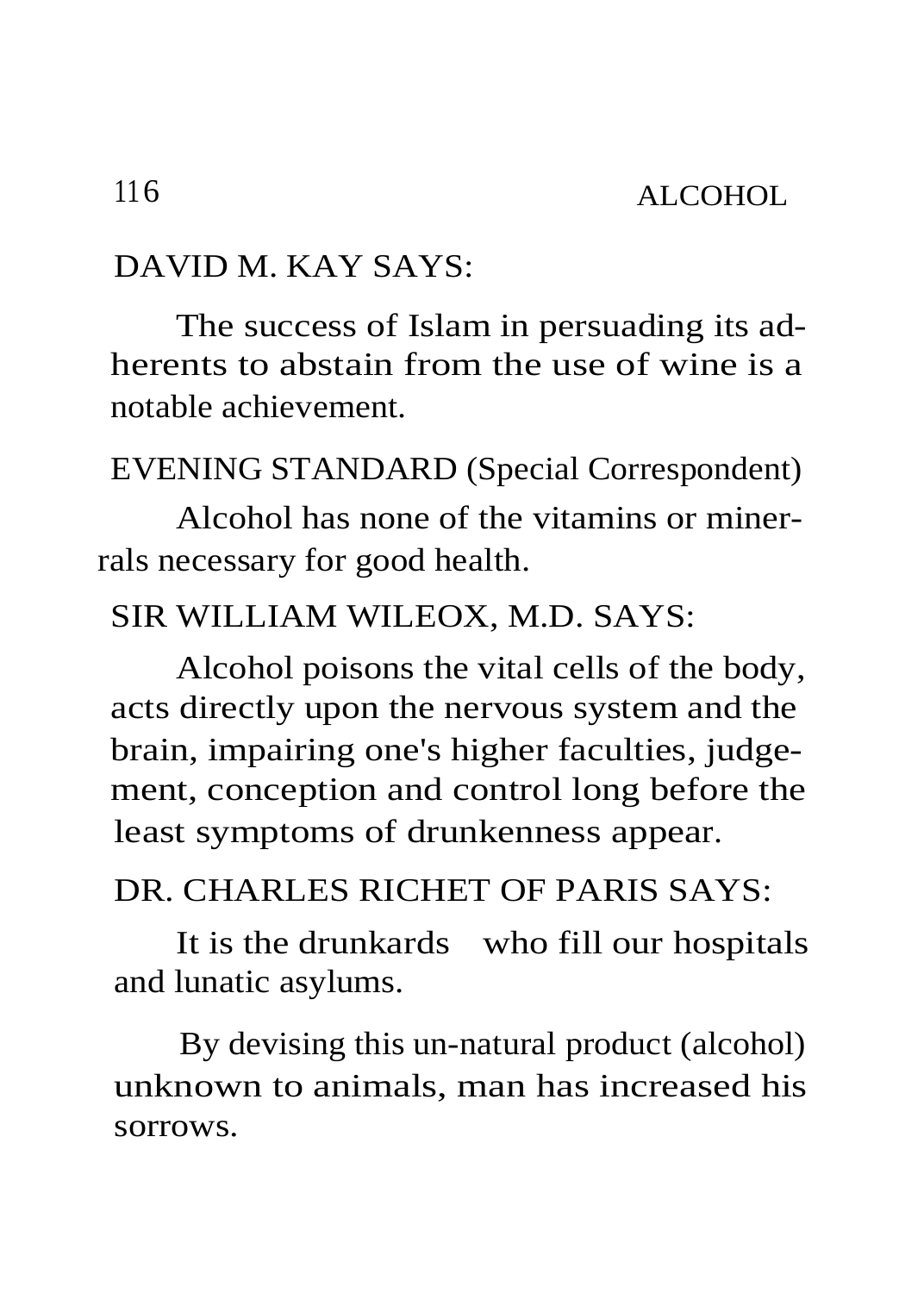## **EXTRACT FROM "LIFE AND HEALTH",** March 1969, Page 4

# EARLY DETECTION IS PROTECTION KNOWN THESE EARLY WARNING SIGNALS OF ALCOHOLISM

- 1, Difficult to get along with when drinking.
- 2. Drinks "because he is depressed".
- 3. Drinks "to calm his nerves".
- 4. Drinks until "dead drunk" at times.
- 5. Can't remember parts of some drinking episodes.
- 6. Hides liquor.
- 7. Lies about his drinking.
- 8- Neglects to eat when he is drinking.
- 9. Neglects his family when he is drinking.

# **ISLAM'S APPROACH TO THE PROBLEM OF DRINK**

**The first hint regarding the evil of drink was in a general command to the effect:** Say,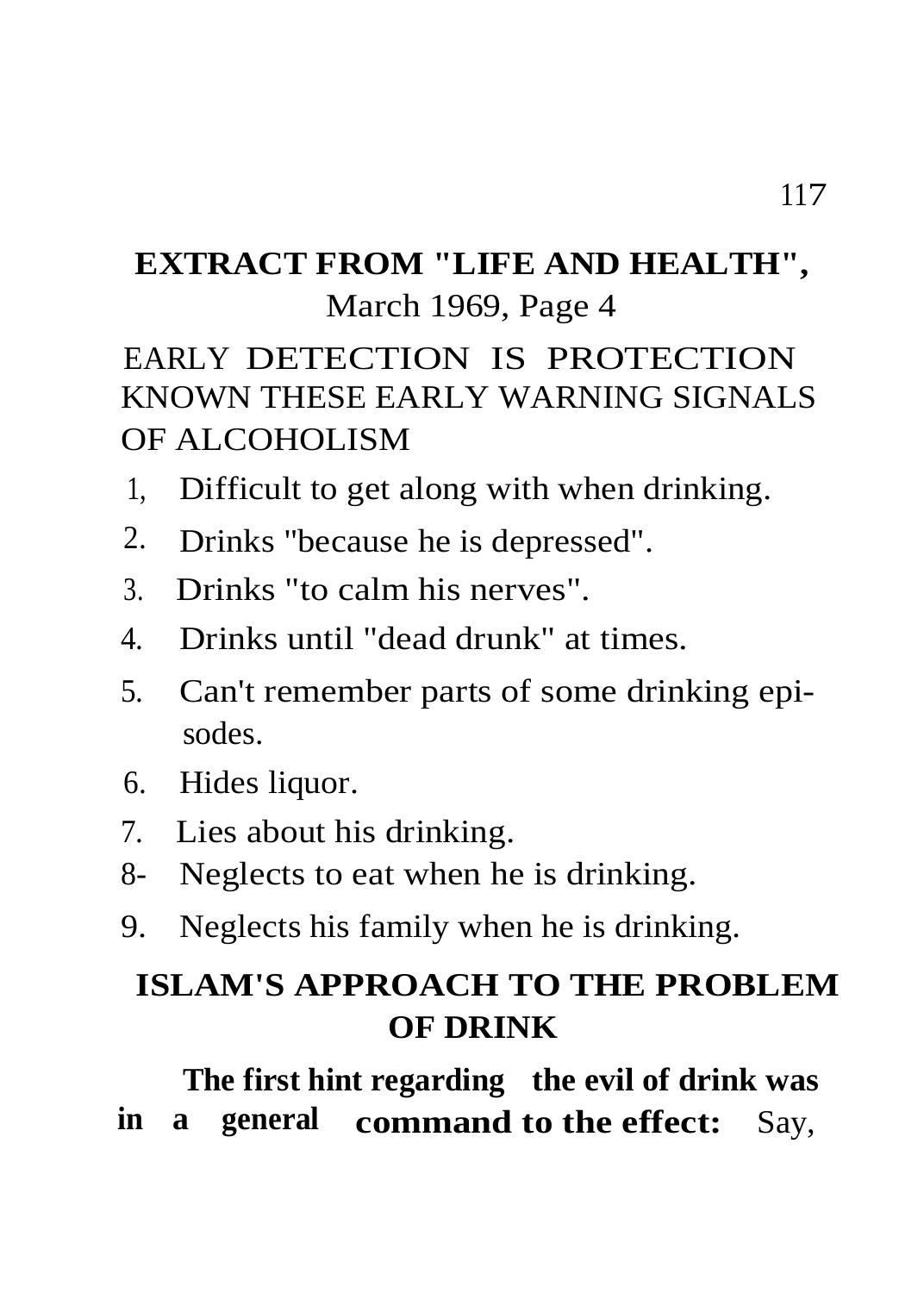"*Verily did prohibit my Lord shameful deedsthose apparent of them and those concealed, and sin and rebellion without* (any) *right, and that ye associate with Allah, for which hath not been sent down any authority and that ye say against Allah what ye know not* " (Al-Qaran 7/33)

This general command includes all kinds of indecencies and the scholars of exegesis, particularly take the word "them" sin to refer to drink.

This general command is made more explicit in verse No. 219 of the Chapter Al-Bagarah, which makes the positions vis-a-vis all kinds of intoxicants more clear. It is to the effect,

"*They ask thee, concerning wine and lots* (gambling and games of chance)*, say in both these is gaeat Sin, and also* (some) *profits for men, but their sin is greater than their profit* ". (Al-Qaran 2/215). Here we have a clear indication of the attitude of Islam, towards two of the vilest evils, which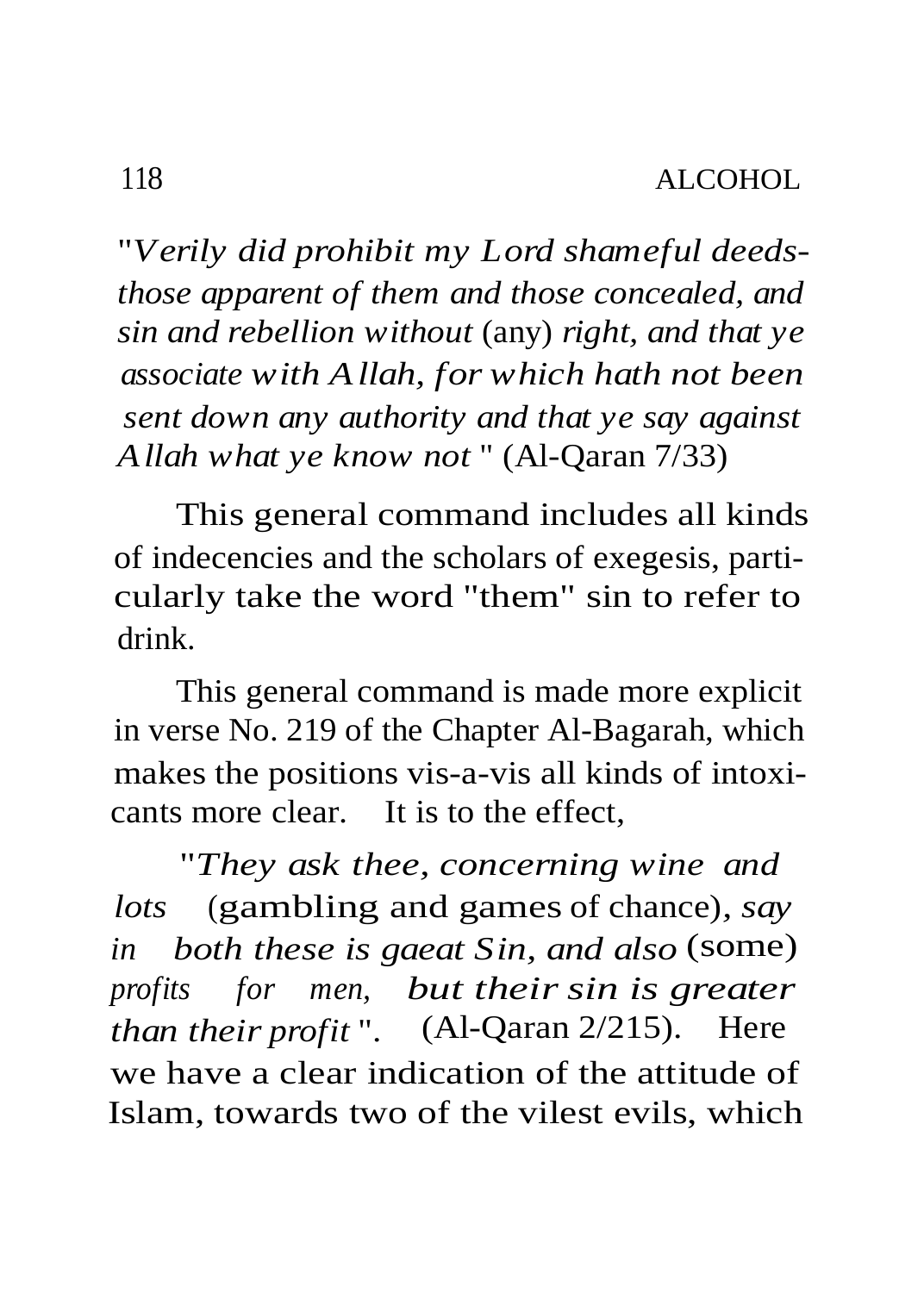corrupt human society, with the revelation of this verse, many of the believers gave up drinking, becoming fully conscious of the underlying force of the verse.

It has been related that in the absence of a categorical prohibition, the use of liquor in social gathering did not cease. In a certain assem bly it so happened that under the influence of drink, the prayers were conducted in an atmosphere lacking decorum and due reverence, whereupon the Divine Command was issued more categorically in regard to the use of drink at prayer times, to the following effect

"*O ye who believe! Approach not prayer when ye are intoxicated, until ye know* (well) *what ye say*." (Al-Qurau 4/43).

This command practically decided the attitude of Islam, and the believers began to expect the final categorical word of prohibition, which came in due course, in the following strain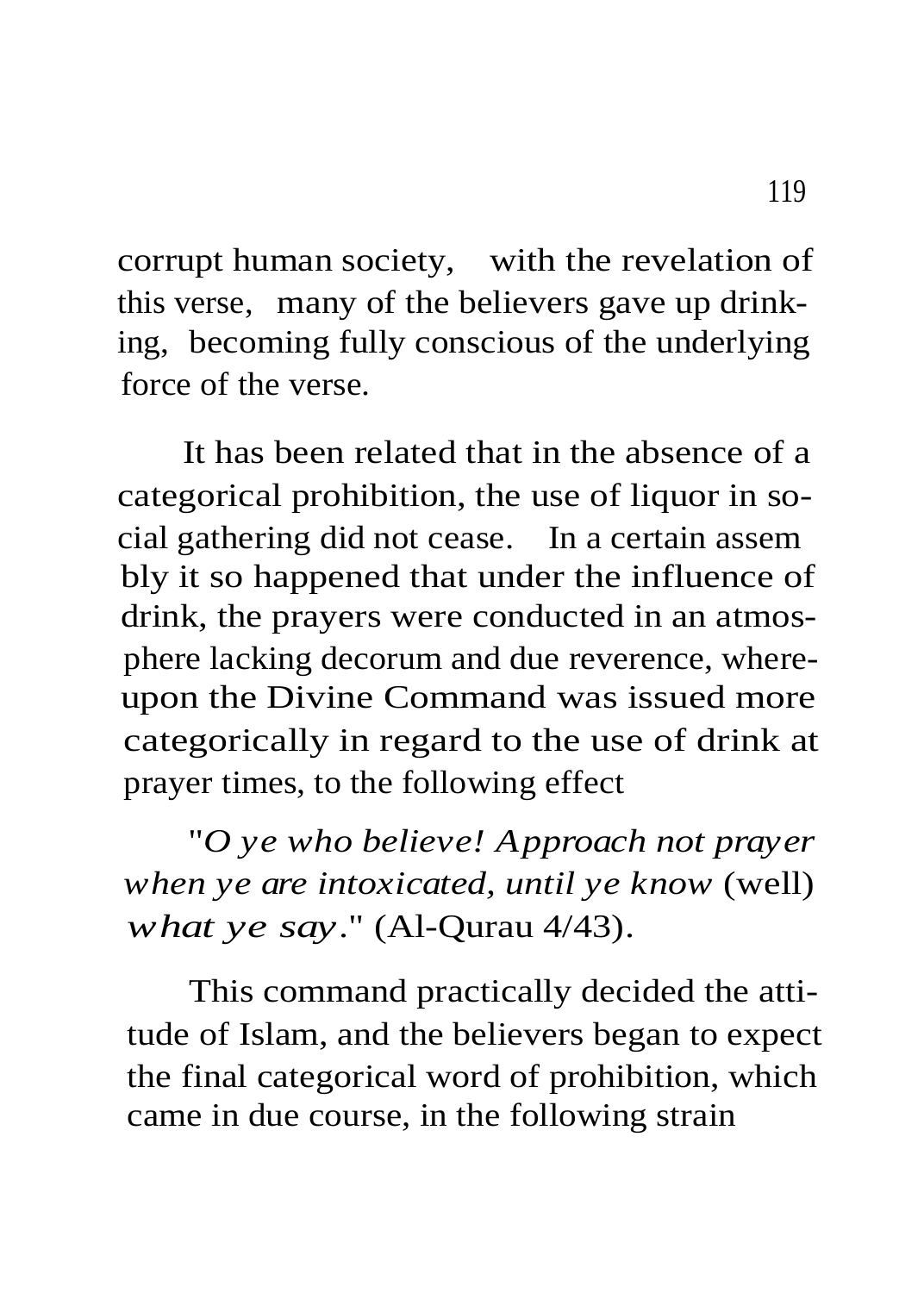"*O ye who believe! Intoxicants and games of chance*. (dedication of) *stones* (i.e., idols) *and* (divination by) *arrows, are only an abomination of Satan's handi-work, so be ye away from it, so that ye may be successful* (Al-Quran 5/93).

And with this finai verdict alcohol and other specified evils vanished from the Muslim Society, as by a magic wand, The announcement of the ban effectively sealed the fate of the evil. And how did Islam achieve its unique civilisation? This question baffles the modern social worker, who finds it hard to convince the victims to slow down to moderation in not only drinks but other obnoxious habits as well. It was a process of educating and gradually disciplining the minds of the votaries of Islam to generally submit to Divine dispensations unconditionally, without demur. They were taught and trained to see that the evanescent pleasures of the moment were of no weight as compared with higher happiness that comes of absolute sub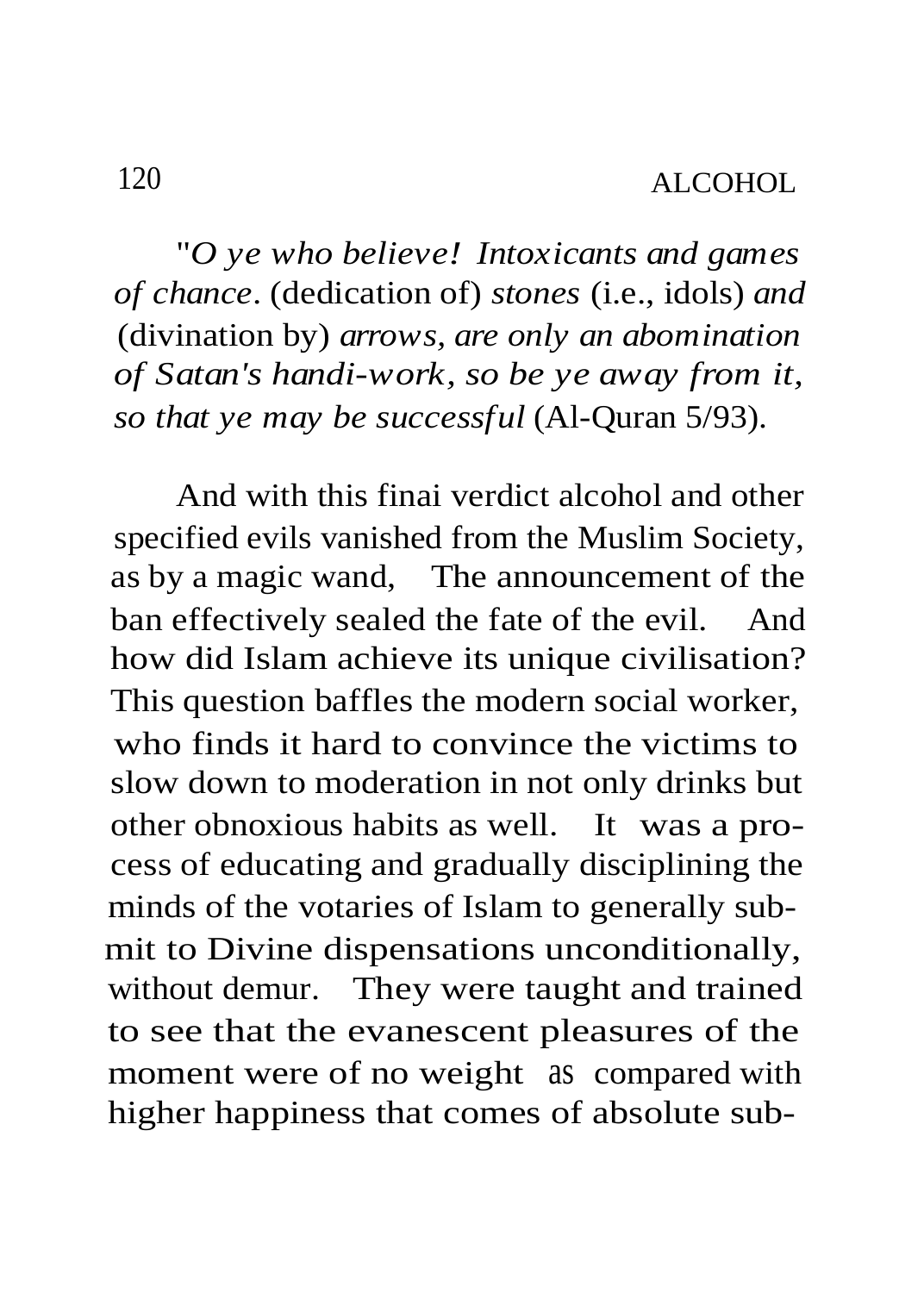mission to the commands of the Almighty Allah. With this mental equipment they could stand any incitement of the devil, including the invit<sup>i</sup> ng pleasures of self-forgetfulness in drink.

They were disciplined in the fundamentals of healthful living, as directly flowing from obedience to Divine Laws, which to them were the source of pure good in this and the other life. This attitude on their part engendered a spirit of self control under all circumstances. They needed no persuasion or threats to refrain from or to undertake any activity demanded of them. The simple command or prohibition issuing from Divine Authority was their motive for action. Of course consequences followed that yielded them unexampled bliss in the present and of perfect hope for the future. Reality was unfolded to them in all irridescent magnificence, with an inviolable message of everlasting good. How could they. then, be enamoured of the fleeting satisfaction of drink. They were freed of all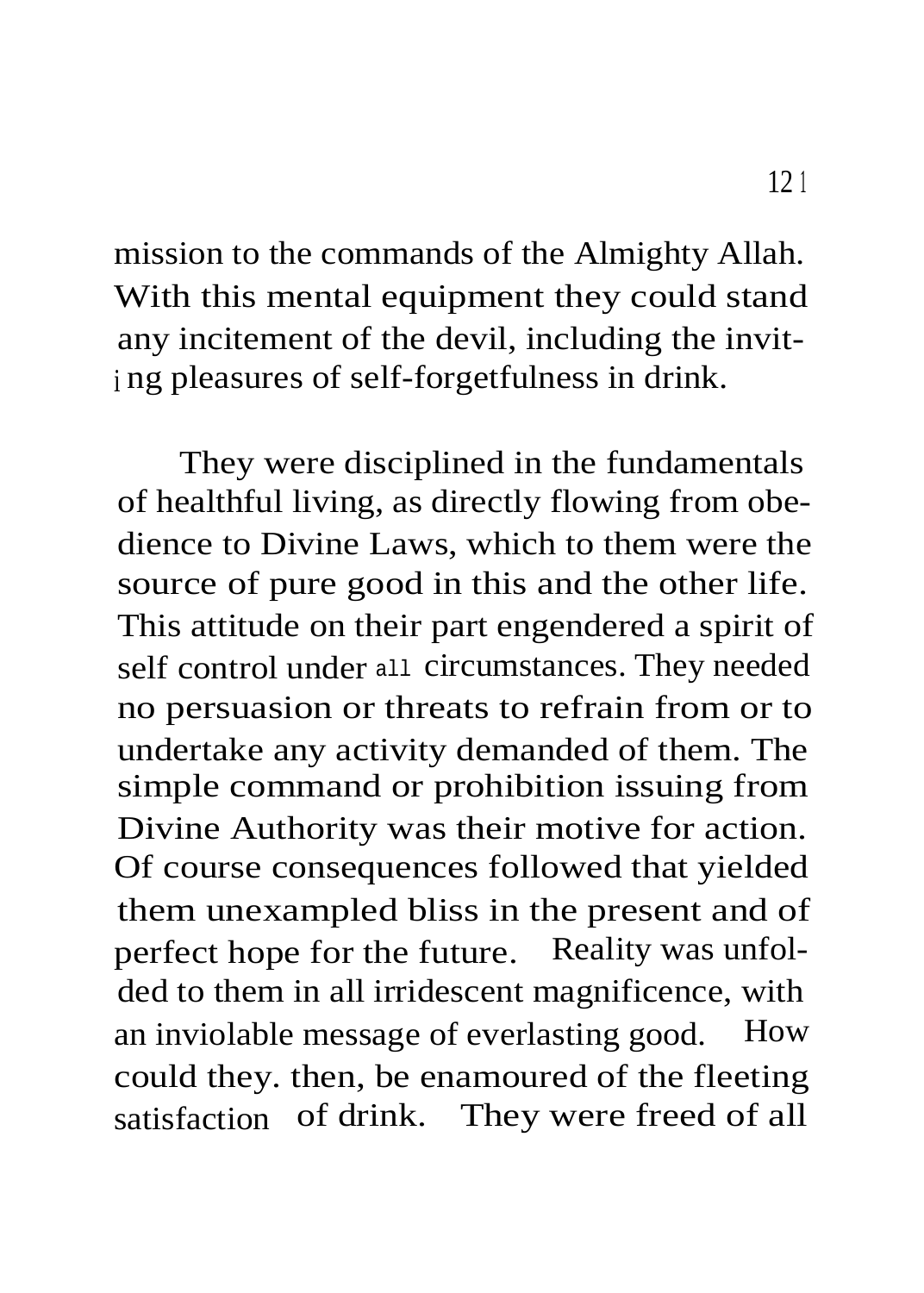worries and fears,from which the less fortunate seek an escape by flights from Reality into the Nirvan of self-forgetfulness. Even before the categorical command came round, the more sedate among them had taken to abstinence, taking their cue from the hints that were conveyed by revelation of- verses, purporting to make them beware of the obnoxiousness of the evil.

The evil of drink is universally condemned by all sane religions of the world, and yet the votaries of Bacchus have been able to bribe the authorities in religion as well as in politics to manipulate the relevant commands of the scriptures to their own views. They manage to get the terms used by the scriptures in this behalf to mean something other than the intoxicants in favour with them, which they cleverly inanoeuvre to get excluded from the operation of the Divine commandments. The relevant passages in the old as well as the New Testaments, are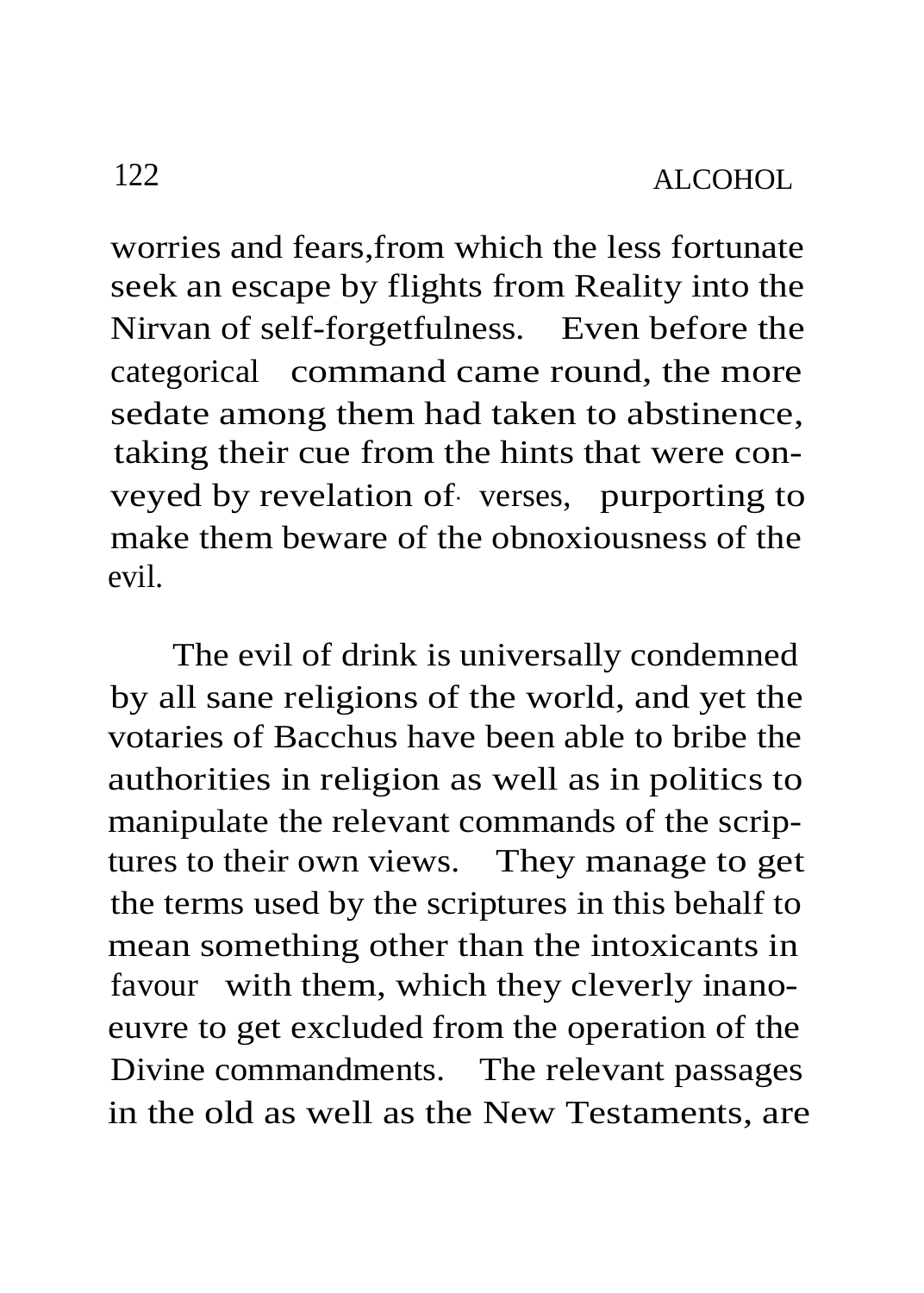very explicit on the point of the evil of the intoxicants, despite whole-sale distortions in the text. Very severe penalties are prescribed for the use of liquors by the old scriptures. Western mind, however, in mad pursuit of carnal pleasures, has thrown over-board the directives in this behalf, and plunged the society into a vortex of untold misery and aftction. In the short space here available, however, we cannot take stock of the Biblical views fully in the matter of alcoholic drinks. Suffice it to say, that every thing that is disturbing to the forceful relations of men, has been adequately provided against by Divine revelations, from the first day of the advent of man on this earth. Whether he would heed the exquisite guidanee and reap supreme bliss of eternal life or not, is left to his free choice.

Here we may just refer to some of the amplifications of the Divine ban on the use of liquors, as made by the Holy Prophet (S. A.) and his own followers, reported in authentic books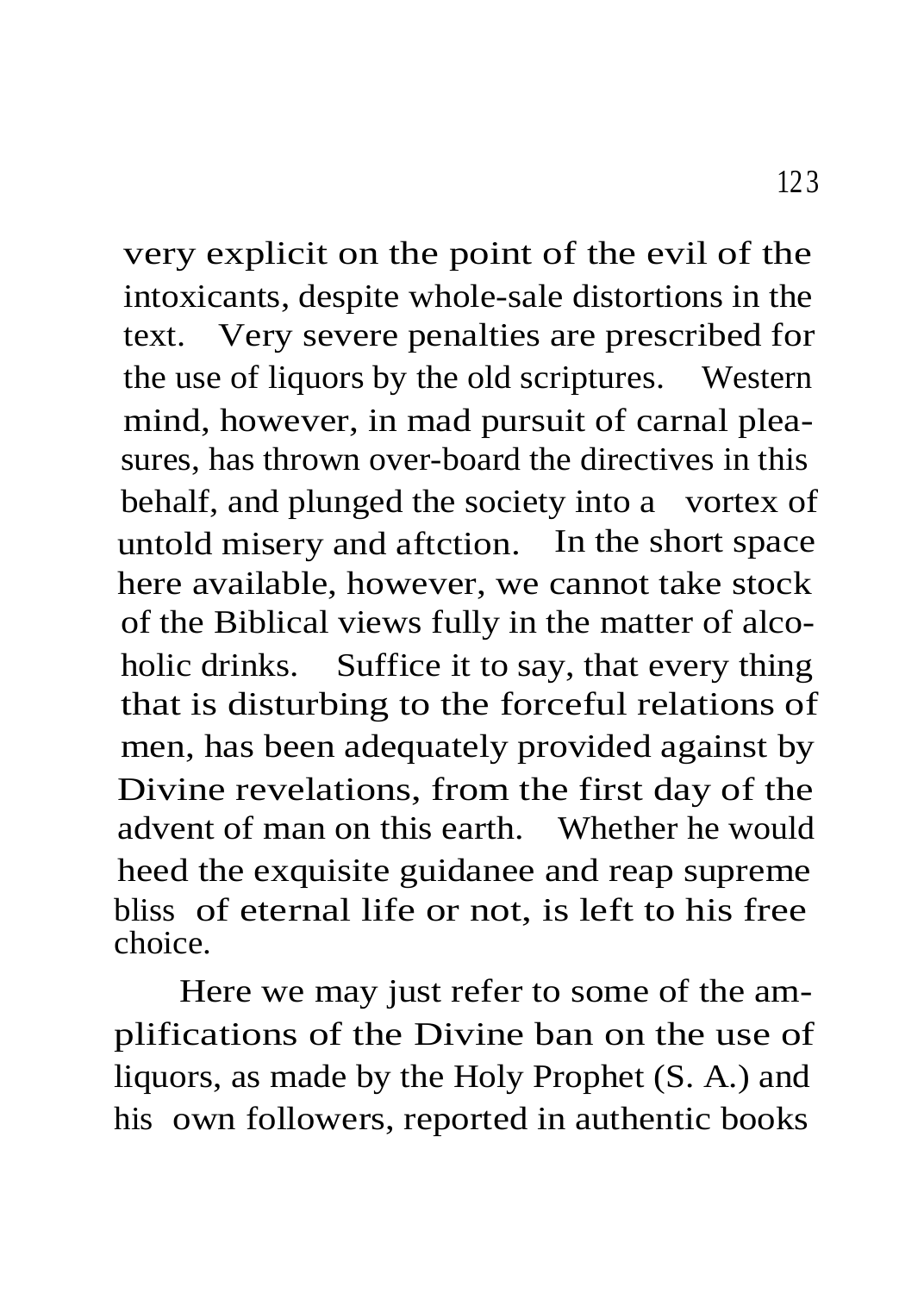of (*Ahadith*) Traditicns and the commentaries thereon.

These pronouncements, may be classified as those that refer to the business of intoxicants in general - the manufacture, sale and handling, etc. of liquors - and those that relate to the physical, mental, moral spiritual harm that results to the person using them. The Holy Prophet (S.A.) is reported to have said to the effect: Anything that intoxicates a person, comes under the heading '*Khamr*' (alcohol) and its use is unlawful. In another narration he (S.A.) is reported to have said to the following effect: Dealing in intoxicants is unlawful,

Anas bin Malek has reported that the Holy Prophet (S.A.), cursed ten persons in connection with intoxicants: (i) One who distills liquor, (ii) the distilate itself, (iii) the one who drinks, (iv) the one who offers the liquor to others. (v) The one who carries liquor, (vi) The one for whom liquor is carried, (vii) The one who sells liquor,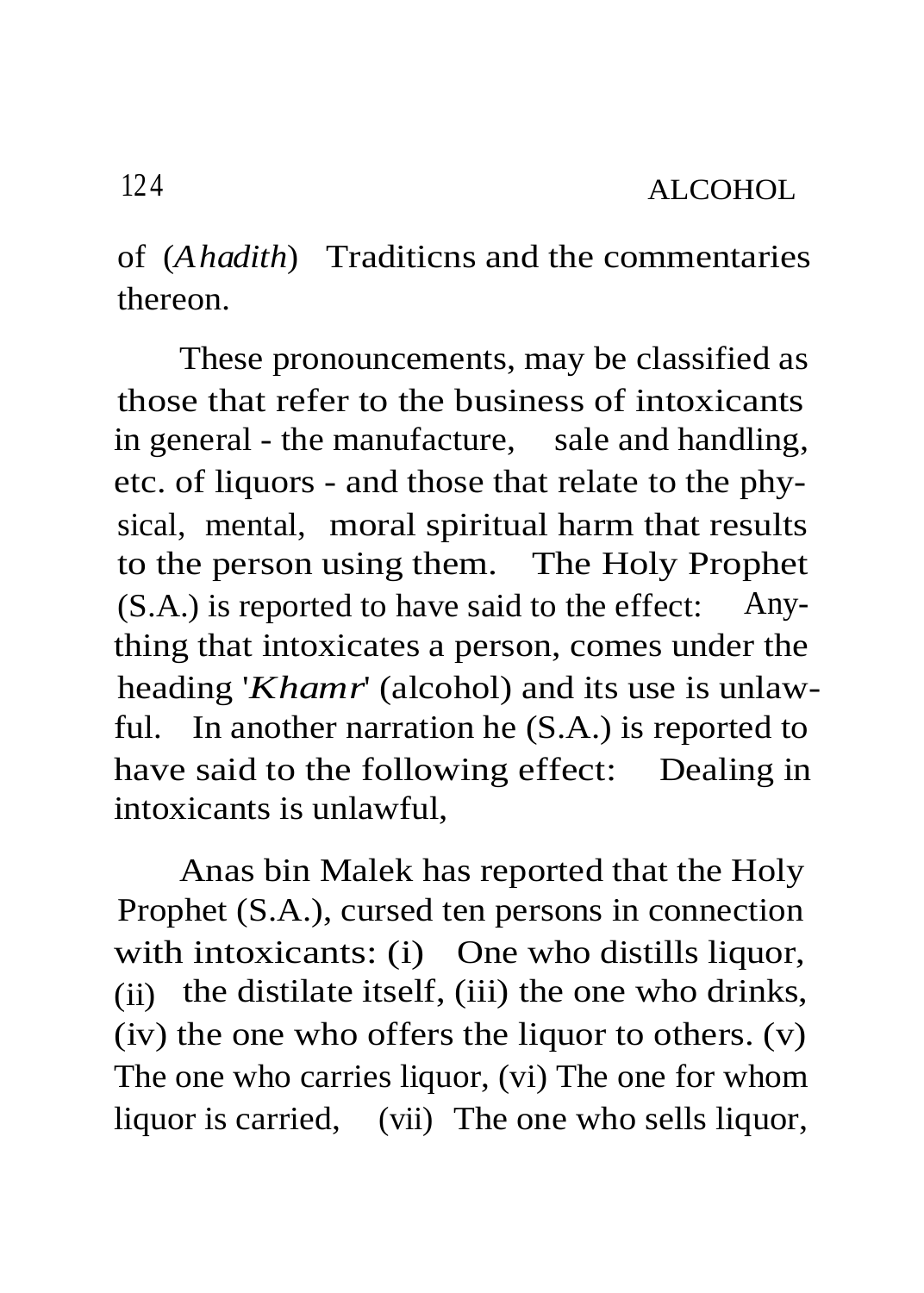(viii) The one who buys liquor, (ix) The broker in the business of liquor, (x) Tho one who makes use of the sale proceeds of liquor.

Imam Hazrat Ja'far-as-Sadiq (A.S.) says of the one who drinks as one who worships idols, and he comes to suffer from involuntary jerk ings, and to sing all night, manliness and magnanimity he takes to vice, bloodiness and unlawful actions like fornication and every kind of villainy under the influence of drink.

THE HOLY PROPHET (S.A.) IS REPOR-TED TO HAVE SAID TO THE FOLLOW-ING EFFECT ACCORDINC TO ANOTHER NARRATION; AFTER THE DIVINE BAN ON LIQUOR THROUGH MY WORD, IT IS NOT PERMISSIBLE TO ENTER INTO MATRIMONIAL RELATIONS WITH ONE, WHO DRINKS LIQUOR. OR TO CREDIT HIS STATEMENT, OR TO ACCEPT ANY TESTIMONY OF HIM, OR TO ENTRUST HIM WITH ANY CHARGE UNDER AN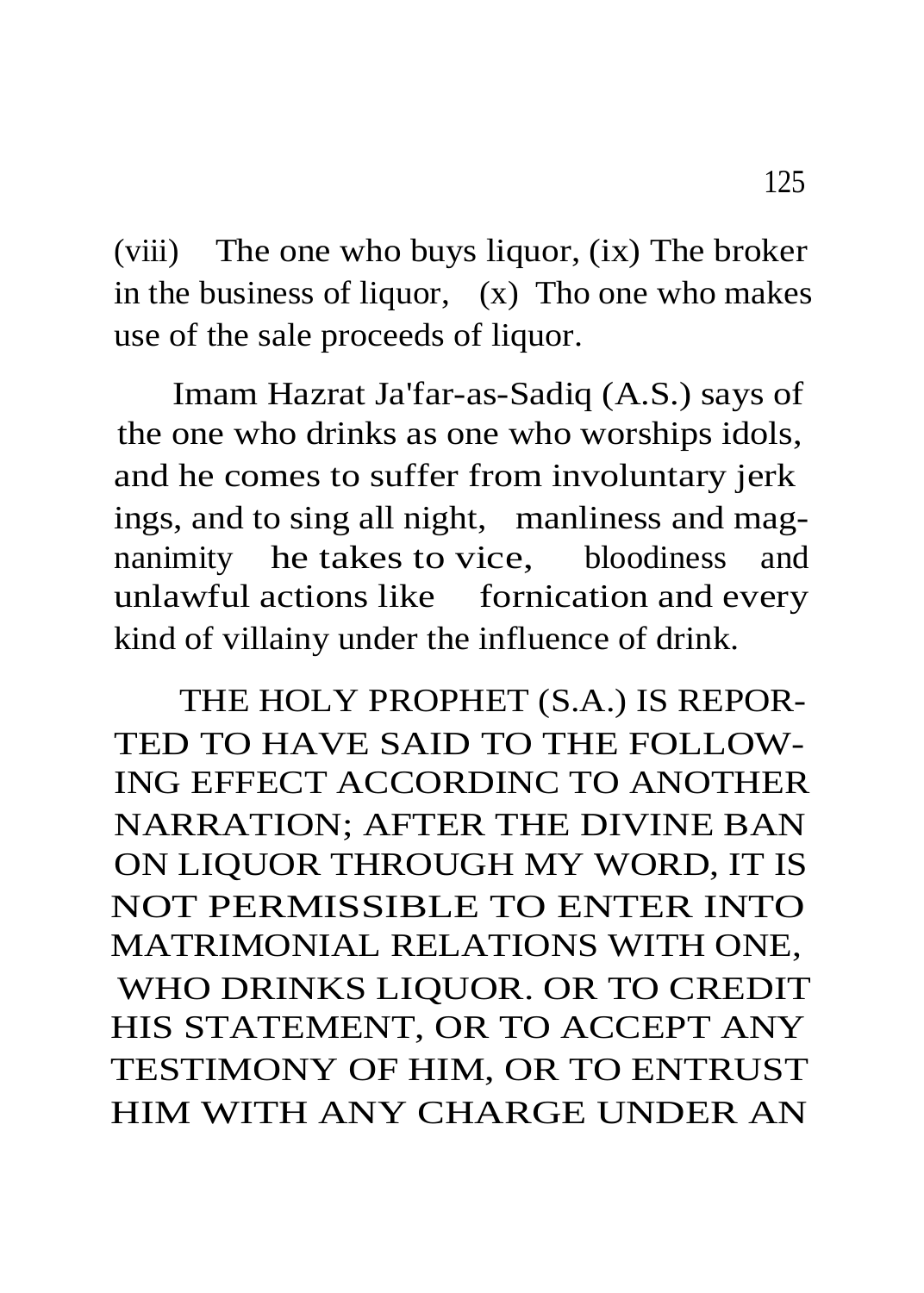IMPRESSION OF HIS INTEGRITY, FOR THEN ALLAH WILL NOT GUARANTEE HIS FAITH, NOR RECOMPENSE ANY ONE FOR IT.

HAZRAT AMIRUL MOMININ ALI (A.S.) WAS ASKED IF HE (A.S.) REGAR-DED DRINKING AS A MORE HEINOUS SIN THAN ADULTERY. TO THIS HE (A.S.) REPLIED THAT HE (A.S.) DID, BECAUSE THE VICE OF ADULTERY DID NOT IN-CITE THE SINNER TO ANY OTHER SIN, WHILE A DRINKER IS LED OFF TO ADULTERY, TO THIEVING, TO MAN SLAUGHTER AS ALSO TO FORSAKE PRAYERS.

Hazrat Imam Baqir (A.S.) has said the drinker will rise black-faced on the Doomsday, with his tongue protruded from his mouth, drip ping saliva on his chest - a state which the Almighty Allah is perfectly justified to place him in on the Day of Judgement.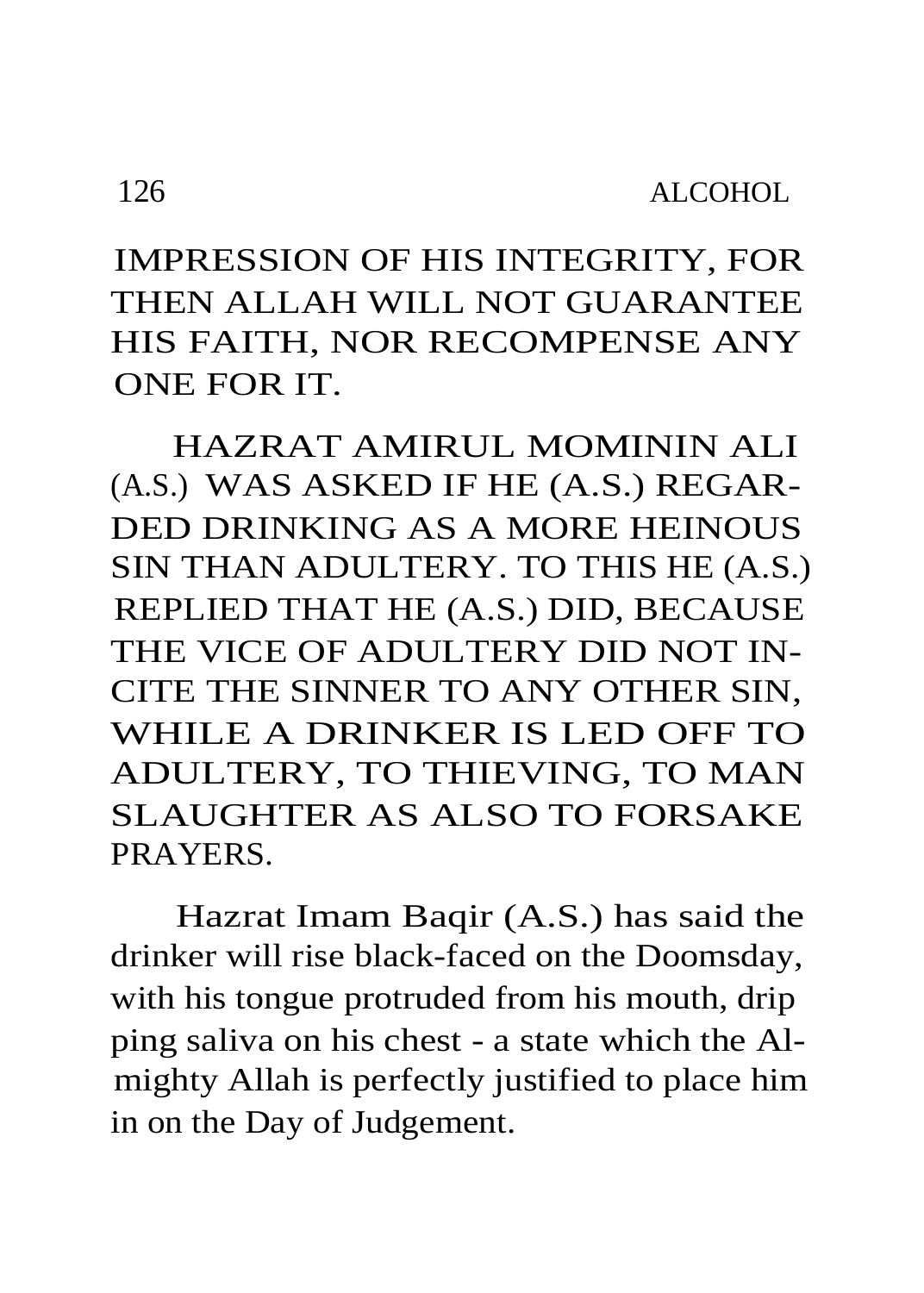The Holy Prophet (S.A.) is reported to have said to the following effect

The Almighty Allah has sent me to be a Mercy to the worlds, to ban the musical instruments, indecencies and the symbols of Ignorance. The Almighty Allah, on oath says that He will make a person drink of the Hellish liquor, if he drinks wine in this word, whether he be of the condemned or the forgiven.

It was because of such stern views of Islam on drink, coupled with the fundamental teachings on discipline and moral training, that a problem which baffles modern man for a solution, was solved so effectively and finely.

Islam discountenances all intoxicants and the severest penalties are provided for those who transgress the limits in this behalf. Flogging is prescribed for the first offender and if the delinquent persists in his perverted taste, he is liable to the penalty of death even according to Islamic Laws.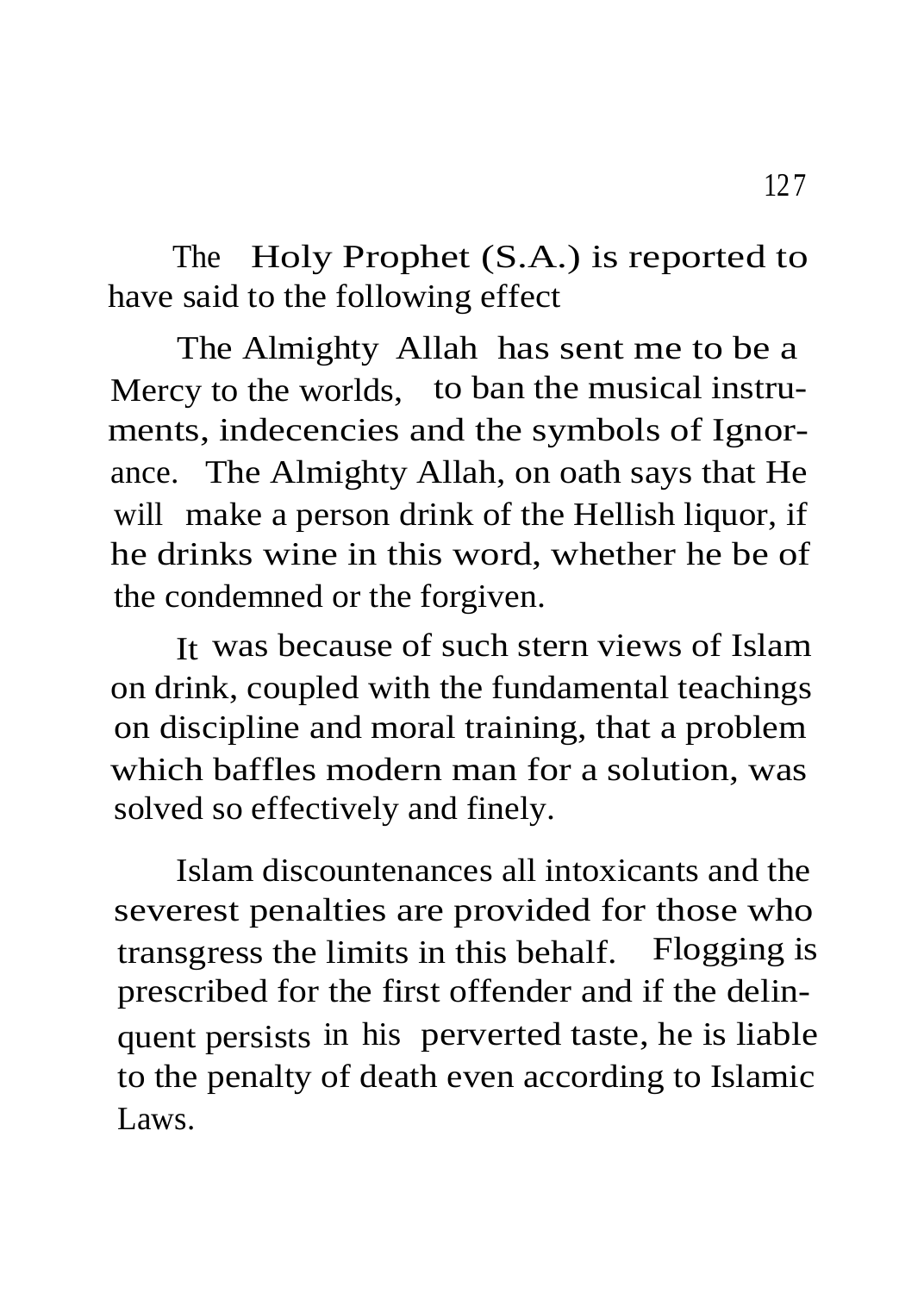It must, however, be emphasised in all matters of obligations and prohibitions that every commandment is enforced in the interests of the Society and the individuals composing it - to close all those avenues that lead to disorder and disintegration and to establish an orderly society on earth, working for the good of every one of its citizens.

The Wcstern countries, infatuated with the powerful gadgets supplied by their technology and science proceeded to ignore the fundamental laws laid down by Benign Providence for man's good in the matter of alcohol and other allied misdemeanours. The recent events of their history have amply demonstrated the folly of such a course. They are now trying to retrieve their losses by recourse to half-hearted measures of propaganda and legislation, which, however, are leading them nowhere. Their helplessness is evidenced by the waves of crimes which sweep the body politic like night mares.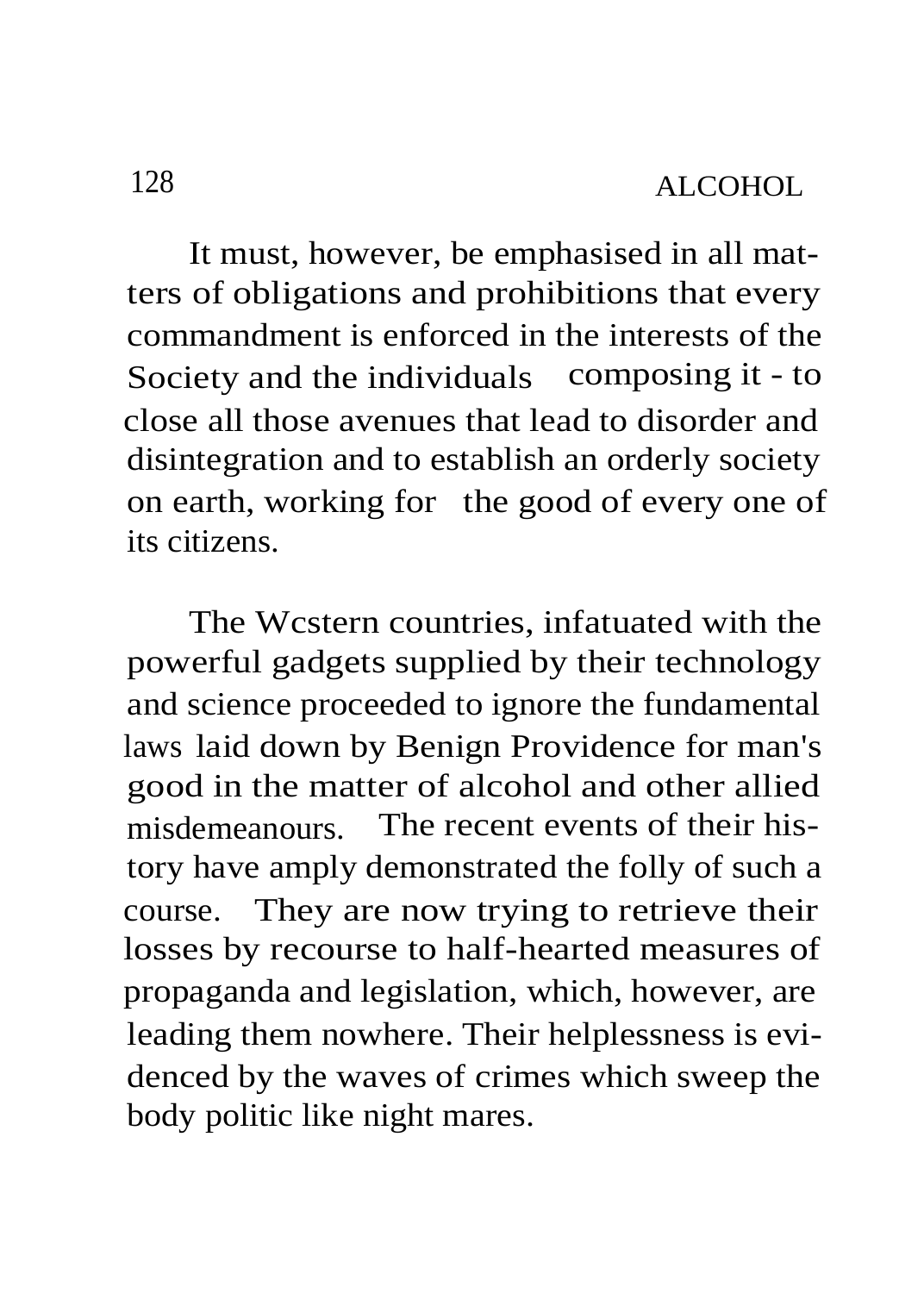Had these people listened to the voice of reason. given by their religious scriptures, they would have avoided much of the unnecessary national and individual losses they have undergone. As Imam Baqir (A. S.) has declared, "Allah never raised any prophet, but with the knowledge that he would forbid the use of alcohol in the perfection of his faith, which has been in all ages forbidden." The Bible, though it has undergone whole-sale mutations and alterations, yet it is very clear in its verdict on the unlawfulness of alcohol as a drink. In verse No. 20 of the Amthal Sulaiman (A.S.) we find a condemnation of the drunkards and the people are warned against keeping company with them. In verse 39, this condemnation is further am plified by using words which mean: For whom is stressful strife? For whom is rage as well as ill-luck? For whom is bodily injury? And for whom is redness of eyes? (Who through warped reason, and emotional instability is a source of bodily injury, even death to others and himself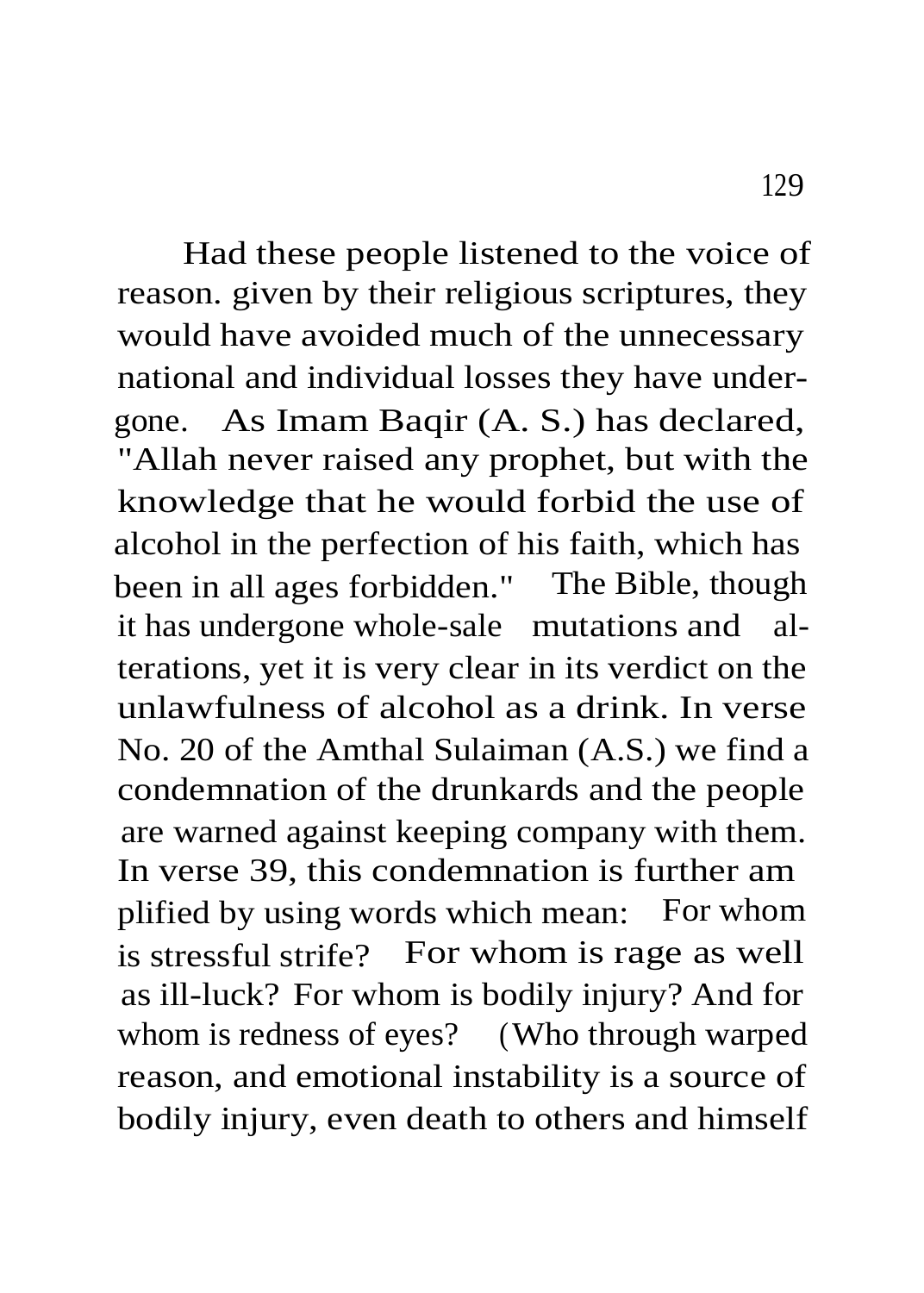by his evil disposition). All such misdemeanours are the portions of the person who is habituated to drink. In the same context, Verses Nos. 31, 32, are to the effect, "Wine is rose-red in colour, which it displays in the bubbling goblet. It is clear and fine in appearance. Do not, however, cast a look at it, for it bites as a snake in the end and lashes like a viper". In verse 20 is laid down the penalty for the drunkard which is no less severe than the stoning to death of the offender.

In the gospel of Lucus, Chapter I, verse 15, we find, "He is dignified in the eyes of his Lord. He touches not drink or any other intoxicant He is overflowing with the light of pare spirit".

In the book of Yulees , Chapter V, Verse 18, the worhs are to the effect.

"Do not get the intoxication of wine, for there' is nothing but mischief therein. Rather betake yourself to the joys of the soul".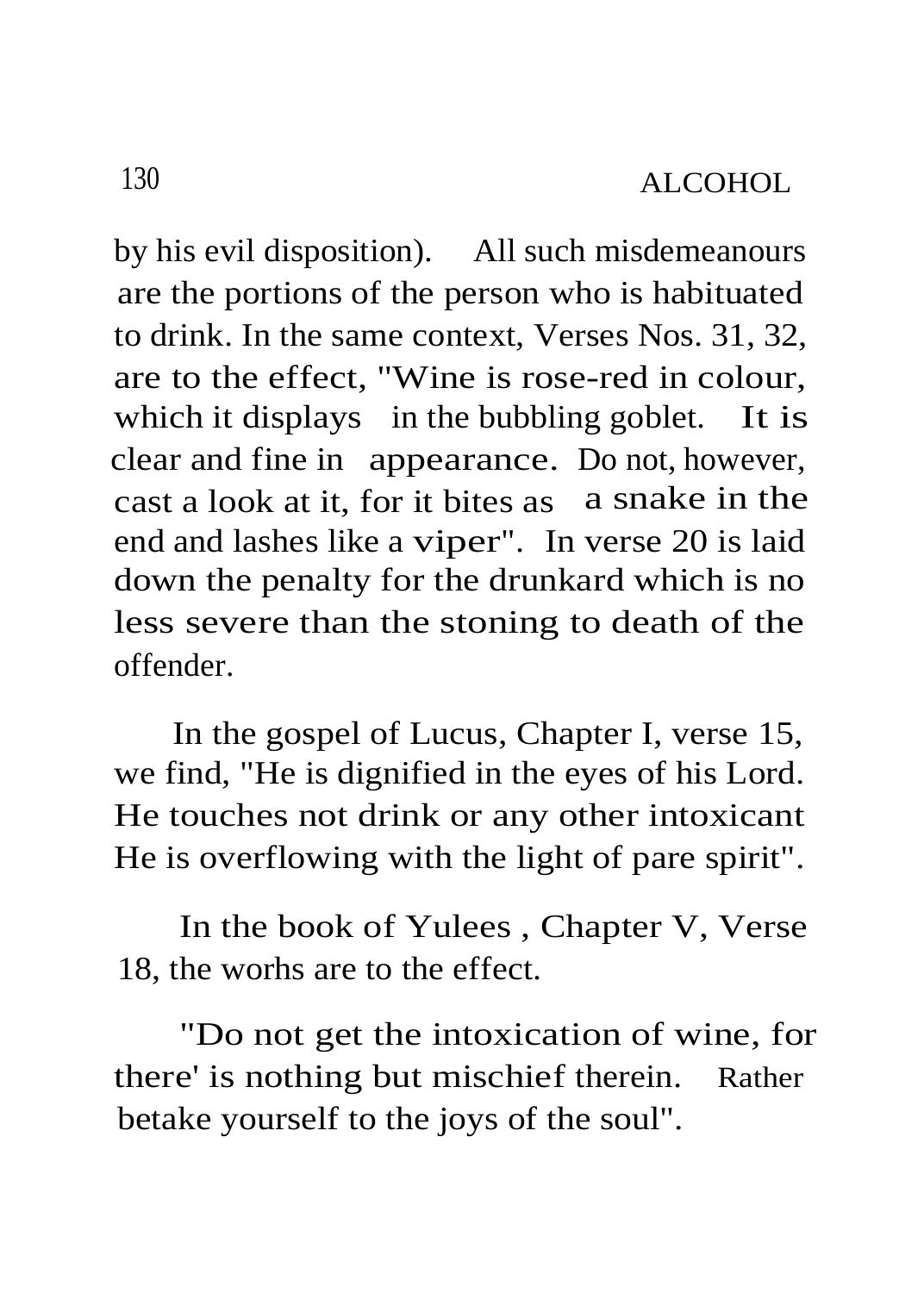From the few references given above it will be seen that the revealed religions always looked with abhorrence on the evil of drink. They never allowed their followers to touch the unnatural substance to satisfy an unnatural craving, This has been the outlook of all sane persons throughout the ages, whether they belonged to any of the great religions, or they received the requisite guidance from their sturdy common sense, and powers of far-sighted observation.

In countries where the evils of drink are being recognised in respect of its bearing on the bodily and mental health of the individuals and the moral and special implications of the same, great efforts are being made to control the evil. Prohibition, wherever tried, has resulted in intensifying the evil. Legislation is powerless as a preventive. The right approach is that adumbrated by Islam, which insists on the fundamental principle of all-reform -the reform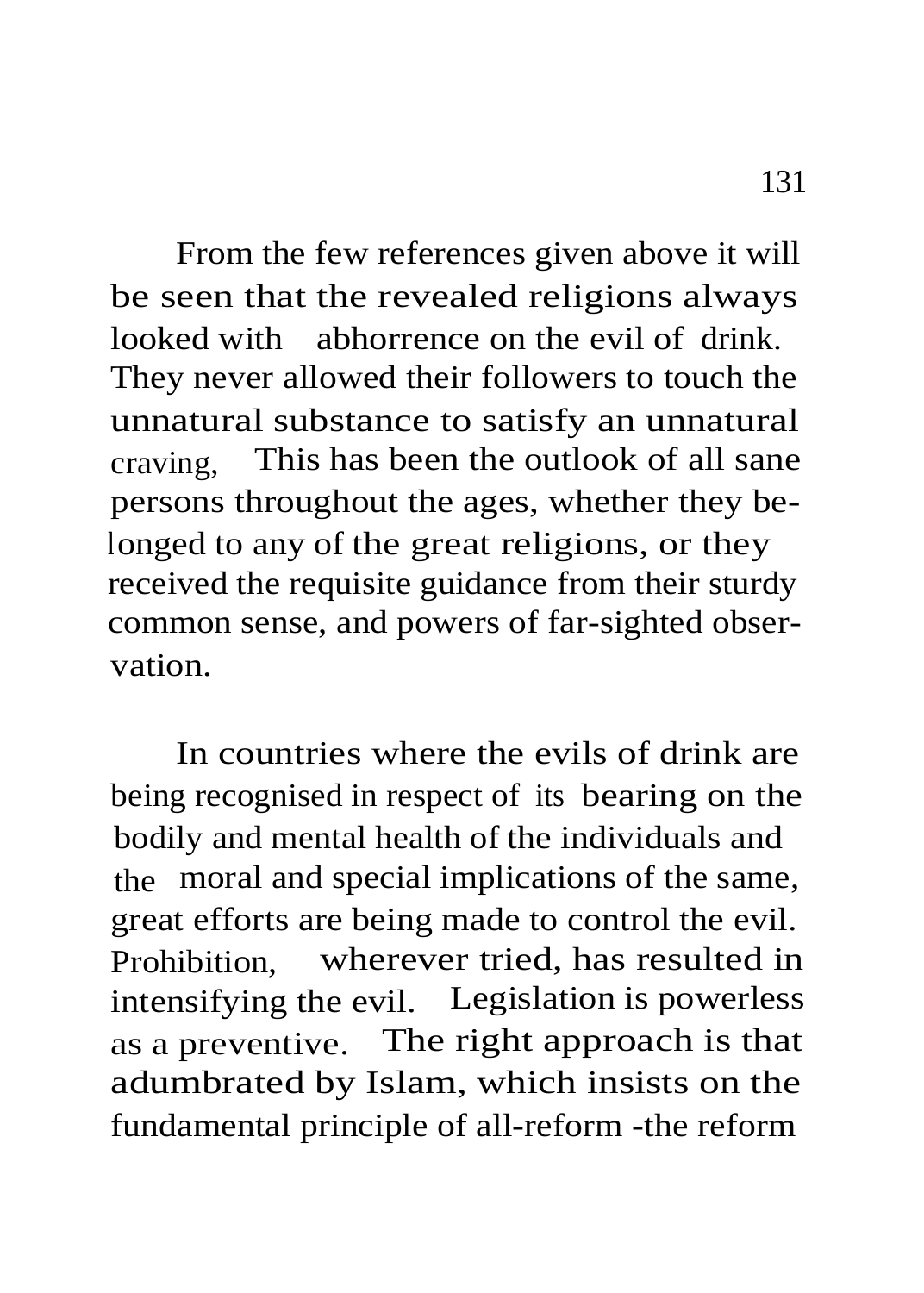of the soul- as pithily expressed by a great thinker, the soul of all improvement is the improvement of the soul.

## PUNISHMENTS FOR DRINKING IN ISLAM FROM JUDGEMENTS OF HAZRAT ALI (A.S.)

#### THE HOLY MONTH OF RAMADAN

It has been reported by Kulaini on the authority of Jabir that once the poet Najjashi was brought to Hazrat Ali (A.S.) with the accusation that he was found drunk during the holy month of Ramadan.

The accusation when proved, Hazrat Ali ( A.S.) ordered for whipping the poet by eighty lashes which was carried out.

The next morning the poet was ordered for another twenty lashes. When Najjashi asked Hazrat Ali (A.S.) the cause of the extra twenty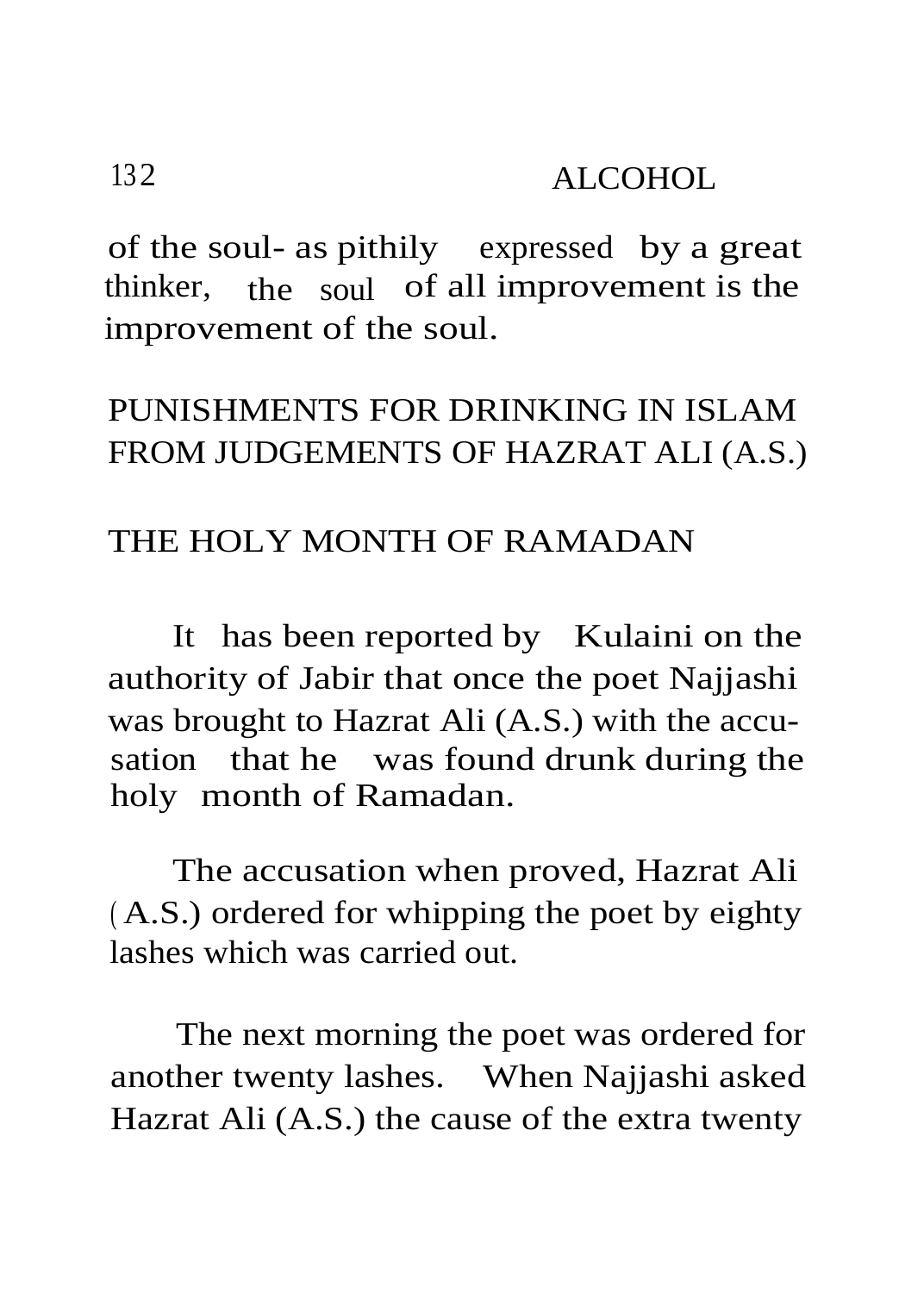lashes, as the order of the Holy Quran in such cases was only eighty, the holy Imam (Hazrat Ali A.S.) replied:

"Twenty for discarding the chastity of the holy month of Ramadan.

# THE FIRST CASE AFTER THE DEMISE OF THE HOLY PROPHET (S.A.)

It has been reported by Kulaini on the authority of Hazrat Imam Jafar as-Sadiq (A.S.) that a case was decided by Hazrat Ali (A.S.) in such a way that it was never decided before and that it was the first case after the demise of the Holy Prophet (S.A.).

"During the caliphate of Hazrat Abu Bakr, a man was found drunk and brought before the caliph, Hazrat Abu Bakr. The Caliph asked him as to whether he had drunk wine. In reply the man admitted to have drunk.

The Caliph asked him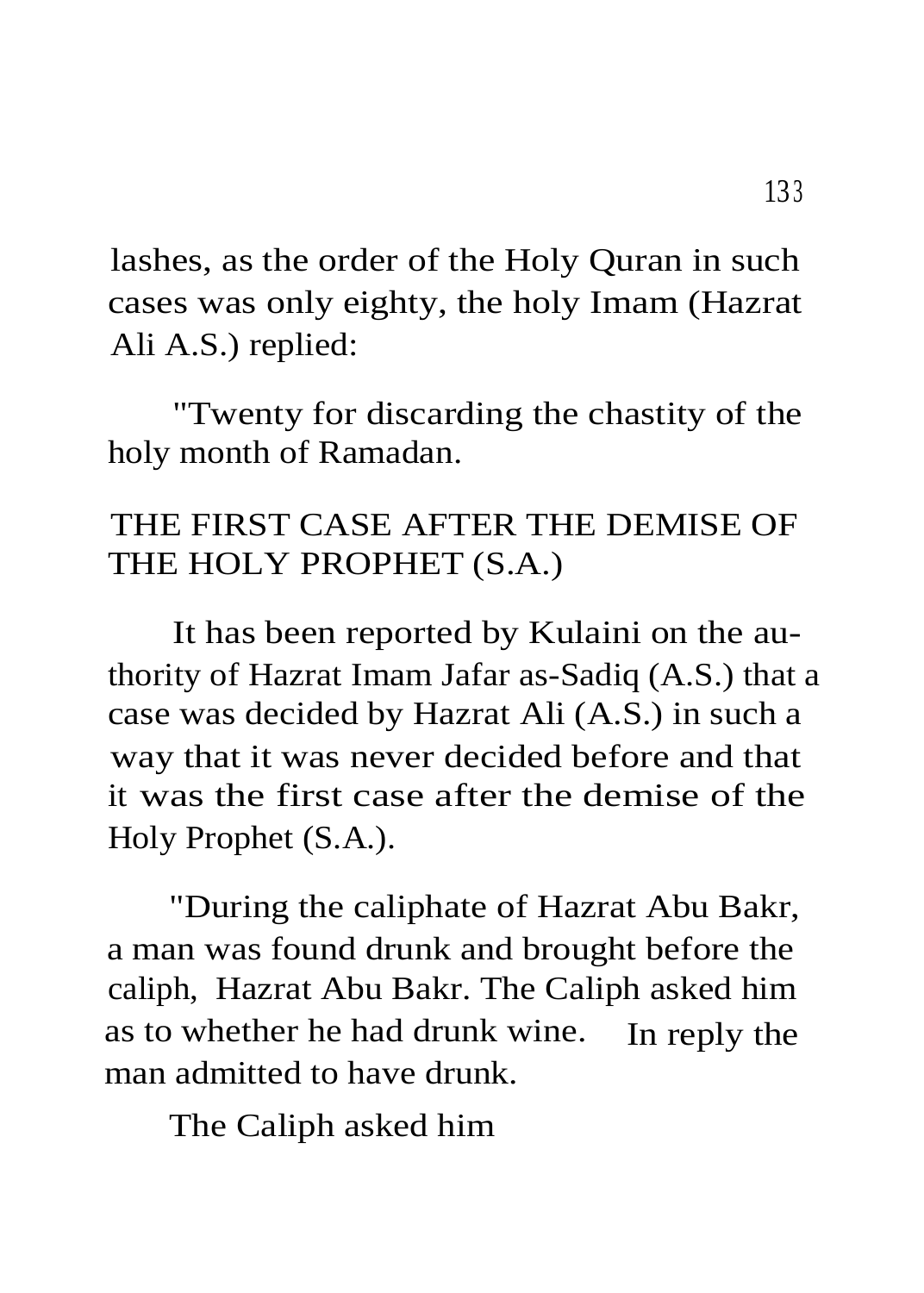"Why did you drink when it has been prohibited in Islam?"

The man replied:

"I am residing in the neighbourhood of some people who are habitual drinkers. Although I am a Muslim, but I have never heard that wine has been prohibited in Islam".

Hearing this Hazrat Abu Bakr looked at Hazrat Omar with a question mark in his eyes.

Hazrat Omar said

"This is just one of the cases that no one else than Ali could decide".

When the case was refered to Hazrat Ali (A.S.), he sent the man round in the city with some persons to ask the people as to whether any one had recited to him the verse of the holy Quran whereby wine was totally prohibited. And when it was proved that none had done so, the man was released with a warning never to drink in future", (also carried by Nasikhu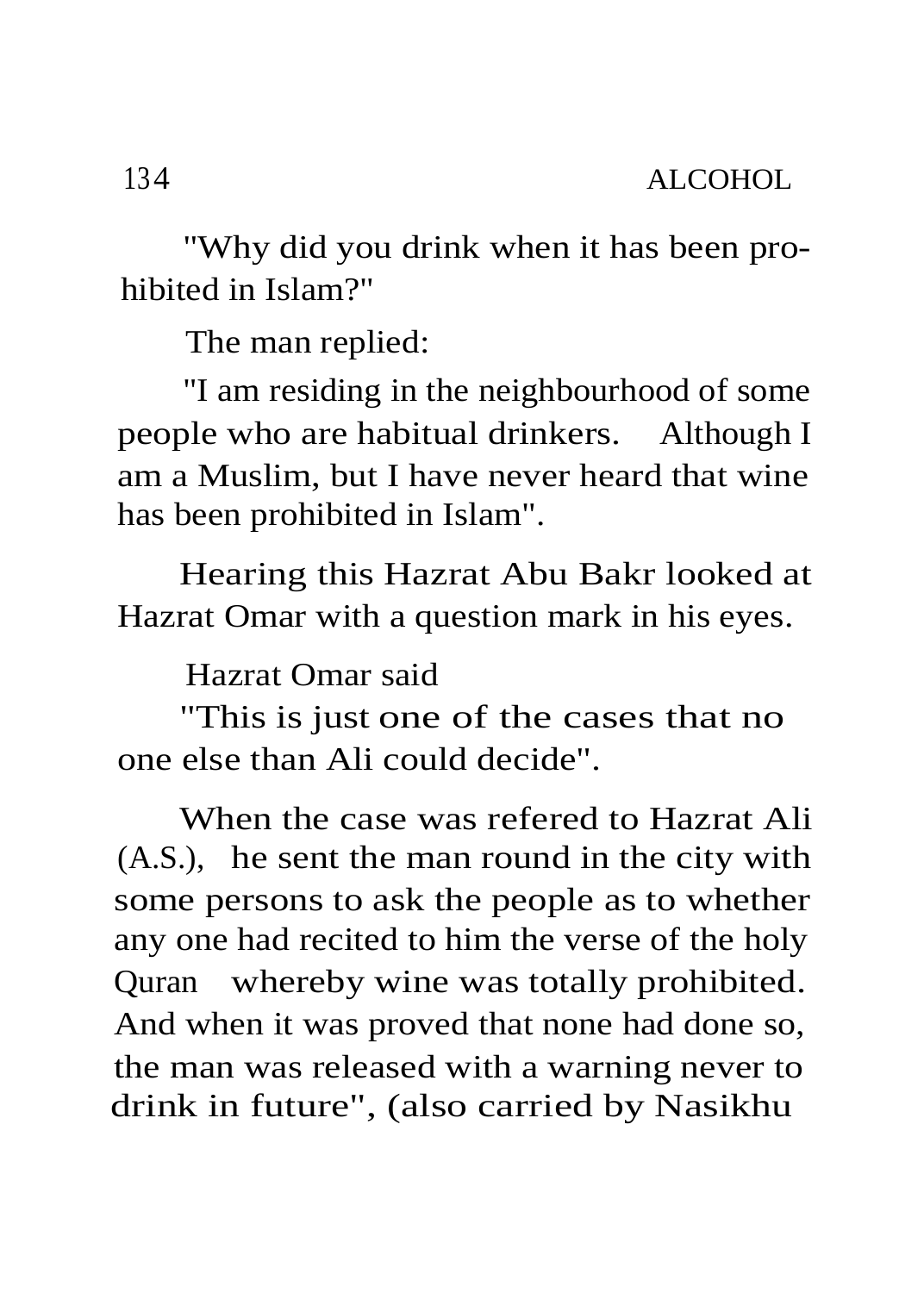# t-Tawarikh: Vol 2, p-731; Buharij: Vol. 9, p-483: Manaqib : Vol. 2, p-178)

## A CASE OF PENALTY WITH REGARD TO **DRUNKARDS**

Four persons drank wine, quarrelled among themselves and stabbed one another with the result that two of them died on the spot and two others who survived were wounded in the brawl. Hazrat Ali (AS) ordered for eighty whips each to the wounded and also ordered them to pay the penalty to the inheritors of the deceascd after deducting the penalty for their wounds. He also added that in case any of the wounded persons or both of them died then inheritors had nothing to pay to the inheritors of the murdered.

According to another report he said that the penalty was due from all the four tribes of of the persons concerned. The amount of penalty which had to be paid to the wounded would however, be deducted from the total amount of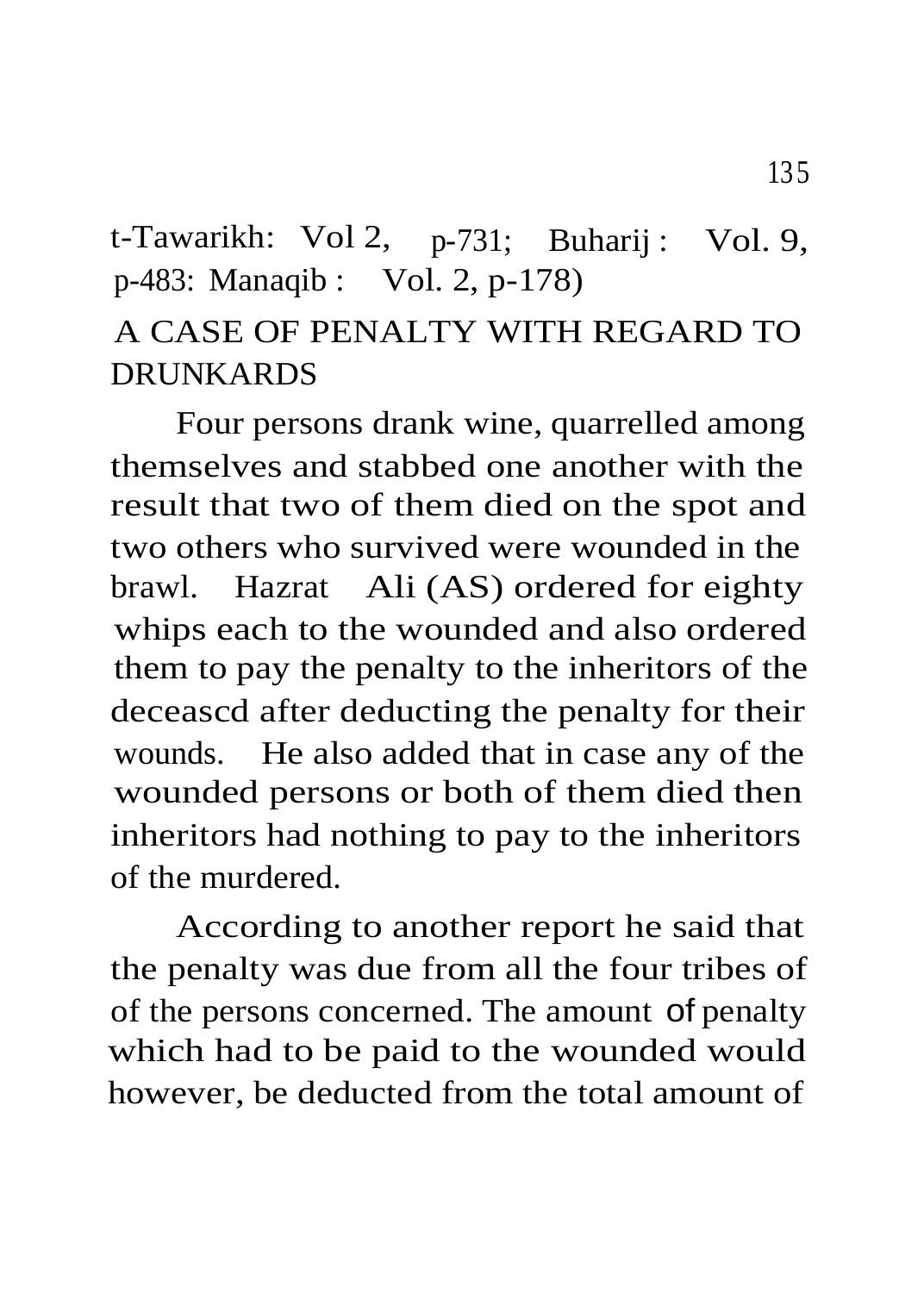penalty to be paid to the. inheritors of the murdered because it was quite possible that they might have murdered each other,

Manaqib Shahr Aashob: No. 2, p-200 through Abu Turab : p-227)

### **DRINKING (Alcohol)**

According to an order of Hazrat Ali (A.S.) if some one drinks once, twice or thrice he will be punished by eighty whips each time, but if he repeats the crime for the fourth time he will be beheaded. (Qaza and Teha ; p-162)

### DERIVING WRONG MEANING FROM THE VERSES OF THE HOLY QUR'AN

During the Caliphate of Flazrat Omar, Qudama bin Mazoom drank wine. The Caliph (Hazrat Omar) wanted to punish him by whipping, but the accused Qudama recited the following verse from the Holy Quran

"There is no harm if the believers and those who do good deeds eat and drink according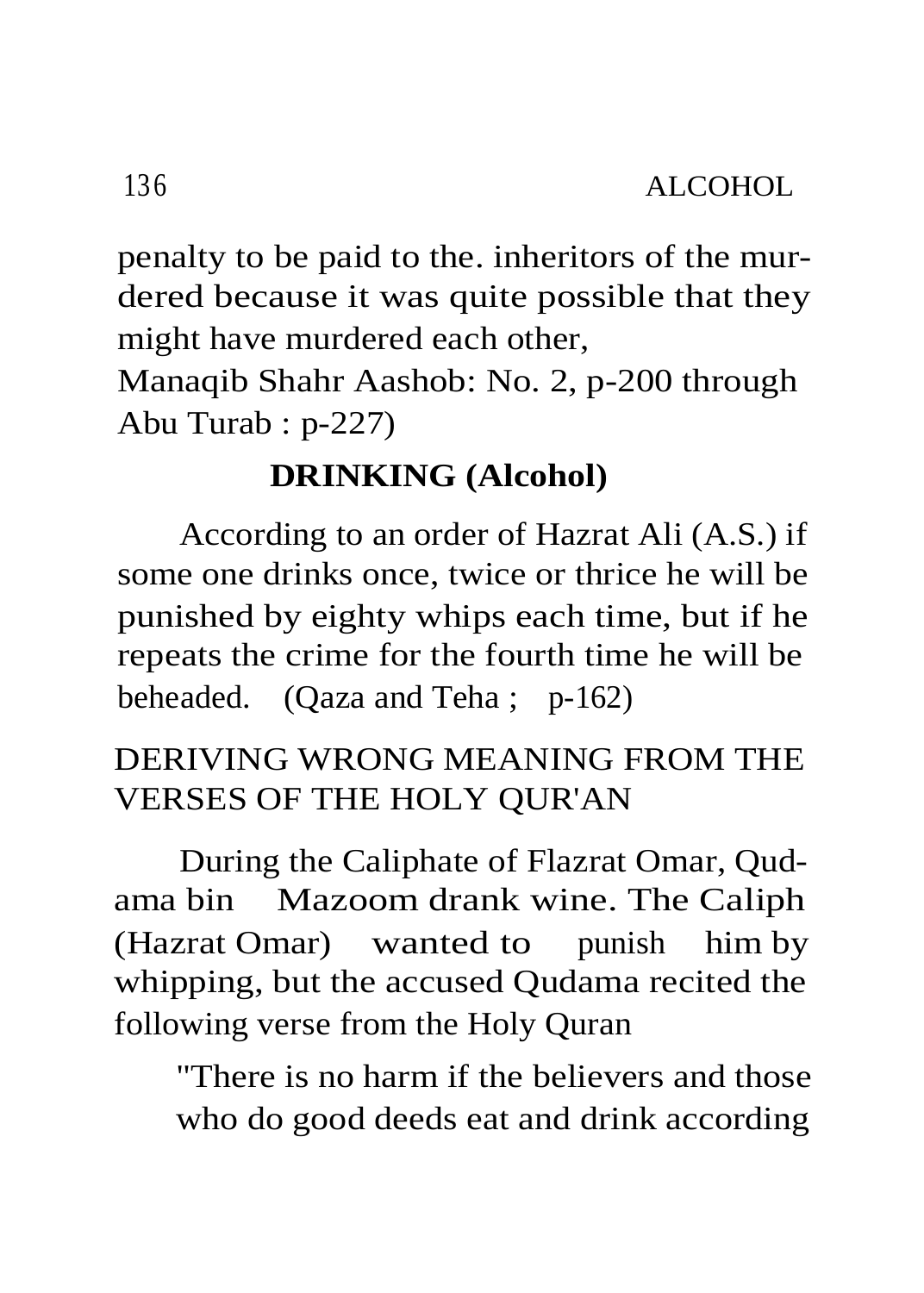to their own choice, provided they continue fearing Allah and doing good deeds".

Having heard of the above verse beautifully pronounced by Qudama as an argument in his favour Hazrat Omar forgave him and acquitted him of the charge of drinking.

When Hazrat Ali (A.S.) heard of it, he said to Hazrat Omar

"Qudama does not come under the definition of those who have heen mentioned in the verse in question and therefore certainly not under declaration madc therein as the very first words of the verse refers to those who do not lead a prohibited way of life and abstain from what has been forbidden by Allah.

Proceeding further Hazrat Ali (A.S.) asked Hazrat Omar as to how a person who does not care for the commandments of Allah could come under this declaration by Allah in the Holy Quran, Therefore, Qudama must offer peni-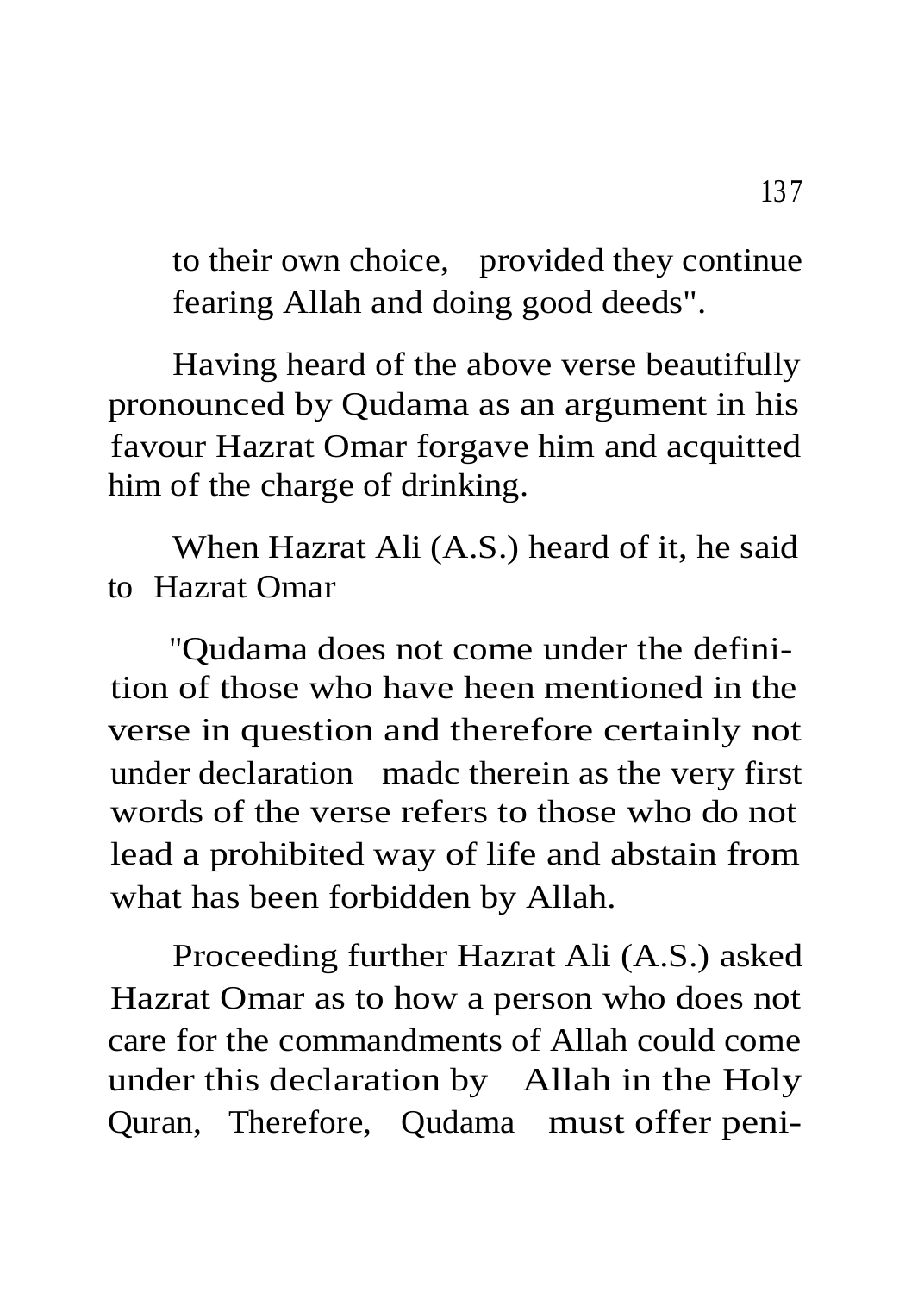tence, otherwise, he does not remain a Muslim and has to be beheaded.

When Qudama heard of this he came at once and offered penitence.

Hazrat Omar hearing this well argued point from Hazrat Ali (A.S.) wanted to punish Qudama for drinking as he had already offered peni tence for deriving wrong meaning from a verse of the Holy Quran, but he did not know the number of blows of whip to be struck on the body of a person accused of drinking. He, therefore consulted Hazrat Ali (A.S.) in the matter.

Hazrat Ali (A.S.) explained it as under:

"After drinking one becomes intoxicated and under intoxication one is addicted to slandering, As the punishment for slandering is eighty strokes of a whip, the punishment for drinking if calculated in this way amounts to the same number of strokes by a whip i.e. eighty strokes."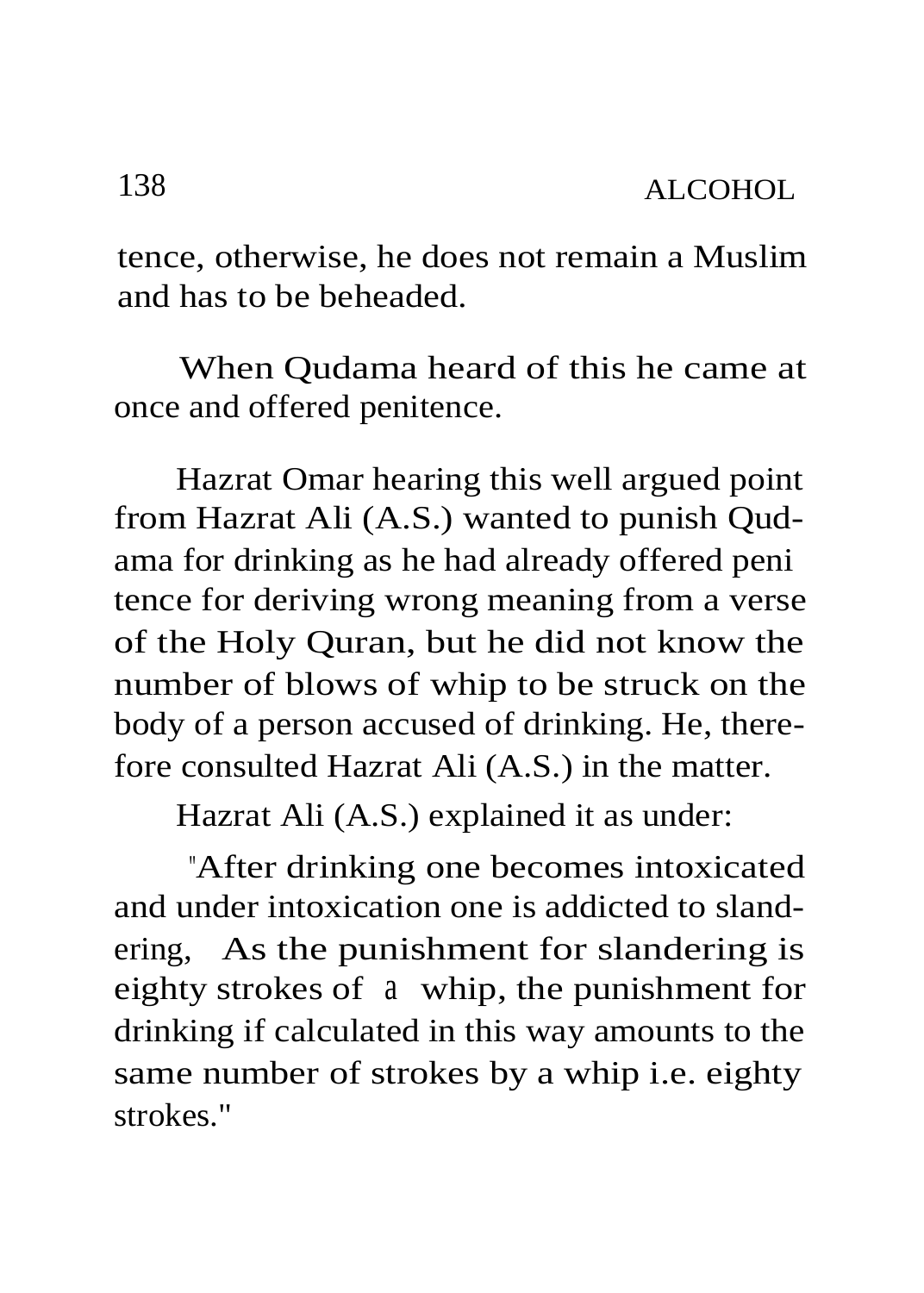Hazrat Omar punished Qudama accordingly (Behar : Vol. 9, p-483).

#### **FROM THE HOLY QUR'AN:**

- *(i) They ask thee (O' Prophet Muhammad) concerning wine and lots* (gambling and games of chance)*; Say, in both these is great sin and also* (some) *profits for man; but their sin is greater than their profit,* (2: 219)
- *(ii) O' ye who believe: intoxicants and game of chance, dedication of stones* (i.e. idols) *and divination by arrows, are only an abomination of Satan's kandi-work, so be ye away from it so that ye may be successful.* (5: 90)
- *(iii) The Satan only desireth to cause enmity and hatred in your midst through intoxicants and gambling and keeps you away from remembering Allah and from prayer; will ye then abstain* (from them)*?* (5: 91)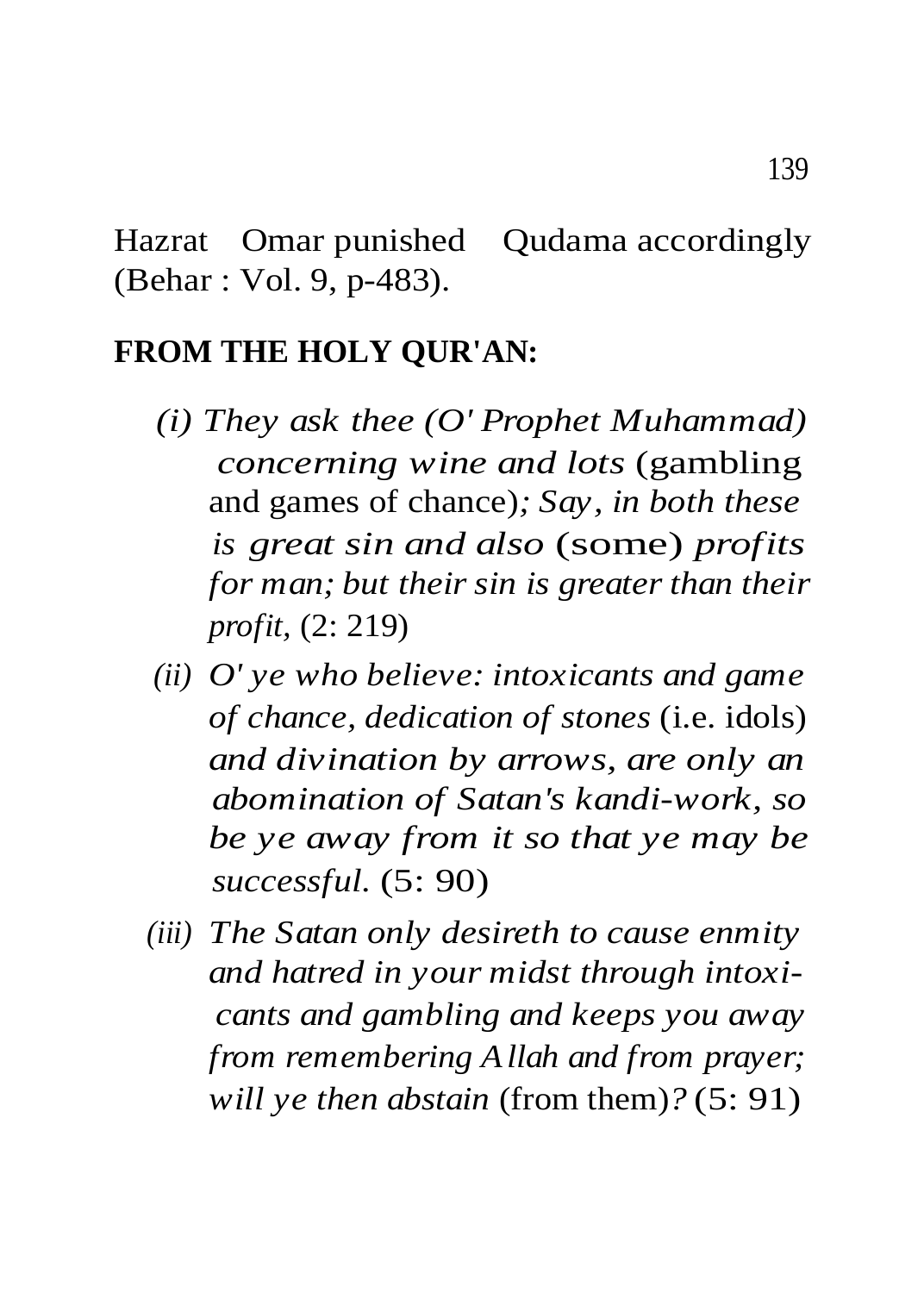- *(iv) O' ye who believe! approach not prayer when ye are intoxicated, until ye know* (well) *what ye say, nor when ye are polluted, unless ye be passing through, until ye wash yourself and if ye be sick, or on a journey, or one of you come from the privy or ye have toched the women and ye find not water then betake yourself to clean* (pure) *earth and wipe* (with it) *a part of your face and your hands i.e. make Tayammum; Verily Allah is pardoning: Forgiving* (4: 43)
	- *(v) Say: Verily did prohibit my Lord only shameful deeds, those apparent of them and those concealed and sin and rebellion without* (any) *right, and that ye associate with Allah for which hath not been sent down any authority, and that ye say against Allah what ye know not.*(7: 33)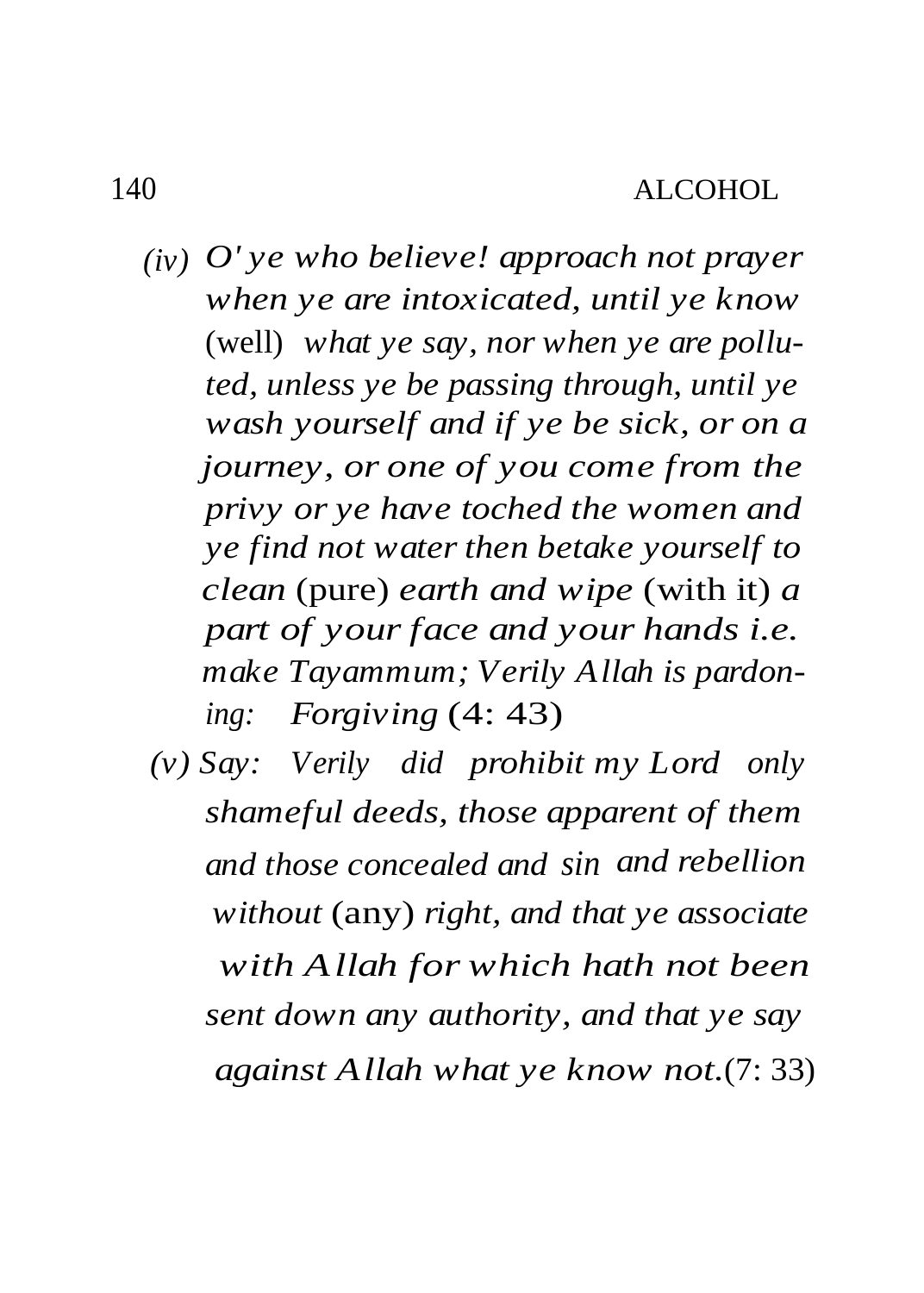#### **FROM HOLY PROPHET (S.A.):**

- (i) Anything that intoxicates a person, comes under the heading *Khamar* (Alcohol) and its use is unlawful.
- (ii) Dealing in intoxicants is unlawful.
- (iii) Anas bin Malik has repoted that the Holy prophet (S.A.) cursed ten persons in connection with intoxicants:-

(i) One who distills liquor, (ii) the distillate itself, (iii) the one who drinks (iv) the one who offers liquor to others (v) the one who carries liquor (vi) the one for whom liquor is carried (vii) the one who sells liquor, (viii) the one who buys liquor, (ix) the broker in the business of liquor (x) the one who makes use of the sale proceeds of liquor.

(iv) After the Divine ban on liquor through my words, it is not pemissible to enter into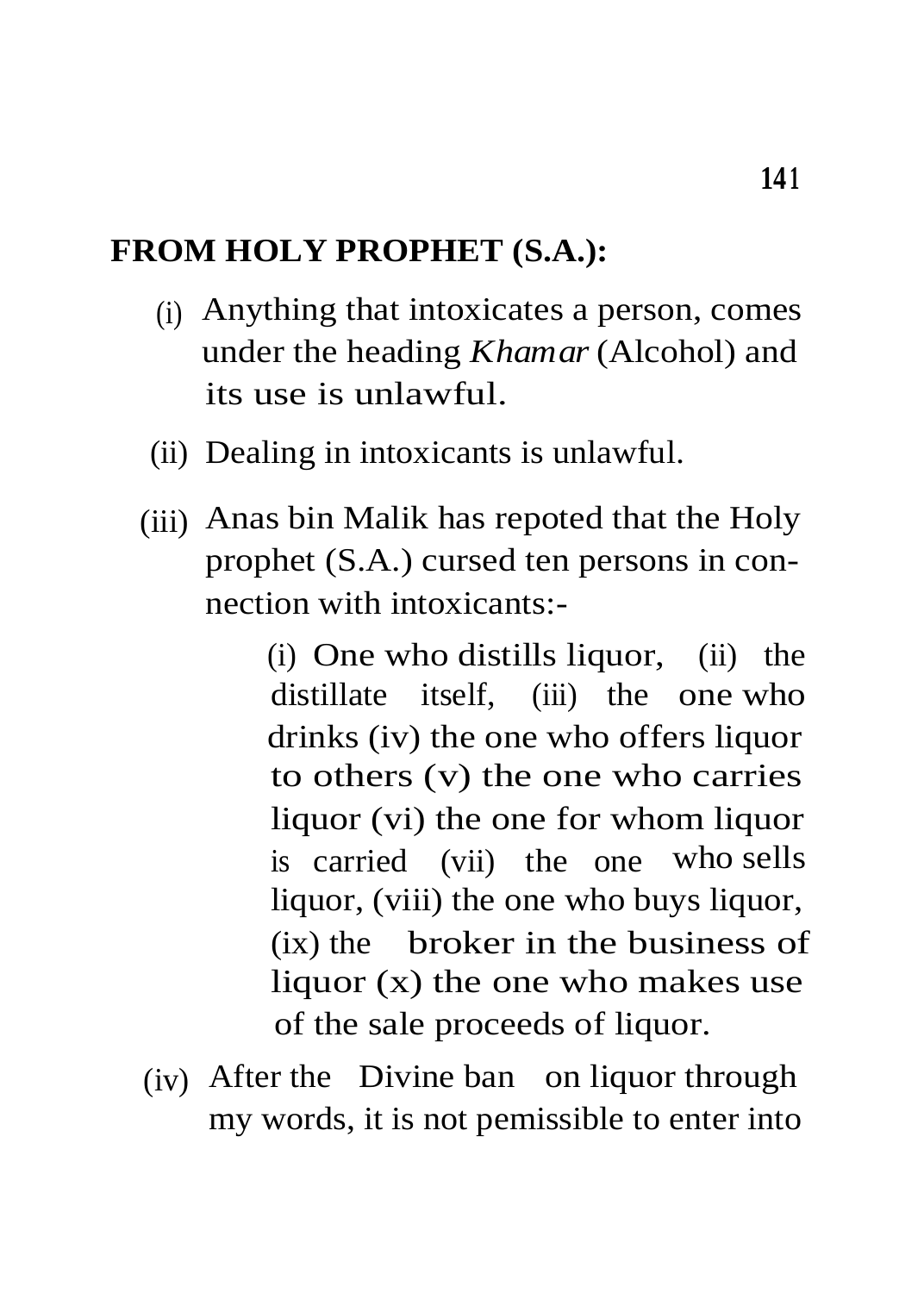matrimonial relations with one, who drinks liquor, or to credit his statement, or to accept any testimony of him, or to entrust him with any charge under an impression of his integrity, for then Allah will not guarantee his faith, nor recompense anyone for it.

- (v) The Almighty Allah has sent me (Holy Prophet) to be a Mercy to the universe, to ban the musical instruments, indecencies and the symbols of Ignorance. The Almighty Allah, on oath says, that He will make a person drink of the Hellish liquor, if he drinks wine in this world, whether he be of the condemned or the forgiven.
- (vi) Three kinds of persons will not be able to enter Heaven:-
	- (i) Those who always drink wine.
	- (ii) Those who are always busy with magic.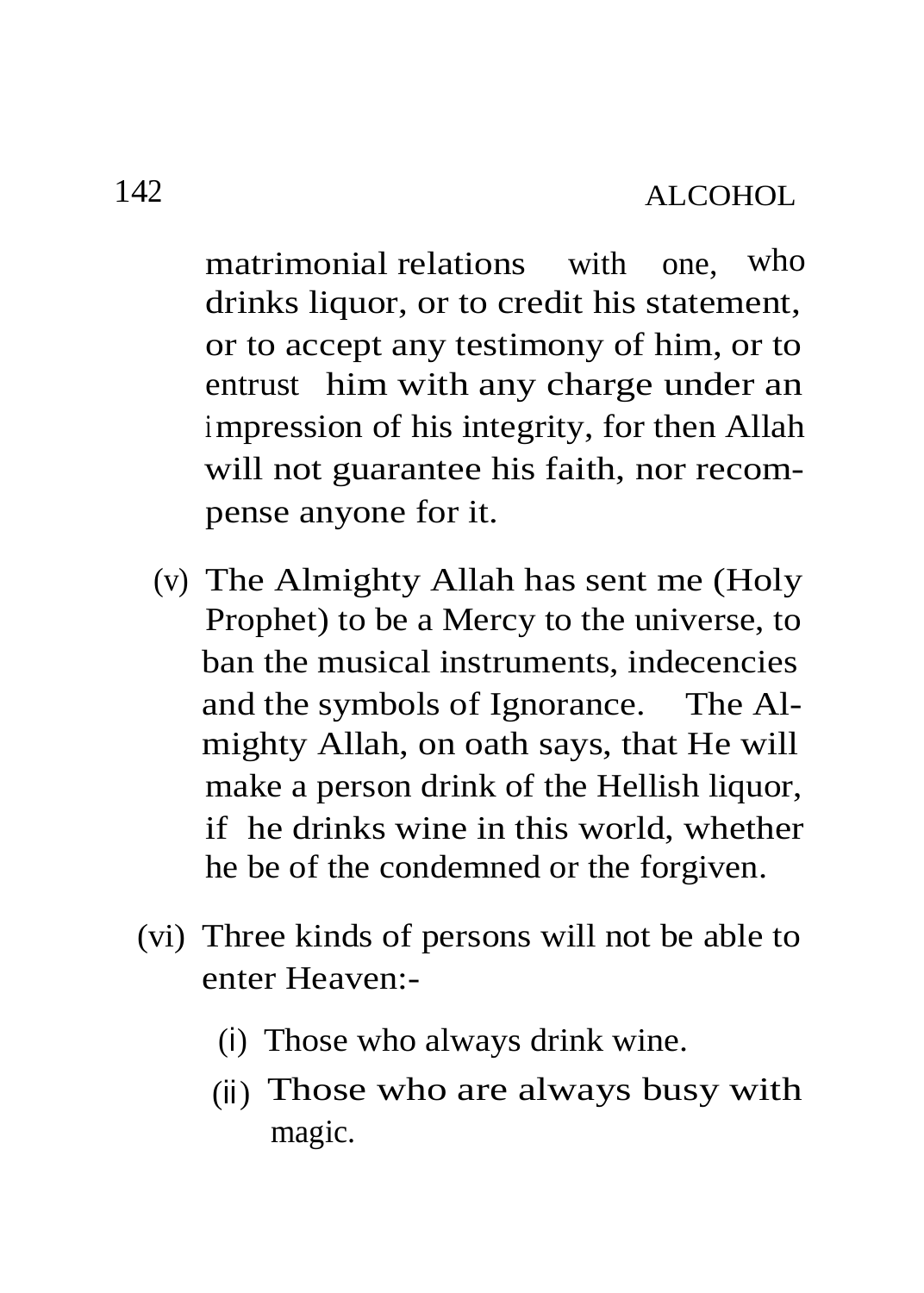- (iii) Those who are accustomed to break relations with relatives.
- (vii) When somebody had the first sip of alcoholic drink Allah thereby put him on a series of five trials, firstly: hard hearted ness, secondly Gabriel, Michael and Israfil and the whole lot of angels will forthwith disown him, thirdly the entire group of Prophets (A.S.) will repudiate him, fourthly Allah Himself will disown him and fifthly he will enter headlong into the hell fire.
- (viii) NEVER DRINK WINE FOR IT IS A ROOT OF ALL EVILS.
	- (ix) Whoever drinks liquor, Allah will not accept his prayer.

### **FROM HAZRAT ALI (A.S.):**

(i) The drunkenness of overweening conceit and pride passes off more slowly than that of wine.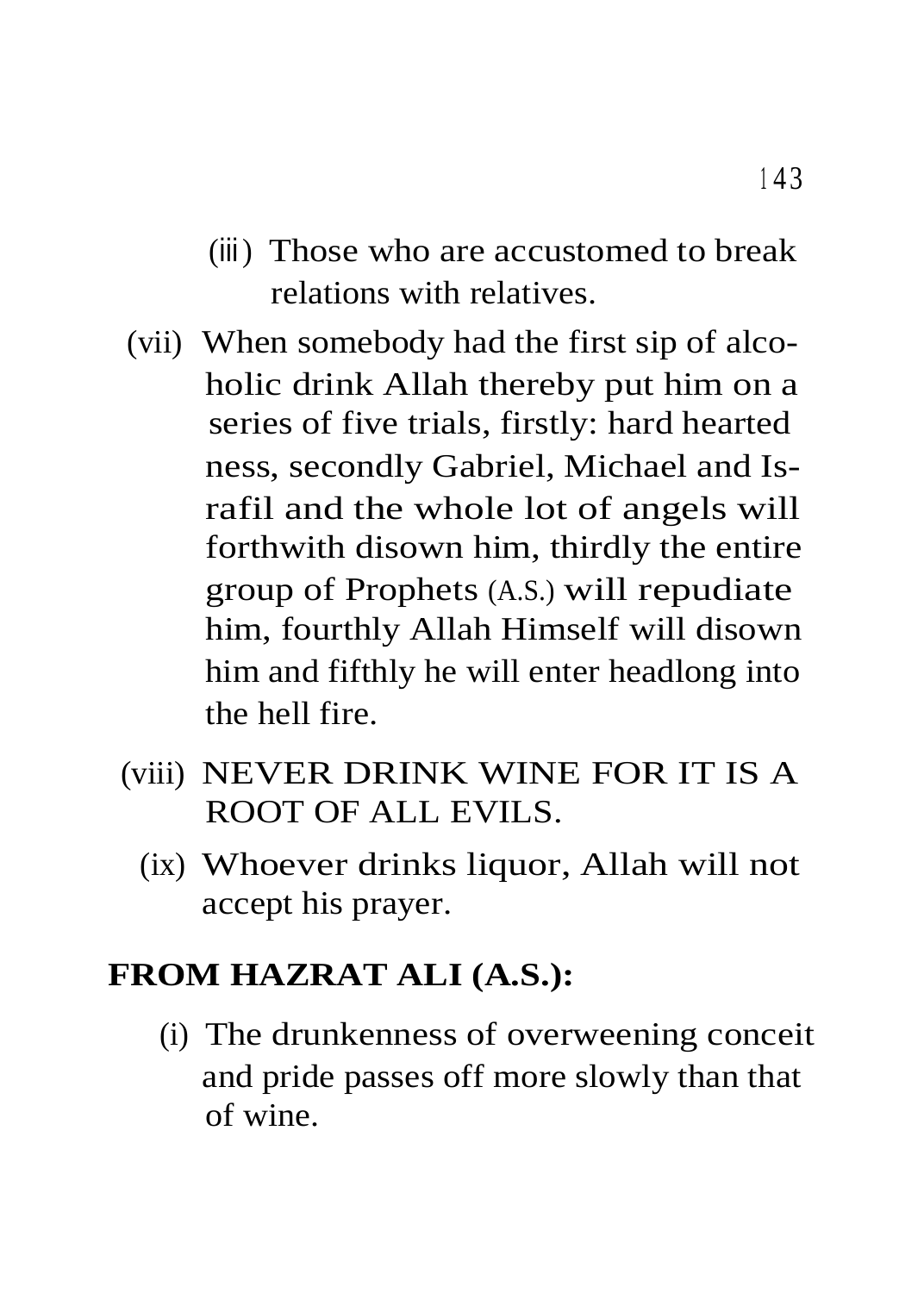(ii) Hazrat Ali (A.S.) was asked if he regarded drinking as a more heinous sin than adultery. To this he replied that he did, because the vice of adultery did not incite the sinner to any other sin, while a drinker is led of to adultery, to thieving, to man slaughter as also to forsake prayers.

The drinker will rise black-faced on the Doomsday, with his tongue protruded from his mouth, dripping saliva on his chest - a state which Almighty Allah is perfectly justified to place him in on the Day of Judgement.

### **FROM HAZRAT IMAM JA'FAR-E-SADIQ (A.S.)** :

One who drinks is as one who worships idols, and he comes to suffer from involuntary jerkings, and losing all light manliness and magnanimity, he takes to vice, bloodiness and unlawful actions like fornications and every kind of villainy under the influence of drink.

Allah has fixed some locks to evil and the key to those locks is wine; and worse than wine is lying.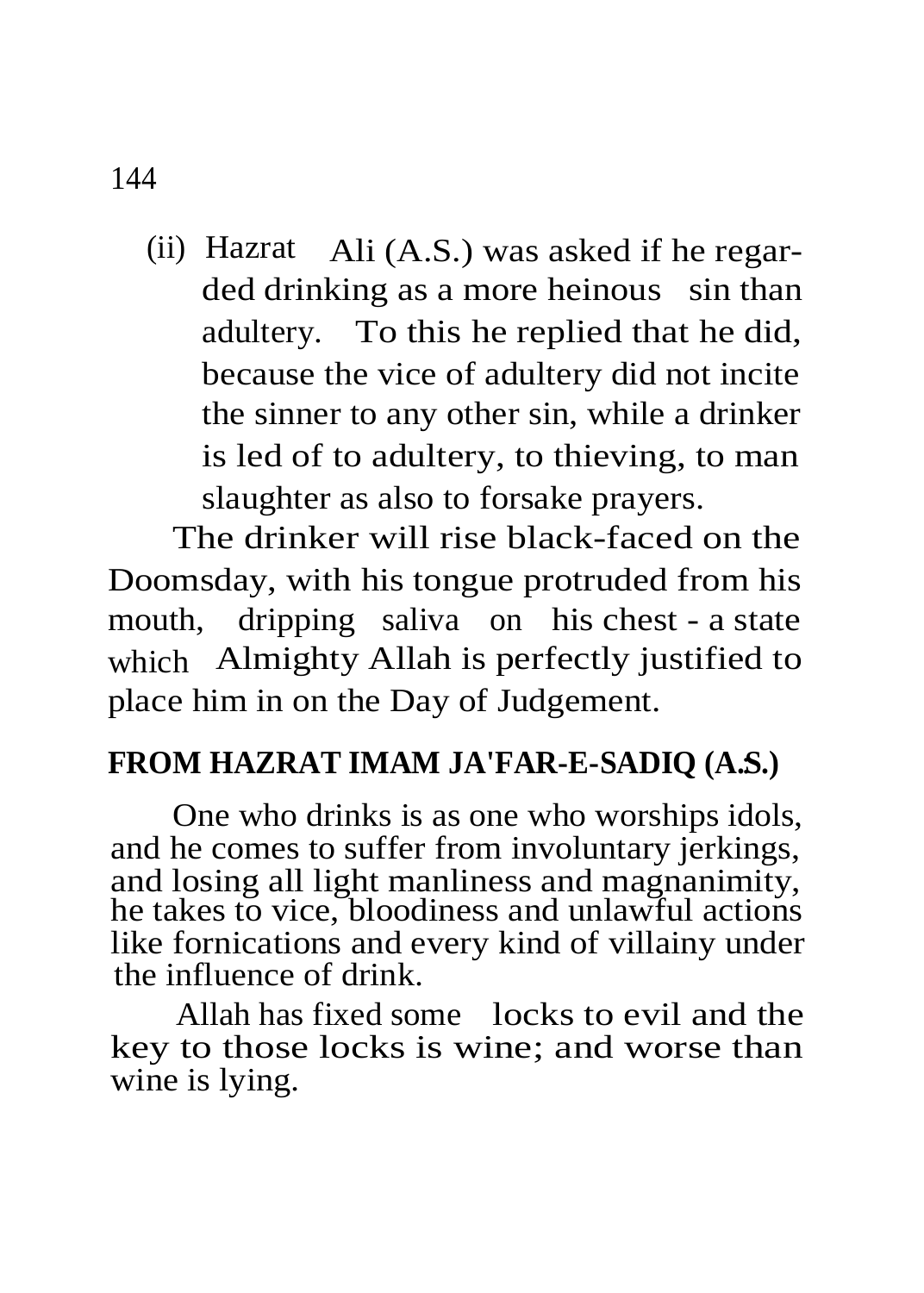# **LIBERATION FROM ALCOHOL BY ISLAM**

#### GOPSEL ADVOCATE SAYS:-

Statistics show that ten thousand people are killed by liquor and only one is killed by a mad dog; yet we shoot the dog-and license the liquor. What sense is there in this?

# **THE COURSE OF INTOXICATION** MR: W. JAY SAYS:-

Drunkenness takes away the man, and leaves only the brute; it dethrones reason from its seat, stupefies conscience; ruins health wastes property, covers the wretch with rags; reduces wife and children to want and beggary, and gives such power to appetite that physically as well as morally, it is next to impossible to cure it.

### SIR WILLIAM WILEOX, M.D. SAYS:-

Alcohol poisons the vital cells of the body,, acts directly upon the nervous and the brain, impairing one's higher faculties, judgement, conception and control long before the last symptoms of drunkeness appear.

#### GLADSTONE SAYS:-

The combined harm of the three great scourages-war, famine and postilence is not as terrible as that of wine drinking.